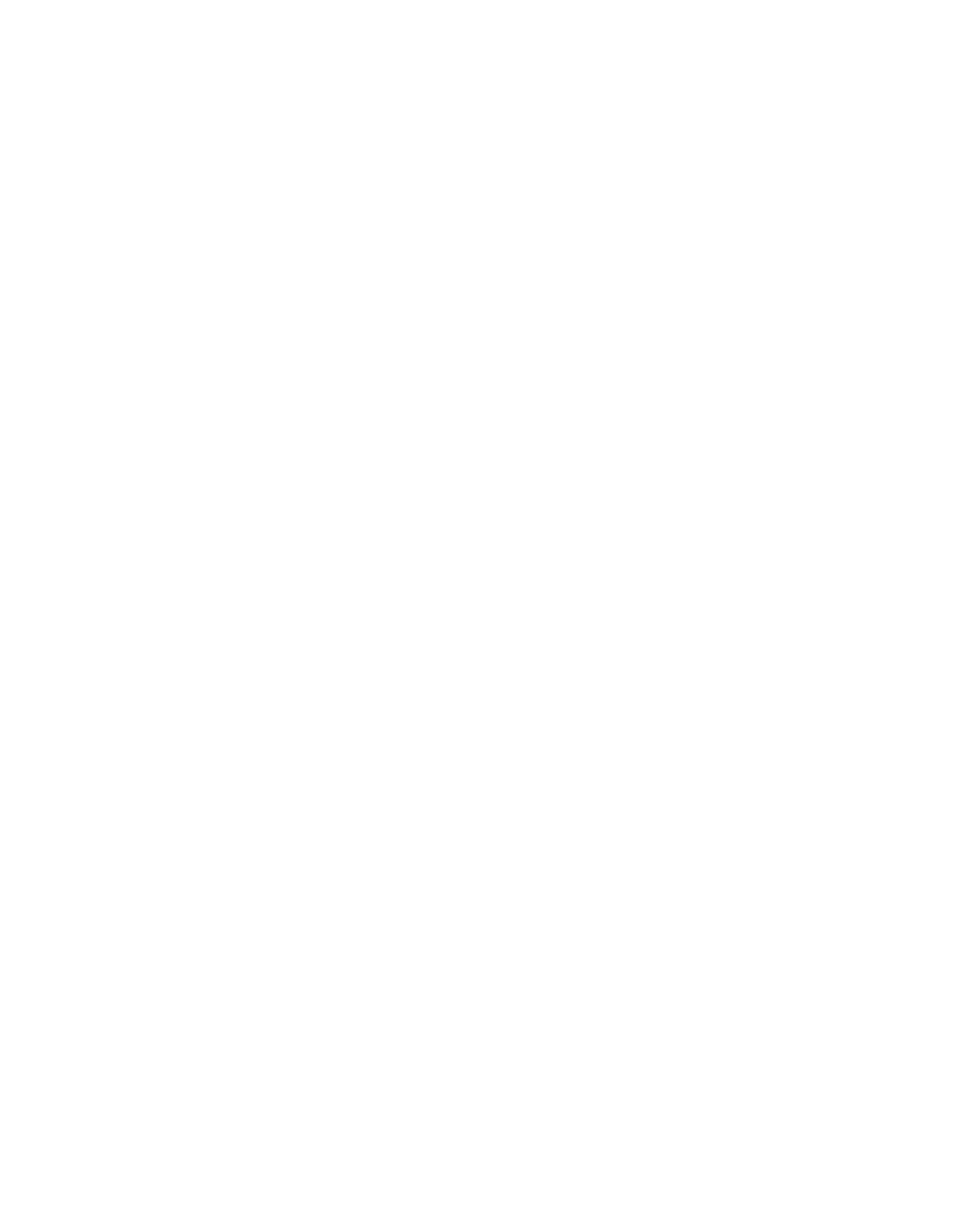# TABLE OF CONTENTS

|                                                                                                             | 1                                      |
|-------------------------------------------------------------------------------------------------------------|----------------------------------------|
|                                                                                                             | $\overline{2}$                         |
|                                                                                                             | 3                                      |
| Current Funds Budget by Type of Fund                                                                        |                                        |
|                                                                                                             | 10                                     |
|                                                                                                             | 11                                     |
|                                                                                                             |                                        |
|                                                                                                             | 13                                     |
|                                                                                                             | 14                                     |
|                                                                                                             | 15                                     |
|                                                                                                             | 16                                     |
|                                                                                                             | 17                                     |
|                                                                                                             | 18                                     |
|                                                                                                             | 19                                     |
|                                                                                                             | 24                                     |
| <b>Appendix</b><br>Operations Fund Expenditure Budget by Administrative Division by Major Object of Expense | 26<br>27<br>28<br>29<br>30<br>31<br>32 |
| Operations Fund Expenditure Budget by Program by Major Object of Expense                                    |                                        |
|                                                                                                             | 33                                     |
|                                                                                                             | 34                                     |
|                                                                                                             | 35                                     |
|                                                                                                             | 36                                     |
|                                                                                                             | 37                                     |
|                                                                                                             | 38                                     |
|                                                                                                             | 39                                     |
|                                                                                                             | 40                                     |
|                                                                                                             |                                        |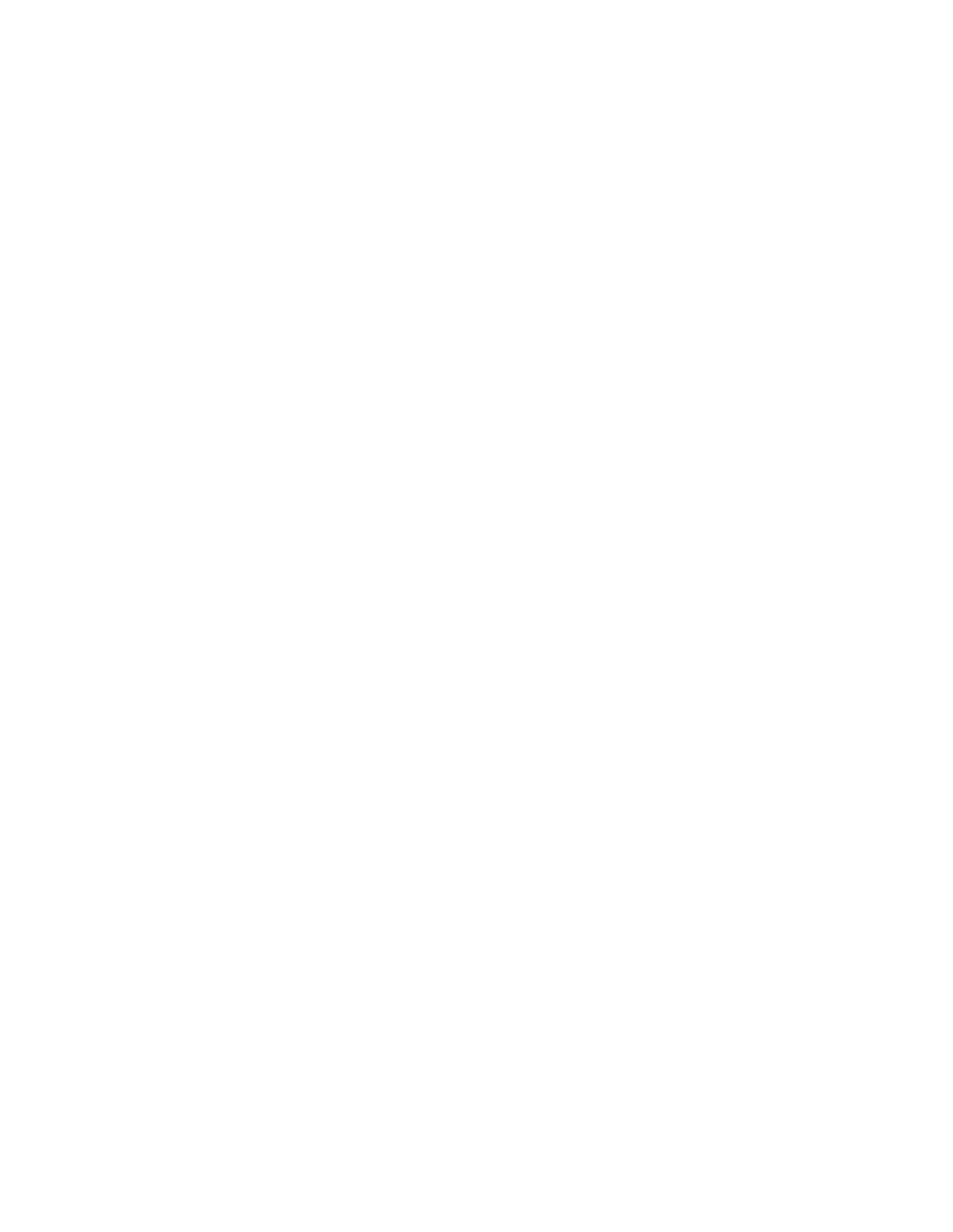### **FY2009 University of Missouri All Funds Budget Summary**

The Board of Curators approved a FY2009 all funds original budget with revenue of approximately \$2.5 billion dollars. This budget included an 11%, or \$247 million, increase in marginal revenues over the FY2008 budget and a 4.6%, or \$105 million, increase in expenditures resulting in a budgeted increase in net assets of \$142 million. The primary driver in the increase in net assets was an estimated \$105 million marginal revenue increase from the unrealized and realized gains in endowment and investment income due primarily to a projected recovery from losses and projected losses in FY2008.<sup>[1](#page-4-0)</sup>

|                   | <b>FY2008</b> | FY2009        | Marginal   |
|-------------------|---------------|---------------|------------|
| \$ Millions       | <b>Budget</b> | <b>Budget</b> | Change     |
| Revenues          | \$2,248.5     | \$2,495.7     | 247.2      |
| Expenditures      | 2,280.1       | 2,385.3       | 105.2      |
| <b>Net Assets</b> | (31.6)        | 1104          | ∗<br>142.0 |

\* Estimated \$105 million is recovery from realized and unrealized losses incurred in FY2008.

The total budget is made up of several component budgets; current funds, loan funds, endowment funds, and plant funds. The loan fund activity is a revolving fund and the loan terms are driven by the terms of loan resources. Endowment fund revenues are driven by the Board's asset allocation policy and market performance, and expenses are driven by the payout policy. The resources that cover plant fund expenditures are budgeted in other funds and are transferred into the plant fund as expenses are incurred, with the exception of major capital projects which the Board approves individually by project. The loan fund, endowment fund, and plant funds combine to make up 4.2% of the all funds budget. Current funds make up the remaining 95.8% of the budget, and are described in detail in the following sections of this document.



<span id="page-4-0"></span><sup>&</sup>lt;sup>1</sup> The Board of Curators approved the FY2009 budget in early June. The FY2009 budget included a projected recovery of \$105 million from projected realized and unrealized losses in FY2008 in the endowment fund. However, as of October 20, 2008, given current market conditions and experience, this recovery is not anticipated to occur, and the expectation is there will be additional unrealized losses due to declines in the market value of the endowment fund. These changes would result in a total FY2009 budget of approximately \$2.4 billion, a marginal increase in revenues of \$142.2 million, and an increase in net assets of \$37 million.

 $\overline{a}$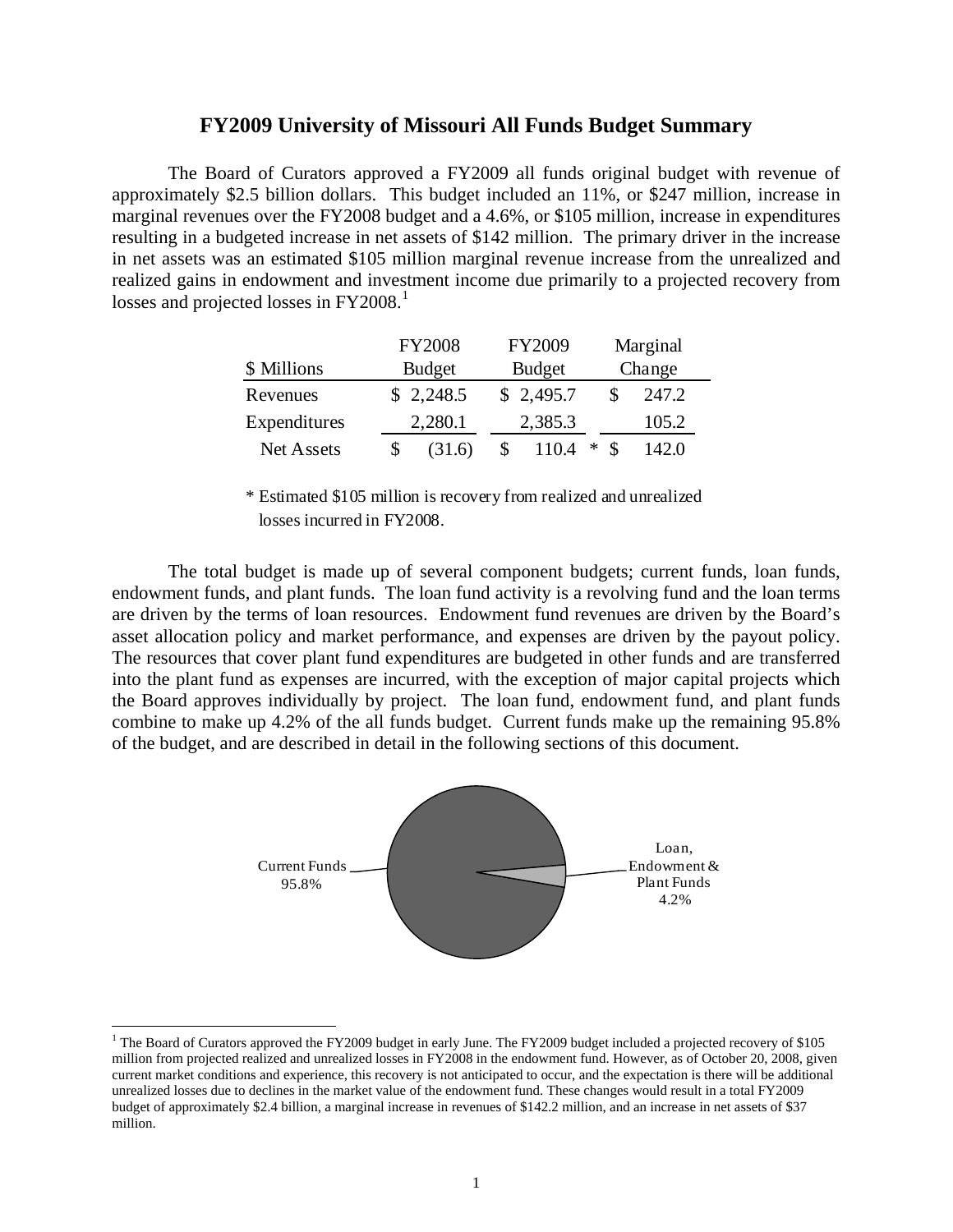# **University of Missouri System FY2009 Operating Budget**

# **Introduction and Overview**

## **Introduction**

The University of Missouri System Operating Budget Book presents information on total sources and uses of the University's current funds. Sources of funds include estimated beginning balances and anticipated revenues. Uses of funds include expenditures, transfers, and planned ending balances. Current funds include resources of the University that are expendable for any purpose directly related to the primary missions of the University, i.e., instruction, research, and public service, as well as related support services. Current funds can be divided into restricted and unrestricted funds. Restricted funds are those that are restricted in use by the donor or supporting agency. Excluded from this document are loan funds, plant funds, endowment and similar funds, retirement and similar funds, and agency funds.

## **Context for Budget Planning**

Budget planning and development for fiscal year 2009 was guided by the policy decisions and planning parameters of the Board of Curators and by the program decision items approved in the FY2009 Appropriations Request for Operations. An increase in tuition of 4.1% was approved for academic year 2009. Expenditure assumptions for planning included the following:

- The salary and wage principles approved by the Board at the April 2008 meeting required a merit salary adjustment pool equal to four percent of the campus's salary and wage base. In addition, the campuses and other units were encouraged to supplement these pools as priorities allowed to further respond to critical market considerations.
- Benefit costs will decline with the exception of the benefits on the salary and wage increase. Anticipated declines in the costs of some components, i.e., such as the required contribution to the retirement trust are partially offset by increases in other components such as medical and post retirement medical benefits. A portion of the decline in benefits was used to fund the state's share of the first year of the ranked faculty compensation plan, as described below. The FY2009 flat benefits rate for benefit-eligible salaries excluding FICA is 21.22% for the campuses and 23.64% for the hospital.
- The budget includes \$7.1 million to fund year 1 of the ranked faculty compensation plan. This includes \$5.5 million in salaries and \$1.6 million in benefits. The University is able to fund the state's portion for the first year of the plan due to a decline in the required contribution to the Retirement Trust Fund as a result of the October, 2007 actuarial analysis completed in March 2008.
- Other cost increases are made up of several types of unavoidable costs such as utilities, insurance, the cost of opening new buildings, and increases in the cost of ongoing operations such as travel due to increased energy costs, information technology including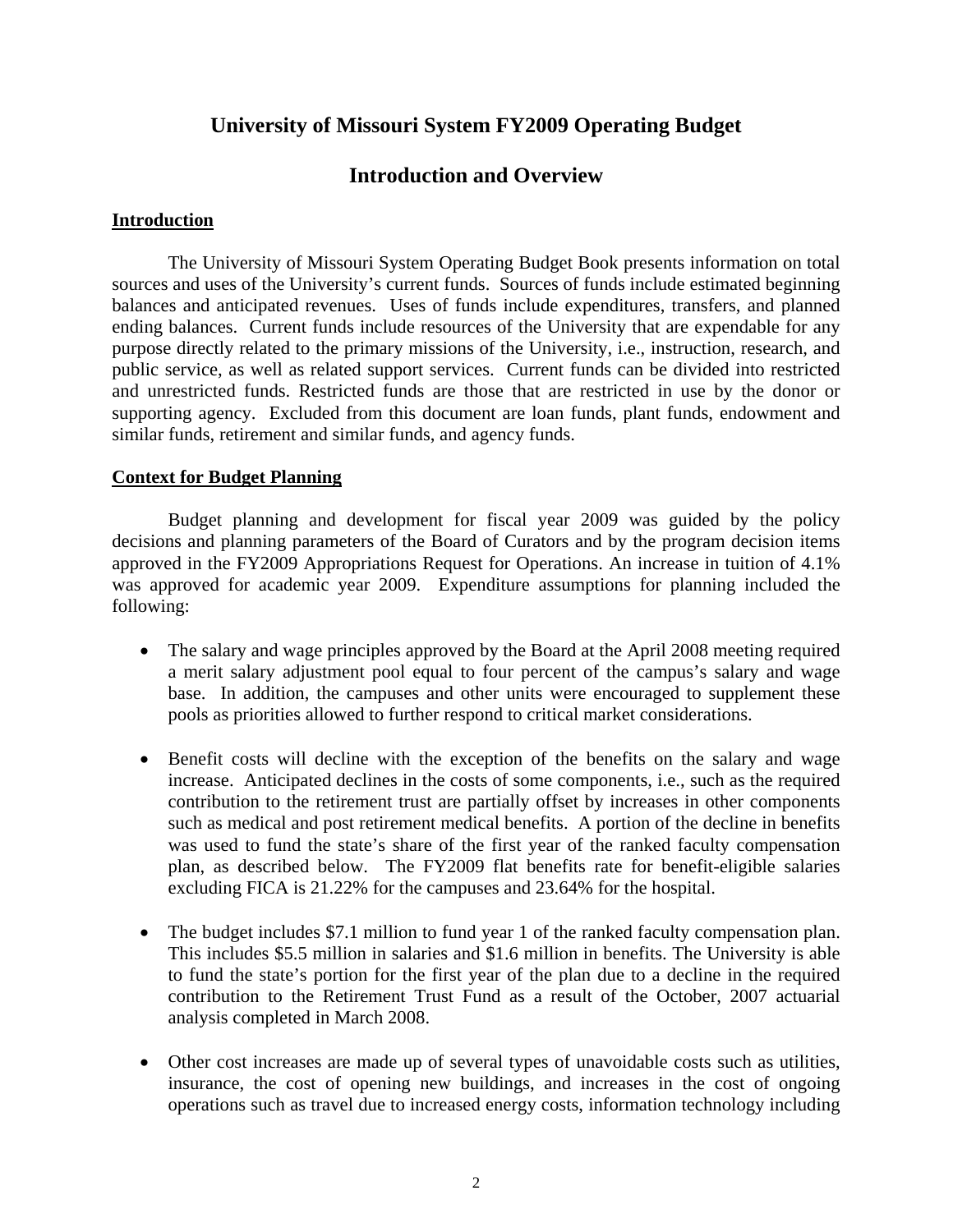security, licenses and maintenance, increased costs of compliance and training, libraries and additional required M&R expenditures to meet the 1% of replacement value of facilities policy.

• Investment for other strategic priorities are campus specific commitments primarily for academic priorities. These new investments will be reflected in the budget in various expenditure categories as some of the expenditures are for personnel and others are for equipment and operating expenditures.

The budgets reported in this document are based on the original detail budgets for the University as entered into the PeopleSoft general ledger financial system as of June 30, 2008.

### **Withholding of State Appropriations**

State appropriations for the University of Missouri are subject to a 3.0% withholding by the State of Missouri. The University's FY2009 budget was developed and entered into the University's financial system based on the assumption that state appropriation revenues would equal 97.0% of state funds appropriated to the University.

# **FY2009 Current Funds Budget Summary**

For fiscal year 2009, the University of Missouri's current funds budget totals almost \$2.4 billion. Of the total current funds budget, 87.2% is unrestricted and 12.8% is restricted. The current funds budget is made up of the University's operations fund, as well as the operating budgets for the Hospitals, auxiliary enterprises, continuing education, service operations, selfinsurance funds, and restricted funds.



## **Current Funds Revenue Budget**

Auxiliaries, Service Operations, and Continuing Education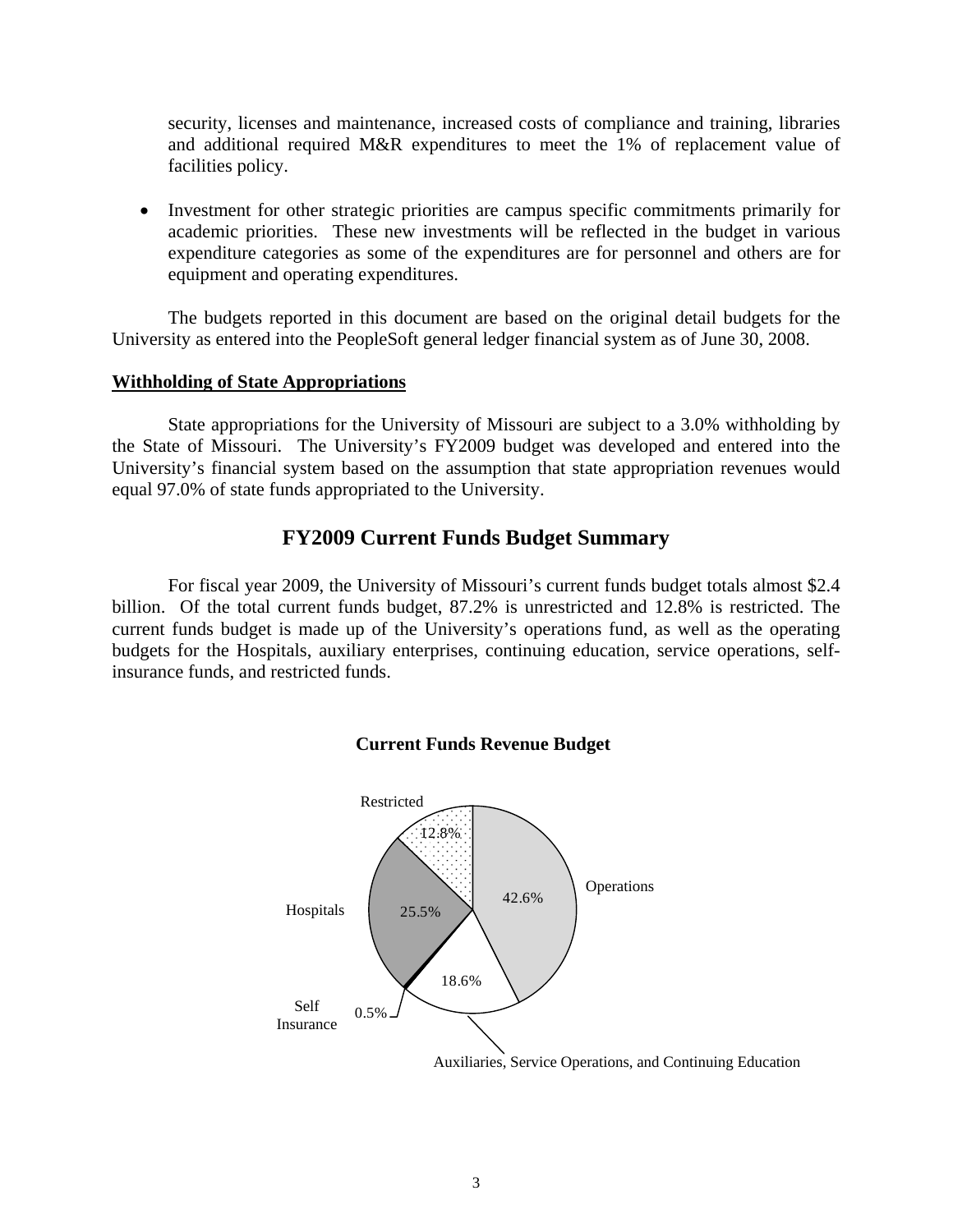The operations fund is where the majority of the University's instructional and public service activities are budgeted and accounted for. The operations fund comprises approximately 42.6% of the institution's current funds budget. University Hospitals and Clinics contribute 25.5% of the current funds budget. Other enterprise like operations includes auxiliary enterprises, service operations, and continuing education. These activities make up 18.6% of the current budget. Auxiliary enterprises are self-supporting activities whose services are provided primarily to individuals in the University community such as students, faculty, and staff, and may incidentally offer services to the public. Examples include residential life, bookstores, parking, and intercollegiate athletics. Service operations provide a specific type of service to departments or other organizational units within the University rather than to individuals. These activities are supported by internal charges to the using department. Examples include campus computing, mail operations, printing services, telephone services, and science instrument shops. Continuing education includes distance education and other off campus credit and non-credit courses as well as on campus continuing education programs. The self-insurance funds budget includes medical benefits, dental benefits, educators' legal liability, medical malpractice, auto and general liability, long-term disability, and workers' compensation. Restricted funds are comprised of grant and contract activities, as well as activities funded by endowment distributions, gifts, and restricted state appropriations.

The total FY2009 current funds budget includes an estimated beginning balance of \$757.1 million and anticipated revenues of \$2.4 billion, for a total source of funds of \$3.2 billion. Planned expenditures of \$2.3 billion and transfers of \$189.9 million combine for a total planned use of funds of approximately \$2.5 billion. The FY2009 current funds budget includes a planned decrease in ending balance of \$52.1 million.

The distribution of the total current funds revenue budgets by major type of fund is shown in Table 1, for each campus, UM Extension, the Hospitals, and UM system units.

|                                    |            | UM               |                 |             |        |             | <b>UM</b><br><b>System</b> | <b>U-wide</b>    | <b>System</b> |
|------------------------------------|------------|------------------|-----------------|-------------|--------|-------------|----------------------------|------------------|---------------|
|                                    | <b>UMC</b> | <b>Extension</b> | <b>Hospital</b> | <b>UMKC</b> | MO S&T | <b>UMSL</b> | Admin.                     | <b>Resources</b> | <b>Total</b>  |
| <b>Operations</b>                  | 46.8%      | 71.1%            | 0.0%            | 72.5%       | 65.1%  | 68.9%       | 73.3%                      | 54.6%            | 42.6%         |
| <b>Continuing Education</b>        | 1.8%       | 0.0%             | $0.0\%$         | 3.0%        | 3.9%   | 4.1%        | 0.0%                       | $0.0\%$          | 1.7%          |
| <b>Service Operations</b>          | 0.6%       | 0.5%             | 0.0%            | 0.1%        | 0.2%   | 0.1%        | 1.0%                       | 0.0%             | 0.3%          |
| Self Insurance Funds               | 0.0%       | 0.0%             | 0.0%            | 0.0%        | 0.0%   | 0.0%        | 0.0%                       | 80.1%            | 0.5%          |
| <b>Auxiliaries Enterprises</b>     | 33.9%      | 0.0%             | 0.0%            | 8.7%        | 8.3%   | 12.5%       | 2.2%                       | 0.0%             | 16.5%         |
| <b>Hospital Operations</b>         | 0.0%       | 0.0%             | 99.6%           | 0.0%        | 0.0%   | 0.0%        | 0.0%                       | 0.0%             | 25.5%         |
| <b>Total Unrestricted</b>          | 83.1%      | 71.6%            | 99.6%           | 84.3%       | 77.5%  | 85.6%       | 76.5%                      | 134.7%           | 87.1%         |
| Restricted Expendable Gifts,       |            |                  |                 |             |        |             |                            |                  |               |
| Endowments, & State Appropriations | 2.7%       | 1.4%             | 0.4%            | 4.7%        | 2.8%   | 4.0%        | 17.8%                      | $-34.7\%$ *      | 2.7%          |
| Grants and Contracts               | 14.2%      | 27.0%            | 0.0%            | 11.0%       | 19.7%  | 10.4%       | 5.7%                       | 0.0%             | 10.2%         |
| <b>Total Restricted</b>            | 16.9%      | 28.4%            | 0.4%            | 15.7%       | 22.5%  | 14.4%       | 23.5%                      | $-34.7%$         | 12.9%         |
| <b>Total Current Funds</b>         | 100.0%     | 100.0%           | 100.0%          | 100.0%      | 100.0% | 100.0%      | 100.0%                     | 100.0%           | 100.0%        |

| Table 1. Percentage Distribution of FY2009 Current Funds Revenue Budgets by Type of Fund, by Campus |  |  |
|-----------------------------------------------------------------------------------------------------|--|--|
|-----------------------------------------------------------------------------------------------------|--|--|

Note: University of Missouri Extension is a cooperative effort administered by the University of Missouri - Columbia

\* Anomaly created by the Endowed Chairs distribution match.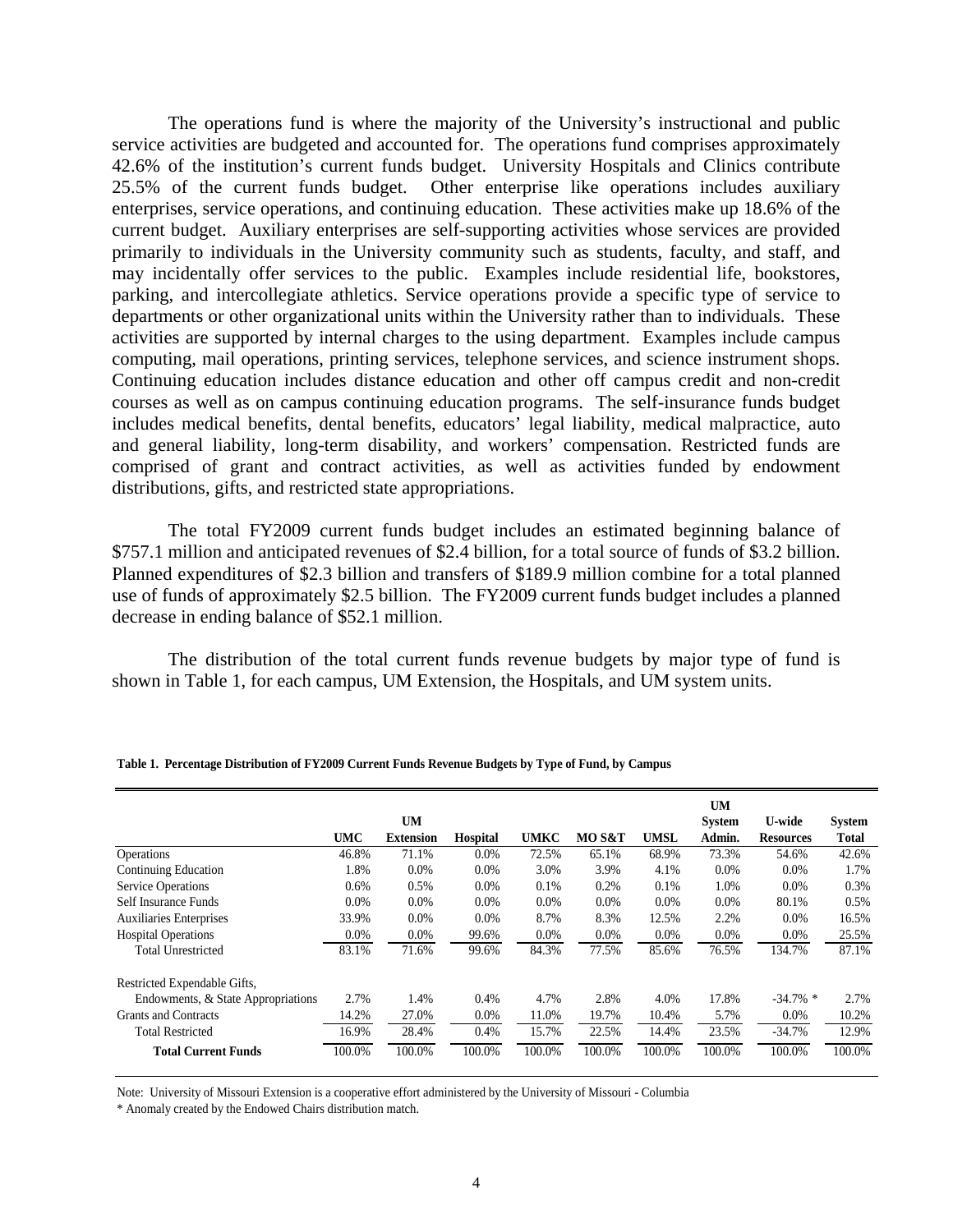### **Revenues**

 The total FY2009 current funds revenue budget at approximately \$2.4 billion is 5.7% higher than the FY2008 original budget. The chart below on the left shows the current fund revenue budget by source of funds. The chart on the right shows the further distribution of the sales and services budget by type.



Sales and services are the largest contributor of current funds revenues at 41.9%. Sales and services are comprised of three types of activities: Hospitals & Clinics, other auxiliary enterprises, and educational activities. The chart above at the right shows the distribution of sales and services revenues (including patient revenues) for each of these three types of activities.

Sales and services of Hospitals & Clinics, totaling \$578.6 million, make up 57.5% of the sales and services budget for current funds revenues. These are funds primarily derived from the combined clinical operations of the University of Missouri-Columbia Hospitals & Clinics, Ellis Fischel Cancer Center, Columbia Regional Hospital, and the Missouri Rehabilitation Center. Not included in this category are funds generated from the University Physicians' clinical operations, which are part of the University of Missouri-Columbia Medical School's physicians' practice plan.

Sales and services of auxiliary enterprises totaling \$386.4 million, or 38.4% of the current funds sales and services budget, include revenues from essentially self-supporting activities that provide services and sales primarily to students, faculty, and staff. These include housing and dining halls, intercollegiate athletics, bookstores, parking operations, student unions, recreational facilities, the television station, University Physicians clinics, veterinary medicine clinics, and other miscellaneous activities.

Sales and services of educational activities, totaling \$41.4 million or 4.1%, include the operations of the dental and optometry clinics, as well as activities related to the UMKC medical residency program, Agricultural Experiment Station, Cooperative Extension, and other activities.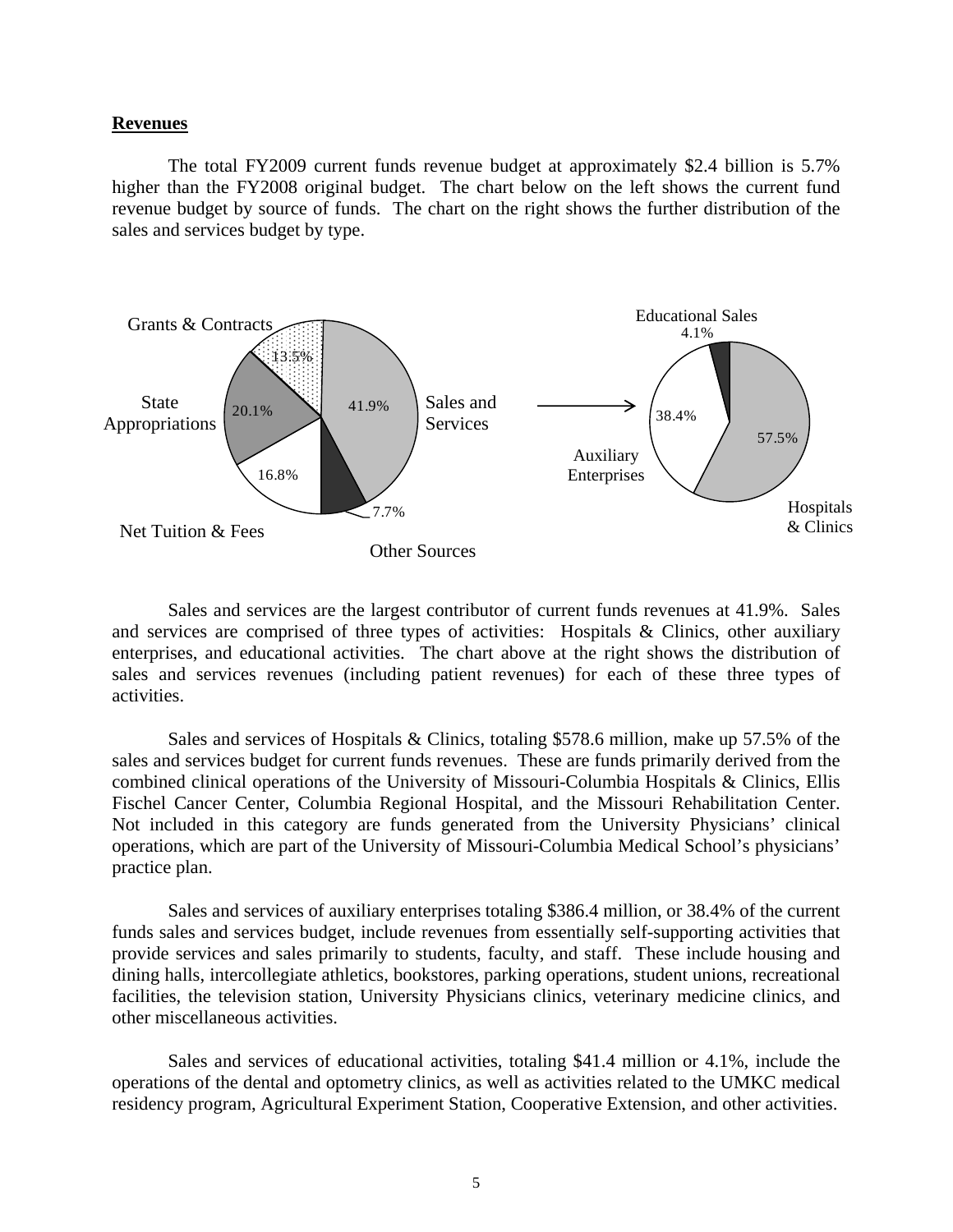Gross tuition and fee revenues of \$585.9 million are the second largest source of revenue and contribute 22.7% of the gross current funds revenue budget. Scholarship allowances, or financial aid, reduce revenue from student fees to \$403.6 million or 16.8% of total net revenue, making it the third largest contributor of total net revenue. Tuition and fees of \$544.9 million are recorded in the operations fund and another \$40.8 million are in continuing education.

State appropriations, at \$481.8 million, comprise the third largest source of gross current funds revenue. However, once student fee discounts have been applied to gross fees, state appropriations becomes the second largest contributor of total net current funds revenues at 20.1%. State appropriations include \$437.9 million in the operations fund for the general mission of the University, and \$24.1 million for University Hospitals & Clinics. Restricted appropriations for the Missouri Institute of Mental Health, Missouri Kidney Program, the Missouri Research and Education Network (MOREnet), Missouri Telehealth Network, and Spinal Cord Injury Research total approximately \$19.8 million.

Federal, state, and other grants and contracts combine for total projected revenues of \$324.5 million, or 13.5% of the total current funds revenue budget. These revenues are an estimate of the funds that will be received during FY2009.

Other revenue sources include federal appropriations (primarily for the Agricultural Experiment Station and Cooperative Extension), investment income, gifts and endowment income (primarily for student aid and chairs/professorships), recovery of facilities and administrative costs (recovery of F&A), which are generated from externally funded grants and contracts, and miscellaneous income.

Table 2 on the following page shows the percentage distribution of current funds revenues by major revenue source for each campus, UM Extension, the Hospitals, and the system administrative units. Tuition and fees net of financial aid is the largest source of revenue for the St. Louis and Kansas City campuses. State appropriations is the largest contributor for UM Extension, the Missouri University of Science and Technology campus, and UM System Administration. Sales & services of educational activities and auxiliary enterprises is the largest source of revenue for the Columbia campus and the Hospitals (Patient Services). Endowment and investment income is the largest source of revenue for University-wide Resources. State appropriations are the second largest source of funds for the Columbia, Kansas City, and St. Louis campuses, the Hospital, and University-wide Resources. Net tuition and fees are the second largest source for Missouri University of Science and Technology, federal appropriations are second for UM Extension, and miscellaneous income is the second largest source for the UM System Administration.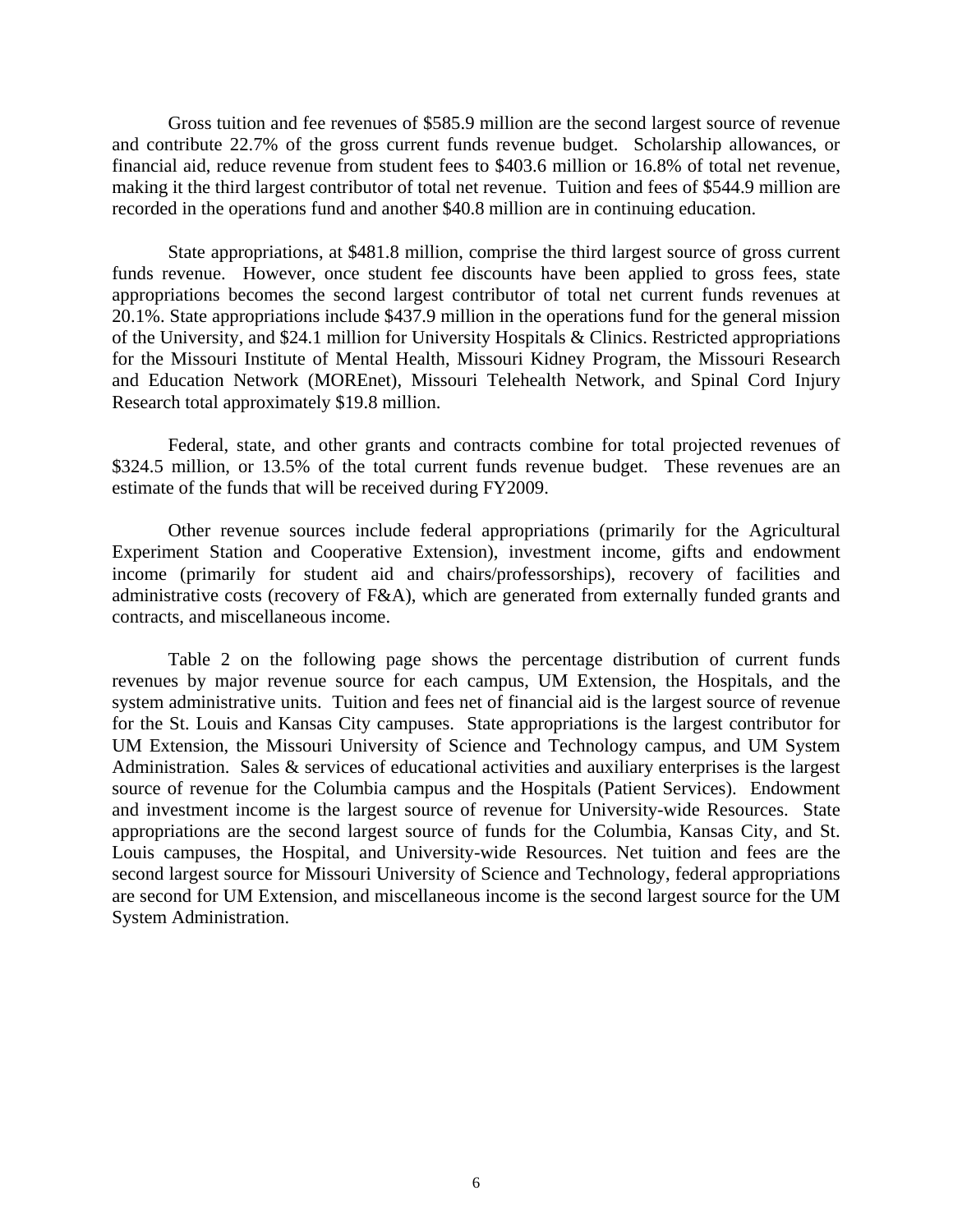|                                     |            | UM               |                 |             |         |             | UM<br><b>System</b> | <b>U-wide</b>    | <b>System</b> |
|-------------------------------------|------------|------------------|-----------------|-------------|---------|-------------|---------------------|------------------|---------------|
|                                     | <b>UMC</b> | <b>Extension</b> | <b>Hospital</b> | <b>UMKC</b> | MO S&T  | <b>UMSL</b> | Admin.              | <b>Resources</b> | <b>Total</b>  |
| Net Tuition and Fees                | 19.9%      | $0.0\%$          | $0.0\%$         | 33.0%       | 25.3%   | 34.3%       | 0.0%                | $-0.3%$          | 16.8%         |
| <b>Federal Appropriations</b>       | $0.6\%$    | 17.7%            | 0.0%            | $0.0\%$     | $0.0\%$ | $0.0\%$     | 0.0%                | 0.0%             | 0.6%          |
| <b>State Appropriations</b>         | 20.1%      | 50.8%            | 3.9%            | 27.7%       | 31.8%   | 30.1%       | 42.4%               | 38.4%            | 20.1%         |
| Federal Grants & Contracts          | 12.7%      | 5.6%             | 0.0%            | 10.4%       | 16.7%   | 11.3%       | $0.0\%$             | 0.0%             | 8.7%          |
| <b>State Grants</b>                 | 2.2%       | 17.1%            | 0.0%            | 1.2%        | 2.7%    | 2.3%        | 5.9%                | $0.0\%$          | 2.0%          |
| Other Grants & Contracts            | 3.9%       | 3.5%             | $0.0\%$         | 3.5%        | 7.5%    | 2.8%        | 0.0%                | 0.0%             | 2.9%          |
| Gift Income                         | 1.8%       | 0.3%             | 0.4%            | 2.5%        | 2.6%    | 3.0%        | 0.8%                | $0.0\%$          | 1.6%          |
| Recovery of F&A                     | $0.0\%$    | $0.0\%$          | $0.0\%$         | 0.0%        | $0.0\%$ | $0.0\%$     | $0.0\%$             | $0.0\%$          | 0.0%          |
| Endowment and Investment Income     | 2.7%       | 0.2%             | 1.7%            | 2.8%        | 3.3%    | 1.6%        | 18.5%               | 46.0%            | 3.1%          |
| Sales & Services-Educ. Act./Aux.    | 34.1%      | 0.6%             | 94.0%           | 17.2%       | 8.7%    | 13.6%       | 2.4%                | $0.0\%$          | 41.9%         |
| Miscellaneous Income                | 2.0%       | 4.2%             | 0.0%            | 1.7%        | 1.4%    | 1.0%        | 30.0%               | 15.9%            | 2.3%          |
| <b>Total Current Funds Revenues</b> | 100.0%     | 100.0%           | 100.0%          | 100.0%      | 100.0%  | 100.0%      | 100.0%              | 100.0%           | 100.0%        |

**Table 2. Percentage Distribution of FY2009 Current Funds Revenue Budgets by Major Source, by Campus**

Note: University of Missouri Extension is a cooperative effort administered by the University of Missouri - Columbia

## **Expenditures**

 Compensation expenditures of \$1.5 billion account for 61.7% of current funds expenditures and transfers in FY2009. Salary expenditures total \$1.2 billion and employee benefits expense is anticipated to be \$304.3 million. Expense and equipment and capital expenditures of \$750.0 million contribute 30.6% of current funds expenditures and transfers. Mandatory transfers of \$55.3 million account for 2.3% of the budget and are primarily for debt service. Non-Mandatory transfers of \$134.5 million make up the remaining 5.4% of the current funds budget. They are comprised of \$85.1 million to fund the hospital's capital plan, \$34.6 million in the auxiliary operations primarily for maintenance, repair, and replacement of facilities and capital equipment, \$13.0 million from the operations fund primarily to the plant fund for investment in the purchase, maintenance, repair, and replacement of facilities and capital equipment for information technology including the next generation network, energy management/utilities, and research parks. The balance of \$1.8 million is from restricted funds.

## **Current Funds Expenditures and Transfers Budget**

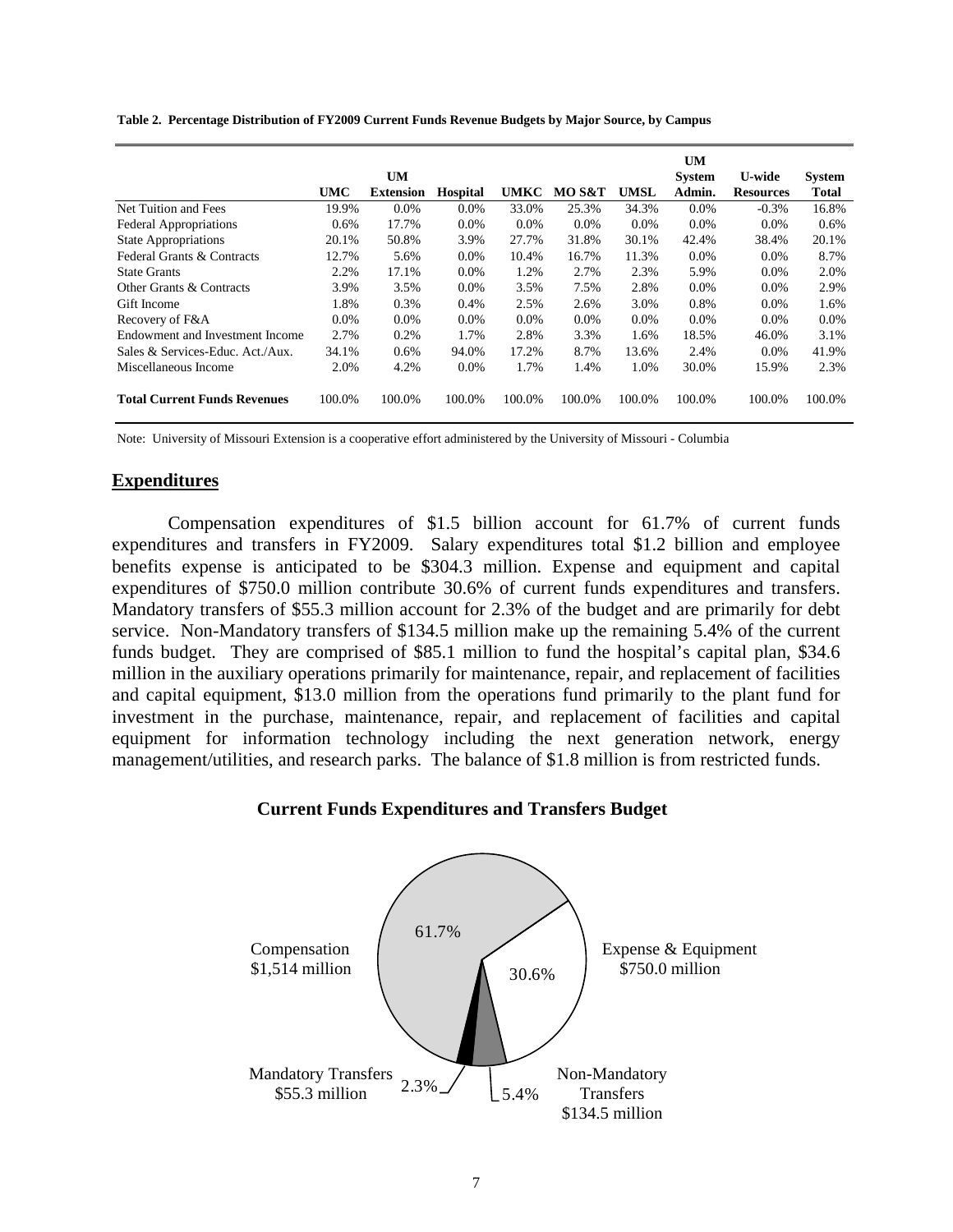Table 3 shows the percentage distribution of the FY2009 current funds expenditure budget by object of expense for each campus, UM Extension, the Hospitals, and the system units.

|                                           |            | <b>UM</b>        |                 |             |        |             | <b>UM</b><br><b>System</b> | <b>U-wide</b>    | <b>System</b> |
|-------------------------------------------|------------|------------------|-----------------|-------------|--------|-------------|----------------------------|------------------|---------------|
|                                           | <b>UMC</b> | <b>Extension</b> | <b>Hospital</b> | <b>UMKC</b> | MO S&T | <b>UMSL</b> | Admin.                     | <b>Resources</b> | Total         |
| Salaries & Wages                          | 55.2%      | 61.9%            | 35.5%           | 56.4%       | 53.2%  | 52.7%       | 39.3%                      | 4.8%             | 49.3%         |
| <b>Employee Benefits</b>                  | 13.3%      | 17.5%            | 9.7%            | 13.8%       | 12.8%  | 13.8%       | 10.9%                      | 1.3%             | 12.4%         |
| <b>Total Compensation</b>                 | 68.5%      | 79.4%            | 45.2%           | 70.2%       | 66.0%  | 66.5%       | 50.2%                      | 6.1%             | 61.7%         |
| Expense and Equipment                     | 21.7%      | 21.9%            | 39.2%           | 24.0%       | 24.6%  | 25.3%       | 50.2%                      | 71.3%            | 28.2%         |
| Capital Expenditures                      | 3.0%       | 0.3%             | 0.1%            | 3.8%        | 6.4%   | 2.1%        | 1.7%                       | $0.0\%$          | 2.4%          |
| Total Expense and Equipment               | 24.7%      | 22.2%            | 39.3%           | 27.8%       | 31.0%  | 27.4%       | 51.9%                      | 71.3%            | 30.6%         |
| <b>Total Expenditures</b>                 | 93.2%      | 101.6%           | 84.5%           | 98.0%       | 97.0%  | 93.9%       | 102.1%                     | 77.4%            | 92.3%         |
| <b>Transfers</b>                          | 6.8%       | $-1.6%$          | 15.5%           | 2.0%        | 3.0%   | 6.1%        | $-2.1%$                    | 22.6%            | 7.7%          |
| <b>Total Expenditures &amp; Transfers</b> | 100.0%     | 100.0%           | 100.0%          | 100.0%      | 100.0% | 100.0%      | 100.0%                     | 100.0%           | 100.0%        |

**Table 3. Percentage Distribution of FY2009 Current Funds Expenditure Budgets by Object of Expense, by Campus**

Note 1: University of Missouri Extension is a cooperative effort administered by the University of Missouri - Columbia

Primary program activities of instruction, research, and public service make up 47.6% of current funds expenditures at the University of Missouri. Hospitals account for 23.9% of the expenditure budget. Auxiliary enterprises make up 8.1% of the expenditure budget and the remaining 20.4% of budgeted expenditures are spent for support services, scholarships, and operation and maintenance of the physical plant.

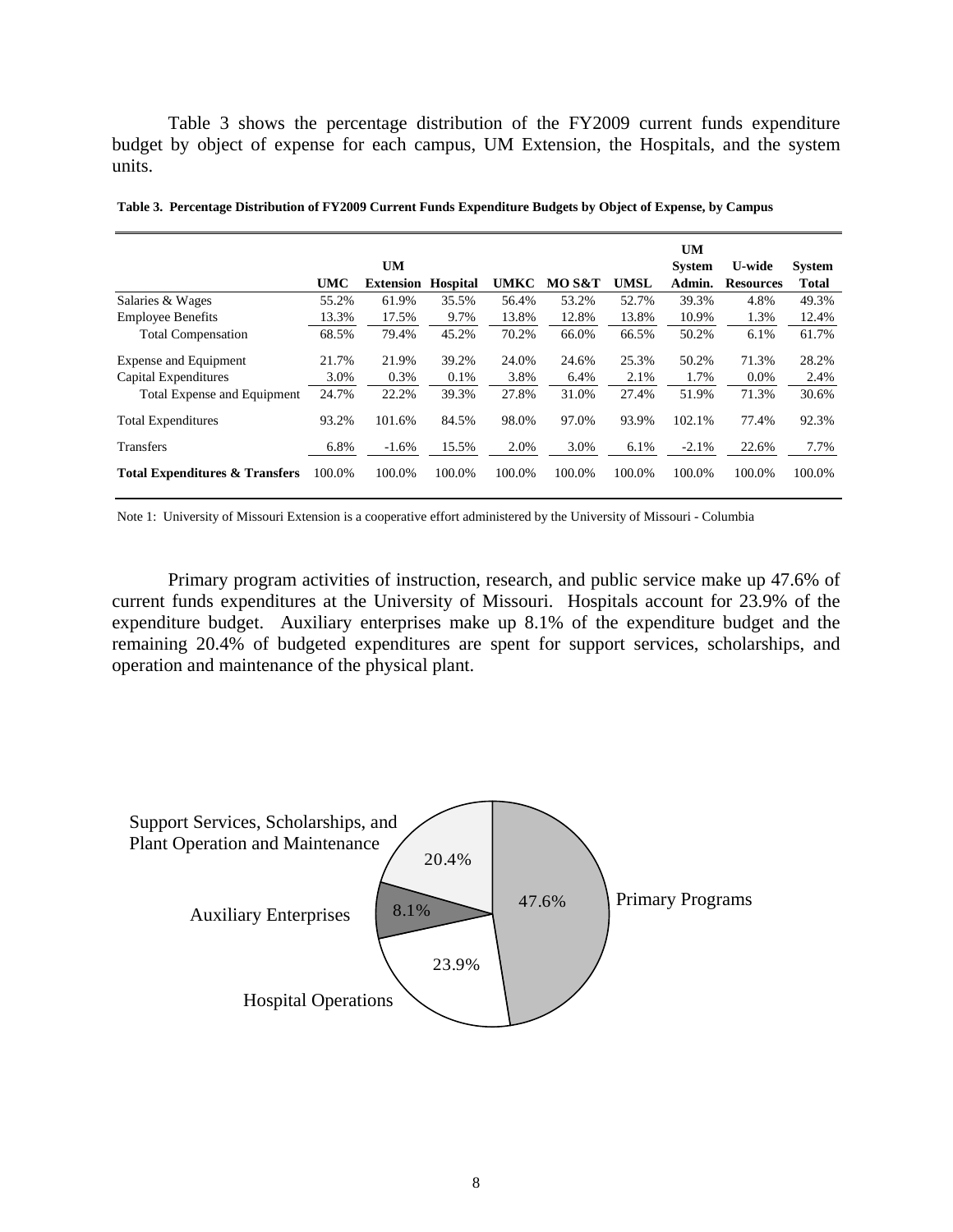Table 4 shows the percentage distribution of the University's current funds expenditure budget by major program classification for each campus, UM Extension, the Hospitals, and UM system units.

|                                |            | <b>UM</b>        |                 |             |        |             | <b>UM</b><br><b>System</b> | U-wide           | <b>System</b> |
|--------------------------------|------------|------------------|-----------------|-------------|--------|-------------|----------------------------|------------------|---------------|
|                                | <b>UMC</b> | <b>Extension</b> | <b>Hospital</b> | <b>UMKC</b> | MO S&T | <b>UMSL</b> | Admin.                     | <b>Resources</b> | <b>Total</b>  |
| Instruction                    | 39.1%      | 0.2%             | $0.0\%$         | 48.4%       | 42.8%  | 42.7%       | $0.0\%$                    | $0.0\%$          | 28.9%         |
| Research                       | 17.2%      | 0.2%             | $0.0\%$         | 7.1%        | 20.9%  | 6.0%        | 0.5%                       | $0.0\%$          | 9.9%          |
| <b>Public Service</b>          | 6.6%       | 100.9%           | $0.0\%$         | 6.1%        | 3.0%   | 10.4%       | 42.3%                      | $0.0\%$          | 8.8%          |
| Academic Support               | 8.5%       | $0.0\%$          | $0.0\%$         | 9.9%        | 4.0%   | 13.3%       | 12.0%                      | 1.3%             | 6.7%          |
| <b>Student Services</b>        | 3.7%       | $0.0\%$          | $0.0\%$         | 4.3%        | 7.5%   | 5.0%        | 2.3%                       | $0.0\%$          | 3.1%          |
| <b>Institutional Support</b>   | 4.5%       | $-1.3%$          | $0.0\%$         | 10.5%       | 6.1%   | 7.4%        | 41.6%                      | 98.7%            | 6.2%          |
| Operation & Maintenance        | 5.5%       | $0.0\%$          | $0.0\%$         | 7.1%        | 9.9%   | 5.6%        | 1.3%                       | $0.0\%$          | 4.4%          |
| Scholarships & Fellowships     | 0.1%       | $0.0\%$          | $0.0\%$         | 0.6%        | 0.2%   | 0.0%        | $0.0\%$                    | $0.0\%$          | 0.1%          |
| <b>Auxiliaries Enterprises</b> | 14.8%      | $0.0\%$          | $0.0\%$         | 6.0%        | 5.6%   | 9.6%        | $0.0\%$                    | $0.0\%$          | 8.1%          |
| Hospitals                      | $0.0\%$    | $0.0\%$          | 100.0%          | $0.0\%$     | 0.0%   | 0.0%        | 0.0%                       | 0.0%             | 23.8%         |
| <b>Total Expenditures</b>      | 100.0%     | 100.0%           | 100.0%          | 100.0%      | 100.0% | 100.0%      | 100.0%                     | 100.0%           | 100.0%        |

**Table 4. Percentage Distribution of FY2009 Current Funds Expenditure Budgets by Program Classification, by Campus**

Note 1: University of Missouri Extension is a cooperative effort administered by the University of Missouri - Columbia Note 2: The majority of student aid is treated as a reduction of revenue rather than as a scholarship expense.

Table 5 on the following page presents the FY2009 University of Missouri consolidated current funds revenue budget by major revenue source, and the expenditures and transfers budget by object of expense and by major program classification, for the following fund groupings:

- Operations
- Auxiliary Enterprises, Service Operations, and Continuing Education
- Self Insurance Funds
- Hospital Operations
- Restricted Expendable Gifts, Endowments, and State Appropriations
- Restricted Grants and Contracts (fiscal year estimate of project budgeted funds)

Tables 6 through 13 provide the same information for each campus, as well as for the Hospitals, University of Missouri Extension, University of Missouri System Administration, and University-wide Resources.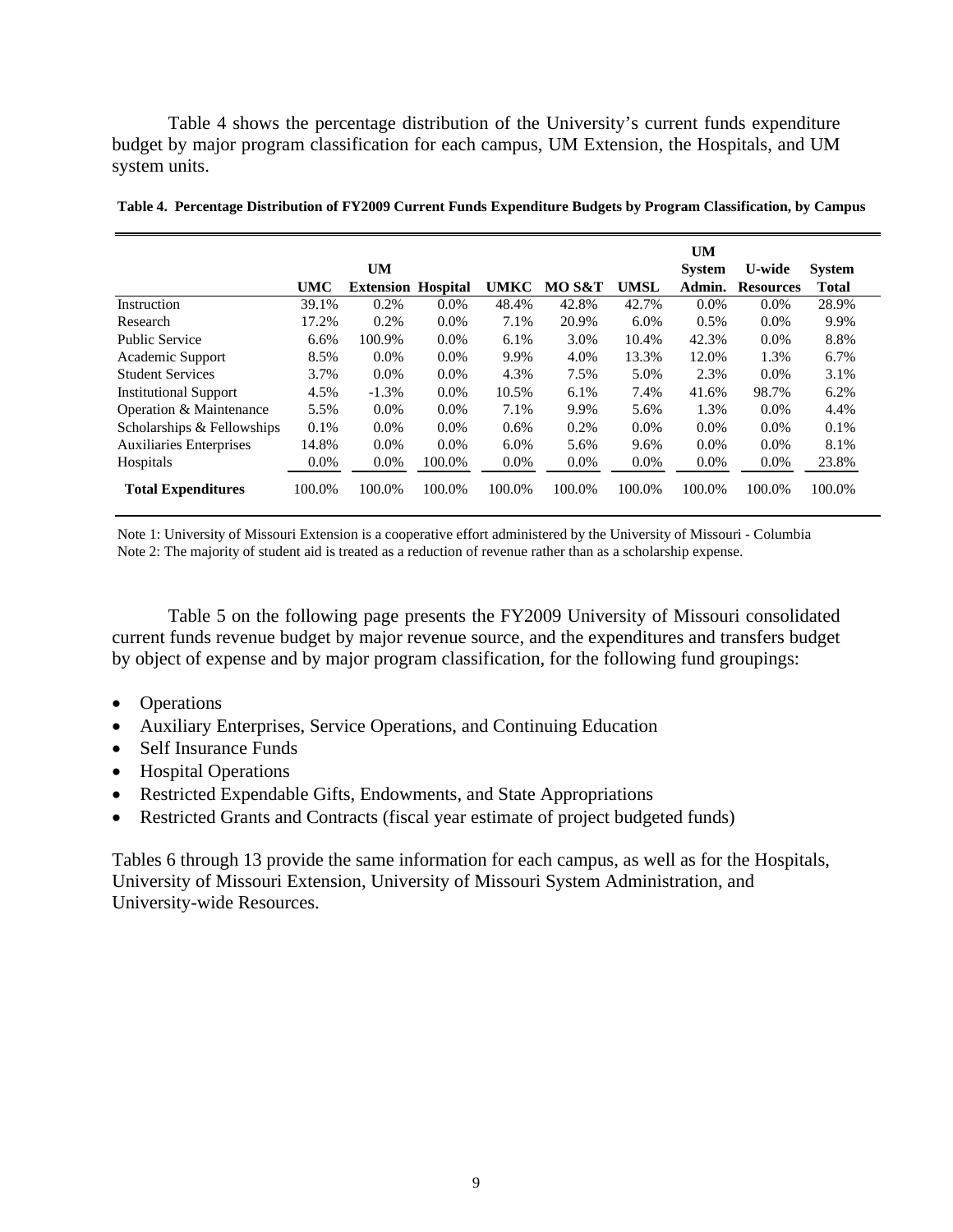|                                                                                            |                           | Operations, and<br>ies,<br>Auxiliari<br>Sevice |                         |                        |                           | Endowments,<br>Expendable<br>Restricted<br>Gitts, | Restricted              |                     | Total            |
|--------------------------------------------------------------------------------------------|---------------------------|------------------------------------------------|-------------------------|------------------------|---------------------------|---------------------------------------------------|-------------------------|---------------------|------------------|
|                                                                                            | Operations                | Continuing<br>Education                        | Insurance Funds<br>Self | Operations<br>Hospital | Unrestricted<br>Total     | Appropriations<br>and State                       | Grants and<br>Contracts | Restricted<br>Total | Current<br>Funds |
| <b>BEGINNING BALANCE</b>                                                                   | \$233,984,229             | \$61,768,588                                   | \$117,000,000           | \$230,000,000          | \$642,752,816             | \$114,340,019                                     |                         | \$114,340,019       | \$757,092,836    |
| Tuition and Fees<br>REVENUES                                                               | \$544,876,507             | \$40,812,224                                   |                         |                        | \$585,688,731             |                                                   | \$225,000               | \$225,000           | \$585,913,731    |
| Less: Scholarship Allowances                                                               | (121, 055, 772)           | (147)<br>(908                                  |                         |                        | (121, 963, 819)           | ( \$21, 337, 385)                                 | (39,020,000)            | (60, 357, 385)      | (182, 321, 204)  |
| Net Student Fees                                                                           | \$423,820,735             | \$39,904,177                                   |                         |                        | \$463,724,912             | (S21, 337, 385)                                   | (338, 795, 000)         | $($ \$60,132,385)   | \$403,592,527    |
|                                                                                            |                           |                                                |                         |                        |                           |                                                   |                         |                     | 15,485,058       |
| Federal Appropriations<br>State Appropriations                                             | 437,931,880<br>15,485,058 |                                                |                         | \$24,091,668           | 15,485,058<br>462,023,548 | 19,770,965                                        |                         | 19,770,965          | 481,794,513      |
| Federal Grants and Contracts                                                               |                           |                                                |                         |                        |                           |                                                   | 208,080,000             | 208,080,000         | 208,080,000      |
| State Grants and Contracts                                                                 |                           |                                                |                         |                        |                           |                                                   | 47,650,000              | 47,650,000          | 47,650,000       |
| Other Grants and Contracts                                                                 |                           |                                                |                         |                        |                           |                                                   | 68,759,280              | 68,759,280          | 68,759,280       |
| Gift Income                                                                                | 1,122,395                 | 9,229,100                                      |                         |                        | 10,351,495                | 28,487,123                                        |                         | 28,487,123          | 38,838,618       |
| Recovery of F&A                                                                            | 44,563,967                |                                                |                         |                        | 44,563,967                |                                                   | (44, 563, 967)          | (44,563,967)        |                  |
| Endowment and Investment Income                                                            | 18,111,899                | 1,238,082                                      | \$9,362,909             | 10,328,993             | 39,041,883                | 35,556,284                                        | 8,000                   | 35,564,284          | 74,606,167       |
| Sales & Services-Educ Act/Auxiliaries                                                      | 38,523,235                | 389,133,377                                    |                         | 578,486,835            | 1,006,143,446             | 129,722                                           | 75,000                  | 204,722             | 1,006,348,168    |
| Miscellaneous Income                                                                       | 43,307,430                | 5,995,752                                      | 2,322,148               |                        | 51,625,330                | 1,840,484                                         | 2,906,000               | 4,746,484           | 56,371,814       |
| TOTAL REVENUES                                                                             | \$1,022,866,599           | \$445,500,488                                  | \$11,685,057            | \$612,907,496          | \$2,092,959,640           | \$64,447,193                                      | \$244,119,313           | \$308,566,506       | \$2,401,526,145  |
| EXPENDITURES & TRANSFERS                                                                   |                           |                                                |                         |                        |                           |                                                   |                         |                     |                  |
| Salaries and Wages                                                                         | \$628,607,301             | \$213,191,680                                  | \$500,003               | \$226,538,158          | \$1,068,837,143           | \$24,018,182                                      | \$116,610,000           | \$140,628,182       | \$1,209,465,324  |
| <b>Employee Benefits</b>                                                                   | 162,390,374               | ,583<br>49,629                                 | 141,300                 | 62,014,023             | 274,175,279               | 5,601,045                                         | 24,503,000              | 30,104,045          | 304,279,324      |
| Total Compensation                                                                         | \$790,997,675             | ,263<br>\$262,821                              | \$641,303               | \$288,552,181          | \$1,343,012,422           | \$29,619,227                                      | \$141,113,000           | \$170,732,227       | \$1,513,744,649  |
| Expense and Equipment                                                                      |                           |                                                |                         |                        |                           |                                                   |                         |                     |                  |
| Other Operating Expense                                                                    | \$224,204,212             | \$254,985,837                                  | \$193,379,194           | \$261,991,338          | \$934,560,581             | \$42,161,998                                      | \$87,398,981            | \$129,560,979       | \$1,064,121,560  |
| Capital Expenditures                                                                       | 37,699,619                | 7,178,937                                      |                         | 340,000                | 45,218,556                | 2,901,053                                         | 9,365,000               | 12,266,053          | 57,484,610       |
| Internal Sales                                                                             | (25,890,730)              | (148, 665, 579)                                |                         | (12,049,413)           | (186, 605, 723)           | (299, 172)                                        |                         | (299,172)           | (186,904,895)    |
| Employer and Employee Contributions                                                        |                           |                                                | (184, 731, 984)         |                        | (184, 731, 984)           |                                                   |                         |                     | (184, 731, 984)  |
| Net Expense and Equip. Expenditures                                                        | \$236,013,101             | \$113,499,195                                  | \$8,647,210             | \$250,281,925          | \$608,441,431             | \$44,763,879                                      | \$96,763,981            | \$141,527,860       | \$749,969,291    |
| TOTAL EXPENDITURES                                                                         | \$1,027,010,776           | \$376,320,458                                  | \$9,288,513             | \$538,834,106          | \$1,951,453,853           | \$74,383,106                                      | \$237,876,981           | \$312,260,087       | \$2,263,713,940  |
| Internal Transfers                                                                         | (6,398,993)               | 7,577,426                                      | 38,200                  | 2,283,000              | 3,499,633                 | (4,108,465)                                       | 658,832                 | (3,449,633)         |                  |
| Mandatory Transfers                                                                        | 3,424,925                 | 36,554,204                                     |                         | 11,507,807             | 51,486,936                | (71, 872)                                         | 3,900,000               | 3,828,128           | 55,315,064       |
| Non-Mandatory Transfers                                                                    | 12,992,442                | 34,626,029                                     |                         | 85,086,001             | 132,704,471               | 159,853                                           | 1,683,500               | 1,843,353           | 134,547,824      |
| TOTAL EXPENDITURES AND TRANSFERS                                                           | \$1,037,029,149           | \$455,078,117                                  | \$9,326,713             | \$637,710,914          | \$2,139,144,893           | \$70,362,622                                      | \$244,119,313           | \$314,481,935       | \$2,453,576,828  |
| <b>ENDING BALANCE</b>                                                                      | \$219,821,679             | \$52,190,959                                   | \$119,358,344           | \$205,196,581          | \$596,567,563             | \$108,424,589                                     |                         | \$108,424,589       | \$705,042,153    |
| Expenditures by Program Classification                                                     |                           |                                                |                         |                        |                           |                                                   |                         |                     |                  |
| Instruction                                                                                | \$483,413,300             | \$126,281,752                                  |                         |                        | \$609,695,052             | \$27,980,590                                      | \$18,000,000            | \$45,980,590        | \$655,675,642    |
| Research                                                                                   | 57,575,823                | 9,295,866                                      |                         |                        | 66,871,689                | 6,612,245                                         | 151,329,400             | 157,941,645         | 224,813,334      |
| Public Service                                                                             | 82,952,928                | 19,670,842                                     |                         |                        | 102,623,770               | 27,339,212                                        | 68,482,581              | 95,821,793          | 198,445,562      |
| Academic Support                                                                           | 126,577,798               | 18,962,137                                     |                         |                        | 145,539,935               | 4,988,750                                         | 25,000                  | 5,013,750           | 150,553,684      |
| <b>Student Services</b>                                                                    | 58,052,254                | 10,860,982                                     |                         |                        | 68,913,236                | 997,374                                           | 40,000                  | 1,037,374           | 69,950,610       |
| Institutional Support                                                                      | 119, 122, 237             | 8,058,878                                      | \$9,288,513             |                        | 136,469,628               | 2,891,569                                         |                         | 2,891,569           | 139,361,197      |
| Operation & Maintenance of Plant                                                           | 99,047,434                | ,877<br>183                                    |                         |                        | 99,231,311                | 406,130                                           |                         | 406,130             | 99,637,441       |
| Scholarships & Fellowships                                                                 | 269,002                   | 18,500                                         |                         |                        | 287,502                   | 2,540,717                                         |                         | 2,540,717           | 2,828,219        |
| Auxiliaries                                                                                |                           | 7,623<br>182,987,                              |                         |                        | 182,987,623               |                                                   |                         |                     | 182,987,623      |
| Hospitals                                                                                  |                           |                                                |                         | \$538,834,106          | 538,834,106               | 626,520                                           |                         | 626,520             | 539,460,626      |
| Total Expenditures by Program Classification<br>Note: Columns may not add due to rounding. | \$1,027,010,776           | ,458<br>\$376,320                              | \$9,288,513             | \$538,834,106          | \$1,951,453,853           | \$74,383,106                                      | \$237,876,981           | \$312,260,087       | \$2,263,713,940  |

Table 5. FY2009 Current Funds Budget by Type of Funds, University of Missouri - Consolidated **Table 5. FY2009 Current Funds Budget by Type of Funds, University of Missouri - Consolidated**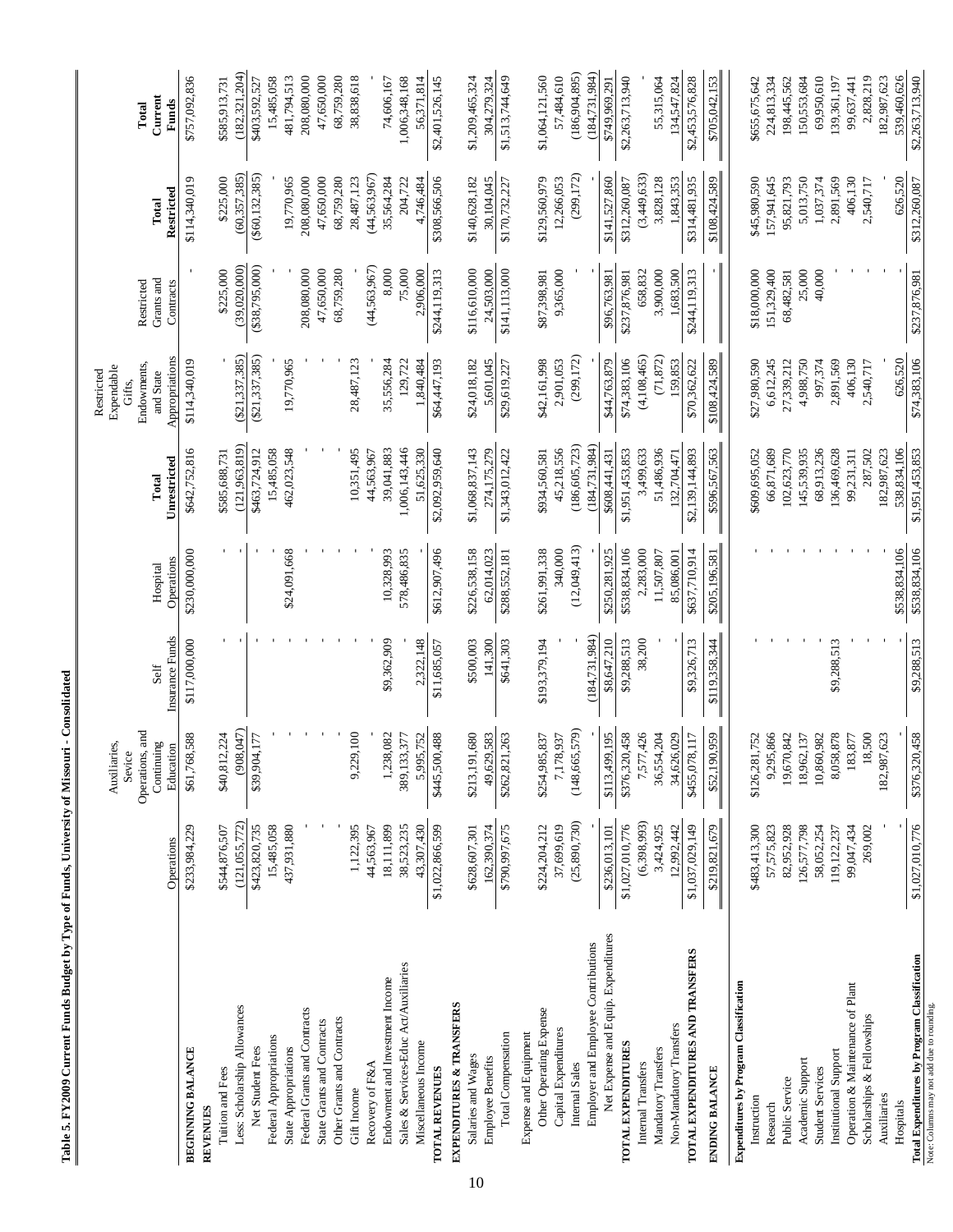| ļ                                                                                      |  |
|----------------------------------------------------------------------------------------|--|
| l                                                                                      |  |
|                                                                                        |  |
|                                                                                        |  |
| ֖֖֖֦ׅ֚֚֚֚֚֚֚֚֚֚֚֚֚֚֚֬֡֡֡֡֡֬֝֬֝֬֓֡֬֝֬֝֓֬֝֓֬֝֓֬֝֬֓֬֓֬֝֓֬֝֓֬֝֬֝֬֝֓֬֝֬֝֬֝֬֓֬֝֬֝֬֓֬֝֬֝֬֝֬֝֬ |  |
|                                                                                        |  |
| ï<br>l<br>l<br>l                                                                       |  |
| $\overline{\phantom{a}}$                                                               |  |
|                                                                                        |  |
|                                                                                        |  |
|                                                                                        |  |
| ֠                                                                                      |  |
|                                                                                        |  |
| $\frac{1}{2}$                                                                          |  |
|                                                                                        |  |
| ì<br>I                                                                                 |  |

|                                                               |                                 | Operations, and<br>Continuing<br>Auxiliaries,<br>Sevice | Self Insurance | Hospital   | Total                           | Endowments,<br>Expendable<br>Restricted<br>and State<br>Gifts, | Grants and<br>Restricted         | Total                              | Total                           |
|---------------------------------------------------------------|---------------------------------|---------------------------------------------------------|----------------|------------|---------------------------------|----------------------------------------------------------------|----------------------------------|------------------------------------|---------------------------------|
|                                                               | Operations                      | Education                                               | Funds          | Operations | Unrestricted                    | Appropriations                                                 | Contracts                        | Restricted                         | <b>Current Funds</b>            |
| <b>BEGINNING BALANCE</b>                                      | \$91,196,144                    | \$49,120,154                                            |                |            | \$140,316,298                   | \$56,071,513                                                   |                                  | \$56,071,513                       | \$196,387,810                   |
| Tuition and Fees<br><b>REVENUES</b>                           | \$270,608,059                   | \$16,790,805                                            |                |            | \$287,398,864                   |                                                                | \$225,000                        | \$225,000                          | \$287,623,864                   |
|                                                               |                                 | (127,000)                                               |                |            |                                 | (\$13,291,962)                                                 |                                  |                                    |                                 |
| Less: Scholarship Allowances<br>Net Student Fees              | (64, 217, 076)<br>\$206,390,983 | \$16,663,805                                            |                |            | (64, 344, 076)<br>\$223,054,788 | ( \$13,291,962)                                                | (16, 100, 000)<br>(\$15,875,000) | $(\$29,166,962)$<br>(29, 391, 962) | (93, 736, 038)<br>\$193,887,826 |
|                                                               |                                 |                                                         |                |            |                                 |                                                                |                                  |                                    |                                 |
| Federal Appropriations                                        | 5,479,548<br>189,396,341        |                                                         |                |            | 5,479,548<br>189,396,341        | 6,525,991                                                      |                                  | 6,525,991                          | 5,479,548<br>195,922,332        |
| State Appropriations                                          |                                 |                                                         |                |            |                                 |                                                                |                                  |                                    | 124,000,000                     |
| Federal Grants and Contracts<br>State Grants and Contracts    |                                 |                                                         |                |            |                                 |                                                                | 124,000,000<br>21,000,000        | 21,000,000<br>124,000,000          | 21,000,000                      |
| Other Grants and Contracts                                    |                                 |                                                         |                |            |                                 |                                                                | 38,499,680                       | 38,499,680                         | 38,499,680                      |
|                                                               |                                 |                                                         |                |            |                                 |                                                                |                                  |                                    |                                 |
| Recovery of F&A<br>Gift Income                                | 100<br>30,950,945               | 9,198,000                                               |                |            | 9,198,100<br>30,950,945         | 8,760,972                                                      | (30,950,945)                     | (30,950,945)<br>8,760,972          | 17,959,072                      |
|                                                               |                                 |                                                         |                |            |                                 |                                                                |                                  |                                    |                                 |
| Endowment and Investment Income                               | 800,265<br>9,783,904            | 322,155,270<br>1,151,082                                |                |            | 1,951,347<br>331,939,174        | 24,438,501                                                     | 8,000                            | 24,446,501                         | 26,397,848<br>331,979,174       |
| Sales & Services-Educ Act/Auxiliaries<br>Miscellaneous Income | 13,735,542                      | 4,042,268                                               |                |            | 17,777,810                      | (110, 662)                                                     | 40,000<br>2,056,000              | 40,000<br>1,945,338                | 19,723,148                      |
| <b>TOTAL REVENUES</b>                                         | \$456,537,628                   | \$353,210,426                                           |                |            | \$809,748,054                   | \$26,322,839                                                   | \$138,777,735                    | \$165,100,574                      | \$974,848,628                   |
| EXPENDITURES & TRANSFERS                                      |                                 |                                                         |                |            |                                 |                                                                |                                  |                                    |                                 |
|                                                               |                                 |                                                         |                |            |                                 |                                                                |                                  |                                    |                                 |
| Salaries and Wages                                            | \$285,927,697                   | \$180,132,220                                           |                |            | \$466,059,917                   | \$13,457,669                                                   | \$69,026,000                     | \$82,483,669                       | \$548,543,586                   |
| Employee Benefits                                             | 73,271,193                      | 41,115,356                                              |                |            | 114,386,549                     | 3,174,743                                                      | 14,641,000                       | 17,815,743                         | 132,202,292                     |
| Total Compensation                                            | \$359,198,890                   | \$221,247,576                                           |                |            | \$580,446,466                   | \$16,632,412                                                   | \$83,667,000                     | \$100,299,412                      | \$680,745,878                   |
| Expense and Equipment                                         |                                 |                                                         |                |            |                                 |                                                                |                                  |                                    |                                 |
| Other Operating Expense                                       | \$95,663,671                    | \$201,695,918                                           |                |            | \$297,359,589                   | \$14,699,759                                                   | \$44,622,403                     | \$59,322,162                       | \$356,681,751                   |
| Capital Expenditures                                          | 18,441,689                      | 5,826,937                                               |                |            | 24,268,626                      | 817,586                                                        | 4,388,000                        | 5,205,586                          | 29,474,212                      |
| Internal Sales                                                | (20, 160, 084)                  | (121, 143, 088)                                         |                |            | (141, 303, 172)                 | (18,600)                                                       |                                  | (18,600)                           | (141, 321, 772)                 |
| Employer and Employee Contributions                           |                                 |                                                         |                |            |                                 |                                                                |                                  |                                    |                                 |
| Net Expense and Equip. Expenditures                           | \$93,945,276                    | \$86,379,767                                            |                |            | \$180,325,043                   | \$15,498,745                                                   | \$49,010,403                     | \$64,509,148                       | \$244,834,191                   |
| TOTAL EXPENDITURES                                            | \$453,144,166                   | \$307,627,342                                           |                |            | \$760,771,509                   | \$32,131,157                                                   | \$132,677,403                    | \$164,808,560                      | \$925,580,069                   |
| Internal Transfers                                            | (1,048,536)                     | 3,127,416                                               |                |            | 2,078,880                       | 58,593                                                         | 516,832                          | 575,425                            | 2,654,305                       |
| Mandatory Transfers                                           | 2,456,447                       | 24,565,188                                              |                |            | 27,021,635                      |                                                                | 3,900,000                        | 3,900,000                          | 30,921,635                      |
| Non-Mandatory Transfers                                       | 3,253,111                       | 28,655,718                                              |                |            | 31,908,829                      | 161.853                                                        | 1,683,500                        | 1.845.353                          | 33.754.182                      |
| TOTAL EXPENDITURES AND TRANSFERS                              | \$457,805,188                   | \$363,975,664                                           |                |            | \$821,780,853                   | \$32,351,603                                                   | \$138,777,735                    | \$171,129,338                      | \$992,910,191                   |
| ENDING BALANCE                                                | \$89,928,584                    | \$38,354,915                                            |                |            | \$128,283,499                   | \$50,042,749                                                   |                                  | \$50,042,749                       | \$178,326,248                   |
| Expenditures by Program Classification                        |                                 |                                                         |                |            |                                 |                                                                |                                  |                                    |                                 |
| Instruction                                                   | \$230,351,961                   | \$108,777,929                                           |                |            | \$339,129,890                   | \$14,617,381                                                   | \$8,000,000                      | \$22,617,381                       | \$361,747,271                   |
| Research                                                      | 42,036,809                      | 9,295,866                                               |                |            | 51,332,675                      | 4,144,143                                                      | 103,500,000                      | 107,644,143                        | 158,976,818                     |
| Public Service                                                | 13,080,515                      | 18,158,355                                              |                |            | 31,238,870                      | 8,646,881                                                      | 21,177,403                       | 29,824,284                         | 61,063,154                      |
| Academic Support                                              | 60,888,140                      | 15,755,234                                              |                |            | 76,643,374                      | 2,365,920                                                      |                                  | 2,365,920                          | 79,009,294                      |
| <b>Student Services</b>                                       | 23,591,559                      | 9,868,904                                               |                |            | 33,460,463                      | 467,173                                                        |                                  | 467,173                            | 33,927,636                      |
| Institutional Support                                         | 32,018,977                      | 8,121,927                                               |                |            | 40,140,904                      | 1,074,885                                                      |                                  | 1,074,885                          | 41,215,789                      |
| Operation & Maintenance of Plant                              | 51,157,081                      | (119, 626)                                              |                |            | 51,037,455                      | 123,630                                                        |                                  | 123,630                            | 51,161,085                      |
| Scholarships & Fellowships                                    | 19,125                          | 18,500                                                  |                |            | 37,625                          | 691,144                                                        |                                  | 691,144                            | 728,769                         |
| Auxiliaries                                                   |                                 | 137,750,253                                             |                |            | 137,750,253                     |                                                                |                                  |                                    | 137,750,253                     |
| Hospitals                                                     |                                 |                                                         |                |            |                                 |                                                                |                                  |                                    |                                 |
| Total Expenditures by Program Classification                  | \$453,144,166                   | \$307,627,342                                           |                |            | \$760,771,509                   | \$32,131,157                                                   | \$132,677,403                    | \$164,808,560                      | \$925,580,069                   |
| Note: Columns may not add due to rounding.                    |                                 |                                                         |                |            |                                 |                                                                |                                  |                                    |                                 |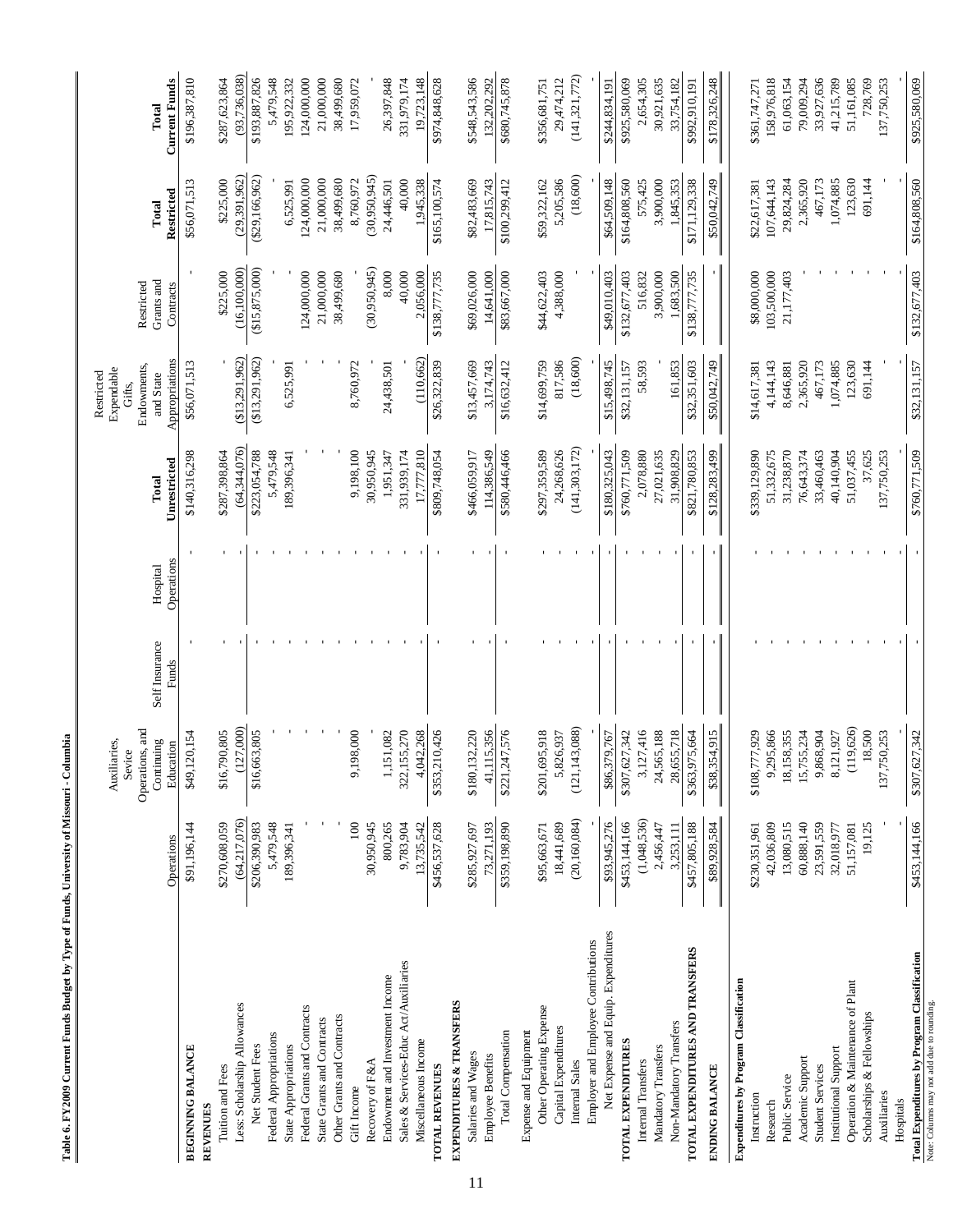| ( \$3,500)<br>(135, 173)<br>(780,000)<br>(33,500)<br>(972, 033)<br>\$59,065,630<br>\$12,877,426<br>100,000<br>59,645,130<br>\$18,201,469<br>28,804,176<br>3,200,000<br>1,974,000<br>162,230<br>\$56,654,263<br>\$35,950,463<br>192,200<br>\$12,934,453<br>\$59,065,630<br>125,000<br>\$100,000<br>500<br>10,005,510<br>9,700,000<br>97,150<br>315,475<br>10,180,714<br>\$46,131,177<br>\$16,637,134<br>\$58,218,597<br>2,399,222<br><b>Total Current</b><br>Funds<br>(\$1,000)<br>(\$1,000)<br>\$15,554,010<br>\$1,036,140<br>485,000<br>3,200,000<br>9,700,000<br>\$7,424,820<br>140,000<br>\$15,554,010<br>\$15,654,010<br>500<br>1,974,000<br>162,230<br>92,950<br>35,000<br>400,100<br>\$16,048,280<br>2,117,936<br>\$9,542,756<br>\$5,871,254<br>100,000<br>\$1,430,410<br>\$100,000<br>100,000<br>15,353,510<br>\$6,011,254<br>Restricted<br>Total<br>\$15,209,000<br>3,200,000<br>9,700,000<br>1,974,000<br>35,000<br>\$7,280,000<br>\$5,709,000<br>140,000<br>\$15,209,000<br>\$15,309,000<br>\$15,309,000<br>\$9,360,000<br>\$5,849,000<br>100,000<br>\$100,000<br>100,000<br>15,009,000<br>400,000<br>2,080,000<br>Grants and<br>Restricted<br>Contracts<br>(\$1,000)<br>(\$1,000)<br>Appropriations<br>\$345,010<br>\$345,010<br>\$1,036,140<br>\$144,820<br>\$345,010<br>\$344,510<br>500<br>485,000<br>162,230<br>92,950<br>100<br>\$739,280<br>37,936<br>\$182,756<br>\$162,254<br>\$162.254<br>\$1,430,410<br>Endowments,<br>and State<br>$(\$2,500)$<br>$(\$2,500)$<br>(1,072,033)<br>(780,000)<br>(135, 173)<br>52,200<br>\$43,511,620<br>\$44,291,620<br>\$43,511,620<br>\$17,165,329<br>10,005,510<br>28,319,176<br>\$28,525,643<br>\$7,006,172<br>\$6,923,199<br>4,200<br>\$40,605,983<br>125,000<br>280,475<br>8,062,778<br>\$36,588,421<br>\$42,564,587<br>\$15,206,724<br>.999,122<br>Unrestricted<br>Total<br>Operations<br>Hospital<br>Self Insurance<br>Funds<br>(97, 100)<br>Operations, and<br>\$65,000<br>\$194,300<br>\$305,100<br>\$210,200<br>\$272,700<br>32,200<br>\$100<br>\$272,800<br>\$226,600<br>\$272,800<br>2,800<br>\$194,700<br>62,500<br>2,800<br>110,400<br>Continuing<br>Education<br>\$27.<br>\$27<br>(\$2,500)<br>$(\$2,500)$<br>(38,073)<br>(780,000)<br>(1,072,033)<br>20,000<br>\$44,018,820<br>10,005,510<br>28,319,176<br>4,200<br>\$43,238,820<br>125,000<br>\$43,238,820<br>\$16,971,029<br>85,775<br>\$40,300,883<br>\$28,315,443<br>8,000,278<br>\$36,315,721<br>\$6,941,172<br>\$6,923,099<br>1,888,722<br>\$42,291,787<br>\$14,980,124<br>Operations<br>Net Expense and Equip. Expenditures<br>Employer and Employee Contributions<br>TOTAL EXPENDITURES AND TRANSFERS<br>Total Expenditures by Program Classification<br>Sales & Services-Educ Act/Auxiliaries<br>Endowment and Investment Income<br>Expenditures by Program Classification<br>Operation & Maintenance of Plant<br>EXPENDITURES & TRANSFERS<br>Note: Columns may not add due to rounding.<br>Less: Scholarship Allowances<br>Federal Grants and Contracts<br>Other Operating Expense<br>Scholarships & Fellowships<br>Other Grants and Contracts<br>State Grants and Contracts<br>Non-Mandatory Transfers<br>Capital Expenditures<br>Expense and Equipment<br>Total Compensation<br>Federal Appropriations<br>Miscellaneous Income<br>TOTAL EXPENDITURES<br>Net Student Fees<br>BEGINNING BALANCE<br>State Appropriations<br>Mandatory Transfers<br>Institutional Support<br>Salaries and Wages<br>Employee Benefits<br>Academic Support<br>Recovery of F&A<br>Internal Sales<br>Internal Transfers<br>Tuition and Fees<br><b>TOTAL REVENUES</b><br><b>ENDING BALANCE</b><br><b>Student Services</b><br>Public Service<br>Gift Income<br>Auxiliaries<br>Instruction<br>Hospitals<br>Research<br>REVENUES |  | Auxiliaries,<br>Sevice |  | Expendable<br>Restricted<br>Gifts. |  |  |
|--------------------------------------------------------------------------------------------------------------------------------------------------------------------------------------------------------------------------------------------------------------------------------------------------------------------------------------------------------------------------------------------------------------------------------------------------------------------------------------------------------------------------------------------------------------------------------------------------------------------------------------------------------------------------------------------------------------------------------------------------------------------------------------------------------------------------------------------------------------------------------------------------------------------------------------------------------------------------------------------------------------------------------------------------------------------------------------------------------------------------------------------------------------------------------------------------------------------------------------------------------------------------------------------------------------------------------------------------------------------------------------------------------------------------------------------------------------------------------------------------------------------------------------------------------------------------------------------------------------------------------------------------------------------------------------------------------------------------------------------------------------------------------------------------------------------------------------------------------------------------------------------------------------------------------------------------------------------------------------------------------------------------------------------------------------------------------------------------------------------------------------------------------------------------------------------------------------------------------------------------------------------------------------------------------------------------------------------------------------------------------------------------------------------------------------------------------------------------------------------------------------------------------------------------------------------------------------------------------------------------------------------------------------------------------------------------------------------------------------------------------------------------------------------------------------------------------------------------------------------------------------------------------------------------------------------------------------------------------------------------------------------------------------------------------------------------------------------------------------------------------------------------------------------------------------------------------------------------------------------------------------------------------------------------------------------------------------------------------------------------------------------------------------------------------------------------------------------------------------------------------------------------------------------------------------------------------------------------------------------------------------------------------------------------------------------------------------------------------------|--|------------------------|--|------------------------------------|--|--|
|                                                                                                                                                                                                                                                                                                                                                                                                                                                                                                                                                                                                                                                                                                                                                                                                                                                                                                                                                                                                                                                                                                                                                                                                                                                                                                                                                                                                                                                                                                                                                                                                                                                                                                                                                                                                                                                                                                                                                                                                                                                                                                                                                                                                                                                                                                                                                                                                                                                                                                                                                                                                                                                                                                                                                                                                                                                                                                                                                                                                                                                                                                                                                                                                                                                                                                                                                                                                                                                                                                                                                                                                                                                                                                                                      |  |                        |  |                                    |  |  |
|                                                                                                                                                                                                                                                                                                                                                                                                                                                                                                                                                                                                                                                                                                                                                                                                                                                                                                                                                                                                                                                                                                                                                                                                                                                                                                                                                                                                                                                                                                                                                                                                                                                                                                                                                                                                                                                                                                                                                                                                                                                                                                                                                                                                                                                                                                                                                                                                                                                                                                                                                                                                                                                                                                                                                                                                                                                                                                                                                                                                                                                                                                                                                                                                                                                                                                                                                                                                                                                                                                                                                                                                                                                                                                                                      |  |                        |  |                                    |  |  |
|                                                                                                                                                                                                                                                                                                                                                                                                                                                                                                                                                                                                                                                                                                                                                                                                                                                                                                                                                                                                                                                                                                                                                                                                                                                                                                                                                                                                                                                                                                                                                                                                                                                                                                                                                                                                                                                                                                                                                                                                                                                                                                                                                                                                                                                                                                                                                                                                                                                                                                                                                                                                                                                                                                                                                                                                                                                                                                                                                                                                                                                                                                                                                                                                                                                                                                                                                                                                                                                                                                                                                                                                                                                                                                                                      |  |                        |  |                                    |  |  |
|                                                                                                                                                                                                                                                                                                                                                                                                                                                                                                                                                                                                                                                                                                                                                                                                                                                                                                                                                                                                                                                                                                                                                                                                                                                                                                                                                                                                                                                                                                                                                                                                                                                                                                                                                                                                                                                                                                                                                                                                                                                                                                                                                                                                                                                                                                                                                                                                                                                                                                                                                                                                                                                                                                                                                                                                                                                                                                                                                                                                                                                                                                                                                                                                                                                                                                                                                                                                                                                                                                                                                                                                                                                                                                                                      |  |                        |  |                                    |  |  |
|                                                                                                                                                                                                                                                                                                                                                                                                                                                                                                                                                                                                                                                                                                                                                                                                                                                                                                                                                                                                                                                                                                                                                                                                                                                                                                                                                                                                                                                                                                                                                                                                                                                                                                                                                                                                                                                                                                                                                                                                                                                                                                                                                                                                                                                                                                                                                                                                                                                                                                                                                                                                                                                                                                                                                                                                                                                                                                                                                                                                                                                                                                                                                                                                                                                                                                                                                                                                                                                                                                                                                                                                                                                                                                                                      |  |                        |  |                                    |  |  |
|                                                                                                                                                                                                                                                                                                                                                                                                                                                                                                                                                                                                                                                                                                                                                                                                                                                                                                                                                                                                                                                                                                                                                                                                                                                                                                                                                                                                                                                                                                                                                                                                                                                                                                                                                                                                                                                                                                                                                                                                                                                                                                                                                                                                                                                                                                                                                                                                                                                                                                                                                                                                                                                                                                                                                                                                                                                                                                                                                                                                                                                                                                                                                                                                                                                                                                                                                                                                                                                                                                                                                                                                                                                                                                                                      |  |                        |  |                                    |  |  |
|                                                                                                                                                                                                                                                                                                                                                                                                                                                                                                                                                                                                                                                                                                                                                                                                                                                                                                                                                                                                                                                                                                                                                                                                                                                                                                                                                                                                                                                                                                                                                                                                                                                                                                                                                                                                                                                                                                                                                                                                                                                                                                                                                                                                                                                                                                                                                                                                                                                                                                                                                                                                                                                                                                                                                                                                                                                                                                                                                                                                                                                                                                                                                                                                                                                                                                                                                                                                                                                                                                                                                                                                                                                                                                                                      |  |                        |  |                                    |  |  |
|                                                                                                                                                                                                                                                                                                                                                                                                                                                                                                                                                                                                                                                                                                                                                                                                                                                                                                                                                                                                                                                                                                                                                                                                                                                                                                                                                                                                                                                                                                                                                                                                                                                                                                                                                                                                                                                                                                                                                                                                                                                                                                                                                                                                                                                                                                                                                                                                                                                                                                                                                                                                                                                                                                                                                                                                                                                                                                                                                                                                                                                                                                                                                                                                                                                                                                                                                                                                                                                                                                                                                                                                                                                                                                                                      |  |                        |  |                                    |  |  |
|                                                                                                                                                                                                                                                                                                                                                                                                                                                                                                                                                                                                                                                                                                                                                                                                                                                                                                                                                                                                                                                                                                                                                                                                                                                                                                                                                                                                                                                                                                                                                                                                                                                                                                                                                                                                                                                                                                                                                                                                                                                                                                                                                                                                                                                                                                                                                                                                                                                                                                                                                                                                                                                                                                                                                                                                                                                                                                                                                                                                                                                                                                                                                                                                                                                                                                                                                                                                                                                                                                                                                                                                                                                                                                                                      |  |                        |  |                                    |  |  |
|                                                                                                                                                                                                                                                                                                                                                                                                                                                                                                                                                                                                                                                                                                                                                                                                                                                                                                                                                                                                                                                                                                                                                                                                                                                                                                                                                                                                                                                                                                                                                                                                                                                                                                                                                                                                                                                                                                                                                                                                                                                                                                                                                                                                                                                                                                                                                                                                                                                                                                                                                                                                                                                                                                                                                                                                                                                                                                                                                                                                                                                                                                                                                                                                                                                                                                                                                                                                                                                                                                                                                                                                                                                                                                                                      |  |                        |  |                                    |  |  |
|                                                                                                                                                                                                                                                                                                                                                                                                                                                                                                                                                                                                                                                                                                                                                                                                                                                                                                                                                                                                                                                                                                                                                                                                                                                                                                                                                                                                                                                                                                                                                                                                                                                                                                                                                                                                                                                                                                                                                                                                                                                                                                                                                                                                                                                                                                                                                                                                                                                                                                                                                                                                                                                                                                                                                                                                                                                                                                                                                                                                                                                                                                                                                                                                                                                                                                                                                                                                                                                                                                                                                                                                                                                                                                                                      |  |                        |  |                                    |  |  |
|                                                                                                                                                                                                                                                                                                                                                                                                                                                                                                                                                                                                                                                                                                                                                                                                                                                                                                                                                                                                                                                                                                                                                                                                                                                                                                                                                                                                                                                                                                                                                                                                                                                                                                                                                                                                                                                                                                                                                                                                                                                                                                                                                                                                                                                                                                                                                                                                                                                                                                                                                                                                                                                                                                                                                                                                                                                                                                                                                                                                                                                                                                                                                                                                                                                                                                                                                                                                                                                                                                                                                                                                                                                                                                                                      |  |                        |  |                                    |  |  |
|                                                                                                                                                                                                                                                                                                                                                                                                                                                                                                                                                                                                                                                                                                                                                                                                                                                                                                                                                                                                                                                                                                                                                                                                                                                                                                                                                                                                                                                                                                                                                                                                                                                                                                                                                                                                                                                                                                                                                                                                                                                                                                                                                                                                                                                                                                                                                                                                                                                                                                                                                                                                                                                                                                                                                                                                                                                                                                                                                                                                                                                                                                                                                                                                                                                                                                                                                                                                                                                                                                                                                                                                                                                                                                                                      |  |                        |  |                                    |  |  |
|                                                                                                                                                                                                                                                                                                                                                                                                                                                                                                                                                                                                                                                                                                                                                                                                                                                                                                                                                                                                                                                                                                                                                                                                                                                                                                                                                                                                                                                                                                                                                                                                                                                                                                                                                                                                                                                                                                                                                                                                                                                                                                                                                                                                                                                                                                                                                                                                                                                                                                                                                                                                                                                                                                                                                                                                                                                                                                                                                                                                                                                                                                                                                                                                                                                                                                                                                                                                                                                                                                                                                                                                                                                                                                                                      |  |                        |  |                                    |  |  |
|                                                                                                                                                                                                                                                                                                                                                                                                                                                                                                                                                                                                                                                                                                                                                                                                                                                                                                                                                                                                                                                                                                                                                                                                                                                                                                                                                                                                                                                                                                                                                                                                                                                                                                                                                                                                                                                                                                                                                                                                                                                                                                                                                                                                                                                                                                                                                                                                                                                                                                                                                                                                                                                                                                                                                                                                                                                                                                                                                                                                                                                                                                                                                                                                                                                                                                                                                                                                                                                                                                                                                                                                                                                                                                                                      |  |                        |  |                                    |  |  |
|                                                                                                                                                                                                                                                                                                                                                                                                                                                                                                                                                                                                                                                                                                                                                                                                                                                                                                                                                                                                                                                                                                                                                                                                                                                                                                                                                                                                                                                                                                                                                                                                                                                                                                                                                                                                                                                                                                                                                                                                                                                                                                                                                                                                                                                                                                                                                                                                                                                                                                                                                                                                                                                                                                                                                                                                                                                                                                                                                                                                                                                                                                                                                                                                                                                                                                                                                                                                                                                                                                                                                                                                                                                                                                                                      |  |                        |  |                                    |  |  |
|                                                                                                                                                                                                                                                                                                                                                                                                                                                                                                                                                                                                                                                                                                                                                                                                                                                                                                                                                                                                                                                                                                                                                                                                                                                                                                                                                                                                                                                                                                                                                                                                                                                                                                                                                                                                                                                                                                                                                                                                                                                                                                                                                                                                                                                                                                                                                                                                                                                                                                                                                                                                                                                                                                                                                                                                                                                                                                                                                                                                                                                                                                                                                                                                                                                                                                                                                                                                                                                                                                                                                                                                                                                                                                                                      |  |                        |  |                                    |  |  |
|                                                                                                                                                                                                                                                                                                                                                                                                                                                                                                                                                                                                                                                                                                                                                                                                                                                                                                                                                                                                                                                                                                                                                                                                                                                                                                                                                                                                                                                                                                                                                                                                                                                                                                                                                                                                                                                                                                                                                                                                                                                                                                                                                                                                                                                                                                                                                                                                                                                                                                                                                                                                                                                                                                                                                                                                                                                                                                                                                                                                                                                                                                                                                                                                                                                                                                                                                                                                                                                                                                                                                                                                                                                                                                                                      |  |                        |  |                                    |  |  |
|                                                                                                                                                                                                                                                                                                                                                                                                                                                                                                                                                                                                                                                                                                                                                                                                                                                                                                                                                                                                                                                                                                                                                                                                                                                                                                                                                                                                                                                                                                                                                                                                                                                                                                                                                                                                                                                                                                                                                                                                                                                                                                                                                                                                                                                                                                                                                                                                                                                                                                                                                                                                                                                                                                                                                                                                                                                                                                                                                                                                                                                                                                                                                                                                                                                                                                                                                                                                                                                                                                                                                                                                                                                                                                                                      |  |                        |  |                                    |  |  |
|                                                                                                                                                                                                                                                                                                                                                                                                                                                                                                                                                                                                                                                                                                                                                                                                                                                                                                                                                                                                                                                                                                                                                                                                                                                                                                                                                                                                                                                                                                                                                                                                                                                                                                                                                                                                                                                                                                                                                                                                                                                                                                                                                                                                                                                                                                                                                                                                                                                                                                                                                                                                                                                                                                                                                                                                                                                                                                                                                                                                                                                                                                                                                                                                                                                                                                                                                                                                                                                                                                                                                                                                                                                                                                                                      |  |                        |  |                                    |  |  |
|                                                                                                                                                                                                                                                                                                                                                                                                                                                                                                                                                                                                                                                                                                                                                                                                                                                                                                                                                                                                                                                                                                                                                                                                                                                                                                                                                                                                                                                                                                                                                                                                                                                                                                                                                                                                                                                                                                                                                                                                                                                                                                                                                                                                                                                                                                                                                                                                                                                                                                                                                                                                                                                                                                                                                                                                                                                                                                                                                                                                                                                                                                                                                                                                                                                                                                                                                                                                                                                                                                                                                                                                                                                                                                                                      |  |                        |  |                                    |  |  |
|                                                                                                                                                                                                                                                                                                                                                                                                                                                                                                                                                                                                                                                                                                                                                                                                                                                                                                                                                                                                                                                                                                                                                                                                                                                                                                                                                                                                                                                                                                                                                                                                                                                                                                                                                                                                                                                                                                                                                                                                                                                                                                                                                                                                                                                                                                                                                                                                                                                                                                                                                                                                                                                                                                                                                                                                                                                                                                                                                                                                                                                                                                                                                                                                                                                                                                                                                                                                                                                                                                                                                                                                                                                                                                                                      |  |                        |  |                                    |  |  |
|                                                                                                                                                                                                                                                                                                                                                                                                                                                                                                                                                                                                                                                                                                                                                                                                                                                                                                                                                                                                                                                                                                                                                                                                                                                                                                                                                                                                                                                                                                                                                                                                                                                                                                                                                                                                                                                                                                                                                                                                                                                                                                                                                                                                                                                                                                                                                                                                                                                                                                                                                                                                                                                                                                                                                                                                                                                                                                                                                                                                                                                                                                                                                                                                                                                                                                                                                                                                                                                                                                                                                                                                                                                                                                                                      |  |                        |  |                                    |  |  |
|                                                                                                                                                                                                                                                                                                                                                                                                                                                                                                                                                                                                                                                                                                                                                                                                                                                                                                                                                                                                                                                                                                                                                                                                                                                                                                                                                                                                                                                                                                                                                                                                                                                                                                                                                                                                                                                                                                                                                                                                                                                                                                                                                                                                                                                                                                                                                                                                                                                                                                                                                                                                                                                                                                                                                                                                                                                                                                                                                                                                                                                                                                                                                                                                                                                                                                                                                                                                                                                                                                                                                                                                                                                                                                                                      |  |                        |  |                                    |  |  |
|                                                                                                                                                                                                                                                                                                                                                                                                                                                                                                                                                                                                                                                                                                                                                                                                                                                                                                                                                                                                                                                                                                                                                                                                                                                                                                                                                                                                                                                                                                                                                                                                                                                                                                                                                                                                                                                                                                                                                                                                                                                                                                                                                                                                                                                                                                                                                                                                                                                                                                                                                                                                                                                                                                                                                                                                                                                                                                                                                                                                                                                                                                                                                                                                                                                                                                                                                                                                                                                                                                                                                                                                                                                                                                                                      |  |                        |  |                                    |  |  |
|                                                                                                                                                                                                                                                                                                                                                                                                                                                                                                                                                                                                                                                                                                                                                                                                                                                                                                                                                                                                                                                                                                                                                                                                                                                                                                                                                                                                                                                                                                                                                                                                                                                                                                                                                                                                                                                                                                                                                                                                                                                                                                                                                                                                                                                                                                                                                                                                                                                                                                                                                                                                                                                                                                                                                                                                                                                                                                                                                                                                                                                                                                                                                                                                                                                                                                                                                                                                                                                                                                                                                                                                                                                                                                                                      |  |                        |  |                                    |  |  |
|                                                                                                                                                                                                                                                                                                                                                                                                                                                                                                                                                                                                                                                                                                                                                                                                                                                                                                                                                                                                                                                                                                                                                                                                                                                                                                                                                                                                                                                                                                                                                                                                                                                                                                                                                                                                                                                                                                                                                                                                                                                                                                                                                                                                                                                                                                                                                                                                                                                                                                                                                                                                                                                                                                                                                                                                                                                                                                                                                                                                                                                                                                                                                                                                                                                                                                                                                                                                                                                                                                                                                                                                                                                                                                                                      |  |                        |  |                                    |  |  |
|                                                                                                                                                                                                                                                                                                                                                                                                                                                                                                                                                                                                                                                                                                                                                                                                                                                                                                                                                                                                                                                                                                                                                                                                                                                                                                                                                                                                                                                                                                                                                                                                                                                                                                                                                                                                                                                                                                                                                                                                                                                                                                                                                                                                                                                                                                                                                                                                                                                                                                                                                                                                                                                                                                                                                                                                                                                                                                                                                                                                                                                                                                                                                                                                                                                                                                                                                                                                                                                                                                                                                                                                                                                                                                                                      |  |                        |  |                                    |  |  |
|                                                                                                                                                                                                                                                                                                                                                                                                                                                                                                                                                                                                                                                                                                                                                                                                                                                                                                                                                                                                                                                                                                                                                                                                                                                                                                                                                                                                                                                                                                                                                                                                                                                                                                                                                                                                                                                                                                                                                                                                                                                                                                                                                                                                                                                                                                                                                                                                                                                                                                                                                                                                                                                                                                                                                                                                                                                                                                                                                                                                                                                                                                                                                                                                                                                                                                                                                                                                                                                                                                                                                                                                                                                                                                                                      |  |                        |  |                                    |  |  |
|                                                                                                                                                                                                                                                                                                                                                                                                                                                                                                                                                                                                                                                                                                                                                                                                                                                                                                                                                                                                                                                                                                                                                                                                                                                                                                                                                                                                                                                                                                                                                                                                                                                                                                                                                                                                                                                                                                                                                                                                                                                                                                                                                                                                                                                                                                                                                                                                                                                                                                                                                                                                                                                                                                                                                                                                                                                                                                                                                                                                                                                                                                                                                                                                                                                                                                                                                                                                                                                                                                                                                                                                                                                                                                                                      |  |                        |  |                                    |  |  |
|                                                                                                                                                                                                                                                                                                                                                                                                                                                                                                                                                                                                                                                                                                                                                                                                                                                                                                                                                                                                                                                                                                                                                                                                                                                                                                                                                                                                                                                                                                                                                                                                                                                                                                                                                                                                                                                                                                                                                                                                                                                                                                                                                                                                                                                                                                                                                                                                                                                                                                                                                                                                                                                                                                                                                                                                                                                                                                                                                                                                                                                                                                                                                                                                                                                                                                                                                                                                                                                                                                                                                                                                                                                                                                                                      |  |                        |  |                                    |  |  |
|                                                                                                                                                                                                                                                                                                                                                                                                                                                                                                                                                                                                                                                                                                                                                                                                                                                                                                                                                                                                                                                                                                                                                                                                                                                                                                                                                                                                                                                                                                                                                                                                                                                                                                                                                                                                                                                                                                                                                                                                                                                                                                                                                                                                                                                                                                                                                                                                                                                                                                                                                                                                                                                                                                                                                                                                                                                                                                                                                                                                                                                                                                                                                                                                                                                                                                                                                                                                                                                                                                                                                                                                                                                                                                                                      |  |                        |  |                                    |  |  |
|                                                                                                                                                                                                                                                                                                                                                                                                                                                                                                                                                                                                                                                                                                                                                                                                                                                                                                                                                                                                                                                                                                                                                                                                                                                                                                                                                                                                                                                                                                                                                                                                                                                                                                                                                                                                                                                                                                                                                                                                                                                                                                                                                                                                                                                                                                                                                                                                                                                                                                                                                                                                                                                                                                                                                                                                                                                                                                                                                                                                                                                                                                                                                                                                                                                                                                                                                                                                                                                                                                                                                                                                                                                                                                                                      |  |                        |  |                                    |  |  |
|                                                                                                                                                                                                                                                                                                                                                                                                                                                                                                                                                                                                                                                                                                                                                                                                                                                                                                                                                                                                                                                                                                                                                                                                                                                                                                                                                                                                                                                                                                                                                                                                                                                                                                                                                                                                                                                                                                                                                                                                                                                                                                                                                                                                                                                                                                                                                                                                                                                                                                                                                                                                                                                                                                                                                                                                                                                                                                                                                                                                                                                                                                                                                                                                                                                                                                                                                                                                                                                                                                                                                                                                                                                                                                                                      |  |                        |  |                                    |  |  |
|                                                                                                                                                                                                                                                                                                                                                                                                                                                                                                                                                                                                                                                                                                                                                                                                                                                                                                                                                                                                                                                                                                                                                                                                                                                                                                                                                                                                                                                                                                                                                                                                                                                                                                                                                                                                                                                                                                                                                                                                                                                                                                                                                                                                                                                                                                                                                                                                                                                                                                                                                                                                                                                                                                                                                                                                                                                                                                                                                                                                                                                                                                                                                                                                                                                                                                                                                                                                                                                                                                                                                                                                                                                                                                                                      |  |                        |  |                                    |  |  |
|                                                                                                                                                                                                                                                                                                                                                                                                                                                                                                                                                                                                                                                                                                                                                                                                                                                                                                                                                                                                                                                                                                                                                                                                                                                                                                                                                                                                                                                                                                                                                                                                                                                                                                                                                                                                                                                                                                                                                                                                                                                                                                                                                                                                                                                                                                                                                                                                                                                                                                                                                                                                                                                                                                                                                                                                                                                                                                                                                                                                                                                                                                                                                                                                                                                                                                                                                                                                                                                                                                                                                                                                                                                                                                                                      |  |                        |  |                                    |  |  |
|                                                                                                                                                                                                                                                                                                                                                                                                                                                                                                                                                                                                                                                                                                                                                                                                                                                                                                                                                                                                                                                                                                                                                                                                                                                                                                                                                                                                                                                                                                                                                                                                                                                                                                                                                                                                                                                                                                                                                                                                                                                                                                                                                                                                                                                                                                                                                                                                                                                                                                                                                                                                                                                                                                                                                                                                                                                                                                                                                                                                                                                                                                                                                                                                                                                                                                                                                                                                                                                                                                                                                                                                                                                                                                                                      |  |                        |  |                                    |  |  |
|                                                                                                                                                                                                                                                                                                                                                                                                                                                                                                                                                                                                                                                                                                                                                                                                                                                                                                                                                                                                                                                                                                                                                                                                                                                                                                                                                                                                                                                                                                                                                                                                                                                                                                                                                                                                                                                                                                                                                                                                                                                                                                                                                                                                                                                                                                                                                                                                                                                                                                                                                                                                                                                                                                                                                                                                                                                                                                                                                                                                                                                                                                                                                                                                                                                                                                                                                                                                                                                                                                                                                                                                                                                                                                                                      |  |                        |  |                                    |  |  |
|                                                                                                                                                                                                                                                                                                                                                                                                                                                                                                                                                                                                                                                                                                                                                                                                                                                                                                                                                                                                                                                                                                                                                                                                                                                                                                                                                                                                                                                                                                                                                                                                                                                                                                                                                                                                                                                                                                                                                                                                                                                                                                                                                                                                                                                                                                                                                                                                                                                                                                                                                                                                                                                                                                                                                                                                                                                                                                                                                                                                                                                                                                                                                                                                                                                                                                                                                                                                                                                                                                                                                                                                                                                                                                                                      |  |                        |  |                                    |  |  |
|                                                                                                                                                                                                                                                                                                                                                                                                                                                                                                                                                                                                                                                                                                                                                                                                                                                                                                                                                                                                                                                                                                                                                                                                                                                                                                                                                                                                                                                                                                                                                                                                                                                                                                                                                                                                                                                                                                                                                                                                                                                                                                                                                                                                                                                                                                                                                                                                                                                                                                                                                                                                                                                                                                                                                                                                                                                                                                                                                                                                                                                                                                                                                                                                                                                                                                                                                                                                                                                                                                                                                                                                                                                                                                                                      |  |                        |  |                                    |  |  |
|                                                                                                                                                                                                                                                                                                                                                                                                                                                                                                                                                                                                                                                                                                                                                                                                                                                                                                                                                                                                                                                                                                                                                                                                                                                                                                                                                                                                                                                                                                                                                                                                                                                                                                                                                                                                                                                                                                                                                                                                                                                                                                                                                                                                                                                                                                                                                                                                                                                                                                                                                                                                                                                                                                                                                                                                                                                                                                                                                                                                                                                                                                                                                                                                                                                                                                                                                                                                                                                                                                                                                                                                                                                                                                                                      |  |                        |  |                                    |  |  |
|                                                                                                                                                                                                                                                                                                                                                                                                                                                                                                                                                                                                                                                                                                                                                                                                                                                                                                                                                                                                                                                                                                                                                                                                                                                                                                                                                                                                                                                                                                                                                                                                                                                                                                                                                                                                                                                                                                                                                                                                                                                                                                                                                                                                                                                                                                                                                                                                                                                                                                                                                                                                                                                                                                                                                                                                                                                                                                                                                                                                                                                                                                                                                                                                                                                                                                                                                                                                                                                                                                                                                                                                                                                                                                                                      |  |                        |  |                                    |  |  |
|                                                                                                                                                                                                                                                                                                                                                                                                                                                                                                                                                                                                                                                                                                                                                                                                                                                                                                                                                                                                                                                                                                                                                                                                                                                                                                                                                                                                                                                                                                                                                                                                                                                                                                                                                                                                                                                                                                                                                                                                                                                                                                                                                                                                                                                                                                                                                                                                                                                                                                                                                                                                                                                                                                                                                                                                                                                                                                                                                                                                                                                                                                                                                                                                                                                                                                                                                                                                                                                                                                                                                                                                                                                                                                                                      |  |                        |  |                                    |  |  |
|                                                                                                                                                                                                                                                                                                                                                                                                                                                                                                                                                                                                                                                                                                                                                                                                                                                                                                                                                                                                                                                                                                                                                                                                                                                                                                                                                                                                                                                                                                                                                                                                                                                                                                                                                                                                                                                                                                                                                                                                                                                                                                                                                                                                                                                                                                                                                                                                                                                                                                                                                                                                                                                                                                                                                                                                                                                                                                                                                                                                                                                                                                                                                                                                                                                                                                                                                                                                                                                                                                                                                                                                                                                                                                                                      |  |                        |  |                                    |  |  |
|                                                                                                                                                                                                                                                                                                                                                                                                                                                                                                                                                                                                                                                                                                                                                                                                                                                                                                                                                                                                                                                                                                                                                                                                                                                                                                                                                                                                                                                                                                                                                                                                                                                                                                                                                                                                                                                                                                                                                                                                                                                                                                                                                                                                                                                                                                                                                                                                                                                                                                                                                                                                                                                                                                                                                                                                                                                                                                                                                                                                                                                                                                                                                                                                                                                                                                                                                                                                                                                                                                                                                                                                                                                                                                                                      |  |                        |  |                                    |  |  |

12

**Table 7. FY2009 Current Funds Budget by Type of Funds, University of Missouri Extension**

Table 7. FY2009 Current Funds Budget by Type of Funds, University of Missouri Extension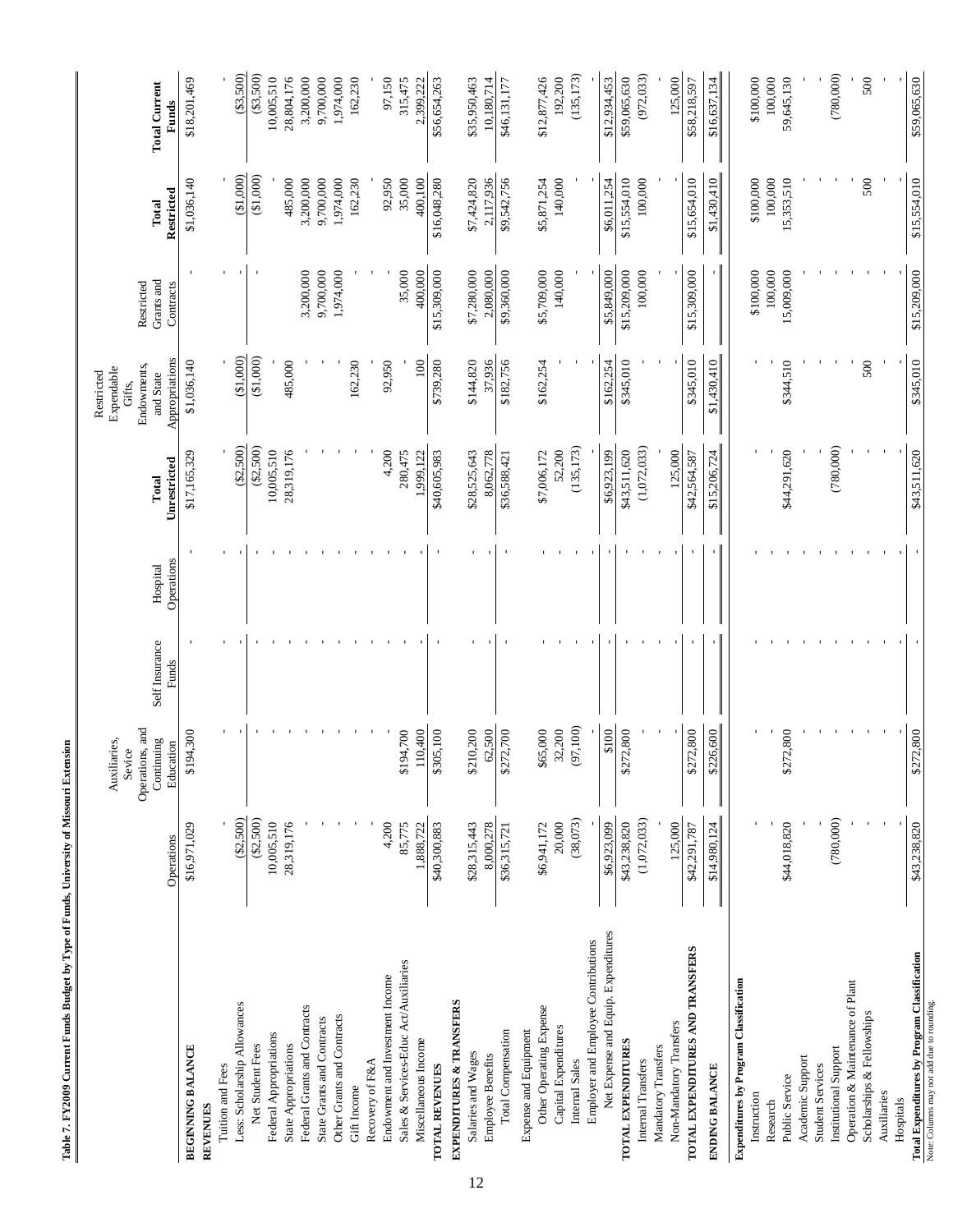|                                              |                                            | Operations, and<br>Auxiliaries,<br>Sevice |                         |                        |                       | Endowments,<br>Expendable<br>Restricted<br>Gifts, | Restricted              |                     |                               |
|----------------------------------------------|--------------------------------------------|-------------------------------------------|-------------------------|------------------------|-----------------------|---------------------------------------------------|-------------------------|---------------------|-------------------------------|
|                                              | Operations                                 | Continuing<br>Education                   | Self Insurance<br>Funds | Operations<br>Hospital | Unrestricted<br>Total | Appropriations<br>and State                       | Grants and<br>Contracts | Restricted<br>Total | <b>Total Current</b><br>Funds |
| <b>BEGINNING BALANCE</b>                     |                                            |                                           |                         | \$230,000,000          | \$230,000,000         | \$3,694,337                                       |                         | \$3,694,337         | \$233,694,337                 |
| <b>REVENUES</b>                              |                                            |                                           |                         |                        |                       |                                                   |                         |                     |                               |
| Tuition and Fees                             |                                            |                                           |                         |                        |                       |                                                   |                         |                     |                               |
| Less: Scholarship Allowances                 |                                            |                                           |                         |                        |                       |                                                   |                         |                     |                               |
| Net Student Fees                             |                                            |                                           |                         |                        |                       |                                                   |                         |                     |                               |
| Federal Appropriations                       |                                            |                                           |                         |                        |                       |                                                   |                         |                     |                               |
| State Appropriations                         |                                            |                                           |                         | \$24,091,668           | \$24,091,668          |                                                   |                         |                     | \$24,091,668                  |
| Federal Grants and Contracts                 |                                            |                                           |                         |                        |                       |                                                   |                         |                     |                               |
| State Grants and Contracts                   |                                            |                                           |                         |                        |                       |                                                   |                         |                     |                               |
| Other Grants and Contracts                   |                                            |                                           |                         |                        |                       |                                                   |                         |                     |                               |
| Gift Income                                  |                                            |                                           |                         |                        |                       | \$2,284,010                                       |                         | \$2,284,010         | 2,284,010                     |
| Recovery of F&A                              |                                            |                                           |                         |                        |                       |                                                   |                         |                     |                               |
| Endowment and Investment Income              |                                            |                                           |                         | 10,328,993             | 10,328,993            | 221,972                                           |                         | 221,972             | 10,550,965                    |
| Sales & Services-Educ Act/Auxiliaries        |                                            |                                           |                         | 578,486,835            | 578,486,835           | 93,222                                            |                         | 93,222              | 578,580,057                   |
| Miscellaneous Income                         |                                            |                                           |                         |                        |                       |                                                   |                         |                     |                               |
| <b>TOTAL REVENUES</b>                        |                                            |                                           |                         | \$612,907,496          | \$612,907,496         | \$2,599,204                                       |                         | \$2,599,204         | \$615,506,700                 |
| EXPENDITURES & TRANSFERS                     |                                            |                                           |                         |                        |                       |                                                   |                         |                     |                               |
| Salaries and Wages                           |                                            |                                           |                         | \$226,538,158          | \$226,538,158         | \$293,404                                         |                         | \$293,404           | \$226,831,562                 |
| Employee Benefits                            |                                            |                                           |                         | 62,014,023             | 62,014,023            | 90,616                                            |                         | 90,616              | 62,104,639                    |
| Total Compensation                           |                                            |                                           |                         | \$288,552,181          | \$288,552,181         | \$384,020                                         |                         | \$384,020           | \$288,936,201                 |
| Expense and Equipment                        |                                            |                                           |                         |                        |                       |                                                   |                         |                     |                               |
| Other Operating Expense                      |                                            |                                           |                         | \$261,991,338          | \$261,991,338         | \$297,752                                         |                         | \$297,752           | \$262,289,090                 |
| Capital Expenditures                         |                                            |                                           |                         | 340,000                | 340,000               |                                                   |                         |                     | 340,000                       |
| Internal Sales                               |                                            |                                           |                         | (12,049,413)           | (12,049,413)          | (55, 252)                                         |                         | (55,252)            | (12, 104, 665)                |
| Employer and Employee Contributions          |                                            |                                           |                         |                        |                       |                                                   |                         |                     |                               |
| Net Expense and Equip. Expenditures          |                                            |                                           |                         | \$250,281,925          | \$250,281,925         | \$242,500                                         |                         | \$242,500           | \$250,524,425                 |
| TOTAL EXPENDITURES                           |                                            |                                           |                         | \$538,834,106          | \$538,834,106         | \$626,520                                         |                         | \$626,520           | \$539,460,626                 |
| Internal Transfers                           |                                            |                                           |                         | 2,283,000              | 2,283,000             |                                                   |                         |                     | 2,283,000                     |
| Mandatory Transfers                          |                                            |                                           |                         | 11,507,807             | 11,507,807            |                                                   |                         |                     | 11,507,807                    |
| Non-Mandatory Transfers                      |                                            |                                           |                         | 85,086,001             | 85,086,001            |                                                   |                         |                     | 85,086,001                    |
| TOTAL EXPENDITURES AND TRANSFERS             |                                            |                                           |                         | \$637,710,914          | \$637,710,914         | \$626,520                                         |                         | \$626,520           | \$638,337,434                 |
| <b>ENDING BALANCE</b>                        |                                            |                                           |                         | \$205,196,581          | \$205,196,581         | \$5,667,021                                       |                         | \$5,667,021         | \$210,863,603                 |
| Expenditures by Program Classification       |                                            |                                           |                         |                        |                       |                                                   |                         |                     |                               |
| Instruction                                  |                                            |                                           |                         |                        |                       |                                                   |                         |                     |                               |
| Research                                     |                                            |                                           |                         |                        |                       |                                                   |                         |                     |                               |
| Public Service                               |                                            |                                           |                         |                        |                       |                                                   |                         |                     |                               |
| Academic Support                             |                                            |                                           |                         |                        |                       |                                                   |                         |                     |                               |
| <b>Student Services</b>                      |                                            |                                           |                         |                        |                       |                                                   |                         |                     |                               |
| Institutional Support                        |                                            |                                           |                         |                        |                       |                                                   |                         |                     |                               |
| Operation & Maintenance of Plant             |                                            |                                           |                         |                        |                       |                                                   |                         |                     |                               |
| Scholarships & Fellowships                   |                                            |                                           |                         |                        |                       |                                                   |                         |                     |                               |
| Auxiliaries                                  |                                            |                                           |                         |                        |                       |                                                   |                         |                     |                               |
| Hospitals                                    |                                            |                                           |                         | \$538,834,106          | \$538,834,106         | \$626,520                                         |                         | \$626,520           | \$539,460,626                 |
| Total Expenditures by Program Classification |                                            |                                           |                         | \$538,834,106          | \$538,834,106         | \$626,520                                         |                         | \$626,520           | \$539,460,626                 |
| * Excludes University Physicians             | Note: Columns may not add due to rounding. |                                           |                         |                        |                       |                                                   |                         |                     |                               |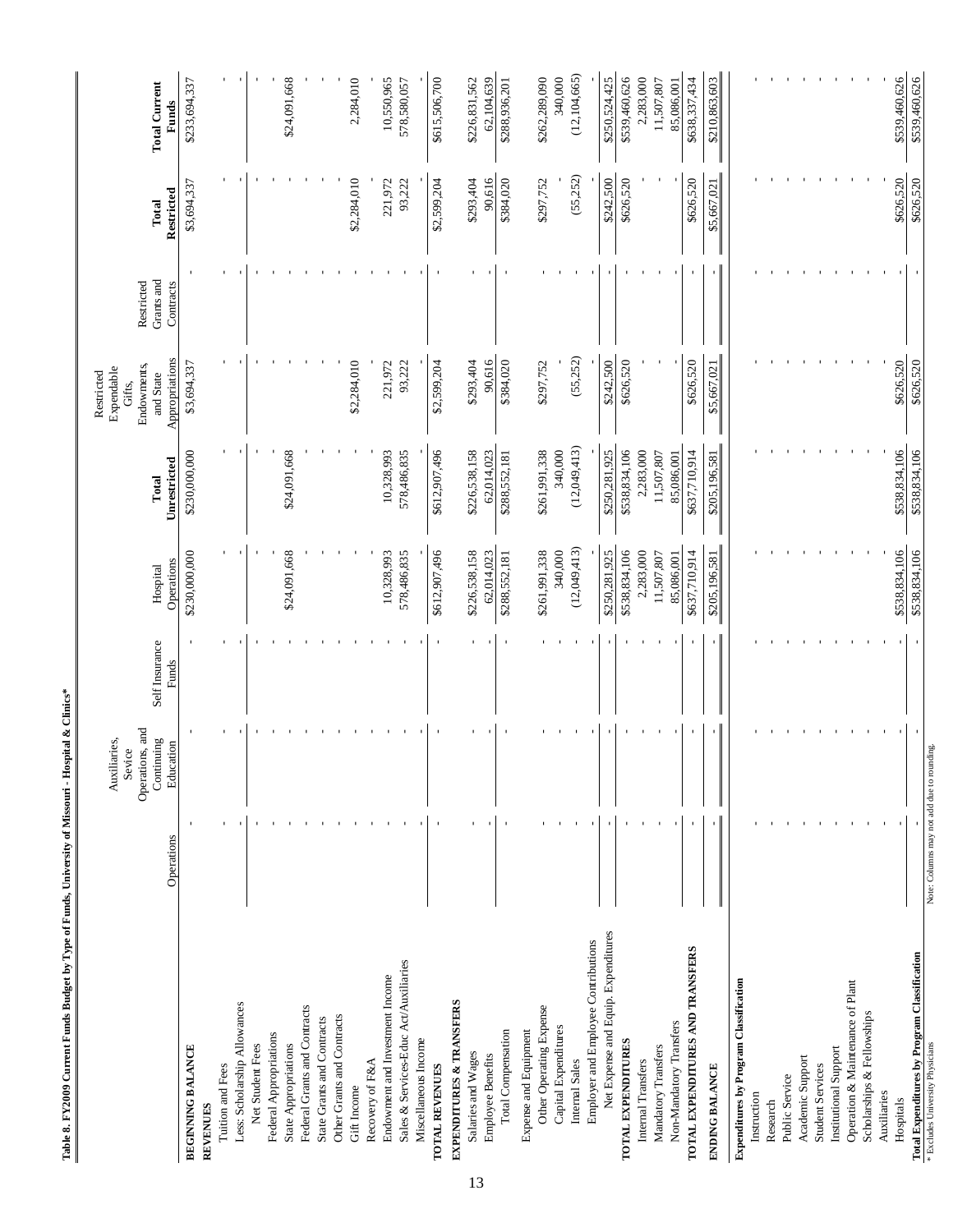| ֖֖֖ׅׅ֧ׅ֚֚֚֚֚֚֚֚֚֚֚֚֚֚֚֚֚֚֚֚֚֚֚֚֚֚֚֚֡֬֝֬֝֬֓ |  |
|--------------------------------------------|--|
|                                            |  |
| i                                          |  |
| ļ                                          |  |
|                                            |  |
|                                            |  |
|                                            |  |
|                                            |  |
|                                            |  |
| I<br>ľ                                     |  |
|                                            |  |
|                                            |  |
|                                            |  |
|                                            |  |
| Ì                                          |  |
|                                            |  |
|                                            |  |
| i<br>!                                     |  |
|                                            |  |
| Í                                          |  |
|                                            |  |

|                                              |               | Auxiliaries,                            |                         |                        |                | Expendable<br>Restricted    |                         |                  |                      |
|----------------------------------------------|---------------|-----------------------------------------|-------------------------|------------------------|----------------|-----------------------------|-------------------------|------------------|----------------------|
|                                              |               | Operations, and<br>Continuing<br>Sevice |                         |                        | Total          | Endowments,<br>Gifts.       | Restricted              | Total            | Total                |
|                                              | Operations    | Education                               | Self Insurance<br>Funds | Operations<br>Hospital | Unrestricted   | Appropriations<br>and State | Grants and<br>Contracts | Restricted       | <b>Current Funds</b> |
| <b>BEGINNING BALANCE</b>                     | \$30,829,004  | \$5,664,061                             |                         |                        | \$36,493,065   | \$27,108,514                |                         | \$27,108,514     | \$63,601,579         |
| <b>REVENUES</b>                              |               |                                         |                         |                        |                |                             |                         |                  |                      |
| Tuition and Fees                             | \$127,252,548 | \$9,317,610                             |                         |                        | \$136,570,158  |                             |                         |                  | \$136,570,158        |
| Less: Scholarship Allowances                 | (25,468,583)  | (184,000)                               |                         |                        | (25, 652, 583) | (S2,981,801)                | (\$7,750,000)           | $(\$10,731,801)$ | (36, 384, 384)       |
| Net Student Fees                             | \$101,783,965 | \$9,133,610                             |                         |                        | \$110,917,575  | (\$2,981,801)               | (S7,750,000)            | (\$10,731,801)   | \$100,185,774        |
| Federal Appropriations                       |               |                                         |                         |                        |                |                             |                         |                  |                      |
| State Appropriations                         | 84,002,587    |                                         |                         |                        | 84,002,587     |                             |                         |                  | 84,002,587           |
| Federal Grants and Contracts                 |               |                                         |                         |                        |                |                             | 31,500,000              | 31,500,000       | 31,500,000           |
| State Grants and Contracts                   |               |                                         |                         |                        |                |                             | 3,600,000               | 3,600,000        | 3,600,000            |
| Other Grants and Contracts                   |               |                                         |                         |                        |                |                             | 10,610,400              | 10,610,400       | 10,610,400           |
| Gift Income                                  | 168,000       | 31,100                                  |                         |                        | 199,100        | 7,337,396                   |                         | 7,337,396        | 7,536,496            |
| Recovery of F&A                              | 5,000,000     |                                         |                         |                        | 5,000,000      |                             | (5,000,000)             | (5,000,000)      |                      |
| Endowment and Investment Income              | 466,000       |                                         |                         |                        | 466,000        | 7,953,558                   |                         | 7,953,558        | 8,419,558            |
| Sales & Services-Educ Act/Auxiliaries        | 25,933,586    | 26,567,184                              |                         |                        | 52,500,770     | 36,500                      |                         | 36,500           | 52,537,270           |
| Miscellaneous Income                         | 2,680,408     | 214,200                                 |                         |                        | 2,894,608      | 1,795,989                   | 400,000                 | 2,195,989        | 5,090,597            |
| <b>TOTAL REVENUES</b>                        | \$220,034,546 | \$35,946,094                            |                         |                        | \$255,980,640  | \$14,141,642                | \$33,360,400            | \$47,502,042     | \$303,482,682        |
| EXPENDITURES & TRANSFERS                     |               |                                         |                         |                        |                |                             |                         |                  |                      |
| Salaries and Wages                           | \$137,680,401 | \$16,979,865                            |                         |                        | \$154,660,266  | \$4,896,158                 | \$14,040,000            | \$18,936,158     | \$173,596,424        |
| <b>Employee Benefits</b>                     | 33.554.477    | 4,435,112                               |                         |                        | 37,989,589     | 1,232,458                   | 3,120,000               | 4,352,458        | 42,342,047           |
| Total Compensation                           | \$171,234,878 | \$21,414,977                            |                         |                        | \$192,649,855  | \$6,128,616                 | \$17,160,000            | \$23,288,616     | \$215,938,471        |
| Expense and Equipment                        |               |                                         |                         |                        |                |                             |                         |                  |                      |
| Other Operating Expense                      | \$43,236,243  | \$15,907,121                            |                         |                        | \$59,143,364   | \$7,902,342                 | \$16,100,400            | \$24,002,742     | \$83,146,106         |
| Capital Expenditures                         | 10,246,913    | 95,200                                  |                         |                        | 11,042,113     | 538,190                     | 100,000                 | 638,190          | 11,680,303           |
| Internal Sales                               | (991, 688)    | (8, 128, 998)                           |                         |                        | (9, 120, 686)  | (10,050)                    |                         | (10,050)         | (9, 130, 736)        |
| Employer and Employee Contributions          |               |                                         |                         |                        |                |                             |                         |                  |                      |
| Net Expense and Equip. Expenditures          | \$52,491,468  | \$8,573,323                             |                         |                        | \$61,064,791   | \$8,430,482                 | \$16,200,400            | \$24,630,882     | \$85,695,673         |
| TOTAL EXPENDITURES                           | \$223,726,346 | \$29,988,300                            |                         |                        | \$253,714,646  | \$14,559,098                | \$33,360,400            | \$47,919,498     | \$301,634,144        |
| Internal Transfers                           | 372,945       | 94,480                                  |                         |                        | 467,425        | 727,861                     |                         | 727,861          | 1,195,286            |
| Mandatory Transfers                          | 775,680       | 3,462,346                               |                         |                        | 4,238,026      | (14,056)                    |                         | (14,056)         | 4,223,970            |
| Non-Mandatory Transfers                      |               | 25,466                                  |                         |                        | 725,466        |                             |                         |                  | 725,466              |
| TOTAL EXPENDITURES AND TRANSFERS             | \$224,874,971 | \$34,270,592                            |                         |                        | \$259,145,563  | \$15,272,903                | \$33,360,400            | \$48,633,303     | \$307,778,866        |
| <b>ENDING BALANCE</b>                        | \$25,988,579  | \$7,339,563                             |                         |                        | \$33,328,142   | \$25,977,253                |                         | \$25,977,253     | \$59,305,395         |
| Expenditures by Program Classification       |               |                                         |                         |                        |                |                             |                         |                  |                      |
| Instruction                                  | \$124,546,407 | \$9,889,065                             |                         |                        | \$134,435,472  | \$6,545,749                 | \$5,000,000             | \$11,545,749     | \$145,981,221        |
| Research                                     | 4,356,011     |                                         |                         |                        | 4,356,011      | 963,940                     | 16,060,400              | 17,024,340       | 21,380,351           |
| Public Service                               | 3,373,804     | 195,248                                 |                         |                        | 3,569,052      | 2,673,371                   | 12,300,000              | 14,973,371       | 18,542,423           |
| Academic Support                             | 27,872,260    | 543,400                                 |                         |                        | 28,415,660     | 1,422,508                   |                         | 1,422,508        | 29,838,168           |
| <b>Student Services</b>                      | 11,663,631    | 992,078                                 |                         |                        | 12,655,709     | 230,960                     |                         | 230,960          | 12,886,669           |
| Institutional Support                        | 30,564,769    | 183,039                                 |                         |                        | 30,747,808     | 982,267                     |                         | 982,267          | 31,730,075           |
| Operation & Maintenance of Plant             | 21,014,664    | 5,100                                   |                         |                        | 21,019,764     | 254,000                     |                         | 254,000          | 21,273,764           |
| Scholarships & Fellowships                   | 334,800       |                                         |                         |                        | 334,800        | 1,486,303                   |                         | 1,486,303        | 1,821,103            |
| Auxiliaries                                  |               | 18,180,370                              |                         |                        | 18,180,370     |                             |                         |                  | 18,180,370           |
| Hospitals                                    |               |                                         |                         |                        |                |                             |                         |                  |                      |
| Total Expenditures by Program Classification | \$223,726,346 | \$29,988,300                            |                         |                        | \$253,714,646  | \$14,559,098                | \$33,360,400            | \$47,919,498     | \$301,634,144        |
| Note: Columns may not add due to rounding.   |               |                                         |                         |                        |                |                             |                         |                  |                      |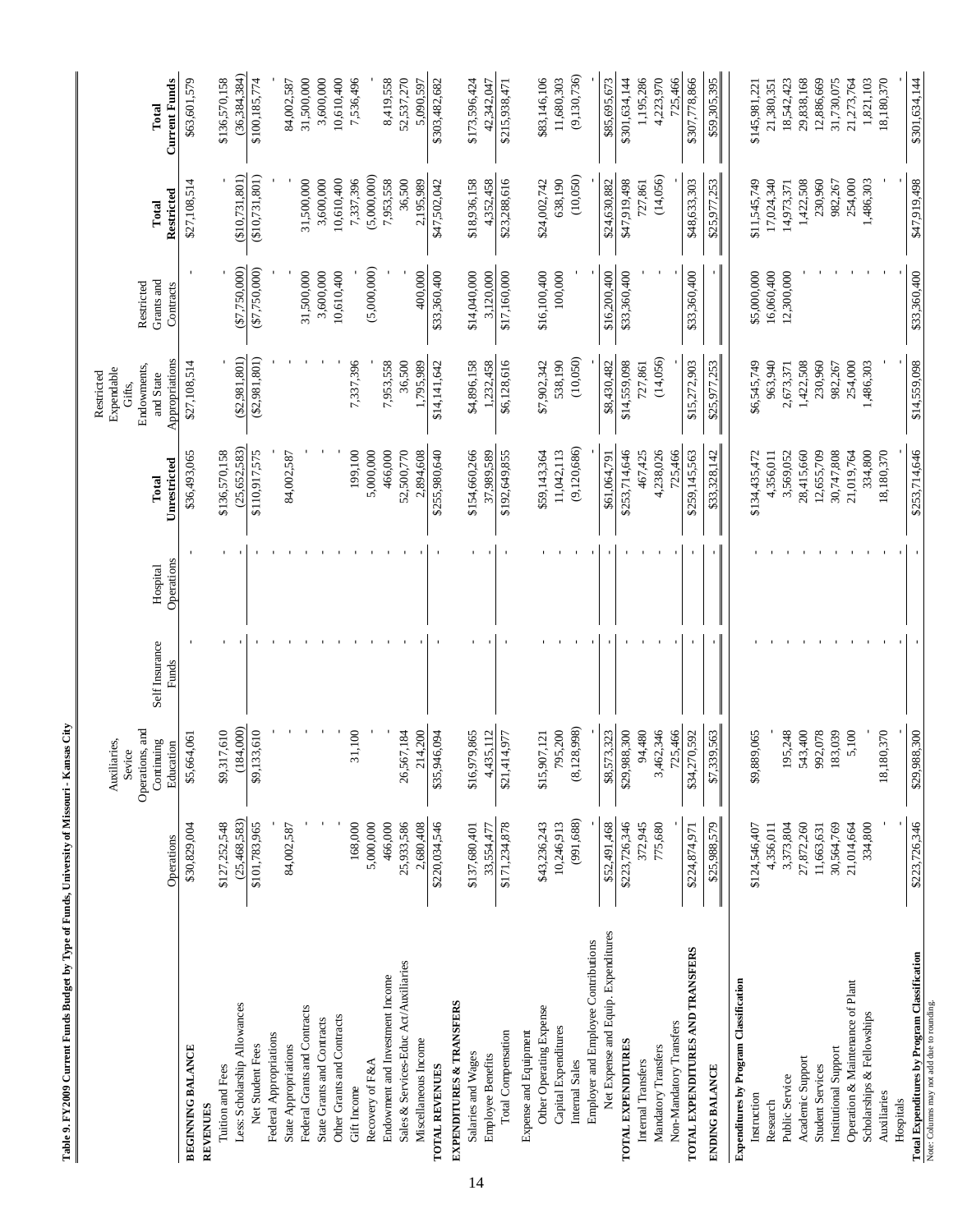|                                               |               | Auxiliaries,              |                         |                        |                       | Expendable<br>Restricted    |                         |                     |                               |
|-----------------------------------------------|---------------|---------------------------|-------------------------|------------------------|-----------------------|-----------------------------|-------------------------|---------------------|-------------------------------|
|                                               |               | Operations, and<br>Sevice |                         |                        |                       | Endowments,<br>Gifts,       | Restricted              |                     |                               |
|                                               | Operations    | Continuing<br>Education   | Self Insurance<br>Funds | Operations<br>Hospital | Unrestricted<br>Total | Appropriations<br>and State | Grants and<br>Contracts | Restricted<br>Total | <b>Current Funds</b><br>Total |
| <b>BEGINNING BALANCE</b>                      | \$19,799,850  | \$2,196,471               |                         |                        | \$21,996,321          | \$18,922,887                |                         | \$18,922,887        | \$40,919,208                  |
| <b>REVENUES</b>                               |               |                           |                         |                        |                       |                             |                         |                     |                               |
| Tuition and Fees                              | \$61,389,259  | \$6,148,562               |                         |                        | \$67,537,821          |                             |                         |                     | \$67,537,821                  |
| Less: Scholarship Allowances                  | (18,216,632)  |                           |                         |                        | (18.216.632)          | (33.734.718)                | ( \$5,600,000)          | (S9.334.718)        | (27,551,350)                  |
| Net Student Fees                              | \$43,172,627  | 48,562<br>\$6,1           |                         |                        | \$49,321,189          | ( \$3, 734, 718)            | ( \$5,600,000)          | (89, 334, 718)      | \$39,986,471                  |
| Federal Appropriations                        |               |                           |                         |                        |                       |                             |                         |                     |                               |
| <b>State Appropriations</b>                   | 50,351,460    |                           |                         |                        | 50,351,460            |                             |                         |                     | 50,351,460                    |
| Federal Grants and Contracts                  |               |                           |                         |                        |                       |                             | 26,500,000              | 26,500,000          | 26,500,000                    |
| State Grants and Contracts                    |               |                           |                         |                        |                       |                             | 4,250,000               | 4,250,000           | 4,250,000                     |
| Other Grants and Contracts                    |               |                           |                         |                        |                       |                             | 11,950,000              | 11,950,000          | 11,950,000                    |
| Gift Income                                   | 909,095       |                           |                         |                        | 909,095               | 3,261,396                   |                         | 3,261,396           | 4,170,491                     |
| Recovery of F&A                               | 5,950,000     |                           |                         |                        | 5,950,000             |                             | (5,950,000)             | (5,950,000)         |                               |
| Endowment and Investment Income               | 438,000       | 87,000                    |                         |                        | 525,000               | 4,759,087                   |                         | 4,759,087           | 5,284,087                     |
| Sales & Services-Educ Act/Auxiliaries         | 518,405       | 13,070,100                |                         |                        | 13,588,505            |                             |                         |                     | 13,588,505                    |
| Miscellaneous Income                          | 1,803,307     | 245,700                   |                         |                        | 2,049,007             | 99.070                      | 50,000                  | 149.070             | 2.198.077                     |
| <b>TOTAL REVENUES</b>                         | \$103,142,894 | \$19,551,362              |                         |                        | \$122,694,256         | \$4,384,835                 | \$31,200,000            | \$35,584,835        | \$158,279,091                 |
| EXPENDITURES & TRANSFERS                      |               |                           |                         |                        |                       |                             |                         |                     |                               |
| Salaries and Wages                            | \$62,867,506  | \$5,189,144               |                         |                        | \$68,056,650          | \$2,454,771                 | \$15,000,000            | \$17,454,771        | \$85,511,421                  |
| <b>Employee Benefits</b>                      | 16,475,933    | 1,392,193                 |                         |                        | 17,868,126            | 440,578                     | 2,250,000               | 2,690,578           | 20,558,704                    |
| Total Compensation                            | \$79,343,439  | \$6,581,337               |                         |                        | \$85,924,776          | \$2,895,349                 | \$17,250,000            | \$20,145,349        | \$106,070,125                 |
| Expense and Equipment                         |               |                           |                         |                        |                       |                             |                         |                     |                               |
| Other Operating Expense                       | \$24,154,233  | \$13,898,178              |                         |                        | \$38,052,411          | \$3,048,672                 | \$9,134,000             | \$12,182,672        | \$50,235,083                  |
| Capital Expenditures                          | 4,793,817     | 215,000                   |                         |                        | 5,008,817             | 688,525                     | 4,550,000               | 5,238,525           | 10,247,342                    |
| Internal Sales                                | (787, 825)    | (9,600,100)               |                         |                        | (10, 387, 925)        | (215, 200)                  |                         | (215, 200)          | (10, 603, 125)                |
| Employer and Employee Contributions           |               |                           |                         |                        |                       |                             |                         |                     |                               |
| Net Expense and Equip. Expenditures           | \$28,160,225  | \$4,513,078               |                         |                        | \$32,673,303          | \$3,521,997                 | \$13,684,000            | \$17,205,997        | \$49,879,300                  |
| TOTAL EXPENDITURES                            | \$107,503,664 | \$11,094,415              |                         |                        | \$118,598,079         | \$6,417,346                 | \$30,934,000            | \$37,351,346        | \$155,949,425                 |
| Internal Transfers                            | (4,271,754)   | 4,311,168                 |                         |                        | 39,414                | (35,275)                    | 266,000                 | 230,725             | 270,139                       |
| Mandatory Transfers                           | 138,498       | 3,216,000                 |                         |                        | 3,354,498             | (57, 816)                   |                         | (57, 816)           | 3,296,682                     |
| Non-Mandatory Transfers                       | 37,222        | 1,260,000                 |                         |                        | 1,297,222             | 4,000                       |                         | 4,000               | 1,301,222                     |
| TOTAL EXPENDITURES AND TRANSFERS              | \$103,407,629 | \$19,881,583              |                         |                        | \$123,289,213         | \$6,328,255                 | \$31,200,000            | \$37,528,255        | \$160,817,468                 |
| <b>ENDING BALANCE</b>                         | \$19,535,114  | \$1,866,250               |                         |                        | \$21,401,364          | \$16,979,467                |                         | \$16,979,467        | \$38,380,831                  |
| <b>Expenditures by Program Classification</b> |               |                           |                         |                        |                       |                             |                         |                     |                               |
| Instruction                                   | \$58,152,268  | \$1,866,973               |                         |                        | \$60,019,241          | \$3,943,979                 | \$2,800,000             | \$6,743,979         | \$66,763,221                  |
| Research                                      | 6,289,639     |                           |                         |                        | 6,289,639             | 1,017,469                   | 25,269,000              | 26,286,469          | 32,576,108                    |
| Public Service                                | 1,507,767     | 17,039                    |                         |                        | 1,524,806             | 257,103                     | 2,800,000               | 3,057,103           | 4,581,908                     |
| Academic Support                              | 6,083,382     | 800                       |                         |                        | 6,084,182             | 195,595                     | 25,000                  | 220,595             | 6,304,777                     |
| <b>Student Services</b>                       | 11,388,145    |                           |                         |                        | 11,388,145            | 245,606                     | 40,000                  | 285,606             | 11,673,751                    |
| Institutional Support                         | 8,889,944     | 242,600<br>298,403        |                         |                        | 9,132,544             | 401,650                     |                         | 401,650             | 9,534,194                     |
| Operation & Maintenance of Plant              | 15,183,442    |                           |                         |                        | 15,481,845            | 27,500                      |                         | 27,500              | 15,509,345                    |
| Scholarships & Fellowships                    | 9,077         |                           |                         |                        | 9,077                 | 328,444                     |                         | 328,444             | 337,521                       |
| Auxiliaries                                   |               | 8,668,600                 |                         |                        | 8,668,600             |                             |                         |                     | 8,668,600                     |
| Hospitals                                     |               |                           |                         |                        |                       |                             |                         |                     |                               |
| Total Expenditures by Program Classification  | \$107,503,664 | \$11,094,415              |                         |                        | \$118,598,079         | \$6,417,346                 | \$30,934,000            | \$37,351,346        | \$155,949,425                 |
| Note: Columns may not add due to rounding.    |               |                           |                         |                        |                       |                             |                         |                     |                               |

Table 10. FY2009 Current Funds Budget by Type of Funds, Missouri University of Science and Technology **Table 10. FY2009 Current Funds Budget by Type of Funds, Missouri University of Science and Technology**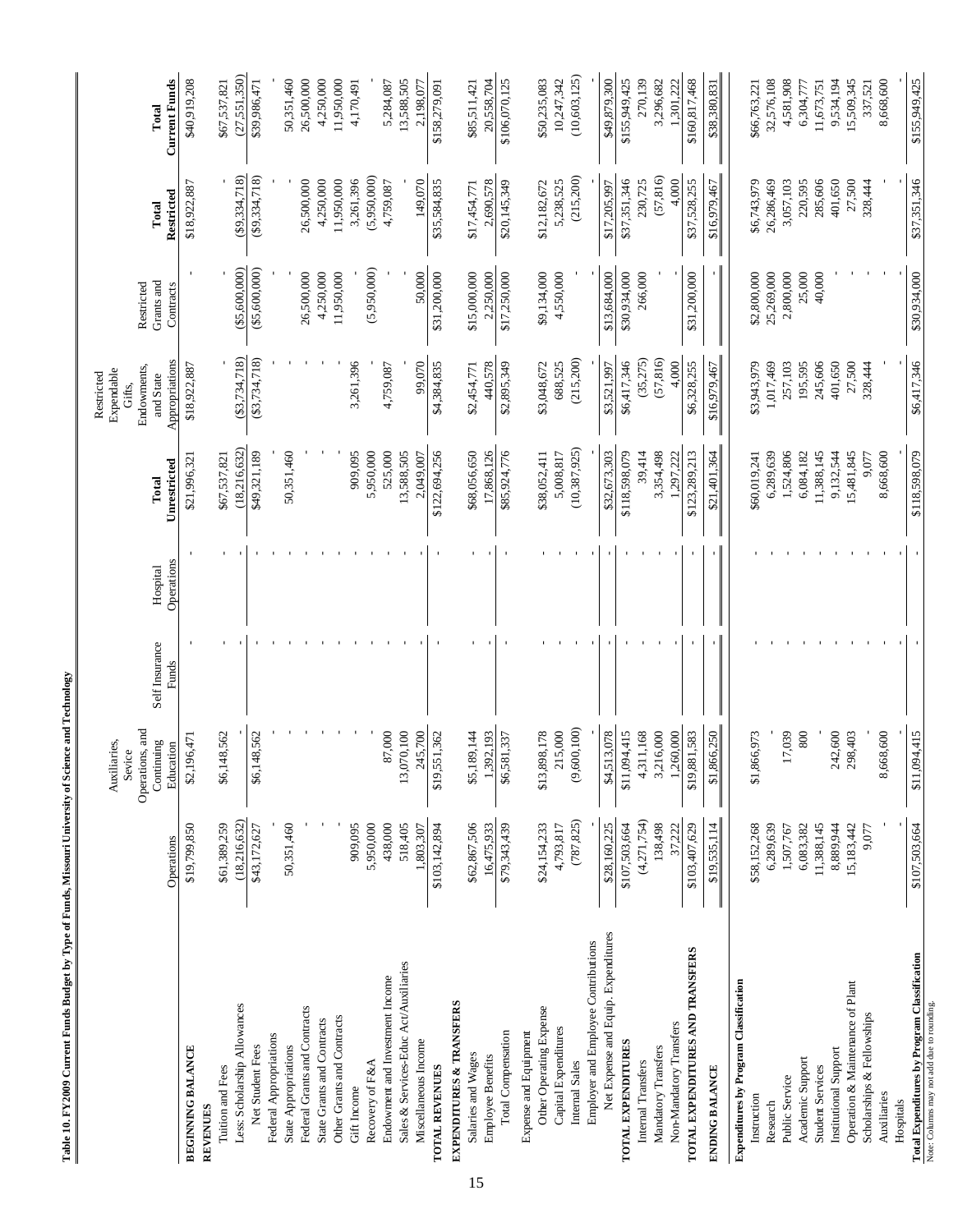| $\ddot{ }$<br>ļ                            |  |
|--------------------------------------------|--|
| ֖֢֢ׅ֧֧֧֧֦֧֦֧֦֧֦֧֚֚֚֚֚֚֚֚֚֚֚֚֚֚֚֚֚֬֡֓֝֓֝֓֝֬ |  |
| Í                                          |  |
| i                                          |  |
|                                            |  |
|                                            |  |
| <b>CONVERT PROPERTY CONVERTS</b><br>֠      |  |
| i<br>I                                     |  |
|                                            |  |

|                                              |               | Auxiliaries,<br>Sevice                     |                         |                        |                       | Expendable<br>Restricted<br>Gifts,         |                                       |                     |                        |
|----------------------------------------------|---------------|--------------------------------------------|-------------------------|------------------------|-----------------------|--------------------------------------------|---------------------------------------|---------------------|------------------------|
|                                              | Operations    | Operations, and<br>Continuing<br>Education | Self Insurance<br>Funds | Operations<br>Hospital | Unrestricted<br>Total | Appropriations<br>Endowments,<br>and State | Grants and<br>Restricted<br>Contracts | Restricted<br>Total | Current Funds<br>Total |
| BEGINNING BALANCE                            | \$20,188,203  | \$4,541,678                                |                         |                        | \$24,729,881          | \$7,070,136                                |                                       | \$7,070,136         | \$31,800,017           |
| REVENUES                                     |               |                                            |                         |                        |                       |                                            |                                       |                     |                        |
| Tuition and Fees                             | \$85,626,641  | \$8,555,247                                |                         |                        | \$94,181,888          |                                            |                                       |                     | \$94,181,888           |
| Less: Scholarship Allowances                 | (13,100,981)  | (597,047)                                  |                         |                        | (13, 698, 028)        | $(\$1,325,904)$                            | (\$9,570,000)                         | (\$10,895,904)      | (24, 593, 932)         |
| Net Student Fees                             | \$72,525,660  | \$7,958,200                                |                         |                        | \$80,483,860          | $(\$1,325,904)$                            | ( \$9,570,000)                        | (\$10,895,904)      | \$69,587,956           |
| Federal Appropriations                       |               |                                            |                         |                        |                       |                                            |                                       |                     |                        |
| State Appropriations                         | 61,137,421    |                                            |                         |                        | 61,137,421            |                                            |                                       |                     | 61,137,421             |
| Federal Grants and Contracts                 |               |                                            |                         |                        |                       |                                            | 22,880,000                            | 22,880,000          | 22,880,000             |
| State Grants and Contracts                   |               |                                            |                         |                        |                       |                                            | 4,680,000                             | 4,680,000           | 4,680,000              |
| Other Grants and Contracts                   |               |                                            |                         |                        |                       |                                            | 5,725,200                             | 5,725,200           | 5,725,200              |
| Gift Income                                  | 45,000        |                                            |                         |                        | 45,000                | 6,056,694                                  |                                       | 6,056,694           | 6,101,694              |
| Recovery of F&A                              | 2,500,000     |                                            |                         |                        | 2,500,000             |                                            | (2,500,000)                           | (2,500,000)         |                        |
| Endowment and Investment Income              | 213,434       |                                            |                         |                        | 213,434               | 3,038,905                                  |                                       | 3,038,905           | 3,252,339              |
| Sales & Services-Educ Act/Auxiliaries        | 2,063,300     | 25,491,778                                 |                         |                        | 27,555,078            |                                            |                                       |                     | 27,555,078             |
| Miscellaneous Income                         | 1,362,358     | 603,484                                    |                         |                        | 1,965,842             | 158,212                                    |                                       | 158,212             | 2,124,054              |
| <b>TOTAL REVENUES</b>                        | \$139,847,173 | \$34,053,462                               |                         |                        | \$173,900,635         | \$7,927,907                                | \$21,215,200                          | \$29,143,107        | \$203,043,742          |
| <b>EXPENDITURES &amp; TRANSFERS</b>          |               |                                            |                         |                        |                       |                                            |                                       |                     |                        |
| Salaries and Wages                           | \$83,967,396  | \$9,519,383                                |                         |                        | \$93,486,779          | \$2,689,860                                | \$10,504,000                          | \$13,193,860        | \$106,680,639          |
| Employee Benefits                            | 22,799,913    | 2,292,194                                  |                         |                        | 25,092,107            | 613,024                                    | 2,184,000                             | 2,797,024           | 27,889,131             |
| Total Compensation                           | \$106,767,309 | \$11,811,577                               |                         |                        | \$118,578,886         | \$3,302,884                                | \$12,688,000                          | \$15,990,884        | \$134,569,770          |
| Expense and Equipment                        |               |                                            |                         |                        |                       |                                            |                                       |                     |                        |
| Other Operating Expense                      | \$27,973,756  | \$21,379,424                               |                         |                        | \$49,353,180          | \$3,702,493                                | \$8,564,200                           | \$12,266,693        | \$61,619,873           |
| Capital Expenditures                         | 3,502,173     | 116,600                                    |                         |                        | 3,618,773             | 365,100                                    | 187,000                               | 552,100             | 4,170,873              |
| Internal Sales                               | (672,000)     | (9,675,693)                                |                         |                        | (10, 347, 693)        | (70)                                       |                                       | $\widehat{C}$       | (10, 347, 763)         |
| Employer and Employee Contributions          |               |                                            |                         |                        |                       |                                            |                                       |                     |                        |
| Net Expense and Equip. Expenditures          | \$30,803,929  | \$11,820,331                               |                         |                        | \$42,624,260          | \$4,067,523                                | \$8,751,200                           | \$12,818,723        | \$55,442,983           |
| TOTAL EXPENDITURES                           | \$137,571,238 | \$23,631,908                               |                         |                        | \$161,203,146         | \$7,370,407                                | \$21,439,200                          | \$28,809,607        | \$190,012,753          |
| Internal Transfers                           | (239, 512)    | 991,971                                    |                         |                        | 752,459               |                                            | (224,000)                             | (224,000)           | 528,459                |
| Mandatory Transfers                          | 54,300        | 5,310,670                                  |                         |                        | 5,364,970             |                                            |                                       |                     | 5,364,970              |
| Non-Mandatory Transfers                      | 2,936,637     | 3,718,035                                  |                         |                        | 6,654,672             | (6,000)                                    |                                       | (6,000)             | 6,648,672              |
| TOTAL EXPENDITURES AND TRANSFERS             | \$140,322,663 | \$33,652,584                               |                         |                        | \$173,975,247         | \$7,364,407                                | \$21,215,200                          | \$28,579,607        | \$202,554,854          |
| <b>ENDING BALANCE</b>                        | \$19,712,712  | \$4,942,556                                |                         |                        | \$24,655,269          | \$7,633,636                                |                                       | \$7,633,636         | \$32,288,905           |
| Expenditures by Program Classification       |               |                                            |                         |                        |                       |                                            |                                       |                     |                        |
| Instruction                                  | \$70,329,664  | \$5,747,785                                |                         |                        | \$76,077,449          | \$2,873,480                                | \$2,100,000                           | \$4,973,480         | \$81,050,929           |
| Research                                     | 4,893,365     |                                            |                         |                        | 4,893,365             | 98,693                                     | 6,400,000                             | 6,498,693           | 11,392,058             |
| Public Service                               | 3,774,434     | 60,400                                     |                         |                        | 3,834,834             | 2,991,869                                  | 12,939,200                            | 15,931,069          | 19,765,903             |
| Academic Support                             | 24,283,262    | 178,000                                    |                         |                        | 24,461,262            | 885,637                                    |                                       | 885,637             | 25,346,899             |
| <b>Student Services</b>                      | 9,468,364     |                                            |                         |                        | 9,468,364             | 53,635                                     |                                       | 53,635              | 9,521,999              |
| Institutional Support                        | 14,326,060    | (742, 677)                                 |                         |                        | 13,583,383            | 431,767                                    |                                       | 431,767             | 14,015,150             |
| Operation & Maintenance of Plant             | 10,590,089    |                                            |                         |                        | 10,590,089            | 1,000                                      |                                       | 1,000               | 10,591,089             |
| Scholarships & Fellowships                   | (94,000)      |                                            |                         |                        | (94,000)              | 34,326                                     |                                       | 34,326              | (59, 674)              |
| Auxiliaries                                  |               | 18,388,400                                 |                         |                        | 18,388,400            |                                            |                                       |                     | 18,388,400             |
| Hospitals                                    |               |                                            |                         |                        |                       |                                            |                                       |                     |                        |
| Total Expenditures by Program Classification | \$137,571,238 | \$23,631,908                               |                         |                        | \$161,203,146         | \$7,370,407                                | \$21,439,200                          | \$28,809,607        | \$190,012,753          |
| Note: Columns may not add due to rounding.   |               |                                            |                         |                        |                       |                                            |                                       |                     |                        |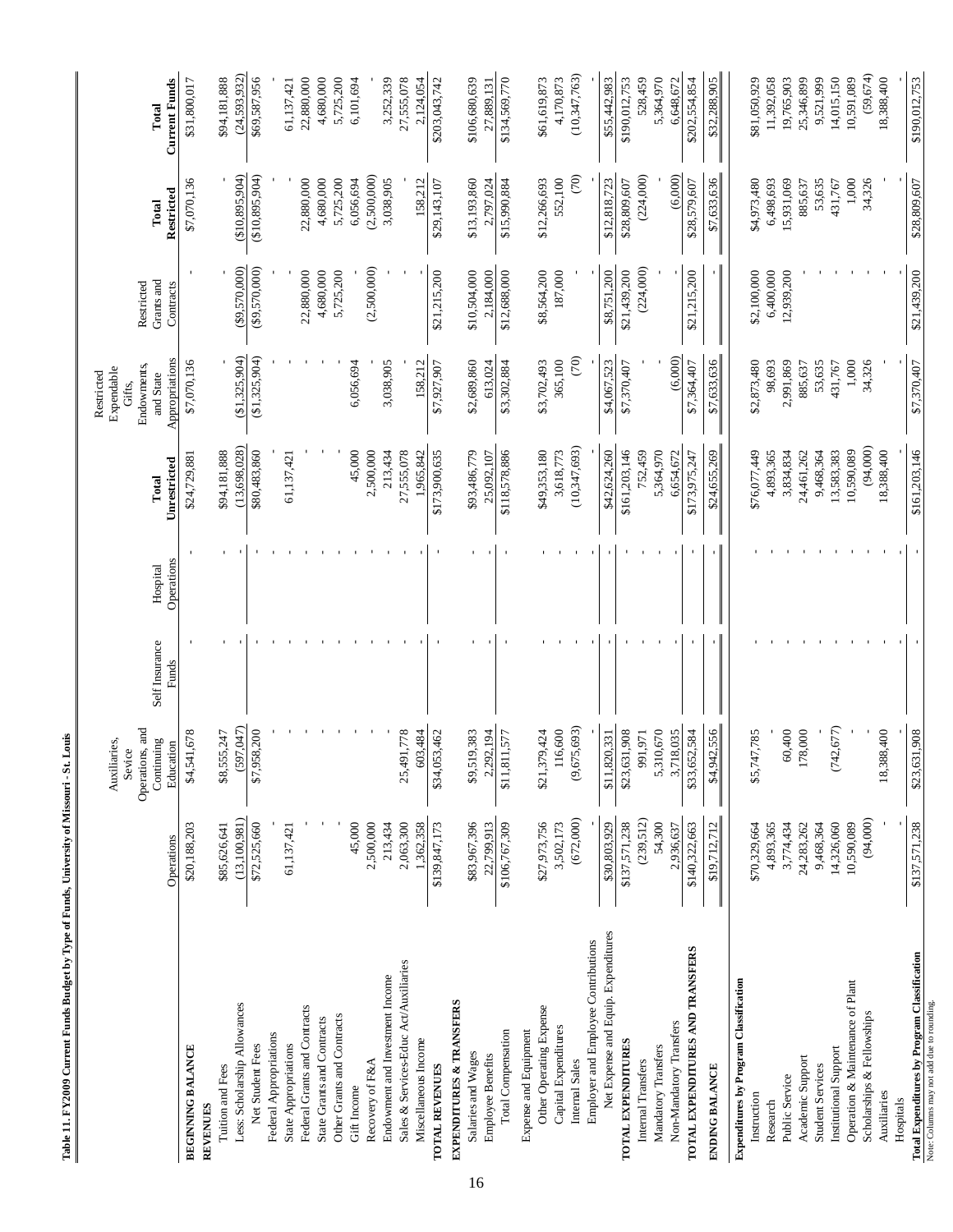|                                                           |              | Operations, and<br>Auxiliaries,<br>Sevice |                         |                        |                       | Endowments,<br>Expendable<br>Restricted<br>Gifts, | Restricted              |                     |                               |
|-----------------------------------------------------------|--------------|-------------------------------------------|-------------------------|------------------------|-----------------------|---------------------------------------------------|-------------------------|---------------------|-------------------------------|
|                                                           | Operations   | Continuing<br>Education                   | Self Insurance<br>Funds | Operations<br>Hospital | Unrestricted<br>Total | Appropriations<br>and State                       | Grants and<br>Contracts | Restricted<br>Total | <b>Total Current</b><br>Funds |
| BEGINNING BALANCE                                         | \$36,000,000 | \$51,924                                  |                         |                        | \$36,051,924          | \$432,519                                         |                         | \$432,519           | \$36,484,443                  |
| <b>REVENUES</b>                                           |              |                                           |                         |                        |                       |                                                   |                         |                     |                               |
| Tuition and Fees                                          |              |                                           |                         |                        |                       |                                                   |                         |                     |                               |
| Less: Scholarship Allowances                              | (\$10,000)   |                                           |                         |                        | (\$10,000)            |                                                   |                         |                     | (\$10,000)                    |
| Net Student Fees                                          | $(*10,000)$  |                                           |                         |                        | (\$10,000)            |                                                   |                         |                     | (\$10,000)                    |
| Federal Appropriations                                    | 19,117,800   |                                           |                         |                        | 19,117,800            | \$12,759,974                                      |                         | \$12,759,974        | 31,877,774                    |
| Federal Grants and Contracts<br>State Appropriations      |              |                                           |                         |                        |                       |                                                   |                         |                     |                               |
| State Grants and Contracts                                |              |                                           |                         |                        |                       |                                                   | \$4,420,000             | 4,420,000           | 4,420,000                     |
| Other Grants and Contracts                                |              |                                           |                         |                        |                       |                                                   |                         |                     |                               |
| Gift Income                                               | 200          |                                           |                         |                        | 200                   | 624,425                                           |                         | 624,425             | 624,625                       |
| Recovery of F&A                                           | 163,022      |                                           |                         |                        | 163,022               |                                                   | (163,022)               | (163,022)           |                               |
| Endowment and Investment Income                           | 13,790,000   |                                           |                         |                        | 13,790,000            | 111,255                                           |                         | 111,255             | 13,901,255                    |
| Sales & Services-Educ Act/Auxiliaries                     | 138,265      | \$1,654,344                               |                         |                        | 1,792,609             |                                                   |                         |                     | 1,792,609                     |
| Miscellaneous Income                                      | 21,837,093   | 79,700                                    |                         |                        | 22,616,793            | (102, 225)                                        |                         | (102, 225)          | 22,514,568                    |
| <b>TOTAL REVENUES</b>                                     | \$55,036,380 | \$2,434,044                               |                         |                        | \$57,470,424          | \$13,393,429                                      | \$4,256,978             | \$17,650,407        | \$75,120,831                  |
| EXPENDITURES & TRANSFERS                                  |              |                                           |                         |                        |                       |                                                   |                         |                     |                               |
| Salaries and Wages                                        | \$29,763,858 | \$1,160,868                               |                         |                        | \$30,924,726          | \$81,500                                          | \$760,000               | \$841,500           | \$31,766,226                  |
| <b>Employee Benefits</b>                                  | 8,273,580    | 332,228                                   |                         |                        | 8,605,808             | 11,690                                            | 228,000                 | 239,690             | 8,845,498                     |
| Total Compensation                                        | \$38,037,438 | \$1,493,096                               |                         |                        | \$39,530,534          | \$93,190                                          | \$988,000               | \$1,081,190         | \$40,611,724                  |
| Expense and Equipment                                     |              |                                           |                         |                        |                       |                                                   |                         |                     |                               |
| Other Operating Expense                                   | \$26,210,136 | \$2,040,196                               |                         |                        | \$28,250,332          | \$12,348,726                                      | \$3,268,978             | \$15,617,704        | \$43,868,036                  |
| Capital Expenditures                                      | 695,027      | 193,000                                   |                         |                        | 888,027               | 491,652                                           |                         | 491,652             | 1,379,679                     |
| Employer and Employee Contributions<br>Internal Sales     | (3,241,060)  | (20, 600)                                 |                         |                        | (3,261,660)           |                                                   |                         |                     | (3,261,660)                   |
| Net Expense and Equip. Expenditures                       | \$23,664,103 | \$2,212,596                               |                         |                        | \$25,876,699          | \$12,840,378                                      | \$3,268,978             | \$16,109,356        | \$41,986,055                  |
| TOTAL EXPENDITURES                                        | \$61,701,541 | \$3,705,692                               |                         |                        | \$65,407,233          | \$12,933,568                                      | \$4,256,978             | \$17,190,546        | \$82,597,779                  |
| Internal Transfers                                        | (7,401,898)  | (947, 609)                                |                         |                        | (8,349,507)           | 202,150                                           |                         | 202,150             | (8, 147, 357)                 |
| Mandatory Transfers                                       |              |                                           |                         |                        |                       |                                                   |                         |                     |                               |
| Non-Mandatory Transfers                                   | 6,135,172    | 266,810                                   |                         |                        | 6,401,982             |                                                   |                         |                     | 6,401,982                     |
| TOTAL EXPENDITURES AND TRANSFERS                          | \$60,434,815 | \$3,024,893                               |                         |                        | \$63,459,708          | \$13,135,718                                      | \$4,256,978             | \$17,392,696        | \$80,852,404                  |
| <b>ENDING BALANCE</b>                                     | \$30,601,565 | ( \$538, 925)                             |                         |                        | \$30,062,640          | \$690,230                                         |                         | \$690,230           | \$30,752,870                  |
| Expenditures by Program Classification                    |              |                                           |                         |                        |                       |                                                   |                         |                     |                               |
| Instruction                                               | \$33,000     |                                           |                         |                        | \$33,000              |                                                   |                         |                     | \$33,000                      |
| Research                                                  |              |                                           |                         |                        |                       | \$388,000                                         |                         | \$388,000           | 388,000                       |
| Public Service                                            | 17,197,588   | \$967,000                                 |                         |                        | 18,164,588            | 12,425,478                                        | \$4,256,978             | 16,682,456          | 34,847,044                    |
| Academic Support                                          | 7,325,753    | 2,484,703                                 |                         |                        | 9,810,456             | 119,090                                           |                         | 119,090             | 9,929,546                     |
| <b>Student Services</b>                                   | 1,940,555    |                                           |                         |                        | 1,940,555             |                                                   |                         |                     | 1,940,555                     |
| Institutional Support                                     | 34,102,487   | 253,989                                   |                         |                        | 34,356,476            | $1,000$                                           |                         | $1,000$             | 34,357,476                    |
| Operation & Maintenance of Plant                          | 1,102,158    |                                           |                         |                        | 1,102,158             |                                                   |                         |                     | 1,102,158                     |
| Scholarships & Fellowships                                |              |                                           |                         |                        |                       |                                                   |                         |                     |                               |
| Auxiliaries                                               |              |                                           |                         |                        |                       |                                                   |                         |                     |                               |
| Total Expenditures by Program Classification<br>Hospitals | \$61,701,541 | 705,692<br>\$3,7                          |                         |                        | \$65,407,233          | \$12,933,568                                      | \$4,256,978             | \$17,190,546        | \$82,597,779                  |
| Note: Columns may not add due to rounding.                |              |                                           |                         |                        |                       |                                                   |                         |                     |                               |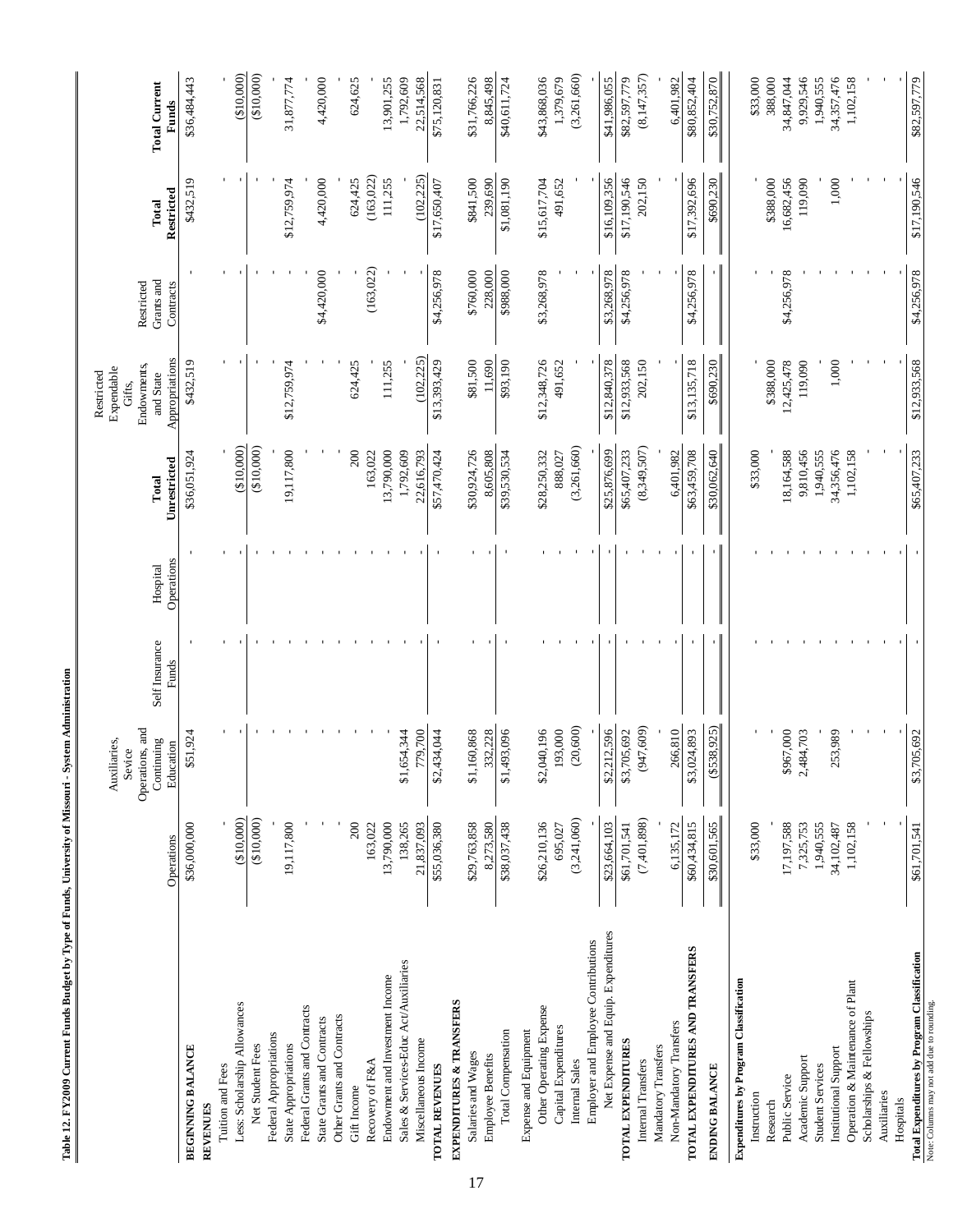| Table 13. FY2009 Current Funds Budget by Type of Funds, University of Missouri - University-wide Resources |                    |                                                                      |                         |                        |                       |                                                                                  |                                       |                     |                        |
|------------------------------------------------------------------------------------------------------------|--------------------|----------------------------------------------------------------------|-------------------------|------------------------|-----------------------|----------------------------------------------------------------------------------|---------------------------------------|---------------------|------------------------|
|                                                                                                            | Operations         | Operations, and<br>Continuing<br>Auxiliaries,<br>Education<br>Sevice | Insurance Funds<br>Self | Operations<br>Hospital | Unrestricted<br>Total | Appropriations<br>Endowments,<br>Expendable<br>Restricted<br>and State<br>Gifts, | Grants and<br>Restricted<br>Contracts | Restricted<br>Total | Current Funds<br>Total |
| BEGINNING BALANCE                                                                                          | \$19,000,000       |                                                                      | \$117,000,000           |                        | \$136,000,000         | \$3,973                                                                          |                                       | \$3,973             | \$136,003,973          |
| Tuition and Fees<br><b>REVENUES</b>                                                                        |                    |                                                                      |                         |                        |                       |                                                                                  |                                       |                     |                        |
| Less: Scholarship Allowances                                                                               | $(*40,000)$        |                                                                      |                         |                        | $(*40,000)$           | $(\$2,000)$                                                                      |                                       | (\$2,000)           | $(*42,000)$            |
| Net Student Fees                                                                                           | $(*40,000)$        |                                                                      |                         |                        | (340,000)             | (\$2,000)                                                                        |                                       | (\$2,000)           | ( \$42,000)            |
| Federal Appropriations                                                                                     |                    |                                                                      |                         |                        |                       |                                                                                  |                                       |                     |                        |
| State Appropriations                                                                                       | 5,607,095          |                                                                      |                         |                        | 5,607,095             |                                                                                  |                                       |                     | 5,607,095              |
| Federal Grants and Contracts<br>State Grants and Contracts                                                 |                    |                                                                      |                         |                        |                       |                                                                                  |                                       |                     |                        |
| Other Grants and Contracts                                                                                 |                    |                                                                      |                         |                        |                       |                                                                                  |                                       |                     |                        |
| Gift Income                                                                                                |                    |                                                                      |                         |                        |                       |                                                                                  |                                       |                     |                        |
| Recovery of F&A                                                                                            |                    |                                                                      |                         |                        |                       |                                                                                  |                                       |                     |                        |
| Endowment and Investment Income                                                                            | 2,400,000          |                                                                      | \$9,362,909             |                        | 11,762,909            | (5,059,944)                                                                      |                                       | (5,059,944)         | 6,702,965              |
| Sales & Services-Educ Act/Auxiliaries                                                                      |                    |                                                                      |                         |                        |                       |                                                                                  |                                       |                     |                        |
| Miscellaneous Income                                                                                       |                    |                                                                      | 2,322,148               |                        | 2,322,148             |                                                                                  |                                       |                     | 2,322,148              |
| <b>TOTAL REVENUES</b>                                                                                      | \$7,967,095        |                                                                      | \$11,685,057            |                        | \$19,652,152          | $(\$5,061,944)$                                                                  |                                       | ( \$5,061,944)      | \$14,590,208           |
| EXPENDITURES & TRANSFERS                                                                                   |                    |                                                                      |                         |                        |                       |                                                                                  |                                       |                     |                        |
| Salaries and Wages<br>Employee Benefits                                                                    | \$85,000<br>15,000 |                                                                      | \$500,003<br>141,300    |                        | \$585,003<br>156,300  |                                                                                  |                                       |                     | \$585,003<br>156,300   |
| Total Compensation                                                                                         | \$100,000          |                                                                      | \$641,303               |                        | \$741,303             |                                                                                  |                                       |                     | \$741,303              |
| Expense and Equipment                                                                                      |                    |                                                                      |                         |                        |                       |                                                                                  |                                       |                     |                        |
| Other Operating Expense                                                                                    | \$25,000           |                                                                      | \$193,379,194           |                        | \$193,404,194         |                                                                                  |                                       |                     | \$193,404,194          |
| Capital Expenditures                                                                                       |                    |                                                                      |                         |                        |                       |                                                                                  |                                       |                     |                        |
| Internal Sales                                                                                             |                    |                                                                      |                         |                        |                       |                                                                                  |                                       |                     |                        |
| Employer and Employee Contributions                                                                        |                    |                                                                      | (184, 731, 984)         |                        | (184, 731, 984)       |                                                                                  |                                       |                     | (184, 731, 984)        |
| Net Expense and Equip. Expenditures                                                                        | \$25,000           |                                                                      | \$8,647,210             |                        | \$8,672,210           |                                                                                  |                                       |                     | \$8,672,210            |
| TOTAL EXPENDITURES                                                                                         | \$125,000          |                                                                      | \$9,288,513             |                        | \$9,413,513           |                                                                                  |                                       |                     | \$9,413,513            |
| Internal Transfers                                                                                         | 7,261,795          |                                                                      | 38,200                  |                        | 7,299,995             | $(\$5,061,794)$                                                                  |                                       | $(\$5,061,794)$     | 2,238,201              |
| Non-Mandatory Transfers<br>Mandatory Transfers                                                             | 505,300            |                                                                      |                         |                        | 505,300               |                                                                                  |                                       |                     | 505,300                |
| TOTAL EXPENDITURES AND TRANSFERS                                                                           | \$7,892,095        |                                                                      | \$9,326,713             |                        | \$17,218,808          | ( \$5,061,794)                                                                   |                                       | ( \$5,061,794)      | \$12,157,014           |
| <b>ENDING BALANCE</b>                                                                                      | \$19,075,000       |                                                                      | \$119,358,344           |                        | \$138,433,344         | \$3,823                                                                          |                                       | \$3,823             | \$138,437,167          |
| Expenditures by Program Classification                                                                     |                    |                                                                      |                         |                        |                       |                                                                                  |                                       |                     |                        |
| Instruction                                                                                                |                    |                                                                      |                         |                        |                       |                                                                                  |                                       |                     |                        |
| Research                                                                                                   |                    |                                                                      |                         |                        |                       |                                                                                  |                                       |                     |                        |
| Public Service                                                                                             |                    |                                                                      |                         |                        |                       |                                                                                  |                                       |                     |                        |
| Academic Support                                                                                           | \$125,000          |                                                                      |                         |                        | \$125,000             |                                                                                  |                                       |                     | \$125,000              |
| <b>Student Services</b>                                                                                    |                    |                                                                      |                         |                        |                       |                                                                                  |                                       |                     |                        |
| Institutional Support                                                                                      |                    |                                                                      | \$9,288,513             |                        | 9,288,513             |                                                                                  |                                       |                     | 9,288,513              |
| Operation & Maintenance of Plant<br>Scholarships & Fellowships                                             |                    |                                                                      |                         |                        |                       |                                                                                  |                                       |                     |                        |
| Auxiliaries                                                                                                |                    |                                                                      |                         |                        |                       |                                                                                  |                                       |                     |                        |
| Hospitals                                                                                                  |                    |                                                                      |                         |                        |                       |                                                                                  |                                       |                     |                        |
| <b>Total Expenditures by Program Classification</b>                                                        | \$125,000          |                                                                      | \$9,288,513             |                        | \$9,413,513           |                                                                                  |                                       |                     | \$9,413,513            |
| Note: Columns may not add due to rounding.                                                                 |                    |                                                                      |                         |                        |                       |                                                                                  |                                       |                     |                        |

18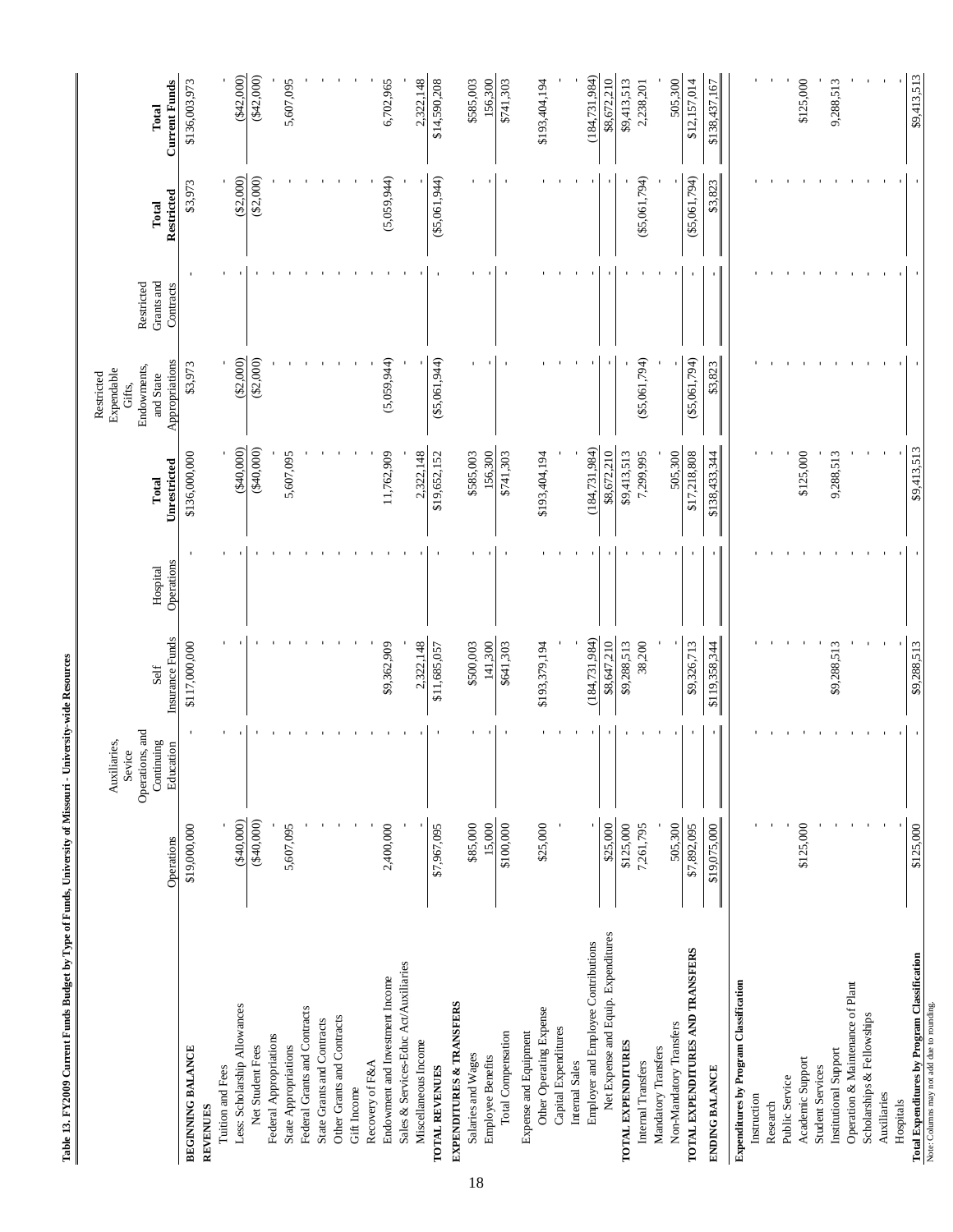# **University of Missouri System FY2009 Operations Fund Budget Summary**

The operations fund is where the majority of the University's instructional and public service activities are budgeted and accounted for. The operations fund comprises approximately 42.6% of the University's current funds budget. State appropriations are recorded here, with the exception of those appropriations that are line itemed for the University Hospitals and the other Curators' programs. The majority of student fees are also recorded in the operations fund. State appropriations and tuition and fees are the primary sources of revenue in the operations fund. Historically these two sources of funds accounted for over 91% of operations fund revenues, before scholarship allowances are applied. However, in recent years, they have dropped to about 86% of gross operations fund revenues. Of the FY2009 budgeted gross operations fund revenues 47.6% comes from tuition and fees before student aid and 38.3% comes from state appropriations.



## **Gross Tuition and Fees and State Appropriations**

The operations fund revenue budget for the University of Missouri System for fiscal year 2009 totals \$1.02 billion, net of student aid or scholarship allowances of \$121.1 million. The State of Missouri normally withholds 3.0% of the gross state appropriations; therefore, state funds are budgeted at 97.0% of the amount appropriated.

Gross tuition and fees of \$544.9 million contribute 47.6% of gross revenues, making them the largest contributor of gross revenues. State Appropriations contribute 38.3% of gross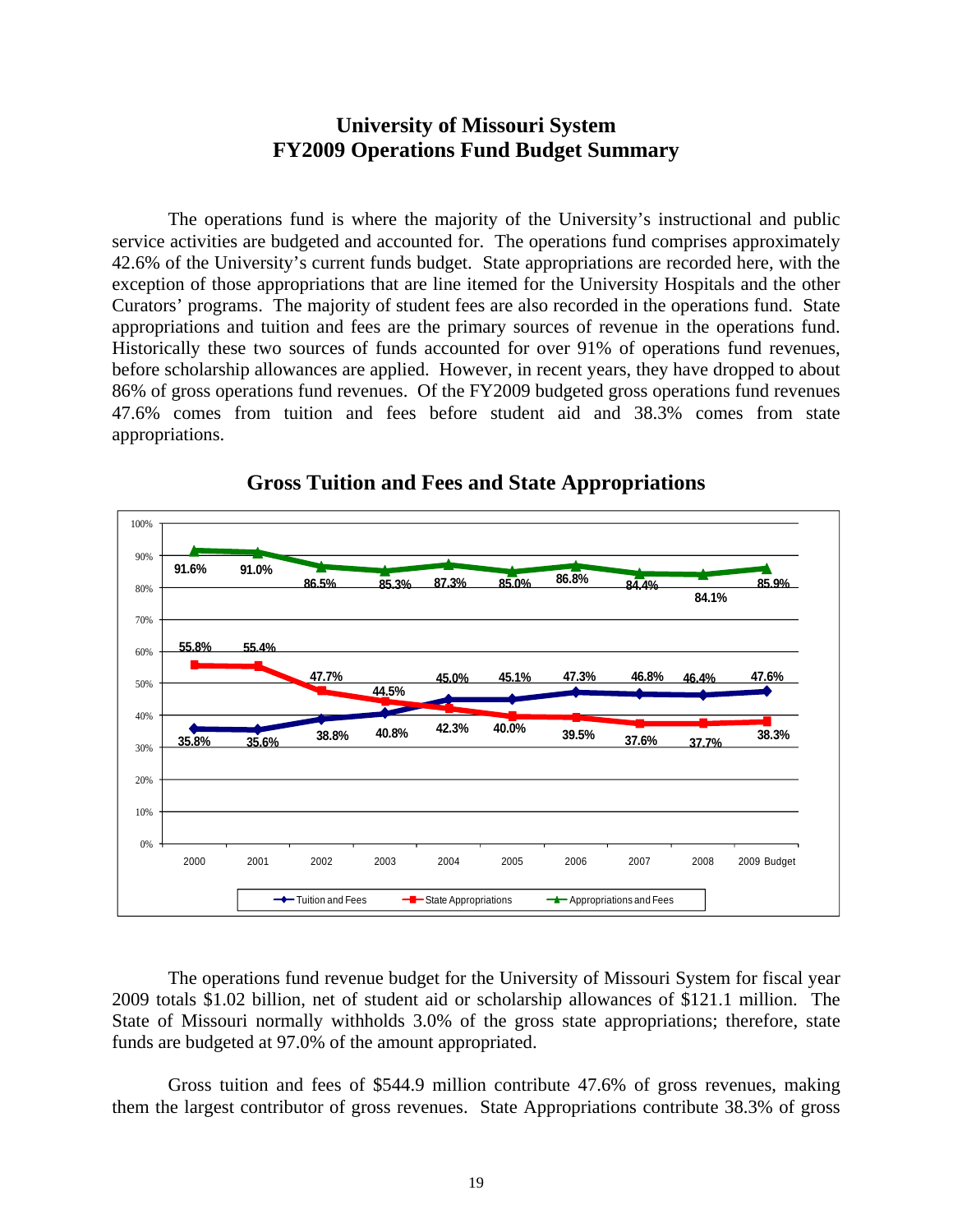revenues. When scholarship allowances, or financial aid, are netted against tuition and fees in accordance with GASB 34/35 the net student fees contribution declines to 41.4% of net revenues making them the second largest contributor with \$423.8 million. State appropriations, in the amount of \$437.9 million, is the largest source of net revenue at 42.8%. Together, they fund 84.2% of the operations fund budget. Table 14, displays the FY2009 operations fund budget by source of funds and expenditure category along with the revenue contribution and the expense distribution percentage.

|                                               | <b>UM System</b><br><b>Total</b> | Percent<br><b>Distribution</b> |
|-----------------------------------------------|----------------------------------|--------------------------------|
| <b>BUDGETED BEGINNING BALANCE</b>             | \$233,984,229                    |                                |
| <b>REVENUES</b>                               |                                  |                                |
| <b>Gross Tuition and Fees</b>                 | \$544,876,507                    |                                |
| Less: Scholarship Allowances                  | (121, 055, 772)                  |                                |
| Net Tuition and Fees                          | \$423,820,735                    | 41.4%                          |
| <b>Federal Appropriations</b>                 | 15,485,058                       | 1.5%                           |
| <b>State Appropriations</b>                   | 437,931,880                      | 42.8%                          |
| Gift Income                                   | 1,122,395                        | 0.1%                           |
| Recovery of Facilities & Administrative Costs | 44,563,967                       | 4.4%                           |
| <b>Endowment and Investment Income</b>        | 18,111,899                       | 1.8%                           |
| Sales & Services of Educational Activities    | 38,523,235                       | 3.8%                           |
| Miscellaneous Income                          | 43,307,430                       | 4.2%                           |
| <b>TOTAL REVENUES</b>                         | \$1,022,866,599                  | 100.0%                         |
| <b>EXPENDITURES &amp; TRANSFERS</b>           |                                  |                                |
| Salaries & Wages                              | \$628,607,301                    | 60.6%                          |
| <b>Employee Benefits</b>                      | 162,390,374                      | 15.7%                          |
| <b>Total Compensation</b>                     | \$790,997,675                    | 76.3%                          |
| Expense & Equipment                           |                                  |                                |
| <b>Other Operating Expenses</b>               | \$224,204,212                    | 21.6%                          |
| Capital Expenditures                          | 37,699,619                       | 3.6%                           |
| Internal Sales & Services                     | (25,890,730)                     | $-2.5%$                        |
| Net Expense & Equipment Expenditures          | \$236,013,101                    | 22.7%                          |
| <b>TOTAL EXPENDITURES</b>                     | \$1,027,010,776                  | 99.0%                          |
| <b>Internal Transfers</b>                     | (6,398,993)                      | $-0.6%$                        |
| <b>Mandatory Transfers</b>                    | 3,424,925                        | 0.3%                           |
| Non-Mandatory Transfers                       | 12,992,442                       | 1.3%                           |
| <b>TOTAL EXPENDITURES &amp; TRANSFERS</b>     | \$1,037,029,149                  | 100.0%                         |
| <b>ENDING BALANCE</b>                         | \$219,821,679                    |                                |

### **Table 14. University of Missouri System FY2009 Operations Fund Budget**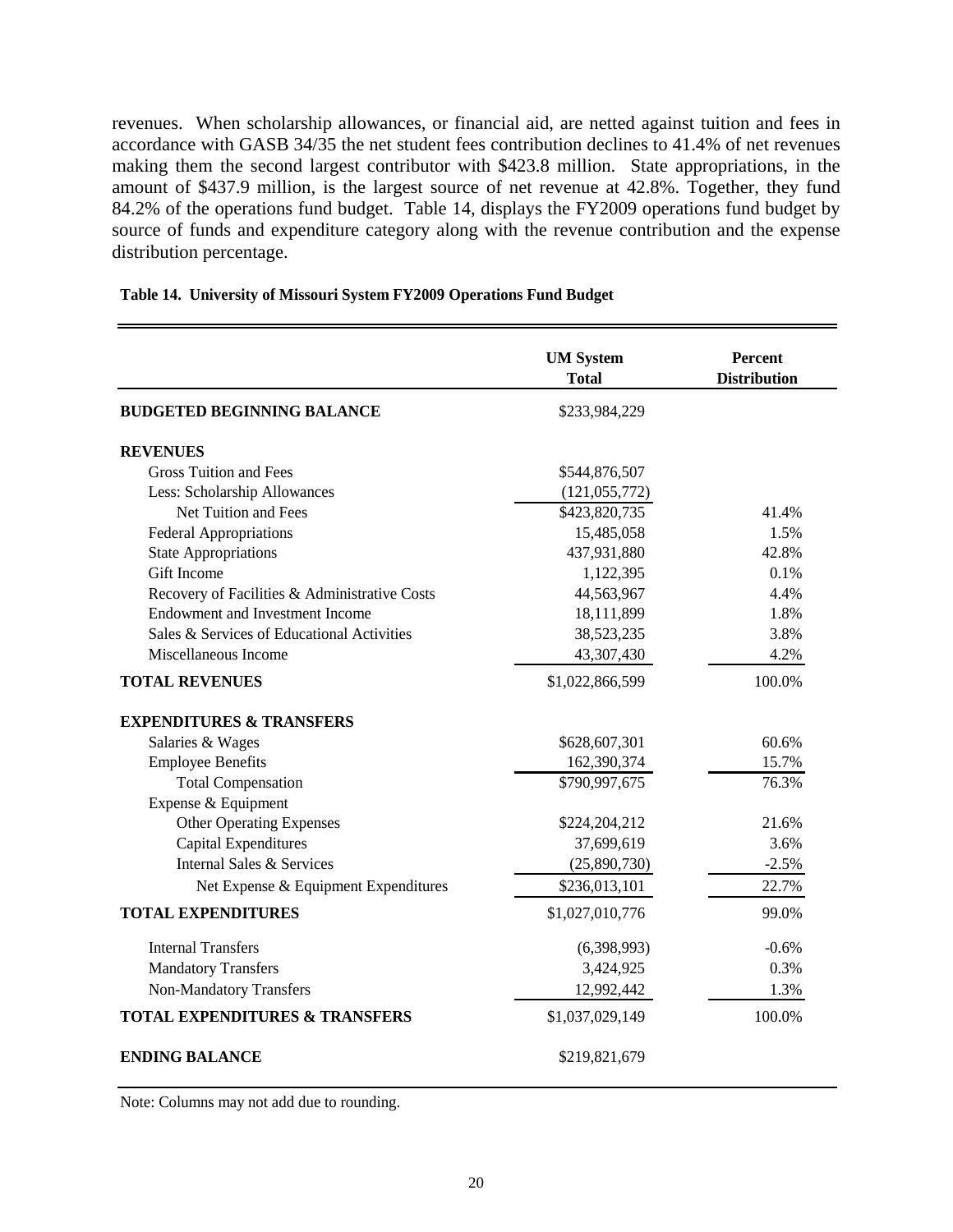Table 15 displays the percentage distribution of FY2009 operations fund net revenues by major source for each campus, UM Extension, UM System Administration, and University-wide Resources.

|                                       |        | <b>UM</b>        |         |         |             | UM<br><b>System</b> | <b>U-wide</b>    | <b>System</b> |
|---------------------------------------|--------|------------------|---------|---------|-------------|---------------------|------------------|---------------|
|                                       | UMC    | <b>Extension</b> | UMKC    | MO S&T  | <b>UMSL</b> | Admin.              | <b>Resources</b> | <b>Total</b>  |
| Net Tuition and Fees                  | 41.4%  | $0.0\%$          | 46.3%   | 41.9%   | 51.9%       | $0.0\%$             | $-0.5\%$         | 41.4%         |
| <b>Federal Appropriations</b>         | 1.5%   | 24.8%            | $0.0\%$ | $0.0\%$ | $0.0\%$     | $0.0\%$             | $0.0\%$          | 1.5%          |
| <b>State Appropriations</b>           | 42.8%  | 70.3%            | 38.2%   | 48.8%   | 43.6%       | 34.7%               | 70.4%            | 42.8%         |
| Gift Income                           | 0.1%   | $0.0\%$          | 0.1%    | 0.9%    | $0.0\%$     | $0.0\%$             | $0.0\%$          | 0.1%          |
| Recovery of F&A                       | 4.4%   | $0.0\%$          | 2.3%    | 5.8%    | 1.8%        | 0.3%                | $0.0\%$          | 4.4%          |
| Endowment & Investment Income         | 1.8%   | $0.0\%$          | 0.2%    | 0.4%    | 0.2%        | 25.1%               | 30.1%            | 1.8%          |
| Sales & Services-Education Activities | 3.8%   | 0.2%             | 11.8%   | 0.5%    | 1.5%        | 0.3%                | $0.0\%$          | 3.8%          |
| Miscellaneous Income                  | 4.2%   | 4.7%             | 1.1%    | 1.7%    | 1.0%        | 39.6%               | $0.0\%$          | 4.2%          |
| <b>Total Revenues</b>                 | 100.0% | 100.0%           | 100.0%  | 100.0%  | 100.0%      | 100.0%              | 100.0%           | 100.0%        |

**Table 15. Percentage Distribution of FY2009 Operations Fund Revenue Budgets by Major Source, by Campus**

Note: University of Missouri Extension is a cooperative effort administered by the University of Missouri - Columbia

Tuition and fees (net of scholarship allowances) and state appropriations are the primary sources of revenue for all four campuses. These two sources of revenue fund 84.2% of the operations fund budget at the University of Missouri-Columbia, 84.5% at the University of Missouri-Kansas City, 90.7% at Missouri University of Science and Technology, and 95.5% at the University of Missouri-St. Louis. University of Missouri Extension is funded primarily by state and federal appropriations. At the University of Missouri System Administration, the major sources of funds are state appropriations and miscellaneous income. State appropriations and endowment and investment income are the only material sources of revenue for University-wide Resources.



Compensation expenditures make up 76.3% of the operations fund budget. Salaries and wages of \$628.6 million, account for 60.6% of the budget and employee benefits estimated at \$162.4 million account for another 15.7%. Expense and equipment expenditures of \$236.0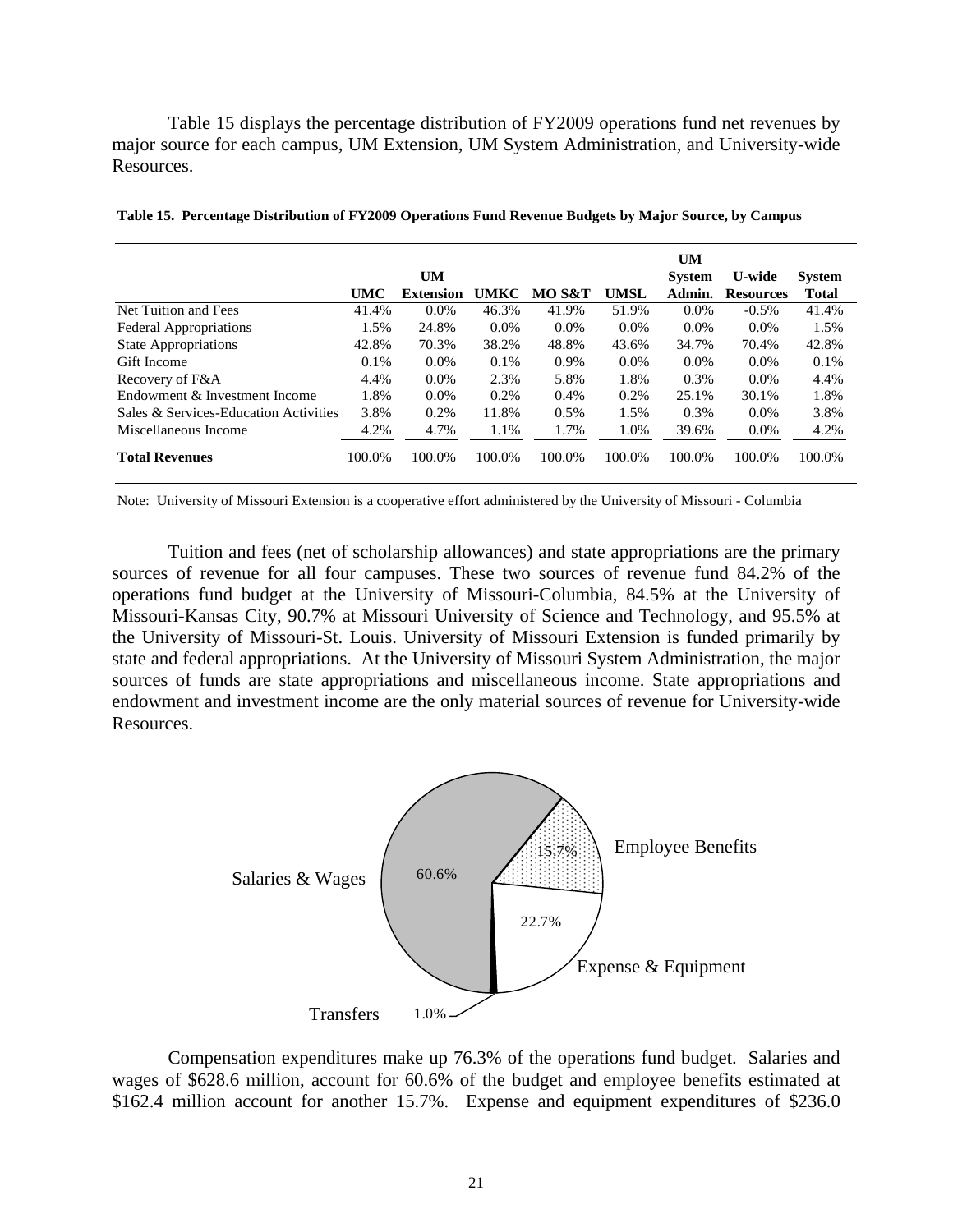million are 22.7% of the total. The remaining 1.0% represents net transfers from the operations fund to other funds. Internal transfers into the operations fund are primarily from continuing education and auxiliaries and internal transfers out are to support research and endowed chairs matching commitments. The result is \$6.4 million net internal transfers into operations. The \$16.4 million of mandatory and non-mandatory transfers out are primarily to the plant fund for debt service, research park improvements, and maintenance, repair, and replacement projects for energy management and information technology including the next generation network.

Table 16 displays the percentage distribution of the operations fund expenditure budgets by object of expense by campus for FY2009. Compensation accounts for the majority of the expenditures for each unit except University-wide Resources, which primarily budgets funds that are used for cooperative programming, much of which is transferred to the campuses during the year.

|                                           |            |                  |             |          |             | <b>UM</b>     |                  |               |
|-------------------------------------------|------------|------------------|-------------|----------|-------------|---------------|------------------|---------------|
|                                           |            | <b>UM</b>        |             |          |             | <b>System</b> | U-wide           | <b>System</b> |
|                                           | <b>UMC</b> | <b>Extension</b> | <b>UMKC</b> | MO S&T   | <b>UMSL</b> | Admin.        | <b>Resources</b> | Total         |
| Salaries & Wages                          | 62.5%      | 67.0%            | 61.2%       | 60.8%    | 59.8%       | 49.2%         | 1.1%             | 60.6%         |
| <b>Employee Benefits</b>                  | 16.0%      | 18.9%            | 14.9%       | 15.9%    | 16.2%       | 13.7%         | 0.2%             | 15.7%         |
| <b>Total Compensation</b>                 | 78.5%      | 85.9%            | 76.1%       | 76.7%    | 76.0%       | 62.9%         | 1.3%             | 76.3%         |
| <b>Expense and Equipment</b>              | 16.5%      | 16.3%            | 18.8%       | 22.6%    | 19.5%       | 38.0%         | 0.3%             | 19.1%         |
| Capital Expenditures                      | 4.0%       | 0.0%             | 4.6%        | 4.6%     | 2.5%        | 1.2%          | $0.0\%$          | 3.6%          |
| <b>Total Expenditures</b>                 | 99.0%      | 102.2%           | 99.5%       | 103.9%   | 98.0%       | 102.1%        | 1.6%             | 99.0%         |
| <b>Transfers</b>                          | 1.0%       | $-2.2%$          | 0.5%        | $-3.9\%$ | 2.0%        | $-2.1%$       | 98.4%            | 1.0%          |
| <b>Total Expenditures &amp; Transfers</b> | 100.0%     | 100.0%           | 100.0%      | 100.0%   | 100.0%      | 100.0%        | 100.0%           | 100.0%        |

**Table 16. Percentage Distribution of FY2009 Operations Fund Expenditure Budgets by Object of Expense, by Campus**

Note: University of Missouri Extension is a cooperative effort administered by the University of Missouri - Columbia

As shown in Table 17, 60.8% of the recurring expenditures for the University system in the operations fund budget are devoted to the primary missions of instruction, research, and public service. When academic support is included, this distribution reaches 73.1%. Other classifications are student services, with a system total of 5.7%, institutional support, of 11.6%, operation & maintenance of physical plant of 9.6%, and scholarships and fellowships less than 0.1%. Most student aid is shown as scholarship allowances, a reduction of tuition and fee income, instead of as scholarships and fellowships expenditures, as directed by GASB 34/35.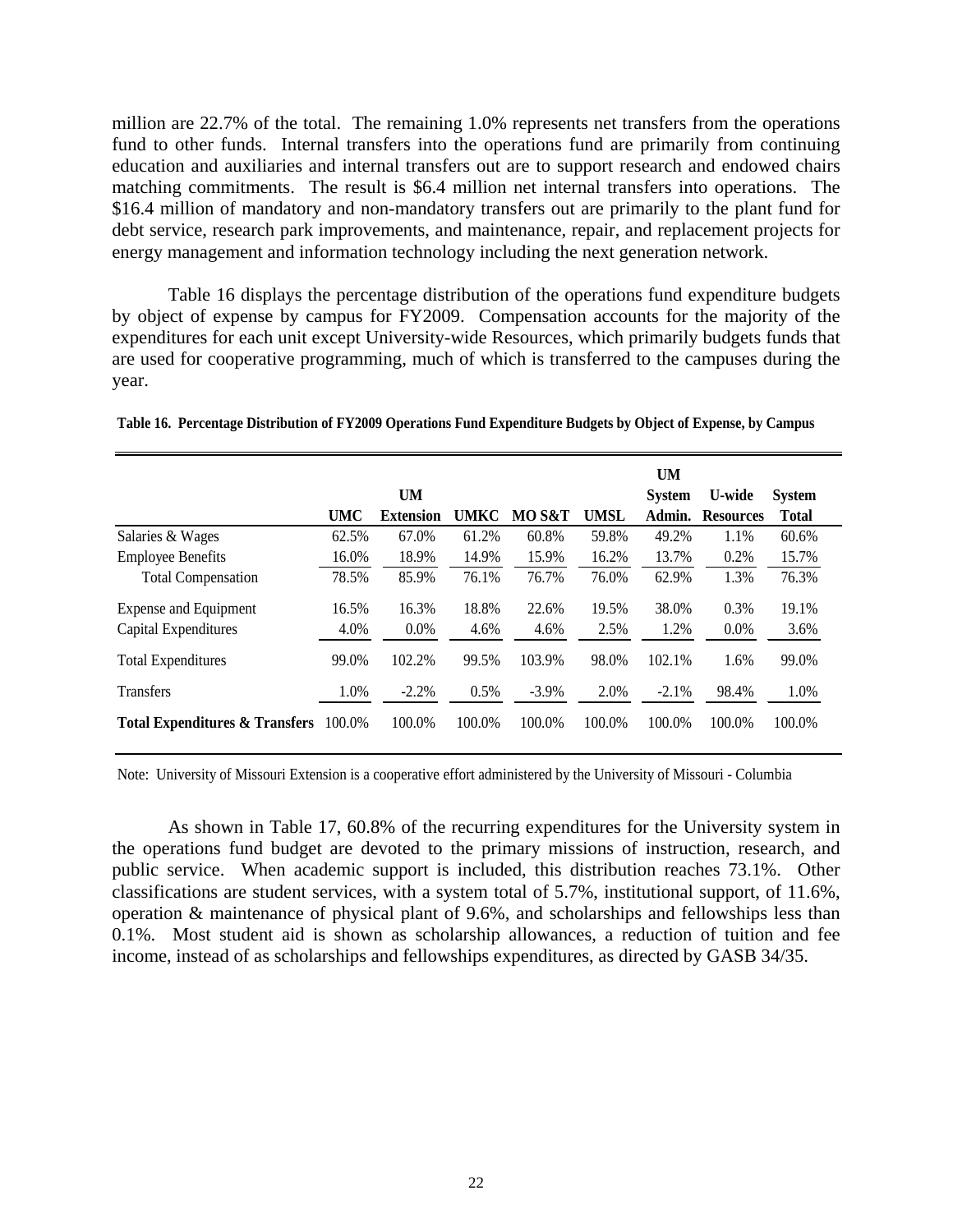|                                  |            | UM               |        |        |             | <b>UM</b><br><b>System</b> | <b>U-wide</b>    | <b>System</b> |
|----------------------------------|------------|------------------|--------|--------|-------------|----------------------------|------------------|---------------|
|                                  | <b>UMC</b> | <b>Extension</b> | UMKC   | MO S&T | <b>UMSL</b> | Admin.                     | <b>Resources</b> | <b>Total</b>  |
| Instruction                      | 50.8%      | $0.0\%$          | 55.7%  | 54.1%  | 51.1%       | 0.1%                       | $0.0\%$          | 47.1%         |
| Research                         | 9.3%       | $0.0\%$          | 1.9%   | 5.9%   | 3.6%        | $0.0\%$                    | $0.0\%$          | 5.6%          |
| <b>Public Service</b>            | 2.9%       | 101.8%           | 1.5%   | 1.4%   | 2.7%        | 27.9%                      | $0.0\%$          | 8.1%          |
| Academic Support                 | 13.4%      | 0.0%             | 12.5%  | 5.7%   | 17.7%       | 11.9%                      | 100.0%           | 12.3%         |
| <b>Student Services</b>          | 5.2%       | $0.0\%$          | 5.2%   | 10.6%  | 6.9%        | 3.1%                       | $0.0\%$          | 5.7%          |
| <b>Institutional Support</b>     | 7.1%       | $-1.8%$          | 13.7%  | 8.2%   | 10.4%       | 55.2%                      | $0.0\%$          | 11.6%         |
| Operation & Maintenance of Plant | 11.3%      | $0.0\%$          | 9.4%   | 14.1%  | 7.7%        | 1.8%                       | $0.0\%$          | 9.6%          |
| Scholarships & Fellowships       | 0.0%       | 0.0%             | 0.1%   | 0.0%   | $-0.1\%$    | 0.0%                       | 0.0%             | $0.0\%$       |
| <b>Total Expenditures</b>        | 100.0%     | 100.0%           | 100.0% | 100.0% | 100.0%      | 100.0%                     | 100.0%           | 100.0%        |

**Table 17. Percentage Distribution of FY2009 Operations Fund Expenditure Budgets by Program Classification, by Campus**

Note 1: University of Missouri Extension is a cooperative effort administered by the University of Missouri - Columbia Note 2: The majority of student aid is treated as a reduction of revenue rather than as a scholarship expense.

Tables A1 through A7 in the appendix present the operations fund expenditure budgets by administrative division for each campus, University of Missouri Extension, UM System Administration, and University-wide Resources. The tables provide summary totals for salaries & wages, employee benefits, other operating expenses, capital expenditures, and transfers (by type), for each college, school, and division.

Tables A8 through A15 in the appendix present the operations fund budget by minor program classification (PCS) category for the campuses, University of Missouri Extension, UM System Administration, and University-wide Resources. The tables provide summary totals for salaries & wages, employee benefits, other operating expenses, capital expenditures, and transfers.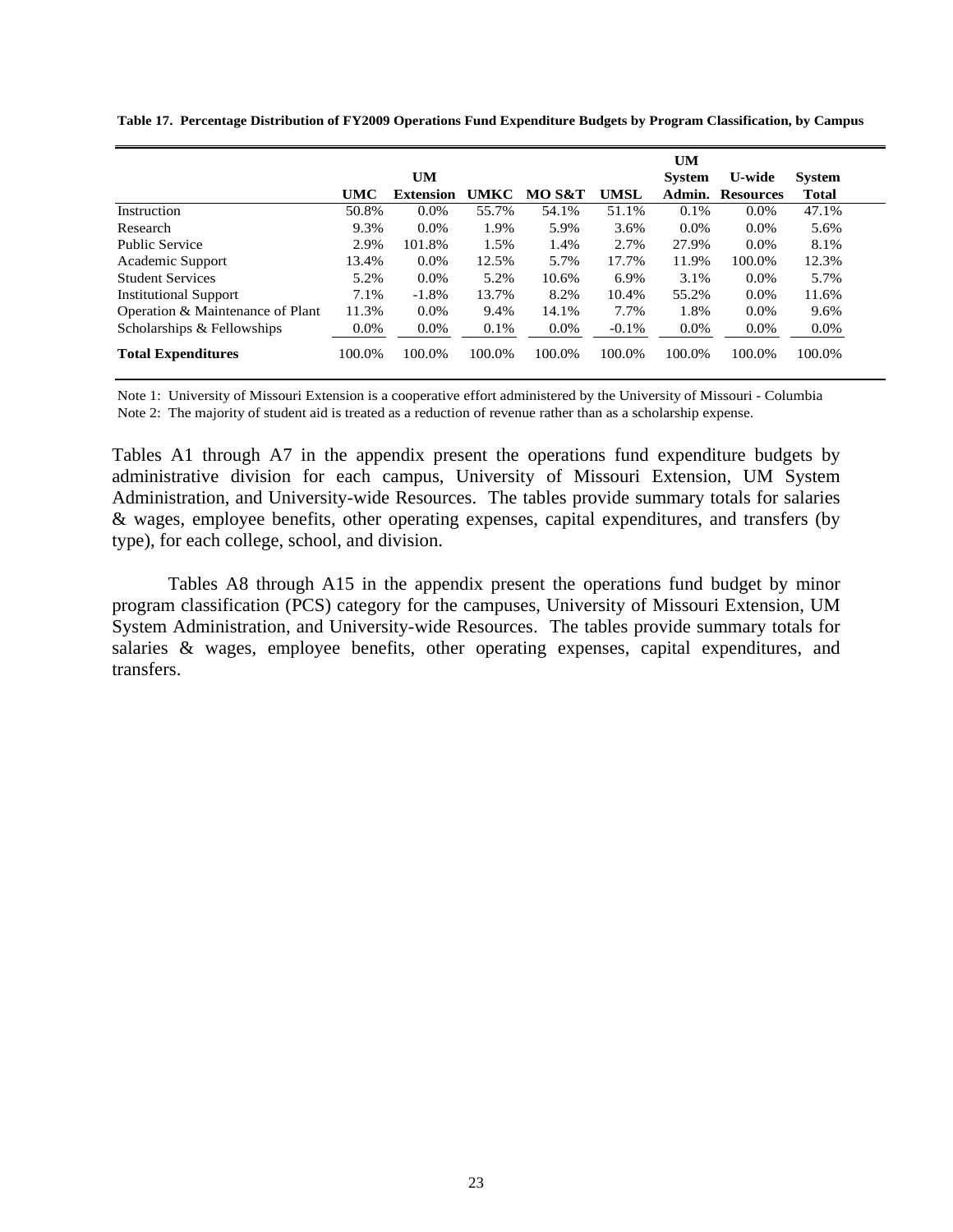# **FY2009 Other Curators' Programs Budget Summary**

 In addition to the general state appropriation for the operations of the University, the Curators receive line-itemed state appropriations for the University Hospitals & Clinics, Missouri Rehabilitation Center, Missouri Kidney Program, Missouri Institute of Mental Health, Missouri Telehealth Network, Spinal Cord Injury Research, Missouri Research and Education Network (MOREnet), and the State Historical Society of Missouri.

 Table 18 presents summary budget data for the Missouri Kidney Program, Missouri Institute of Mental Health, Missouri Telehealth Network and Spinal Cord Injury Research. These programs are recorded as restricted current funds.

|                                         |             | Missouri     |                |                  |
|-----------------------------------------|-------------|--------------|----------------|------------------|
|                                         | Missouri    | Institute of | Missouri       | Spinal Cord      |
|                                         | Kidney      | Mental       | Telehealth     | Injury           |
|                                         | Program     | Health       | <b>Network</b> | Research         |
|                                         | Fund 2010   | Fund 2020    | Fund 2015      | <b>Fund 2050</b> |
| <b>BEGINNING BALANCE</b>                |             |              |                | \$54,768         |
| <b>REVENUES</b>                         |             |              |                |                  |
| <b>State Appropriations</b>             | \$3,896,271 | \$1,784,680  | \$845,040      | \$388,000        |
| <b>TOTAL REVENUES</b>                   | \$3,896,271 | \$1,784,680  | \$845,040      | \$388,000        |
| <b>EXPENDITURES &amp; TRANSFERS</b>     |             |              |                |                  |
| Salaries & Wages                        | \$479,699   | \$1,166,868  | \$392,053      | \$23,000         |
| <b>Employee Benefits</b>                | 116,483     | 326,676      | 97,171         | 7,000            |
| <b>Expense and Equipment</b>            | 3,300,089   | 291,136      | 355,816        | 365,450          |
| <b>TOTAL EXPENDITURES</b>               | \$3,896,271 | \$1,784,680  | \$845,040      | \$395,450        |
| <b>TRANSFERS</b>                        |             |              |                |                  |
| <b>TOTAL EXPENDITURES AND TRANSFERS</b> | \$3,896,271 | \$1,784,680  | \$845,040      | \$395,450        |
| <b>ENDING BALANCE</b>                   |             |              |                | \$47,318         |
|                                         |             |              |                |                  |

### **Table 18. FY2009 Operating Budget Summaries for the Missouri Kidney Program, the Missouri Institute of Mental Health, Missouri Telehealth Network, and Spinal Cord Injury Research**

Table 19, on the following page, is a budget summary of the activities of the Missouri Research and Education Network (MOREnet) and provides separate budgets by type of fund.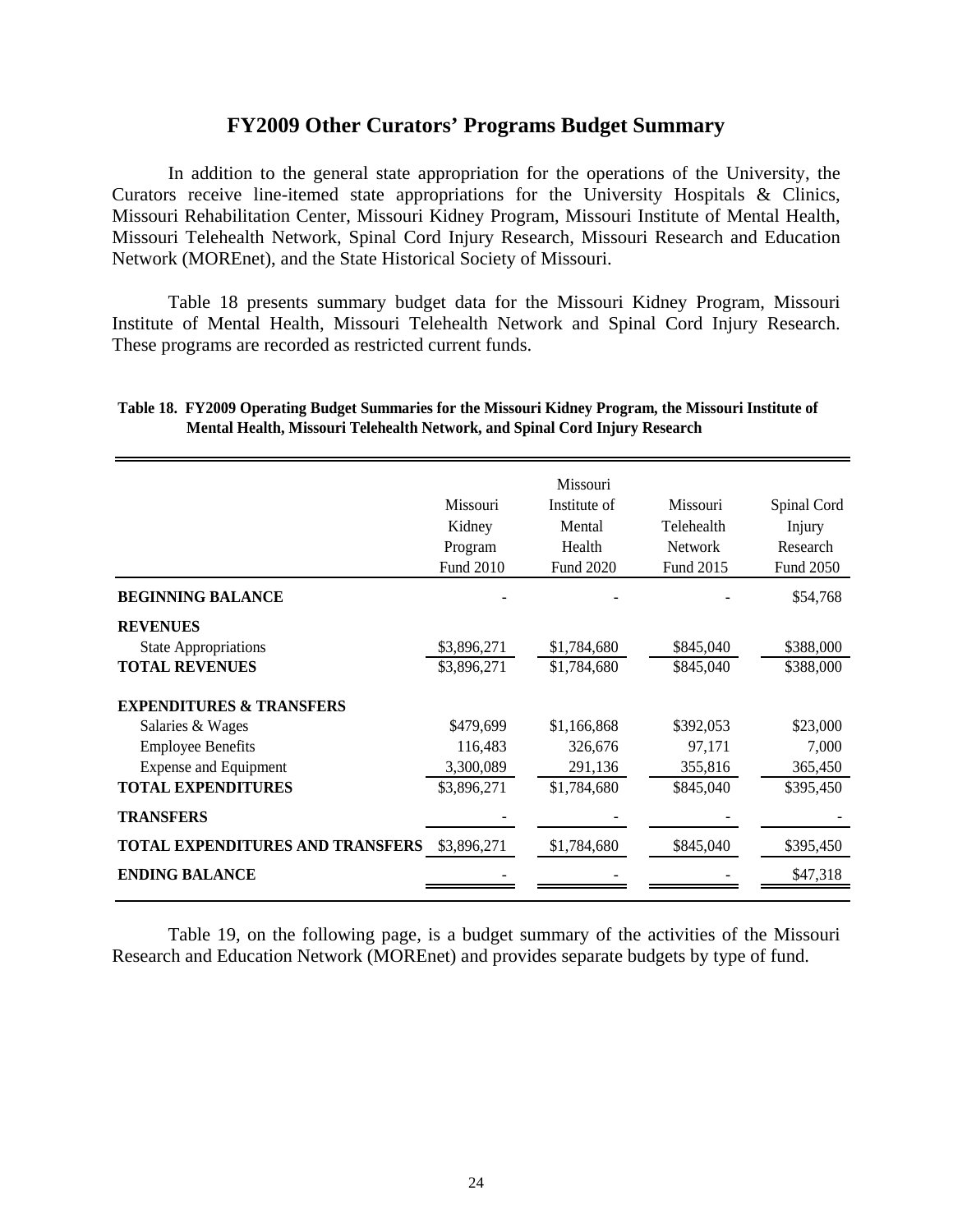**Table 19. FY2009 Operating Budget Summary for the Missouri Research and Education Network (MOREnet)**

|                                                | Operations<br><b>Fund 0000</b> | Restricted<br>Expendable<br>Gifts $\&$<br>Endowment<br>Income<br><b>Fund 2000</b> | <b>Restricted State</b><br>Appropriations<br>Fund 2040 | <b>FY Estimate</b><br>of Grants $\&$<br>Contracts<br>Project<br><b>Budgets</b> | Total for<br><b>MOREnet</b> |
|------------------------------------------------|--------------------------------|-----------------------------------------------------------------------------------|--------------------------------------------------------|--------------------------------------------------------------------------------|-----------------------------|
| <b>BEGINNING BALANCE</b>                       | \$8,910,652                    | \$52,938                                                                          |                                                        |                                                                                | \$8,963,590                 |
| <b>REVENUES</b><br><b>State Appropriations</b> |                                |                                                                                   | \$12,371,974                                           |                                                                                | \$12,371,974                |
| <b>State Grants</b>                            |                                |                                                                                   |                                                        | \$3,159,250                                                                    | 3,159,250                   |
| Gift Income                                    |                                | \$118,825                                                                         |                                                        |                                                                                | 118,825                     |
| Recovery of F&A                                | \$13,022                       |                                                                                   |                                                        | (163, 022)                                                                     | (150,000)                   |
| <b>Investment Income</b>                       |                                | 3,705                                                                             |                                                        |                                                                                | 3,705                       |
| Miscellaneous Income                           | 13,244,539                     | (118, 825)                                                                        |                                                        |                                                                                | 13, 125, 714                |
| <b>TOTAL REVENUES</b>                          | \$13,257,561                   | \$3,705                                                                           | \$12,371,974                                           | \$2,996,228                                                                    | \$28,629,468                |
| <b>EXPENDITURES &amp; TRANSFERS</b>            |                                |                                                                                   |                                                        |                                                                                |                             |
| Salaries & Wages                               | \$6,238,627                    |                                                                                   |                                                        | \$30.643                                                                       | \$6,269,270                 |
| <b>Employee Benefits</b>                       | 1,842,234                      |                                                                                   |                                                        | 9,040                                                                          | 1,851,274                   |
| <b>Expense and Equipment</b>                   |                                |                                                                                   |                                                        |                                                                                |                             |
| <b>Other Operating Expenses</b>                | 6.994.032                      | \$18,504                                                                          | \$11,880,322                                           | 2,956,545                                                                      | 21,849,403                  |
| <b>Capital Expenditures</b>                    | 424,027                        |                                                                                   | 491,652                                                |                                                                                | 915,679                     |
| Internal Sales & Services                      | (1,411,695)                    |                                                                                   |                                                        |                                                                                | (1,411,695)                 |
| Net Expense and Equipment Expenditures         | \$6,006,364                    | \$18,504                                                                          | \$12,371,974                                           | \$2,956,545                                                                    | \$21,353,387                |
| <b>TOTAL EXPENDITURES</b>                      | \$14,087,225                   | \$18,504                                                                          | \$12,371,974                                           | \$2,996,228                                                                    | \$29,473,931                |
| <b>TRANSFERS</b>                               | 620,477                        |                                                                                   |                                                        |                                                                                | 620,477                     |
| <b>TOTAL EXPENDITURES AND TRANSFERS</b>        | \$14,707,702                   | \$18,504                                                                          | \$12,371,974                                           | \$2,996,228                                                                    | \$30,094,408                |
| <b>ENDING BALANCE</b>                          | \$7,460,511                    | \$38,139                                                                          |                                                        |                                                                                | \$7,498,650                 |

 Table 20 presents a budget summary for the State Historical Society of Missouri and the Missouri Bibliographic and Information User System (MOBIUS). Both operations are recorded as agency funds.

**Table 20. FY2009 Other Curators' Programs Agency Fund Budgets**

|                                                     | <b>State Historical</b> |               |
|-----------------------------------------------------|-------------------------|---------------|
|                                                     | Society                 | <b>MOBIUS</b> |
|                                                     | Fund 6030               | Fund 6020     |
| <b>BEGINNING BALANCE</b>                            | \$5,000                 | \$535,067     |
| <b>REVENUES</b>                                     |                         |               |
| <b>State Appropriations</b>                         | \$1,570,974             |               |
| Sales & Services-Educational Activities/Auxiliaries |                         |               |
| Miscellaneous Income                                |                         | \$2,231,148   |
| <b>TOTAL REVENUES</b>                               | \$1,570,974             | \$2,231,148   |
| <b>EXPENDITURES &amp; TRANSFERS</b>                 |                         |               |
| Salaries & Wages                                    | \$1,015,221             | \$622,346     |
| <b>Employee Benefits</b>                            | 297,608                 | 181,126       |
| <b>Expense and Equipment</b>                        | 258,145                 | 1,937,512     |
| <b>TOTAL EXPENDITURES</b>                           | \$1,570,974             | \$2,740,984   |
| <b>TRANSFERS</b>                                    |                         |               |
| <b>TOTAL EXPENDITURES AND TRANSFERS</b>             | \$1,570,974             | \$2,740,984   |
| <b>ENDING BALANCE</b>                               | \$5,000                 | \$25,231      |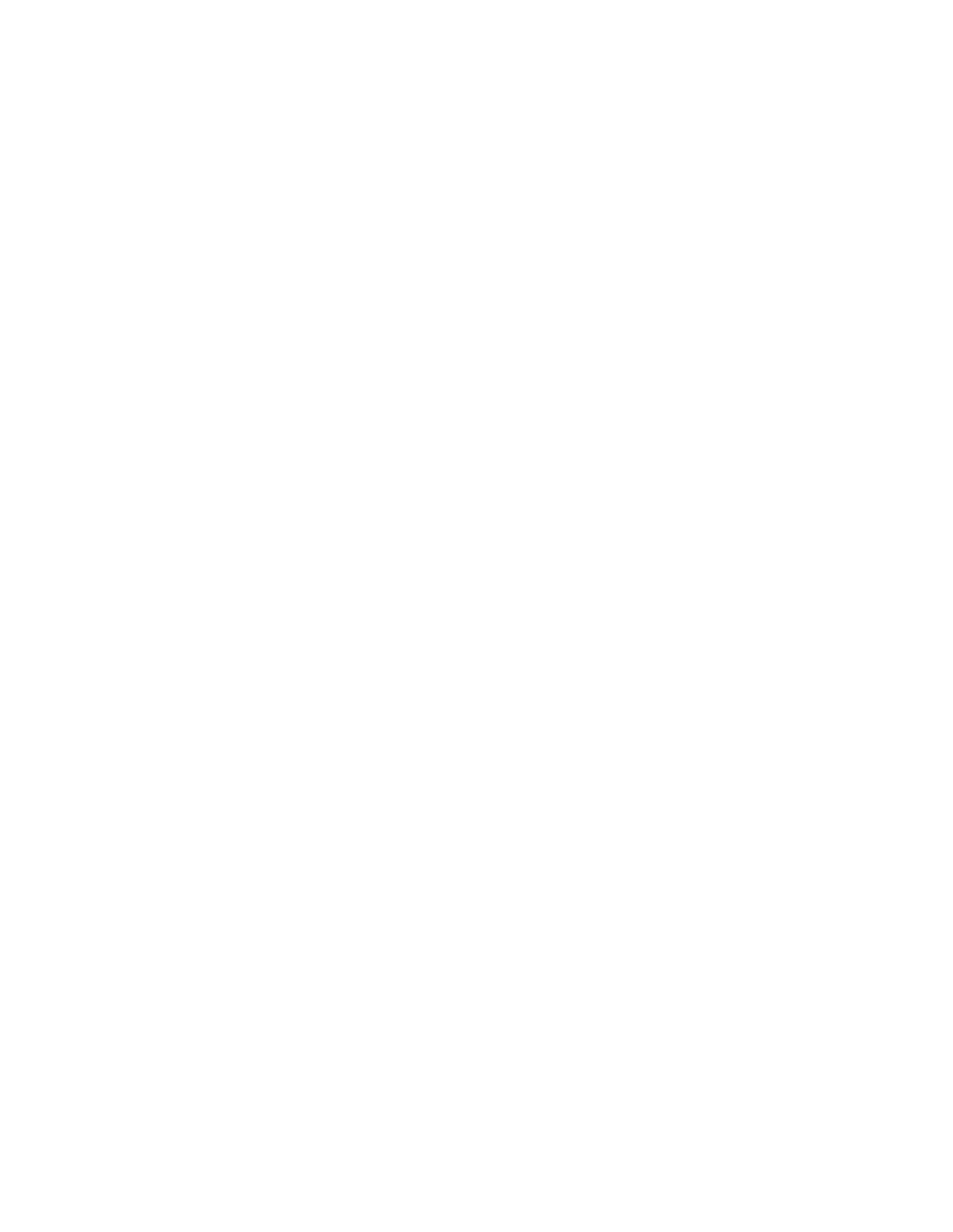**University of Missouri System Operating Budget Fiscal Year 2009** 

**Appendix**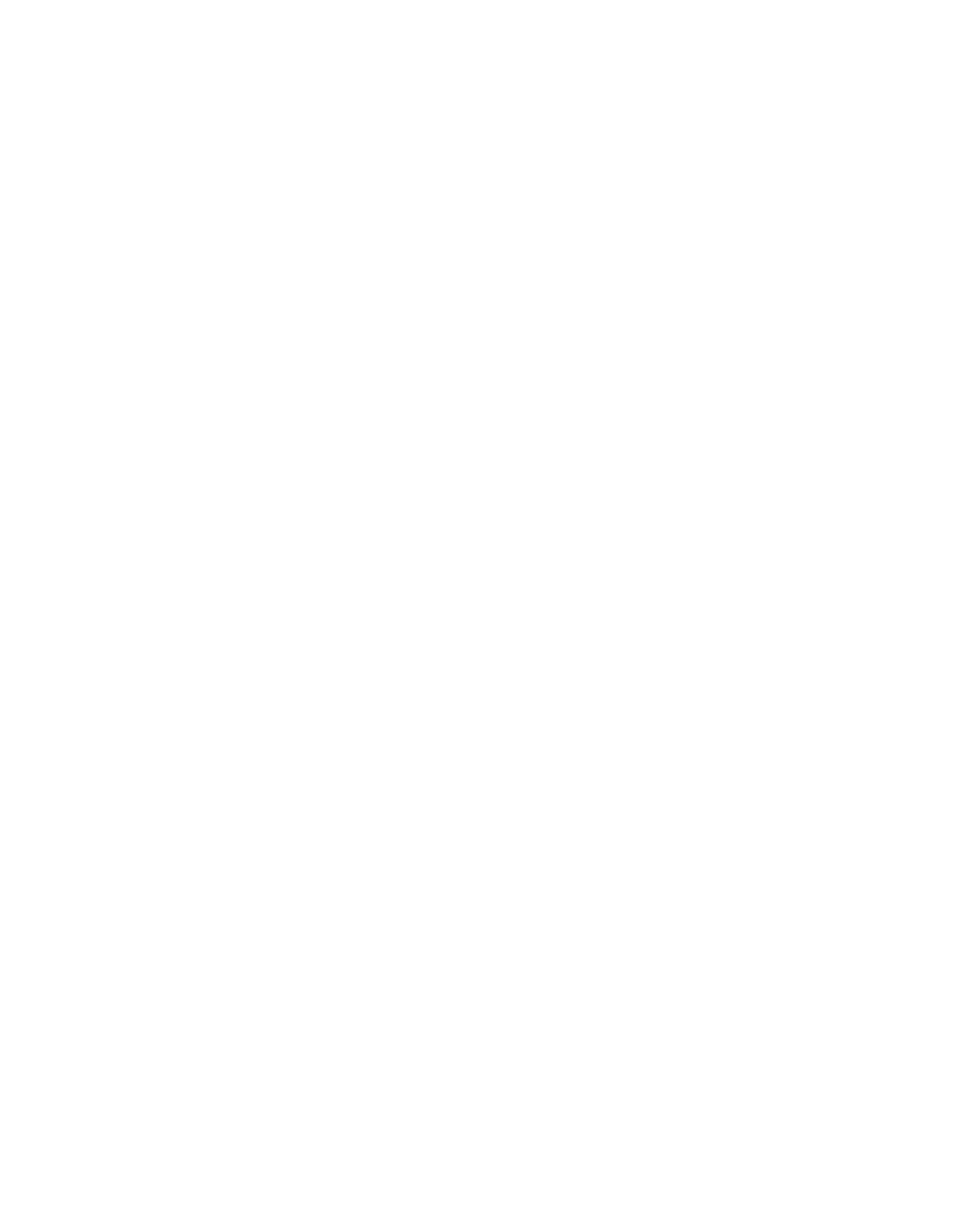### **Table A1. FY2009, Operations Fund, Original Expenditure Budget, University of Missouri - Columbia, by Administrative Unit and Major Object of Expense**

|                                                               | Salaries &<br>Wages        | <b>Staff Benefits</b>   | Other<br>Operating<br><b>Expenses</b> | Capital<br>Expenditures | Total<br>Expenditures      | Internal<br>Transfers | Mandatory<br>and Non-<br>Mandatory<br>Transfers | Total<br>Expenditures<br>& Transfers |
|---------------------------------------------------------------|----------------------------|-------------------------|---------------------------------------|-------------------------|----------------------------|-----------------------|-------------------------------------------------|--------------------------------------|
| College/School/Division                                       |                            |                         |                                       |                         |                            |                       |                                                 |                                      |
| Chancellor                                                    |                            |                         |                                       |                         |                            |                       |                                                 |                                      |
| Chancellor                                                    | \$1,425,843                | \$394,908               | \$281,452                             |                         | \$2,102,203                | \$1,819,037           |                                                 | \$3,921,240                          |
| <b>University Affairs</b><br><b>University Affairs</b>        | \$1,800,265                | \$506,473               | \$833,042                             | \$100                   | \$3,139,880                |                       |                                                 | \$3,139,880                          |
| Intercollegiate Athletics<br><b>Intercollegiate Athletics</b> | \$478,876                  | \$220,409               | $(\$212,517)$                         |                         | \$486,768                  | $(\$57,795)$          |                                                 | \$428,973                            |
| Campus Budget<br>Campus Budget                                | \$212,810                  | \$63,758                | \$2,775                               |                         | \$279,343                  |                       |                                                 | \$279,343                            |
| <b>Administrative Services</b>                                |                            |                         |                                       |                         |                            |                       |                                                 |                                      |
| <b>Administrative Services</b>                                | \$7,826,996                | \$2,123,961             | \$1,013,069                           | \$9,100                 | \$10,973,126               | \$142,290             | \$1,000                                         | \$11,116,416                         |
| <b>Campus Facilities</b>                                      | 10,603,953                 | 3,147,866               | 33,081,253                            | 3,044,687               | 49,877,759                 | 8,710                 | 3,560,707                                       | 53,447,176                           |
| <b>Business Services-Gen Admin</b>                            | 677,827                    | 158,030                 | 3,288,743                             | 42,000                  | 4,166,600                  | (37,000)              | 10,000                                          | 4,139,600                            |
| <b>Total Admin Services</b>                                   | \$19,108,776               | \$5,429,857             | \$37,383,065                          | \$3,095,787             | \$65,017,485               | \$114,000             | \$3,571,707                                     | \$68,703,192                         |
| VC Dev and Alumni Relations                                   |                            |                         |                                       |                         |                            |                       |                                                 |                                      |
| <b>Development Pending</b>                                    |                            |                         |                                       |                         |                            |                       |                                                 |                                      |
| Alumni & Development                                          | \$6,915,911                | \$2,100,535             | \$1,180,487                           |                         | \$10,196,933               | $(\$297,200)$         |                                                 | \$9,899,733                          |
| Total VC Dev and Alumni Relations                             | \$6,915,911                | \$2,100,535             | \$1,180,487                           |                         | \$10,196,933               | $(\$297,200)$         |                                                 | \$9,899,733                          |
| Executive Vice Chancellor & Provost                           |                            |                         |                                       |                         |                            |                       |                                                 |                                      |
| Information & Access Tech Svcs                                | \$4,657,386                | \$1,370,386             | \$1,017,530                           | \$16,000                | \$7,061,302                | \$5,750,373           | \$407,516                                       | \$13,219,191                         |
| <b>Enrollment Management</b>                                  | 4,651,982                  | 1,322,172               | 1,497,557                             | 39,506                  | 7,511,217                  |                       | (1,077,810)                                     | 6,433,407                            |
| Office of Research                                            | 14,342,206                 | 3,875,431               | 3,239,421                             | 4,305,091               | 25,762,149                 | 8,207,341             | (39, 323)                                       | 33,930,167                           |
| Provost                                                       | 11,034,414                 | 2,770,858               | 6,499,950                             | 98,800                  | 20,404,022                 | 4,893,700             |                                                 | 25,297,722                           |
| Ag, Food & Nat. Resources                                     |                            |                         |                                       |                         |                            |                       |                                                 |                                      |
| Agriculture - College                                         | 16,070,912                 | 4,030,088               | 3,621,028                             | 461,700                 | 24,183,728                 | (1,678,458)           | $\overline{a}$                                  | 22,505,270                           |
| Ag Experiment Station                                         | 6,398,883                  | 1,675,838               | 5,620,429                             | 920,100                 | 14,615,249                 | 1,005,408             |                                                 | 15,620,657                           |
| Total Ag, Food & Nat. Resources                               | 22,469,795                 | 5,705,926               | 9,241,457                             | 1,381,800               | 38,798,977                 | (673,050)             |                                                 | 38,125,927                           |
| Library                                                       | 5,816,416                  | 1,628,346               | 3,007,363                             | 3,719,072               | 14, 171, 197               | (854, 731)            | (25,000)                                        | 13,291,466                           |
| Arts & Science                                                | 54,717,352                 | 14,267,935              | 6,268,955                             | 602,895                 | 75,857,137                 | (3,862,411)           |                                                 | 71,994,726                           |
| <b>Business</b>                                               | 10,929,868                 | 2,947,320               | 1,539,857                             |                         | 15,417,045                 | 14,227                | $\overline{a}$                                  | 15,431,272                           |
| Education                                                     | 12,092,741                 | 3,078,117               | 2,883,323                             | 21,000                  | 18,075,181                 | (3,082,481)           | $\overline{a}$                                  | 14,992,700                           |
| Engineering                                                   | 13,193,588                 | 3,789,867               | 1,511,060                             | 242,678                 | 18,737,194                 | (1,678,849)           | $\overline{\phantom{a}}$                        | 17,058,345                           |
| Extension                                                     |                            |                         |                                       |                         |                            |                       |                                                 |                                      |
| <b>FM</b> Station                                             | 313,187                    | 91,596                  | 153,500                               | 80,000                  | 638,283                    |                       |                                                 | 638,283                              |
| Concerts                                                      | 226,777                    | 67,273                  | 771,830                               | $\overline{a}$          | 1,065,880                  |                       | $\overline{a}$                                  | 1,065,880                            |
| <b>Continuing Education</b>                                   | 2,224,221                  | 614,087                 | 2,690,586                             | 286,000                 | 5,814,894                  | (486, 758)            | 17,000                                          | 5,345,136                            |
| Total Extension/Continuing Educ.                              | 2,764,185                  | 772,956                 | 3,615,916                             | 366,000                 | 7,519,057                  | (486, 758)            | 17,000                                          | 7,049,299                            |
| Graduate School                                               | 4,117,257                  | 1,113,833               | 868,874                               | 67,665                  | 6,167,628                  | (733,909)             | $\overline{\phantom{a}}$                        | 5,433,719                            |
| Human Environmental Sciences                                  | 6,169,799                  | 1,726,950               | 597,803                               | 256,950                 | 8,751,502                  | (166, 153)            |                                                 | 8,585,349                            |
| Journalism                                                    | 7,480,710                  | 1,930,501               | 1,906,426                             | 100,000                 | 11,417,637                 | (131,219)             | 113,833                                         | 11,400,251                           |
| Law                                                           | 5,467,261                  | 1,595,540               | 846,518                               | 589,931                 | 8,499,250                  | (19,085)              | $\overline{a}$                                  | 8,480,165                            |
| Medicine                                                      | 41,115,201                 | 10,496,759              | (9,001,097)                           | 3,057,269               | 45,668,132                 | (7, 584, 989)         | $\overline{\phantom{a}}$                        | 38,083,143                           |
| School of Health Professions                                  | 5,698,328                  | 1,607,321               | 227,469                               | 24,000                  | 7,557,118                  | (519,766)             | 18,881                                          | 7,056,233                            |
| Nursing                                                       | 3,773,901                  | 1,052,865               | 373,521                               |                         | 5,200,287                  | (1,454,654)           | $\overline{\phantom{a}}$                        | 3,745,633                            |
| Veterinary Medicine                                           | 13,890,199                 | 2,443,271               | 2,262,036                             | 269,434                 | 18,864,940                 | (852, 813)            | $\overline{a}$                                  | 18,012,127                           |
| Food for the 21st Century<br><b>Total Provost</b>             | 2,950,450<br>\$247,333,039 | 738,550<br>\$64,234,903 | 789,037<br>\$39,192,976               | 151,261<br>\$15,309,352 | 4,629,298<br>\$366,070,270 | $(\$3,235,227)$       | $(\$584,903)$                                   | 4,629,298<br>\$362,250,140           |
|                                                               |                            |                         |                                       |                         |                            |                       |                                                 |                                      |
| Vice Chancellor Student Affairs<br><b>Student Affairs</b>     | \$4,628,805                | \$1,100,066             | \$3,745,332                           | \$36,450                | \$9,510,652                | $(\$539,818)$         | \$278,307                                       | \$9,249,141                          |
| Campus Department                                             |                            |                         |                                       |                         |                            |                       |                                                 |                                      |
| Recovery                                                      |                            |                         | $(\$7,749,273)$                       |                         | $(\$7,749,273)$            |                       |                                                 | $(\$7,749,273)$                      |
| <b>Campus Departments</b>                                     | \$4,023,372                | $(\$779,715)$           | 846,248                               |                         | 4,089,905                  | \$1,668,446           | \$2,444,447                                     | 8,202,798                            |
| Campus Scholarships Fellowships                               |                            |                         |                                       |                         |                            | (519, 979)            |                                                 | (519, 979)                           |
| <b>Total Campus Departments</b>                               | \$4,023,372                | $(\$779,715)$           | $(\$6,903,025)$                       |                         | $($ \$3,659,368)           | \$1,148,467           | \$2,444,447                                     | $(\$66,454)$                         |
| <b>Total Expenditures and Transfers</b>                       | \$285,927,697              | \$73,271,193            | \$75,503,587                          | \$18,441,689            | \$453,144,166              | $(\$1,048,536)$       | \$5,709,558                                     | \$457,805,188                        |

Note: Columns may not add due to rounding.

\*The negative amount represents hospital support which is reported as internal sales and services.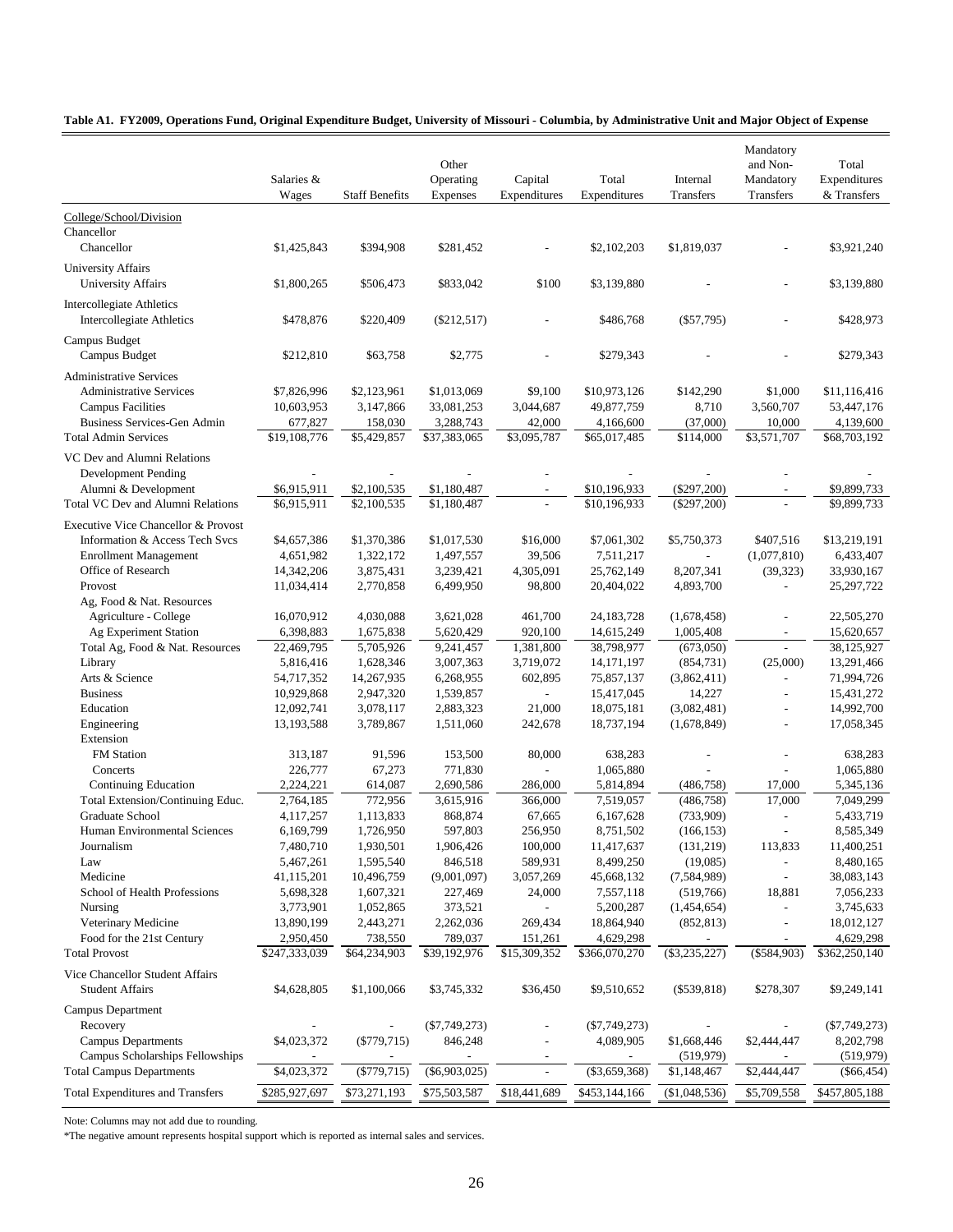|  |  | Table A2. FY2009 Operations Fund, Original Expenditure Budget, University of Missouri Extension by Administrative Unit and Major Object of Expense |  |
|--|--|----------------------------------------------------------------------------------------------------------------------------------------------------|--|
|  |  |                                                                                                                                                    |  |

|                                   | Salaries &<br>Wages | Staff<br>Benefits | Other<br>Operating<br><b>Expenses</b> | Capital<br>Expenditures  | Total<br>Expenditures | Internal<br>Transfers | Mandatory<br>and Non-<br>Mandatory<br><b>Transfers</b> | Total<br>Expenditures<br>& Transfers |
|-----------------------------------|---------------------|-------------------|---------------------------------------|--------------------------|-----------------------|-----------------------|--------------------------------------------------------|--------------------------------------|
| College/School/Division           |                     |                   |                                       |                          |                       |                       |                                                        |                                      |
| VP for Outreach & Extension       |                     |                   |                                       |                          |                       |                       |                                                        |                                      |
| Agriculture & Natural Res         | \$8,375,223         | \$2,407,670       | \$1,508,361                           | \$5,000                  | \$12,296,254          | $(\$370,214)$         | $\overline{\phantom{a}}$                               | \$11,926,040                         |
| Business & Industry               | 1,412,426           | 412,936           | 117,782                               |                          | 1,943,144             | (78, 475)             |                                                        | 1,864,669                            |
| Human Environmental Sciences      | 5,293,615           | 1,425,775         | 694,783                               | $\sim$                   | 7,414,174             | (406, 895)            | $\overline{\phantom{a}}$                               | 7,007,279                            |
| Youth                             | 4,236,097           | 1,223,363         | 155,872                               | $\overline{\phantom{a}}$ | 5,615,332             | (215, 559)            | $\overline{\phantom{a}}$                               | 5,399,773                            |
| <b>Community Development</b>      | 2,312,350           | 621,923           | 616,096                               | 15,000                   | 3,565,369             | (294, 448)            |                                                        | 3,270,921                            |
| Health                            | 85,112              | 19,664            | 3,007                                 |                          | 107,783               |                       |                                                        | 107,783                              |
| Vet Med                           | 150,000             | 40,679            | 3,771                                 | $\overline{\phantom{a}}$ | 194,450               |                       |                                                        | 194,450                              |
| Outreach Development Fund         |                     |                   | 100,000                               | $\overline{\phantom{a}}$ | 100,000               | 1,238,648             | $\overline{\phantom{a}}$                               | 1,338,648                            |
| Administration                    | 2,286,723           | 657,290           | 142,308                               | $\overline{\phantom{a}}$ | 3,086,321             |                       |                                                        | 3,086,321                            |
| Program Support                   | 4,163,897           | 1,190,978         | 4,341,119                             | $\overline{\phantom{a}}$ | 9,695,994             | (945,090)             | \$125,000                                              | 8,875,904                            |
| Campus Wide Departments           |                     |                   | (780,000)                             |                          | (780,000)             |                       |                                                        | (780,000)                            |
| Total for VP Outreach & Extension | \$28,315,443        | \$8,000,278       | \$6,903,099                           | \$20,000                 | \$43,238,820          | (\$1,072,033)         | \$125,000                                              | \$42,291,787                         |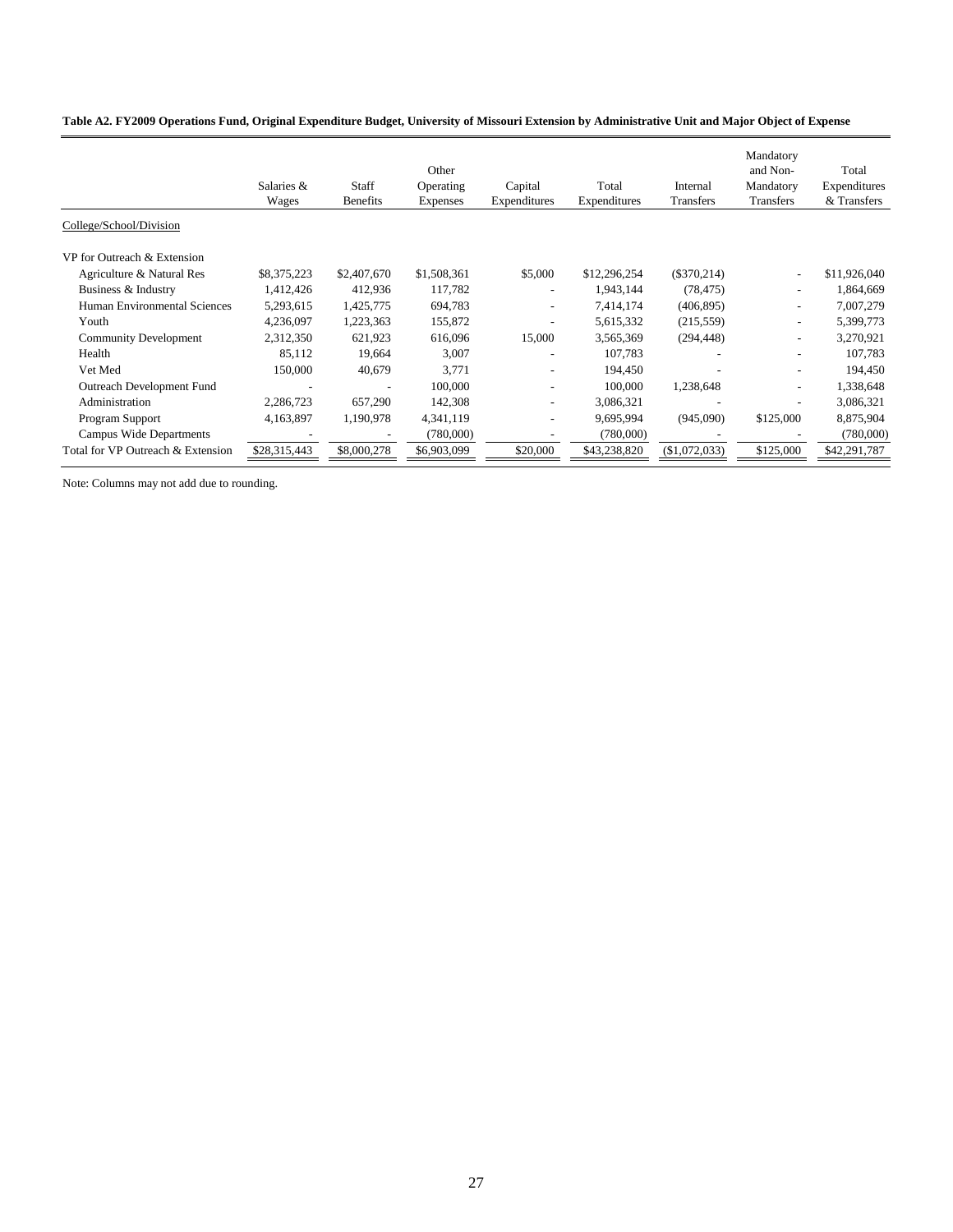**Table A3. FY2009, Operations Fund, Original Expenditure Budget, University of Missouri - Kansas City by Administrative Unit and Major Object of Expense**

|                                        | Salaries &    | Staff           | Other<br>Operating | Capital        | Total         | Internal        | Mandatory<br>& Non-<br>Mandatory | Total<br>Expenditures |
|----------------------------------------|---------------|-----------------|--------------------|----------------|---------------|-----------------|----------------------------------|-----------------------|
|                                        | Wages         | <b>Benefits</b> | Expense            | Expenditures   | Expenditures  | Transfers       | Transfers                        | & Transfers           |
| College/School/Division                |               |                 |                    |                |               |                 |                                  |                       |
| Chancellor                             |               |                 |                    |                |               |                 |                                  |                       |
| Chancellor                             | \$468,560     | \$132,375       | \$254,740          |                | \$855,675     |                 |                                  | \$855,675             |
| VC Academic Affairs                    |               |                 |                    |                |               |                 |                                  |                       |
| School of Computing & Engr             | \$4,944,903   | \$1,271,339     | \$398,410          | \$5,500        | \$6,620,152   |                 |                                  | \$6,620,152           |
| <b>Information Services</b>            | 4,244,360     | 1,149,146       | 3,556,808          | 615,000        | 9,565,314     | \$68,192        |                                  | 9,633,506             |
| VC Academic Affairs                    | 1,540,911     | 435,031         | 544,317            | 12,000         | 2,532,259     | 488,000         | $\overline{a}$                   | 3,020,259             |
| College of Arts & Sciences             | 20,622,478    | 4,621,307       | 2,835,279          | 56,500         | 28,135,564    | (4,639,175)     |                                  | 23,496,389            |
| School of Biological Sciences          | 3,624,781     | 1,057,357       | 864,386            | 100,000        | 5,646,524     |                 |                                  | 5,646,524             |
| School of Business & Pub Admin         | 6,941,993     | 1,792,971       | 759,880            | $\overline{a}$ | 9,494,844     | (700,000)       | $\overline{a}$                   | 8,794,844             |
| Conservatory of Music                  | 4,449,057     | 999,608         | 371,209            | $\overline{a}$ | 5,819,874     | (535,000)       | $\overline{a}$                   | 5,284,874             |
| School of Dentistry                    | 13,053,799    | 3,781,915       | 3,314,779          | 112,000        | 20,262,493    |                 | $\overline{a}$                   | 20,262,493            |
| School of Education                    | 4,656,221     | 1,207,044       | 514,398            |                | 6,377,663     |                 | $\overline{a}$                   | 6,377,663             |
| School of Graduate Studies             | 792,669       | 207,245         | 666,000            | $\overline{a}$ | 1,665,914     |                 | $\overline{a}$                   | 1,665,914             |
| School of Law                          | 6,155,186     | 1,736,516       | 1,033,670          | 425,500        | 9,350,872     | (470,000)       | $\overline{a}$                   | 8,880,872             |
| Libraries                              | 3,514,636     | 921,049         | 1,165,297          | 2,678,437      | 8,279,419     |                 | $\overline{a}$                   | 8,279,419             |
| School of Medicine                     | 28,871,946    | 5,015,633       | 5,470,792          | 1,875,554      | 41,233,925    |                 | $\overline{a}$                   | 41,233,925            |
| School of Nursing                      | 4,004,695     | 959,542         | 531,558            |                | 5,495,795     | (30,000)        | $\overline{a}$                   | 5,465,795             |
| School of Pharmacy                     | 5,823,625     | 1,549,266       | 2,038,450          |                | 9,411,341     | 17,000          |                                  | 9,428,341             |
| Office of Cultural Events              | 757,660       | 218,581         | 19,400             |                | 995,641       |                 |                                  | 995,641               |
| <b>Institute for Human Dev</b>         | 286,542       | 82,736          | 70,120             | $\overline{a}$ | 439,398       | (100,000)       |                                  | 339,398               |
| Research                               | 1,168,526     | 356,772         | 686,957            |                | 2,212,255     | (402,000)       |                                  | 1,810,255             |
| <b>Total VC Academic Affairs</b>       | \$115,453,988 | \$27,363,058    | \$24,841,710       | \$5,880,491    | \$173,539,247 | $(\$6,302,983)$ | $\overline{a}$                   | \$167,236,264         |
| VC Administration & Finance            |               |                 |                    |                |               |                 |                                  |                       |
| VC Administration & Finance            | \$9,240,010   | \$2,665,395     | \$14,010,883       | \$4,366,422    | \$30,282,710  | $(\$231,389)$   | \$775,680                        | \$30,827,001          |
| <b>Total VC Administrative Affairs</b> | \$9,240,010   | \$2,665,395     | \$14,010,883       | \$4,366,422    | \$30,282,710  | $(\$231,389)$   | \$775,680                        | \$30,827,001          |
|                                        |               |                 |                    |                |               |                 |                                  |                       |
| Vice Chancellor Student Affairs        |               |                 |                    |                |               |                 |                                  |                       |
| Vice Chancellor Student Affrs          | \$5,658,143   | \$1,510,798     | \$2,110,772        |                | \$9,279,713   | $(\$248,522)$   |                                  | \$9,031,191           |
| VC Student Affairs                     | \$5,658,143   | \$1,510,798     | \$2,110,772        |                | \$9,279,713   | (\$248,522)     |                                  | \$9,031,191           |
| VC University Advancement              |               |                 |                    |                |               |                 |                                  |                       |
| VC for University Advancement          | \$2,849,960   | \$808,811       | \$551,511          |                | \$4,210,282   |                 |                                  | \$4,210,282           |
| VC University Advancement              | \$2,849,960   | \$808,811       | \$551,511          |                | \$4,210,282   |                 |                                  | \$4,210,282           |
|                                        |               |                 |                    |                |               |                 |                                  |                       |
| Diversity<br>Diversity                 | \$456,848     | \$129,535       | \$342,164          |                | \$928,547     | \$10,000        |                                  | \$938,547             |
|                                        |               |                 |                    |                |               |                 |                                  |                       |
| <b>Human Resources</b>                 |               |                 |                    |                |               |                 |                                  |                       |
| <b>Human Resources</b>                 | \$1,031,681   | \$222,995       | \$200,000          |                | \$1,454,676   |                 |                                  | \$1,454,676           |
| <b>Public Affairs</b>                  |               |                 |                    |                |               |                 |                                  |                       |
| <b>Public Affairs</b>                  | \$1,625,157   | \$459,951       | \$1,039,275        |                | \$3,124,383   | $(\$740,800)$   |                                  | \$2,383,583           |
|                                        |               |                 |                    |                |               |                 |                                  |                       |
| Campus Wide                            |               |                 |                    |                |               |                 |                                  |                       |
| Campus Accounts                        | \$896,054     | \$261,559       | (\$1,106,500)      |                | \$51,113      | \$7,486,639     |                                  | \$7,537,752           |
| Campus Scholarships & Waivers          |               |                 |                    |                |               |                 |                                  |                       |
| Campus Scholarships & Waivers          |               |                 |                    |                |               | \$400,000       |                                  | \$400,000             |
|                                        |               |                 |                    |                |               |                 |                                  |                       |
| Total Expenditures & Transfers         | \$137,680,401 | \$33,554,477    | \$42,244,555       | \$10,246,913   | \$223,726,346 | \$372,945       | \$775,680                        | \$224,874,971         |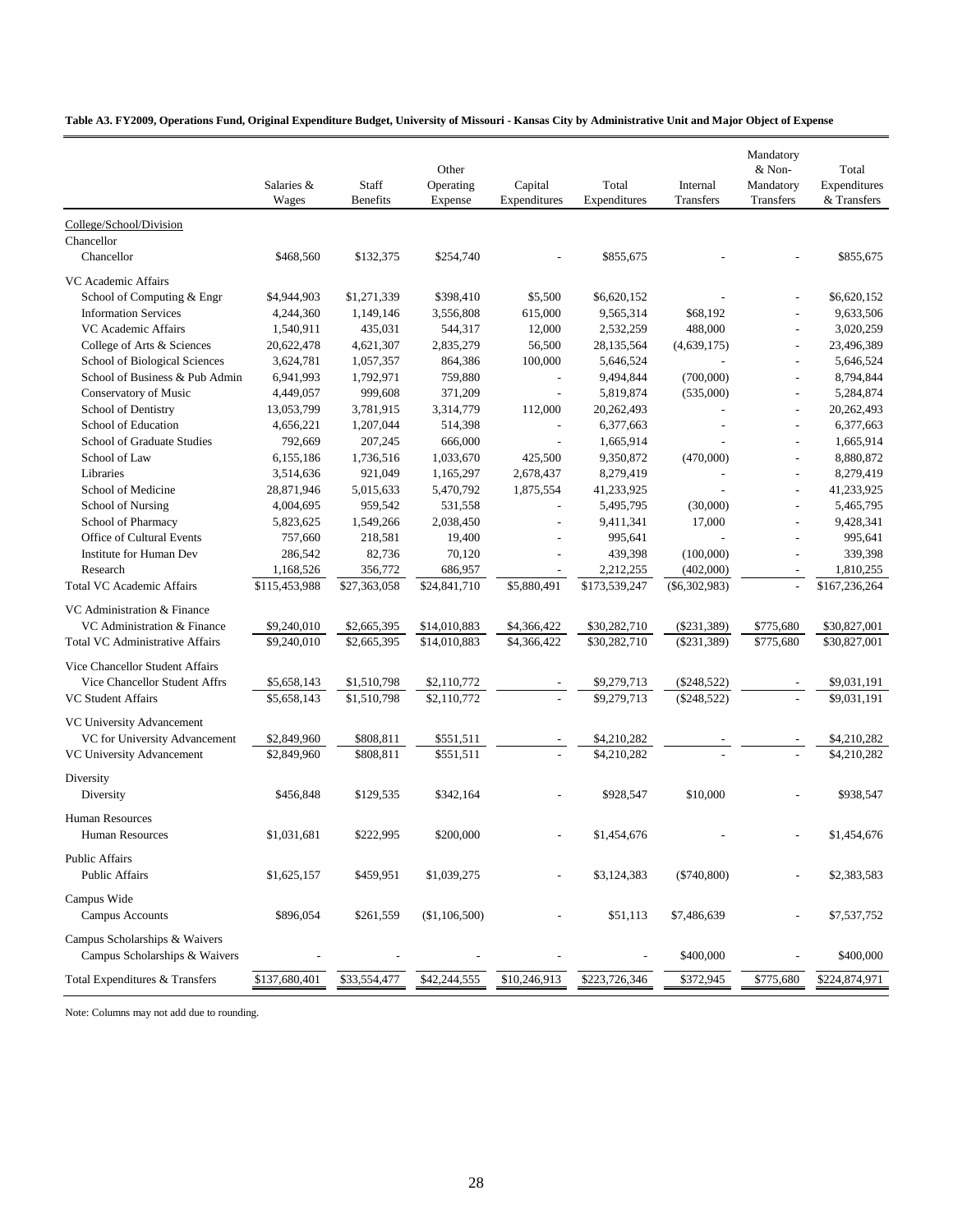|  |  |  | Table A4. FY2009 Operations Fund, Original Expenditure Budget, Missouri University of Science and Technology, by Administrative Unit and Major Object of Expense |  |  |
|--|--|--|------------------------------------------------------------------------------------------------------------------------------------------------------------------|--|--|
|--|--|--|------------------------------------------------------------------------------------------------------------------------------------------------------------------|--|--|

|                                                                      | Salaries &<br>Wages | <b>Staff Benefits</b> | Other<br>Operating<br>Expenses | Capital<br>Expenditures | Total<br>Expenditures | Internal<br>Transfers | Mandatory<br>and Non-<br>Mandatory<br>Transfers | Total<br>Expenditures &<br><b>Transfers</b> |
|----------------------------------------------------------------------|---------------------|-----------------------|--------------------------------|-------------------------|-----------------------|-----------------------|-------------------------------------------------|---------------------------------------------|
| College/School/Division                                              |                     |                       |                                |                         |                       |                       |                                                 |                                             |
| Provost                                                              |                     |                       |                                |                         |                       |                       |                                                 |                                             |
| Academic&Instruction Depts                                           | \$33,305,965        | \$8,583,135           | \$2,803,133                    | \$224,100               | \$44,916,333          | $(\$76,527)$          | \$6,925                                         | \$44,846,731                                |
| Info Access & Tech Services                                          | 3.406.190           | 937,255               | 2,227,295                      | 52,000                  | 6,622,740             | 70,692                | $\overline{\phantom{a}}$                        | 6,693,432                                   |
| School of Extended Learning                                          | 2,710,130           | 737,224               | 2,040,931                      | 300,000                 | 5,788,285             | (4,407,504)           | $\blacksquare$                                  | 1,380,781                                   |
| <b>Undergraduate Studies</b>                                         | 1,184,906           | 310,358               | 454,893                        |                         | 1,950,157             |                       | $\overline{a}$                                  | 1,950,157                                   |
| <b>Sponsored Programs</b>                                            | 2,799,681           | 640,712               | 1,003,331                      | 826,875                 | 5,270,599             | (395,203)             | 25,000                                          | 4,900,396                                   |
| <b>Enrollment Management</b>                                         | 2,390,505           | 664,516               | 1,005,896                      |                         | 4,060,917             |                       |                                                 | 4,060,917                                   |
| Provost                                                              | 4,246,996           | 1,163,358             | 2,472,273                      | 1,208,577               | 9,091,204             | 200,000               |                                                 | 9,291,204                                   |
| <b>Graduate Studies</b>                                              | 300,343             | 86,709                | 45,657                         |                         | 432,709               |                       | $\overline{\phantom{a}}$                        | 432,709                                     |
| <b>Total Provost</b>                                                 | \$50,344,716        | \$13,123,268          | \$12,053,408                   | \$2,611,552             | \$78,132,944          | (\$4,608,542)         | \$31,925                                        | \$73,556,327                                |
| Chancellor                                                           |                     |                       |                                |                         |                       |                       |                                                 |                                             |
| <b>Chancellors Office</b>                                            | \$508,609           | \$130,583             | \$251,905                      |                         | \$891,097             |                       |                                                 | \$891,097                                   |
| Office of Administrative Services                                    |                     |                       |                                |                         |                       |                       |                                                 |                                             |
| Office of Administrative Services                                    | \$5,888,483         | \$1,660,957           | \$3,368,723                    | \$2,182,265             | \$13,100,428          | (\$38,200)            |                                                 | \$13,062,228                                |
| Office of Student Affairs<br><b>Office of Student Affairs</b>        | \$3,398,090         | \$866,229             | \$2,051,007                    |                         | \$6,315,326           | $(\$37,253)$          | \$82,856                                        | \$6,360,929                                 |
|                                                                      |                     |                       |                                |                         |                       |                       |                                                 |                                             |
| Office of University Advancement<br>Office of University Advancement | \$2,426,008         | \$694.896             | \$628,781                      |                         | \$3,749,685           | \$97,680              |                                                 | \$3,847,365                                 |
| <b>Campus Departments</b><br><b>Chancellors Campus Dept - Campus</b> | \$301,600           |                       | \$5,012,584                    |                         | \$5,314,184           | \$314,561             | \$60,939                                        | \$5,689,684                                 |
| Total Expenditures & Transfers                                       | \$62,867,506        | \$16,475,933          | \$23,366,408                   | \$4,793,817             | \$107,503,664         | ( \$4, 271, 754)      | \$175,720                                       | \$103,407,629                               |
|                                                                      |                     |                       |                                |                         |                       |                       |                                                 |                                             |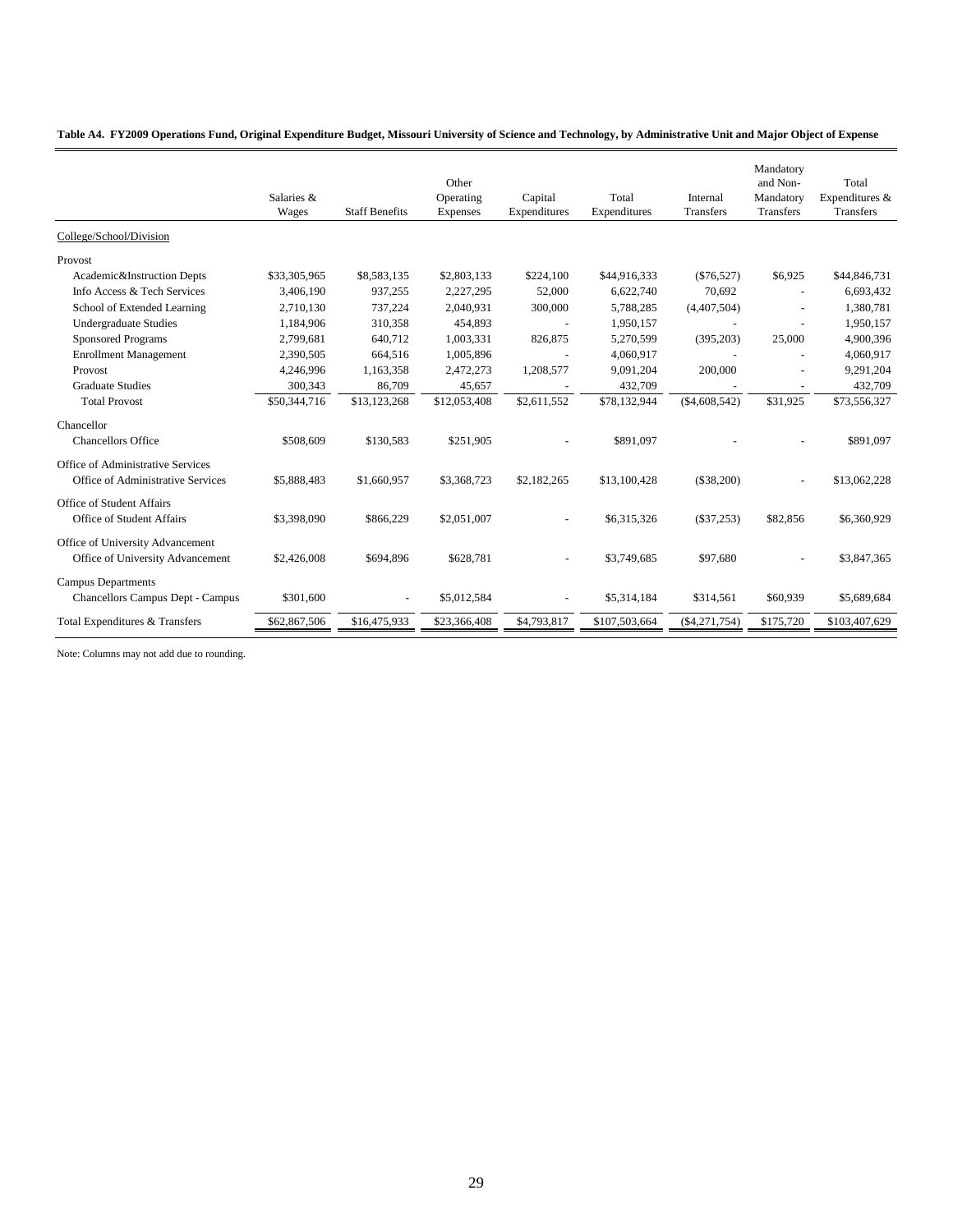### **Table A5. FY2009 Operations Fund, Original Expenditure Budget, University of Missouri - St. Louis by Administrative Unit and Major Object of Expense**

|                                                                             | Salaries &<br>Wages | <b>Staff Benefits</b> | Other<br>Operating<br>Expenses | Capital<br>Expenditures | Total<br>Expenditures | Internal<br>Transfers | Mandatory<br>and Non-<br>Mandatory<br>Transfers | Total<br>Expenditures<br>& Transfers |
|-----------------------------------------------------------------------------|---------------------|-----------------------|--------------------------------|-------------------------|-----------------------|-----------------------|-------------------------------------------------|--------------------------------------|
| College/School/Division                                                     |                     |                       |                                |                         |                       |                       |                                                 |                                      |
| Provost                                                                     |                     |                       |                                |                         |                       |                       |                                                 |                                      |
| <b>Institutional Safety</b>                                                 | \$1,403,967         | \$403,229             | \$555,416                      | \$9,000                 | \$2,371,612           | \$44,126              |                                                 | \$2,415,738                          |
| College of Fine Arts & Commun                                               | 6,058,841           | 1,508,845             | 1,595,962                      | 105,000                 | 9,268,648             | (110, 964)            |                                                 | 9,157,684                            |
| College of Arts & Sciences                                                  | 21,412,169          | 5,528,075             | 2,146,159                      | 150,000                 | 29,236,403            | (674, 704)            | $\overline{a}$                                  | 28,561,699                           |
| College of Business Administration                                          | 8,529,114           | 2,217,110             | 559,936                        |                         | 11,306,160            | (489, 261)            |                                                 | 10,816,899                           |
| College of Education                                                        | 7,539,451           | 1,899,184             | 499,883                        | $\overline{a}$          | 9,938,518             | (974, 940)            | $\overline{a}$                                  | 8,963,578                            |
| Graduate School                                                             | 770,334             | 192,994               | 72,621                         | $\overline{a}$          | 1,035,949             | 39,314                | L,                                              | 1,075,263                            |
| <b>Extension Division</b>                                                   | 1,862,624           | 466,371               | 181,100                        |                         | 2,510,095             | (297, 670)            |                                                 | 2,212,425                            |
| Libraries                                                                   | 2,391,346           | 649,157               | 335,720                        | 2,085,000               | 5,461,223             | (196, 249)            | $\overline{a}$                                  | 5,264,974                            |
| College of Optometry                                                        | 3,738,960           | 1,097,315             | 710,500                        | 175,000                 | 5,721,775             | 59,828                |                                                 | 5,781,603                            |
| Provost                                                                     | 2,474,648           | 676,141               | 224,887                        |                         | 3,375,676             | 934,642               | L,                                              | 4,310,318                            |
| Vice Provost Student Affairs                                                | 5,258,139           | 1,419,891             | 1,822,166                      | 10,300                  | 8,510,496             | 337,773               |                                                 | 8,848,269                            |
| College of Nursing                                                          | 4,283,784           | 1,095,710             | 512,339                        |                         | 5,891,833             | 763,636               | \$500,000                                       | 7,155,469                            |
| <b>Honors College</b>                                                       | 714,435             | 168,950               | 70,800                         | $\overline{a}$          | 954,185               | 4,269                 |                                                 | 958,454                              |
| Center for International Studies                                            | 1,142,986           | 279,482               | 379,822                        | $\overline{a}$          | 1,802,290             | (105, 364)            | $\overline{a}$                                  | 1,696,926                            |
| Center for the Humanities                                                   | 80,287              | 18,507                | 27,263                         | $\overline{a}$          | 126,057               | (8,390)               |                                                 | 117,667                              |
| UMSL/Washington Univ. Engineer                                              | 175,383             | 48,443                | 2,651,123                      |                         | 2,874,949             | 13,699                |                                                 | 2,888,648                            |
| Vice Chancellor Research                                                    | 1,172,406           | 335,868               | 1,567,644                      | 189,873                 | 3,265,791             | (719, 671)            | 178,966                                         | 2,725,086                            |
| <b>Public Policy Research Centers</b>                                       | 368,780             | 105,811               | 117,965                        |                         | 592,556               | 2,389                 |                                                 | 594,945                              |
| <b>Total Provost</b>                                                        | \$69,377,654        | \$18,111,083          | \$14,031,305                   | \$2,724,173             | \$104,244,215         | (\$1,377,537)         | \$678,966                                       | \$103,545,644                        |
| Chancellor                                                                  |                     |                       |                                |                         |                       |                       |                                                 |                                      |
| Chancellor-Special Units                                                    | \$368,944           | \$102,604             | \$64,379                       |                         | \$535,927             |                       |                                                 | \$535,927                            |
| Chancellor                                                                  | 491,935             | 132,464               | 237,515                        |                         | 861,914               | \$7,514               |                                                 | 869,428                              |
| <b>Total Chancellor</b>                                                     | \$860,879           | \$235,068             | \$301,894                      |                         | \$1,397,841           | \$7.514               |                                                 | \$1,405,355                          |
| Budget Development & Planning                                               |                     |                       |                                |                         |                       |                       |                                                 |                                      |
| Budget Development & Planning                                               | $(\$243,357)$       | \$613,960             | \$615,547                      |                         | \$986,150             | \$3,084,101           |                                                 | \$4,070,251                          |
| VC for Managerial & Tech Services                                           |                     |                       |                                |                         |                       |                       |                                                 |                                      |
| Assoc VC Administrative                                                     | \$4,122,940         | \$1,148,689           | \$5,158,864                    | L,                      | \$10,430,493          | \$349,141             | \$2,311,971                                     | \$13,091,605                         |
| <b>Human Resources</b>                                                      | 661,314             | 186,613               | 53,808                         |                         | 901,735               | (2,793)               |                                                 | 898,942                              |
|                                                                             | 4,411,390           | 1,131,181             | 5,687,233                      | \$778,000               | 12,007,804            | (2,224,994)           | $\overline{a}$                                  | 9,782,810                            |
| <b>Information Technology Services</b><br>VC for Managerial & Technological | 494,541             | 142,747               | 61,295                         |                         | 698,583               | 4,058                 |                                                 | 702,641                              |
| Finance                                                                     | 739,509             | 213,290               | 226,354                        |                         | 1,179,153             | (152, 103)            |                                                 | 1,027,050                            |
| <b>Business Services</b>                                                    | 285,464             | 83,982                | 4,454                          |                         | 373,900               | 2,168                 |                                                 | 376,068                              |
| Total VC for Managerial & Tech Service \$10,715,158                         |                     | \$2,906,502           | \$11,192,008                   | \$778,000               | \$25,591,668          | $(\$2,024,523)$       | \$2,311,971                                     | \$25,879,116                         |
|                                                                             |                     |                       |                                |                         |                       |                       |                                                 |                                      |
| VC University Advancement                                                   |                     |                       |                                |                         |                       |                       |                                                 |                                      |
| <b>KWMU Radio</b>                                                           | \$254,617           | \$66,218              |                                |                         | \$320,835             |                       |                                                 | \$320.835                            |
| University Advancement                                                      | 3,002,445           | 867,082               | \$1,161,002                    |                         | 5,030,529             | \$70,933              |                                                 | 5,101,462                            |
| <b>Total VC University Advancement</b>                                      | \$3,257,062         | \$933,300             | \$1.161.002                    |                         | \$5,351,364           | \$70.933              |                                                 | \$5.422.297                          |
| <b>Total Expenditures and Transfers</b>                                     | \$83,967,396        | \$22,799,913          | \$27,301,756                   | \$3,502,173             | \$137,571,238         | $(\$239,512)$         | \$2,990,937                                     | \$140,322,663                        |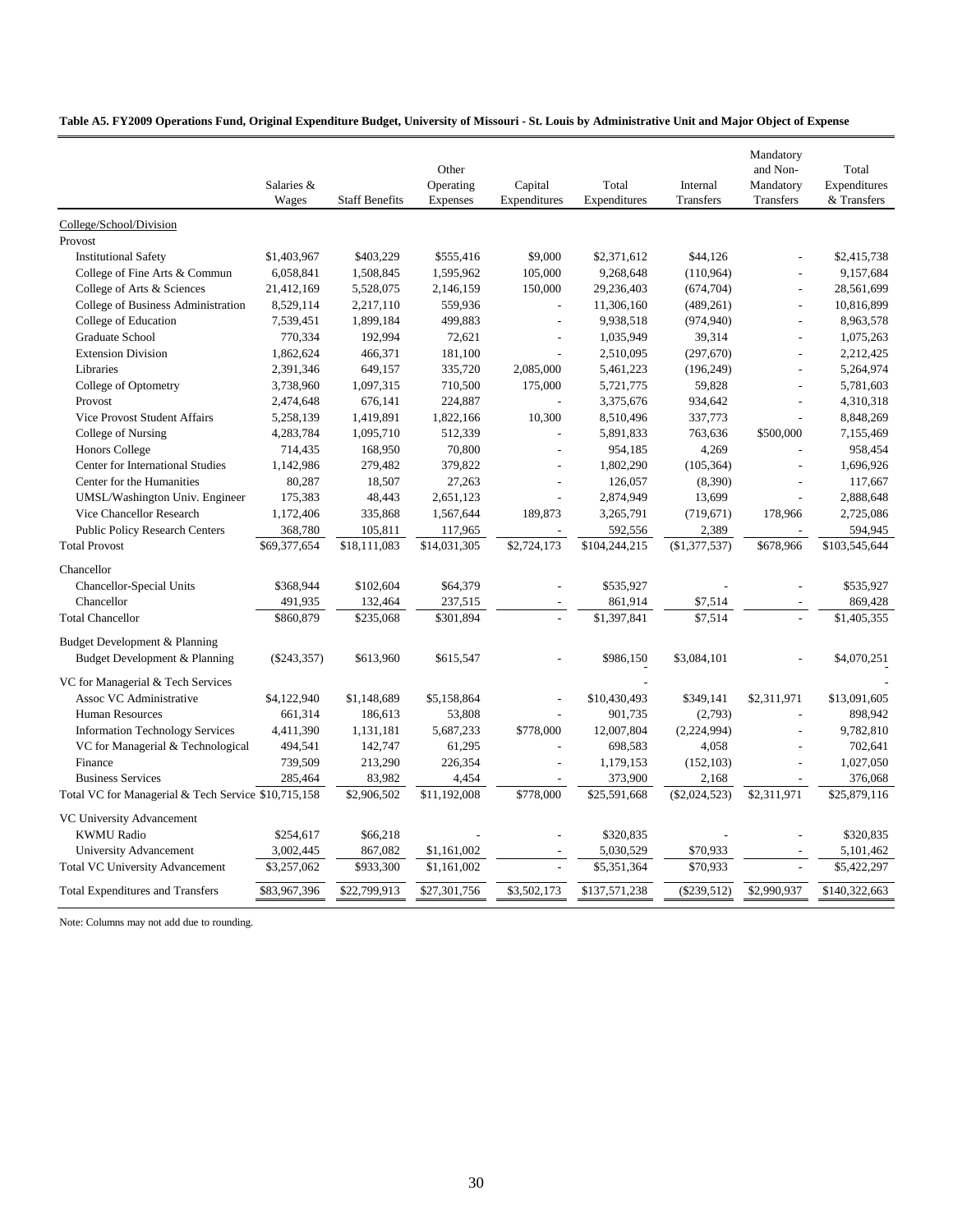**Table A6. FY2009, Operations Fund, Original Expenditure Budget, University of Missouri - System Administration by Administrative Unit and Major Object of Expense**

|                                       | Salaries &<br>Wages | Staff<br><b>Benefits</b> | Other<br>Operating<br>Expenses | Capital<br>Expenditures | Total<br>Expenditures | Internal<br>Transfers    | Mandatory<br>and Non-<br>Mandatory<br>Transfers | Total<br>Expenditures<br>& Transfers |
|---------------------------------------|---------------------|--------------------------|--------------------------------|-------------------------|-----------------------|--------------------------|-------------------------------------------------|--------------------------------------|
| College/School/Division               |                     |                          |                                |                         |                       |                          |                                                 |                                      |
| <b>Board of Curators</b>              |                     |                          |                                |                         |                       |                          |                                                 |                                      |
| <b>Board of Curators</b>              | \$159,120           | \$45,457                 | \$231,369                      |                         | \$435,946             | (\$135,700)              |                                                 | \$300,246                            |
| President                             |                     |                          |                                |                         |                       |                          |                                                 |                                      |
| President                             | \$1,158,530         | \$254,252                | \$738,945                      |                         | \$2,151,727           | $(\$696,140)$            |                                                 | \$1,455,587                          |
| Strategic Communications              | 515,951             | 157,570                  | 357,596                        | \$150,000               | 1,181,117             | (121,093)                |                                                 | 1,060,024                            |
| <b>Total President</b>                | \$1,674,481         | \$411,822                | \$1,096,541                    | \$150,000               | \$3,332,844           | $(\$817,233)$            | $\mathbb{L}$                                    | \$2,515,611                          |
| General Counsel                       |                     |                          |                                |                         |                       |                          |                                                 |                                      |
| General Counsel                       | \$1,324,440         | \$332,477                | \$596,563                      |                         | \$2,253,480           | (\$157,850)              |                                                 | \$2,095,630                          |
|                                       |                     |                          |                                |                         |                       |                          |                                                 |                                      |
| <b>Government Relations</b>           |                     |                          |                                |                         |                       |                          |                                                 |                                      |
| <b>Government Relations</b>           | \$858,260           | \$16,776                 | \$284,300                      |                         | \$1,159,336           | $(\$262,000)$            |                                                 | \$897,336                            |
| <b>Human Resources</b>                |                     |                          |                                |                         |                       |                          |                                                 |                                      |
| <b>VP</b> - Human Resources           | \$1,653,131         | \$444,869                | $(\$330,421)$                  |                         | \$1,767,579           | $(\$681,000)$            |                                                 | \$1,086,579                          |
| <b>Information Systems</b>            |                     |                          |                                |                         |                       |                          |                                                 |                                      |
| Admin Info Technology Services        | \$4,455,853         | \$1,326,507              | \$2,371,725                    |                         | \$8,154,085           | $(\$7,412,282)$          | \$178,333                                       | \$920,136                            |
| VP Information Systems                | 1,309,586           | 382,470                  | 245,483                        | $\overline{a}$          | 1,937,539             | (979, 536)               | 225,000                                         | 1,183,003                            |
| UM Information & Computing Svc        | 426,169             | 123,034                  | 19,421                         |                         | 568,624               | $\overline{\phantom{a}}$ | ÷                                               | 568,624                              |
| <b>Library Systems</b>                | 520,849             | 141,400                  | 4,155,194                      |                         | 4,817,443             | $\overline{a}$           | $\overline{a}$                                  | 4,817,443                            |
| Telecommunications                    | 69,864              | 20,170                   | 4,827,883                      |                         | 4,917,917             | (3,270,859)              | $\overline{\phantom{a}}$                        | 1,647,058                            |
| <b>MOREnet</b>                        | 6,238,627           | 1,842,234                | 5,582,337                      | \$424,027               | 14,087,225            | $\overline{\phantom{a}}$ | 620,477                                         | 14,707,702                           |
| IT Systems Support                    | 965,647             | 287,473                  | 1,258,467                      |                         | 2,511,587             | (1,601,991)              | 310,000                                         | 1,219,596                            |
| <b>Total Information Systems</b>      | \$13,986,595        | \$4,123,288              | \$18,460,510                   | \$424,027               | \$36,994,420          | $(\$13,264,668)$         | \$1,333,810                                     | \$25,063,562                         |
| VP Academic Affairs                   |                     |                          |                                |                         |                       |                          |                                                 |                                      |
| Presidents Institute for Academics    | \$24,281            | \$5,153                  | \$140,841                      |                         | \$170,275             |                          |                                                 | \$170,275                            |
| eMINTS National Center                | 522,640             | 170,224                  | 1,112,597                      | $\overline{a}$          | 1,805,461             |                          | L,                                              | 1,805,461                            |
| VP Academic Affairs Office            | 875,363             | 242,876                  | 244,627                        | $\overline{a}$          | 1,362,866             | $(\$76,115)$             | $\overline{a}$                                  | 1,286,751                            |
| <b>University Press</b>               |                     |                          |                                |                         |                       | 461,470                  | $\overline{a}$                                  | 461,470                              |
| Western Historical Manuscripts        | 831,611             | 240,188                  | 39,231                         | $\sim$                  | 1,111,030             |                          |                                                 | 1,111,030                            |
| <b>Total VP Academic Affairs</b>      | \$2,253,895         | \$658,441                | \$1,537,296                    | $\overline{a}$          | \$4,449,632           | \$385,355                | $\overline{a}$                                  | \$4,834,987                          |
| VP Finance & Administration           |                     |                          |                                |                         |                       |                          |                                                 |                                      |
| VP Finance & Administration           | \$630,324           | \$165,562                | \$179,700                      |                         | \$975,586             | \$13,500                 |                                                 | \$989,086                            |
| <b>Internal Auditing</b>              |                     | $\overline{a}$           | 1,073,600                      |                         | 1,073,600             |                          | $\overline{a}$                                  | 1,073,600                            |
| Controller                            | 1,694,000           | 479,502                  | 517,804                        |                         | 2,691,306             | (298, 743)               | ÷                                               | 2,392,563                            |
| Planning & Budget                     | 358,065             | 102,431                  | 29,000                         |                         | 489,496               |                          | $\overline{a}$                                  | 489,496                              |
| <b>Institutional Research</b>         | 371,196             | 105,251                  | 11,438                         |                         | 487,885               | $\overline{a}$           |                                                 | 487,885                              |
| <b>Management Services</b>            | 3,352,455           | 973,070                  | 1,781,209                      | \$111,000               | 6,217,734             |                          | \$91,362                                        | 6,309,096                            |
| Treasurer's Office                    | 593,000             | 176,537                  | 367,730                        |                         | 1,137,267             |                          |                                                 | 1,137,267                            |
| Total VP Finance & Administration     | \$6,999,040         | \$2,002,353              | \$3,960,481                    | \$111,000               | \$13,072,874          | $(\$285,243)$            | \$91,362                                        | \$12,878,993                         |
| VP Research & Economic Development    |                     |                          |                                |                         |                       |                          |                                                 |                                      |
| VP Research & Economic Develop        | \$846,896           | \$236,935                | \$590,500                      | \$10,000                | \$1,684,331           | \$450,000                | \$1,910,000                                     | \$4,044,331                          |
| <b>Campus Wide Departments</b>        |                     |                          |                                |                         |                       |                          |                                                 |                                      |
| <b>Campus Wide Departments</b>        | \$8,000             | \$1,162                  | $(\$3,458,063)$                |                         | $(\$3,448,901)$       | \$7,366,441              | \$2,800,000                                     | \$6,717,540                          |
| <b>Total General Operating Budget</b> | \$29,763,858        | \$8,273,580              | \$22,969,076                   | \$695,027               | \$61,701,541          | $(\$7,401,898)$          | \$6,135,172                                     | \$60,434,815                         |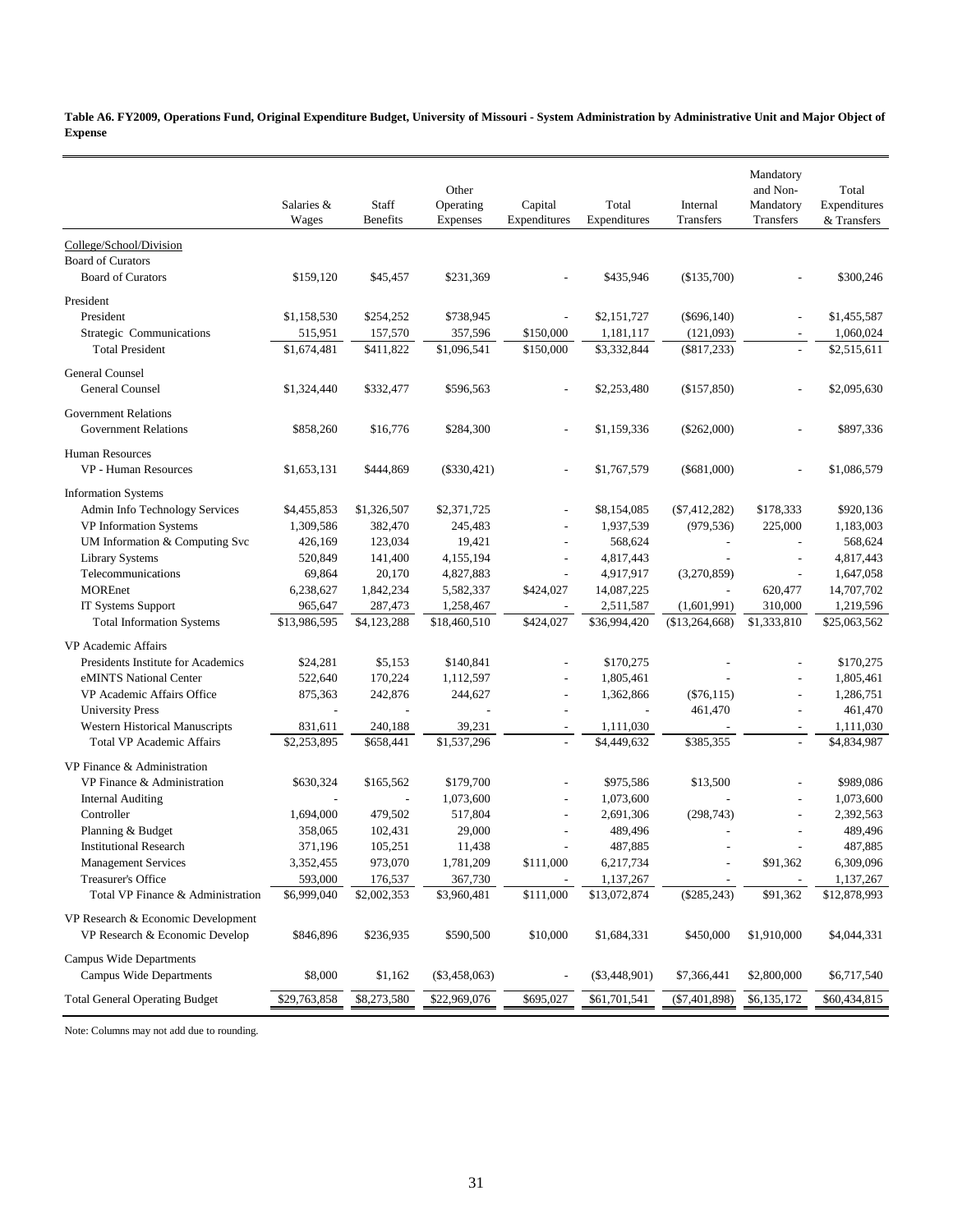### **Table A7. FY2009,Operations Fund, Original Expenditure Budget, University of Missouri - University-wide Resources by Administrative Unit and Major Object of Expense**

|                                | Salaries &<br>Wages | <b>Staff Benefits</b> | Other<br>Operating<br><b>Expenses</b> | Capital<br>Expenditures | Total<br>Expenditures | Internal<br><b>Transfers</b> | Mandatory<br>and Non-<br>Mandatory<br>Transfers | Total<br>Expenditures<br>& Transfers |
|--------------------------------|---------------------|-----------------------|---------------------------------------|-------------------------|-----------------------|------------------------------|-------------------------------------------------|--------------------------------------|
| College/School/Division        |                     |                       |                                       |                         |                       |                              |                                                 |                                      |
| University-wide Resources      |                     |                       |                                       |                         |                       |                              |                                                 |                                      |
| University-wide Resources      | \$85,000            | \$15,000              | \$25,000                              | ۰.                      | \$125,000             | \$7,261,795                  | \$505,300                                       | \$7,892,095                          |
| Total Expenditures & Transfers | \$85,000            | \$15,000              | \$25,000                              | ۰                       | \$125,000             | \$7,261,795                  | \$505,300                                       | \$7,892,095                          |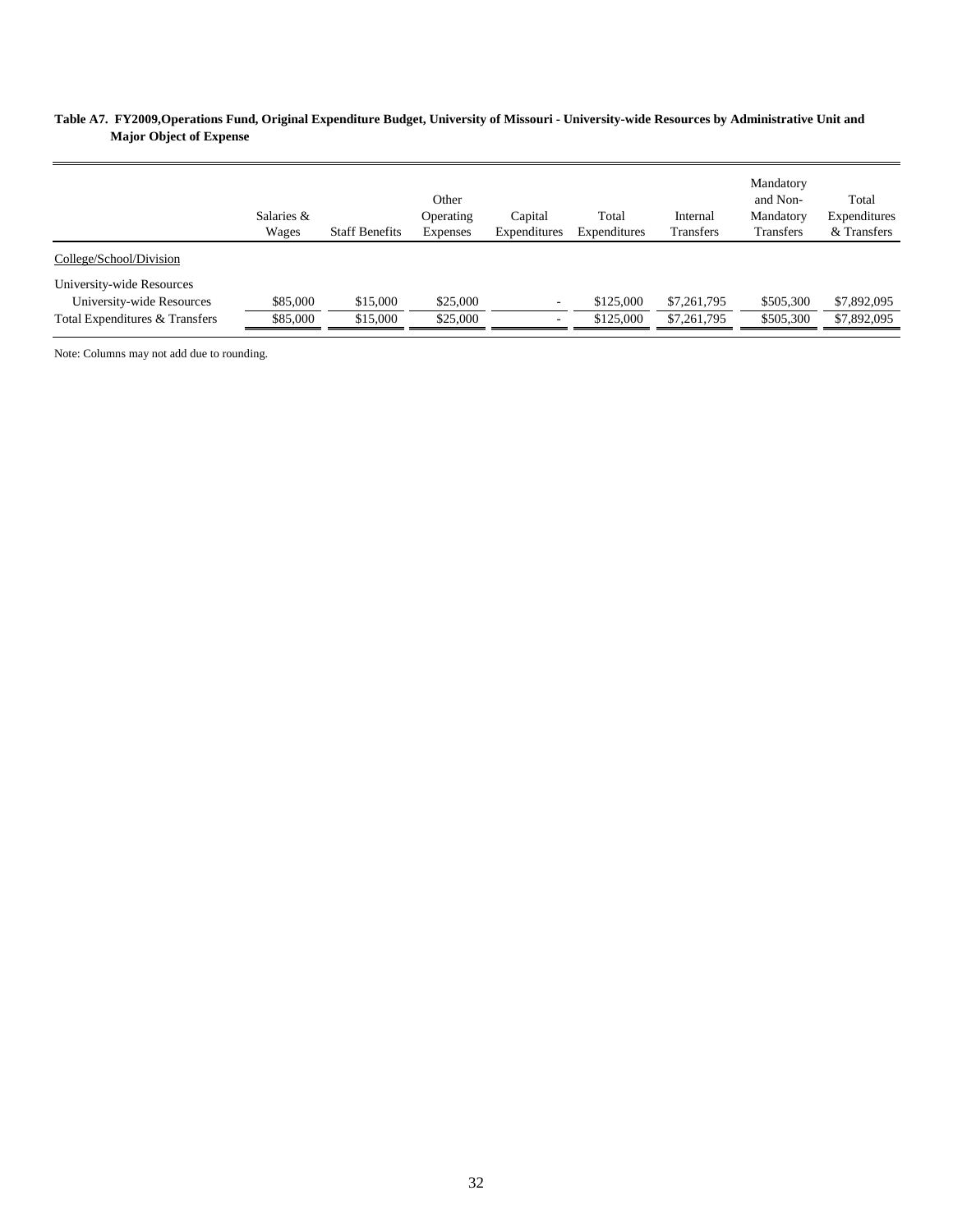### **Table A8. FY2009 Operations Fund, Budgeted Expenditures by Program by Major Object of Expense, University of Missouri - Consolidated**

| Mandatory<br>Other<br>and Non-<br>Total<br>Expenditures &<br>Salaries &<br>Employee<br>Operating<br>Capital<br>Total<br>Internal<br>Mandatory<br>Wages<br><b>Benefits</b><br>Expenses<br>Expenditures<br>Expenditures<br>Transfers<br>Transfers<br>Transfers<br><b>Instruction</b><br>On-Campus General Academic Inst.<br>\$346,101,149<br>\$84,708,524<br>\$35,384,033<br>\$8,083,416<br>\$474,277,122<br>(\$12,702,247)<br>\$2,584,086<br>\$464,158,961<br><b>Community Education</b><br>476,289<br>978,522<br>3,215,834<br>(923, 649)<br>2,292,185<br>1,761,023<br>Off-Campus General Academic Inst.<br>300,000<br>728,745<br>2,011,157<br>539,864<br>3,069,323<br>5,920,344<br>(5, 191, 599)<br><b>Total Instruction</b><br>\$349,873,329<br>\$2,584,086<br>\$467,179,891<br>\$85,724,677<br>\$39,431,878<br>\$8,383,416<br>\$483,413,300<br>(\$18,817,495)<br>Research<br><b>Institutes and Research Centers</b><br>\$23,122,181<br>\$6,050,745<br>\$6,906,122<br>\$1,120,500<br>\$37,199,548<br>(\$1,379,415)<br>\$178,966<br>\$35,999,099<br>Individual and Project Research<br>8,240,179<br>1,807,657<br>2,831,973<br>20,376,275<br>(3,068,050)<br>(39, 323)<br>17,268,902<br>7,496,467<br><b>Total Research</b><br>\$31,362,359<br>\$7,858,402<br>\$14,402,589<br>\$3,952,473<br>\$57,575,823<br>\$139,643<br>$(\$4,447,465)$<br>\$53,268,001<br><b>Public Service</b><br>\$5,518,019<br><b>Community Service</b><br>\$18,470,482<br>\$12,818,947<br>\$465,027<br>\$37,272,475<br>$(\$839,509)$<br>\$2,530,477<br>\$38,963,443<br>Cooperative Extension Service<br>8,074,414<br>7,711,124<br>20,000<br>44,442,333<br>125,000<br>42,915,583<br>28,636,795<br>(1,651,750)<br>Public Broadcasting Service<br>1,238,120<br>725,503<br>203,342<br>229,275<br>80,000<br>1,238,120<br><b>Total Public Service</b><br>\$47,832,780<br>\$13,795,775<br>\$20,759,346<br>\$565,027<br>\$82,952,928<br>$(\$2,491,259)$<br>\$2,655,477<br>\$83,117,146<br><b>Academic Support</b><br>\$38,919,747<br>Libraries<br>\$15,837,518<br>\$4,345,978<br>\$9,150,091<br>\$10,711,517<br>\$40,045,104<br>(\$1,100,357)<br>(\$25,000)<br>Museums and Galleries<br>993,886<br>(3,064)<br>1,172,635<br>113,642<br>68,171<br>1,175,699<br><b>Educational Media Services</b><br>3,722,144<br>1,047,769<br>6,000<br>5,707,327<br>5,425,146<br>931,414<br>(555, 507)<br>273,326<br>24,521,465<br>25,000<br>26,877,447<br><b>Ancillary Support</b><br>13,278,367<br>3,425,313<br>6,673,605<br>1,144,180<br>2,330,982<br>70,757,726<br>Acad Admin & Personnel Develop<br>34,977,583<br>8,650,484<br>11,323,635<br>176,500<br>55,128,203<br>14,624,223<br>1,005,300<br>$\overline{$12,038,197}$<br><b>Total Academic Support</b><br>\$68,809,498<br>\$17,583,186<br>\$28,146,916<br>\$126,577,798<br>\$15,296,277<br>\$1,278,626<br>\$143,152,701<br><b>Student Services</b><br>\$2,467,779<br>\$55,001<br>\$16,331,649<br>(\$1,039,503)<br>\$13,615,232<br><b>Student Services Administration</b><br>\$9,172,259<br>\$4,636,610<br>(\$1,676,914)<br>1,170,826<br>10,300<br>1,795,168<br>Social and Cultural Development<br>5,231,102<br>6,104,490<br>12,516,718<br>383,795<br>14,695,681<br>Counseling and Career Guidance<br>896,076<br>500<br>8,197,013<br>6,543,718<br>4,895,891<br>2,404,546<br>(1,653,295)<br>Financial Aid Administration<br>855,111<br>298,660<br>5,001<br>4,141,998<br>3,037,674<br>4,196,446<br>(54, 448)<br>÷,<br>947,616<br><b>Student Health Services</b><br>755,114<br>140,710<br>147,863<br>1,043,687<br>(96,071)<br>3,249,544<br>1,331,249<br>Student Admission & Records<br>9,786,447<br>2,697,296<br>33,454<br>15,766,741<br>17,097,990<br>\$32,878,487<br>\$9,736,268<br>\$15,333,243<br>\$104,256<br>\$58,052,254<br>$(\$354,311)$<br>$(\$655,708)$<br>\$57,042,235<br><b>Total Student Services</b><br><b>Institutional Support</b><br><b>Executive Management</b><br>\$14,254,903<br>\$3,736,690<br>\$558,549<br>\$23,117<br>\$18,573,259<br>\$868,450<br>\$19,441,709<br><b>Fiscal Operations</b><br>2,632,958<br>9,291,088<br>6,045,372<br>1,635,454<br>19,604,872<br>5,805,933<br>25,410,805<br>$\overline{\phantom{a}}$<br>General Administration<br>29,703,371<br>8,559,011<br>10,172,251<br>834,373<br>49,269,006<br>(912, 571)<br>\$3,761,885<br>52,118,320<br>5,432,712<br>6,497,355<br>Public Relations and Develop<br>19,592,933<br>152,100<br>31,675,100<br>(507, 634)<br>31,167,466<br>\$72,842,295<br>\$20,361,371<br>\$23,273,527<br>\$2,645,044<br>\$119,122,237<br>\$5,254,178<br>\$3,761,885<br>\$128,138,300<br><b>Total Institutional Support</b><br><b>Operation &amp; Maintenance of Plant</b><br>Physical Plant Administration<br>\$3,372,253<br>\$986,411<br>$(\$47,267)$<br>\$4,311,397<br>$(\$23,590)$<br>\$1,677,518<br>\$5,965,325<br><b>Building Maintenance</b><br>6,537,125<br>2,006,106<br>10,812,926<br>\$6,860,592<br>26,216,749<br>(160, 457)<br>54,300<br>26,110,592<br><b>Custodial Services</b><br>9,765,322<br>2,831,832<br>1,054,991<br>13,737,545<br>(208, 739)<br>13,528,806<br>85,400<br>Utilities<br>370,354<br>37,219,110<br>40,109,017<br>1,283,568<br>35,497,428<br>67,760<br>(670, 800)<br>3,560,707<br>5,000<br>10,065,095<br>Landscape and Grounds Maint<br>1,674,418<br>476,164<br>7,744,872<br>9,900,454<br>23,641<br>141,000<br>Major Repairs and Renovations<br>27,898<br>8,054<br>1,215,142<br>2,992,455<br>4,243,549<br>1,214,833<br>5,458,382<br>649,733<br>3,137,730<br>Security and Safety<br>2,278,613<br>247,584<br>3,175,930<br>(38,200)<br><b>Logistical Services</b><br>6,056<br>2,040<br>234,604<br>242,700<br>242,700<br>Total Oper. & Maint. of Plant<br>\$24,945,253<br>\$7,330,694<br>\$56,760,280<br>\$10,011,207<br>\$99,047,434<br>(\$1,078,145)<br>\$6,648,358<br>\$104,617,647<br><b>Scholarships &amp; Fellowships</b><br>Scholarships<br>\$161,246<br>\$161,246<br>\$13,227<br>\$174,473<br>Fellowships<br>\$63,300<br>44,456<br>107,756<br>226,000<br>333,756<br><b>Total Scholarships &amp; Fellowships</b><br>\$205,702<br>\$269,002<br>\$508,229<br>\$63,300<br>\$239,227<br>\$628,607,301<br>\$162,390,374<br>\$198,313,482<br>\$37,699,619<br>\$1,027,010,776<br>( \$6,398,993)<br>\$1,037,024,149<br><b>Total Operating Expenditures</b><br>\$16,412,367<br><b>Transfers</b><br>\$5,000<br>\$5,000<br><b>Total Expenditures &amp; Transfers</b><br>\$162,390,374<br>\$198,313,482<br>\$37,699,619<br>\$1,027,010,776<br>\$1,037,029,149<br>\$628,607,301<br>$(\$6,398,993)$<br>\$16,417,367 |  |  |  |  |  |
|----------------------------------------------------------------------------------------------------------------------------------------------------------------------------------------------------------------------------------------------------------------------------------------------------------------------------------------------------------------------------------------------------------------------------------------------------------------------------------------------------------------------------------------------------------------------------------------------------------------------------------------------------------------------------------------------------------------------------------------------------------------------------------------------------------------------------------------------------------------------------------------------------------------------------------------------------------------------------------------------------------------------------------------------------------------------------------------------------------------------------------------------------------------------------------------------------------------------------------------------------------------------------------------------------------------------------------------------------------------------------------------------------------------------------------------------------------------------------------------------------------------------------------------------------------------------------------------------------------------------------------------------------------------------------------------------------------------------------------------------------------------------------------------------------------------------------------------------------------------------------------------------------------------------------------------------------------------------------------------------------------------------------------------------------------------------------------------------------------------------------------------------------------------------------------------------------------------------------------------------------------------------------------------------------------------------------------------------------------------------------------------------------------------------------------------------------------------------------------------------------------------------------------------------------------------------------------------------------------------------------------------------------------------------------------------------------------------------------------------------------------------------------------------------------------------------------------------------------------------------------------------------------------------------------------------------------------------------------------------------------------------------------------------------------------------------------------------------------------------------------------------------------------------------------------------------------------------------------------------------------------------------------------------------------------------------------------------------------------------------------------------------------------------------------------------------------------------------------------------------------------------------------------------------------------------------------------------------------------------------------------------------------------------------------------------------------------------------------------------------------------------------------------------------------------------------------------------------------------------------------------------------------------------------------------------------------------------------------------------------------------------------------------------------------------------------------------------------------------------------------------------------------------------------------------------------------------------------------------------------------------------------------------------------------------------------------------------------------------------------------------------------------------------------------------------------------------------------------------------------------------------------------------------------------------------------------------------------------------------------------------------------------------------------------------------------------------------------------------------------------------------------------------------------------------------------------------------------------------------------------------------------------------------------------------------------------------------------------------------------------------------------------------------------------------------------------------------------------------------------------------------------------------------------------------------------------------------------------------------------------------------------------------------------------------------------------------------------------------------------------------------------------------------------------------------------------------------------------------------------------------------------------------------------------------------------------------------------------------------------------------------------------------------------------------------------------------------------------------------------------------------------------------------------------------------------------------------------------------------------------------------------------------------------------------------------------------------------------------------------------------------------------------------------------------------------------------------------------------------------------------------------------------------------------------------------------------------------------------------------------------------------------------------------------------------------------------------------------------------------------------------------------------------------------------------------------------------------------------------------|--|--|--|--|--|
|                                                                                                                                                                                                                                                                                                                                                                                                                                                                                                                                                                                                                                                                                                                                                                                                                                                                                                                                                                                                                                                                                                                                                                                                                                                                                                                                                                                                                                                                                                                                                                                                                                                                                                                                                                                                                                                                                                                                                                                                                                                                                                                                                                                                                                                                                                                                                                                                                                                                                                                                                                                                                                                                                                                                                                                                                                                                                                                                                                                                                                                                                                                                                                                                                                                                                                                                                                                                                                                                                                                                                                                                                                                                                                                                                                                                                                                                                                                                                                                                                                                                                                                                                                                                                                                                                                                                                                                                                                                                                                                                                                                                                                                                                                                                                                                                                                                                                                                                                                                                                                                                                                                                                                                                                                                                                                                                                                                                                                                                                                                                                                                                                                                                                                                                                                                                                                                                                                                                                                                                                                                                                                                                                                                                                                                                                                                                                                                                                                                                                              |  |  |  |  |  |
|                                                                                                                                                                                                                                                                                                                                                                                                                                                                                                                                                                                                                                                                                                                                                                                                                                                                                                                                                                                                                                                                                                                                                                                                                                                                                                                                                                                                                                                                                                                                                                                                                                                                                                                                                                                                                                                                                                                                                                                                                                                                                                                                                                                                                                                                                                                                                                                                                                                                                                                                                                                                                                                                                                                                                                                                                                                                                                                                                                                                                                                                                                                                                                                                                                                                                                                                                                                                                                                                                                                                                                                                                                                                                                                                                                                                                                                                                                                                                                                                                                                                                                                                                                                                                                                                                                                                                                                                                                                                                                                                                                                                                                                                                                                                                                                                                                                                                                                                                                                                                                                                                                                                                                                                                                                                                                                                                                                                                                                                                                                                                                                                                                                                                                                                                                                                                                                                                                                                                                                                                                                                                                                                                                                                                                                                                                                                                                                                                                                                                              |  |  |  |  |  |
|                                                                                                                                                                                                                                                                                                                                                                                                                                                                                                                                                                                                                                                                                                                                                                                                                                                                                                                                                                                                                                                                                                                                                                                                                                                                                                                                                                                                                                                                                                                                                                                                                                                                                                                                                                                                                                                                                                                                                                                                                                                                                                                                                                                                                                                                                                                                                                                                                                                                                                                                                                                                                                                                                                                                                                                                                                                                                                                                                                                                                                                                                                                                                                                                                                                                                                                                                                                                                                                                                                                                                                                                                                                                                                                                                                                                                                                                                                                                                                                                                                                                                                                                                                                                                                                                                                                                                                                                                                                                                                                                                                                                                                                                                                                                                                                                                                                                                                                                                                                                                                                                                                                                                                                                                                                                                                                                                                                                                                                                                                                                                                                                                                                                                                                                                                                                                                                                                                                                                                                                                                                                                                                                                                                                                                                                                                                                                                                                                                                                                              |  |  |  |  |  |
|                                                                                                                                                                                                                                                                                                                                                                                                                                                                                                                                                                                                                                                                                                                                                                                                                                                                                                                                                                                                                                                                                                                                                                                                                                                                                                                                                                                                                                                                                                                                                                                                                                                                                                                                                                                                                                                                                                                                                                                                                                                                                                                                                                                                                                                                                                                                                                                                                                                                                                                                                                                                                                                                                                                                                                                                                                                                                                                                                                                                                                                                                                                                                                                                                                                                                                                                                                                                                                                                                                                                                                                                                                                                                                                                                                                                                                                                                                                                                                                                                                                                                                                                                                                                                                                                                                                                                                                                                                                                                                                                                                                                                                                                                                                                                                                                                                                                                                                                                                                                                                                                                                                                                                                                                                                                                                                                                                                                                                                                                                                                                                                                                                                                                                                                                                                                                                                                                                                                                                                                                                                                                                                                                                                                                                                                                                                                                                                                                                                                                              |  |  |  |  |  |
|                                                                                                                                                                                                                                                                                                                                                                                                                                                                                                                                                                                                                                                                                                                                                                                                                                                                                                                                                                                                                                                                                                                                                                                                                                                                                                                                                                                                                                                                                                                                                                                                                                                                                                                                                                                                                                                                                                                                                                                                                                                                                                                                                                                                                                                                                                                                                                                                                                                                                                                                                                                                                                                                                                                                                                                                                                                                                                                                                                                                                                                                                                                                                                                                                                                                                                                                                                                                                                                                                                                                                                                                                                                                                                                                                                                                                                                                                                                                                                                                                                                                                                                                                                                                                                                                                                                                                                                                                                                                                                                                                                                                                                                                                                                                                                                                                                                                                                                                                                                                                                                                                                                                                                                                                                                                                                                                                                                                                                                                                                                                                                                                                                                                                                                                                                                                                                                                                                                                                                                                                                                                                                                                                                                                                                                                                                                                                                                                                                                                                              |  |  |  |  |  |
|                                                                                                                                                                                                                                                                                                                                                                                                                                                                                                                                                                                                                                                                                                                                                                                                                                                                                                                                                                                                                                                                                                                                                                                                                                                                                                                                                                                                                                                                                                                                                                                                                                                                                                                                                                                                                                                                                                                                                                                                                                                                                                                                                                                                                                                                                                                                                                                                                                                                                                                                                                                                                                                                                                                                                                                                                                                                                                                                                                                                                                                                                                                                                                                                                                                                                                                                                                                                                                                                                                                                                                                                                                                                                                                                                                                                                                                                                                                                                                                                                                                                                                                                                                                                                                                                                                                                                                                                                                                                                                                                                                                                                                                                                                                                                                                                                                                                                                                                                                                                                                                                                                                                                                                                                                                                                                                                                                                                                                                                                                                                                                                                                                                                                                                                                                                                                                                                                                                                                                                                                                                                                                                                                                                                                                                                                                                                                                                                                                                                                              |  |  |  |  |  |
|                                                                                                                                                                                                                                                                                                                                                                                                                                                                                                                                                                                                                                                                                                                                                                                                                                                                                                                                                                                                                                                                                                                                                                                                                                                                                                                                                                                                                                                                                                                                                                                                                                                                                                                                                                                                                                                                                                                                                                                                                                                                                                                                                                                                                                                                                                                                                                                                                                                                                                                                                                                                                                                                                                                                                                                                                                                                                                                                                                                                                                                                                                                                                                                                                                                                                                                                                                                                                                                                                                                                                                                                                                                                                                                                                                                                                                                                                                                                                                                                                                                                                                                                                                                                                                                                                                                                                                                                                                                                                                                                                                                                                                                                                                                                                                                                                                                                                                                                                                                                                                                                                                                                                                                                                                                                                                                                                                                                                                                                                                                                                                                                                                                                                                                                                                                                                                                                                                                                                                                                                                                                                                                                                                                                                                                                                                                                                                                                                                                                                              |  |  |  |  |  |
|                                                                                                                                                                                                                                                                                                                                                                                                                                                                                                                                                                                                                                                                                                                                                                                                                                                                                                                                                                                                                                                                                                                                                                                                                                                                                                                                                                                                                                                                                                                                                                                                                                                                                                                                                                                                                                                                                                                                                                                                                                                                                                                                                                                                                                                                                                                                                                                                                                                                                                                                                                                                                                                                                                                                                                                                                                                                                                                                                                                                                                                                                                                                                                                                                                                                                                                                                                                                                                                                                                                                                                                                                                                                                                                                                                                                                                                                                                                                                                                                                                                                                                                                                                                                                                                                                                                                                                                                                                                                                                                                                                                                                                                                                                                                                                                                                                                                                                                                                                                                                                                                                                                                                                                                                                                                                                                                                                                                                                                                                                                                                                                                                                                                                                                                                                                                                                                                                                                                                                                                                                                                                                                                                                                                                                                                                                                                                                                                                                                                                              |  |  |  |  |  |
|                                                                                                                                                                                                                                                                                                                                                                                                                                                                                                                                                                                                                                                                                                                                                                                                                                                                                                                                                                                                                                                                                                                                                                                                                                                                                                                                                                                                                                                                                                                                                                                                                                                                                                                                                                                                                                                                                                                                                                                                                                                                                                                                                                                                                                                                                                                                                                                                                                                                                                                                                                                                                                                                                                                                                                                                                                                                                                                                                                                                                                                                                                                                                                                                                                                                                                                                                                                                                                                                                                                                                                                                                                                                                                                                                                                                                                                                                                                                                                                                                                                                                                                                                                                                                                                                                                                                                                                                                                                                                                                                                                                                                                                                                                                                                                                                                                                                                                                                                                                                                                                                                                                                                                                                                                                                                                                                                                                                                                                                                                                                                                                                                                                                                                                                                                                                                                                                                                                                                                                                                                                                                                                                                                                                                                                                                                                                                                                                                                                                                              |  |  |  |  |  |
|                                                                                                                                                                                                                                                                                                                                                                                                                                                                                                                                                                                                                                                                                                                                                                                                                                                                                                                                                                                                                                                                                                                                                                                                                                                                                                                                                                                                                                                                                                                                                                                                                                                                                                                                                                                                                                                                                                                                                                                                                                                                                                                                                                                                                                                                                                                                                                                                                                                                                                                                                                                                                                                                                                                                                                                                                                                                                                                                                                                                                                                                                                                                                                                                                                                                                                                                                                                                                                                                                                                                                                                                                                                                                                                                                                                                                                                                                                                                                                                                                                                                                                                                                                                                                                                                                                                                                                                                                                                                                                                                                                                                                                                                                                                                                                                                                                                                                                                                                                                                                                                                                                                                                                                                                                                                                                                                                                                                                                                                                                                                                                                                                                                                                                                                                                                                                                                                                                                                                                                                                                                                                                                                                                                                                                                                                                                                                                                                                                                                                              |  |  |  |  |  |
|                                                                                                                                                                                                                                                                                                                                                                                                                                                                                                                                                                                                                                                                                                                                                                                                                                                                                                                                                                                                                                                                                                                                                                                                                                                                                                                                                                                                                                                                                                                                                                                                                                                                                                                                                                                                                                                                                                                                                                                                                                                                                                                                                                                                                                                                                                                                                                                                                                                                                                                                                                                                                                                                                                                                                                                                                                                                                                                                                                                                                                                                                                                                                                                                                                                                                                                                                                                                                                                                                                                                                                                                                                                                                                                                                                                                                                                                                                                                                                                                                                                                                                                                                                                                                                                                                                                                                                                                                                                                                                                                                                                                                                                                                                                                                                                                                                                                                                                                                                                                                                                                                                                                                                                                                                                                                                                                                                                                                                                                                                                                                                                                                                                                                                                                                                                                                                                                                                                                                                                                                                                                                                                                                                                                                                                                                                                                                                                                                                                                                              |  |  |  |  |  |
|                                                                                                                                                                                                                                                                                                                                                                                                                                                                                                                                                                                                                                                                                                                                                                                                                                                                                                                                                                                                                                                                                                                                                                                                                                                                                                                                                                                                                                                                                                                                                                                                                                                                                                                                                                                                                                                                                                                                                                                                                                                                                                                                                                                                                                                                                                                                                                                                                                                                                                                                                                                                                                                                                                                                                                                                                                                                                                                                                                                                                                                                                                                                                                                                                                                                                                                                                                                                                                                                                                                                                                                                                                                                                                                                                                                                                                                                                                                                                                                                                                                                                                                                                                                                                                                                                                                                                                                                                                                                                                                                                                                                                                                                                                                                                                                                                                                                                                                                                                                                                                                                                                                                                                                                                                                                                                                                                                                                                                                                                                                                                                                                                                                                                                                                                                                                                                                                                                                                                                                                                                                                                                                                                                                                                                                                                                                                                                                                                                                                                              |  |  |  |  |  |
|                                                                                                                                                                                                                                                                                                                                                                                                                                                                                                                                                                                                                                                                                                                                                                                                                                                                                                                                                                                                                                                                                                                                                                                                                                                                                                                                                                                                                                                                                                                                                                                                                                                                                                                                                                                                                                                                                                                                                                                                                                                                                                                                                                                                                                                                                                                                                                                                                                                                                                                                                                                                                                                                                                                                                                                                                                                                                                                                                                                                                                                                                                                                                                                                                                                                                                                                                                                                                                                                                                                                                                                                                                                                                                                                                                                                                                                                                                                                                                                                                                                                                                                                                                                                                                                                                                                                                                                                                                                                                                                                                                                                                                                                                                                                                                                                                                                                                                                                                                                                                                                                                                                                                                                                                                                                                                                                                                                                                                                                                                                                                                                                                                                                                                                                                                                                                                                                                                                                                                                                                                                                                                                                                                                                                                                                                                                                                                                                                                                                                              |  |  |  |  |  |
|                                                                                                                                                                                                                                                                                                                                                                                                                                                                                                                                                                                                                                                                                                                                                                                                                                                                                                                                                                                                                                                                                                                                                                                                                                                                                                                                                                                                                                                                                                                                                                                                                                                                                                                                                                                                                                                                                                                                                                                                                                                                                                                                                                                                                                                                                                                                                                                                                                                                                                                                                                                                                                                                                                                                                                                                                                                                                                                                                                                                                                                                                                                                                                                                                                                                                                                                                                                                                                                                                                                                                                                                                                                                                                                                                                                                                                                                                                                                                                                                                                                                                                                                                                                                                                                                                                                                                                                                                                                                                                                                                                                                                                                                                                                                                                                                                                                                                                                                                                                                                                                                                                                                                                                                                                                                                                                                                                                                                                                                                                                                                                                                                                                                                                                                                                                                                                                                                                                                                                                                                                                                                                                                                                                                                                                                                                                                                                                                                                                                                              |  |  |  |  |  |
|                                                                                                                                                                                                                                                                                                                                                                                                                                                                                                                                                                                                                                                                                                                                                                                                                                                                                                                                                                                                                                                                                                                                                                                                                                                                                                                                                                                                                                                                                                                                                                                                                                                                                                                                                                                                                                                                                                                                                                                                                                                                                                                                                                                                                                                                                                                                                                                                                                                                                                                                                                                                                                                                                                                                                                                                                                                                                                                                                                                                                                                                                                                                                                                                                                                                                                                                                                                                                                                                                                                                                                                                                                                                                                                                                                                                                                                                                                                                                                                                                                                                                                                                                                                                                                                                                                                                                                                                                                                                                                                                                                                                                                                                                                                                                                                                                                                                                                                                                                                                                                                                                                                                                                                                                                                                                                                                                                                                                                                                                                                                                                                                                                                                                                                                                                                                                                                                                                                                                                                                                                                                                                                                                                                                                                                                                                                                                                                                                                                                                              |  |  |  |  |  |
|                                                                                                                                                                                                                                                                                                                                                                                                                                                                                                                                                                                                                                                                                                                                                                                                                                                                                                                                                                                                                                                                                                                                                                                                                                                                                                                                                                                                                                                                                                                                                                                                                                                                                                                                                                                                                                                                                                                                                                                                                                                                                                                                                                                                                                                                                                                                                                                                                                                                                                                                                                                                                                                                                                                                                                                                                                                                                                                                                                                                                                                                                                                                                                                                                                                                                                                                                                                                                                                                                                                                                                                                                                                                                                                                                                                                                                                                                                                                                                                                                                                                                                                                                                                                                                                                                                                                                                                                                                                                                                                                                                                                                                                                                                                                                                                                                                                                                                                                                                                                                                                                                                                                                                                                                                                                                                                                                                                                                                                                                                                                                                                                                                                                                                                                                                                                                                                                                                                                                                                                                                                                                                                                                                                                                                                                                                                                                                                                                                                                                              |  |  |  |  |  |
|                                                                                                                                                                                                                                                                                                                                                                                                                                                                                                                                                                                                                                                                                                                                                                                                                                                                                                                                                                                                                                                                                                                                                                                                                                                                                                                                                                                                                                                                                                                                                                                                                                                                                                                                                                                                                                                                                                                                                                                                                                                                                                                                                                                                                                                                                                                                                                                                                                                                                                                                                                                                                                                                                                                                                                                                                                                                                                                                                                                                                                                                                                                                                                                                                                                                                                                                                                                                                                                                                                                                                                                                                                                                                                                                                                                                                                                                                                                                                                                                                                                                                                                                                                                                                                                                                                                                                                                                                                                                                                                                                                                                                                                                                                                                                                                                                                                                                                                                                                                                                                                                                                                                                                                                                                                                                                                                                                                                                                                                                                                                                                                                                                                                                                                                                                                                                                                                                                                                                                                                                                                                                                                                                                                                                                                                                                                                                                                                                                                                                              |  |  |  |  |  |
|                                                                                                                                                                                                                                                                                                                                                                                                                                                                                                                                                                                                                                                                                                                                                                                                                                                                                                                                                                                                                                                                                                                                                                                                                                                                                                                                                                                                                                                                                                                                                                                                                                                                                                                                                                                                                                                                                                                                                                                                                                                                                                                                                                                                                                                                                                                                                                                                                                                                                                                                                                                                                                                                                                                                                                                                                                                                                                                                                                                                                                                                                                                                                                                                                                                                                                                                                                                                                                                                                                                                                                                                                                                                                                                                                                                                                                                                                                                                                                                                                                                                                                                                                                                                                                                                                                                                                                                                                                                                                                                                                                                                                                                                                                                                                                                                                                                                                                                                                                                                                                                                                                                                                                                                                                                                                                                                                                                                                                                                                                                                                                                                                                                                                                                                                                                                                                                                                                                                                                                                                                                                                                                                                                                                                                                                                                                                                                                                                                                                                              |  |  |  |  |  |
|                                                                                                                                                                                                                                                                                                                                                                                                                                                                                                                                                                                                                                                                                                                                                                                                                                                                                                                                                                                                                                                                                                                                                                                                                                                                                                                                                                                                                                                                                                                                                                                                                                                                                                                                                                                                                                                                                                                                                                                                                                                                                                                                                                                                                                                                                                                                                                                                                                                                                                                                                                                                                                                                                                                                                                                                                                                                                                                                                                                                                                                                                                                                                                                                                                                                                                                                                                                                                                                                                                                                                                                                                                                                                                                                                                                                                                                                                                                                                                                                                                                                                                                                                                                                                                                                                                                                                                                                                                                                                                                                                                                                                                                                                                                                                                                                                                                                                                                                                                                                                                                                                                                                                                                                                                                                                                                                                                                                                                                                                                                                                                                                                                                                                                                                                                                                                                                                                                                                                                                                                                                                                                                                                                                                                                                                                                                                                                                                                                                                                              |  |  |  |  |  |
|                                                                                                                                                                                                                                                                                                                                                                                                                                                                                                                                                                                                                                                                                                                                                                                                                                                                                                                                                                                                                                                                                                                                                                                                                                                                                                                                                                                                                                                                                                                                                                                                                                                                                                                                                                                                                                                                                                                                                                                                                                                                                                                                                                                                                                                                                                                                                                                                                                                                                                                                                                                                                                                                                                                                                                                                                                                                                                                                                                                                                                                                                                                                                                                                                                                                                                                                                                                                                                                                                                                                                                                                                                                                                                                                                                                                                                                                                                                                                                                                                                                                                                                                                                                                                                                                                                                                                                                                                                                                                                                                                                                                                                                                                                                                                                                                                                                                                                                                                                                                                                                                                                                                                                                                                                                                                                                                                                                                                                                                                                                                                                                                                                                                                                                                                                                                                                                                                                                                                                                                                                                                                                                                                                                                                                                                                                                                                                                                                                                                                              |  |  |  |  |  |
|                                                                                                                                                                                                                                                                                                                                                                                                                                                                                                                                                                                                                                                                                                                                                                                                                                                                                                                                                                                                                                                                                                                                                                                                                                                                                                                                                                                                                                                                                                                                                                                                                                                                                                                                                                                                                                                                                                                                                                                                                                                                                                                                                                                                                                                                                                                                                                                                                                                                                                                                                                                                                                                                                                                                                                                                                                                                                                                                                                                                                                                                                                                                                                                                                                                                                                                                                                                                                                                                                                                                                                                                                                                                                                                                                                                                                                                                                                                                                                                                                                                                                                                                                                                                                                                                                                                                                                                                                                                                                                                                                                                                                                                                                                                                                                                                                                                                                                                                                                                                                                                                                                                                                                                                                                                                                                                                                                                                                                                                                                                                                                                                                                                                                                                                                                                                                                                                                                                                                                                                                                                                                                                                                                                                                                                                                                                                                                                                                                                                                              |  |  |  |  |  |
|                                                                                                                                                                                                                                                                                                                                                                                                                                                                                                                                                                                                                                                                                                                                                                                                                                                                                                                                                                                                                                                                                                                                                                                                                                                                                                                                                                                                                                                                                                                                                                                                                                                                                                                                                                                                                                                                                                                                                                                                                                                                                                                                                                                                                                                                                                                                                                                                                                                                                                                                                                                                                                                                                                                                                                                                                                                                                                                                                                                                                                                                                                                                                                                                                                                                                                                                                                                                                                                                                                                                                                                                                                                                                                                                                                                                                                                                                                                                                                                                                                                                                                                                                                                                                                                                                                                                                                                                                                                                                                                                                                                                                                                                                                                                                                                                                                                                                                                                                                                                                                                                                                                                                                                                                                                                                                                                                                                                                                                                                                                                                                                                                                                                                                                                                                                                                                                                                                                                                                                                                                                                                                                                                                                                                                                                                                                                                                                                                                                                                              |  |  |  |  |  |
|                                                                                                                                                                                                                                                                                                                                                                                                                                                                                                                                                                                                                                                                                                                                                                                                                                                                                                                                                                                                                                                                                                                                                                                                                                                                                                                                                                                                                                                                                                                                                                                                                                                                                                                                                                                                                                                                                                                                                                                                                                                                                                                                                                                                                                                                                                                                                                                                                                                                                                                                                                                                                                                                                                                                                                                                                                                                                                                                                                                                                                                                                                                                                                                                                                                                                                                                                                                                                                                                                                                                                                                                                                                                                                                                                                                                                                                                                                                                                                                                                                                                                                                                                                                                                                                                                                                                                                                                                                                                                                                                                                                                                                                                                                                                                                                                                                                                                                                                                                                                                                                                                                                                                                                                                                                                                                                                                                                                                                                                                                                                                                                                                                                                                                                                                                                                                                                                                                                                                                                                                                                                                                                                                                                                                                                                                                                                                                                                                                                                                              |  |  |  |  |  |
|                                                                                                                                                                                                                                                                                                                                                                                                                                                                                                                                                                                                                                                                                                                                                                                                                                                                                                                                                                                                                                                                                                                                                                                                                                                                                                                                                                                                                                                                                                                                                                                                                                                                                                                                                                                                                                                                                                                                                                                                                                                                                                                                                                                                                                                                                                                                                                                                                                                                                                                                                                                                                                                                                                                                                                                                                                                                                                                                                                                                                                                                                                                                                                                                                                                                                                                                                                                                                                                                                                                                                                                                                                                                                                                                                                                                                                                                                                                                                                                                                                                                                                                                                                                                                                                                                                                                                                                                                                                                                                                                                                                                                                                                                                                                                                                                                                                                                                                                                                                                                                                                                                                                                                                                                                                                                                                                                                                                                                                                                                                                                                                                                                                                                                                                                                                                                                                                                                                                                                                                                                                                                                                                                                                                                                                                                                                                                                                                                                                                                              |  |  |  |  |  |
|                                                                                                                                                                                                                                                                                                                                                                                                                                                                                                                                                                                                                                                                                                                                                                                                                                                                                                                                                                                                                                                                                                                                                                                                                                                                                                                                                                                                                                                                                                                                                                                                                                                                                                                                                                                                                                                                                                                                                                                                                                                                                                                                                                                                                                                                                                                                                                                                                                                                                                                                                                                                                                                                                                                                                                                                                                                                                                                                                                                                                                                                                                                                                                                                                                                                                                                                                                                                                                                                                                                                                                                                                                                                                                                                                                                                                                                                                                                                                                                                                                                                                                                                                                                                                                                                                                                                                                                                                                                                                                                                                                                                                                                                                                                                                                                                                                                                                                                                                                                                                                                                                                                                                                                                                                                                                                                                                                                                                                                                                                                                                                                                                                                                                                                                                                                                                                                                                                                                                                                                                                                                                                                                                                                                                                                                                                                                                                                                                                                                                              |  |  |  |  |  |
|                                                                                                                                                                                                                                                                                                                                                                                                                                                                                                                                                                                                                                                                                                                                                                                                                                                                                                                                                                                                                                                                                                                                                                                                                                                                                                                                                                                                                                                                                                                                                                                                                                                                                                                                                                                                                                                                                                                                                                                                                                                                                                                                                                                                                                                                                                                                                                                                                                                                                                                                                                                                                                                                                                                                                                                                                                                                                                                                                                                                                                                                                                                                                                                                                                                                                                                                                                                                                                                                                                                                                                                                                                                                                                                                                                                                                                                                                                                                                                                                                                                                                                                                                                                                                                                                                                                                                                                                                                                                                                                                                                                                                                                                                                                                                                                                                                                                                                                                                                                                                                                                                                                                                                                                                                                                                                                                                                                                                                                                                                                                                                                                                                                                                                                                                                                                                                                                                                                                                                                                                                                                                                                                                                                                                                                                                                                                                                                                                                                                                              |  |  |  |  |  |
|                                                                                                                                                                                                                                                                                                                                                                                                                                                                                                                                                                                                                                                                                                                                                                                                                                                                                                                                                                                                                                                                                                                                                                                                                                                                                                                                                                                                                                                                                                                                                                                                                                                                                                                                                                                                                                                                                                                                                                                                                                                                                                                                                                                                                                                                                                                                                                                                                                                                                                                                                                                                                                                                                                                                                                                                                                                                                                                                                                                                                                                                                                                                                                                                                                                                                                                                                                                                                                                                                                                                                                                                                                                                                                                                                                                                                                                                                                                                                                                                                                                                                                                                                                                                                                                                                                                                                                                                                                                                                                                                                                                                                                                                                                                                                                                                                                                                                                                                                                                                                                                                                                                                                                                                                                                                                                                                                                                                                                                                                                                                                                                                                                                                                                                                                                                                                                                                                                                                                                                                                                                                                                                                                                                                                                                                                                                                                                                                                                                                                              |  |  |  |  |  |
|                                                                                                                                                                                                                                                                                                                                                                                                                                                                                                                                                                                                                                                                                                                                                                                                                                                                                                                                                                                                                                                                                                                                                                                                                                                                                                                                                                                                                                                                                                                                                                                                                                                                                                                                                                                                                                                                                                                                                                                                                                                                                                                                                                                                                                                                                                                                                                                                                                                                                                                                                                                                                                                                                                                                                                                                                                                                                                                                                                                                                                                                                                                                                                                                                                                                                                                                                                                                                                                                                                                                                                                                                                                                                                                                                                                                                                                                                                                                                                                                                                                                                                                                                                                                                                                                                                                                                                                                                                                                                                                                                                                                                                                                                                                                                                                                                                                                                                                                                                                                                                                                                                                                                                                                                                                                                                                                                                                                                                                                                                                                                                                                                                                                                                                                                                                                                                                                                                                                                                                                                                                                                                                                                                                                                                                                                                                                                                                                                                                                                              |  |  |  |  |  |
|                                                                                                                                                                                                                                                                                                                                                                                                                                                                                                                                                                                                                                                                                                                                                                                                                                                                                                                                                                                                                                                                                                                                                                                                                                                                                                                                                                                                                                                                                                                                                                                                                                                                                                                                                                                                                                                                                                                                                                                                                                                                                                                                                                                                                                                                                                                                                                                                                                                                                                                                                                                                                                                                                                                                                                                                                                                                                                                                                                                                                                                                                                                                                                                                                                                                                                                                                                                                                                                                                                                                                                                                                                                                                                                                                                                                                                                                                                                                                                                                                                                                                                                                                                                                                                                                                                                                                                                                                                                                                                                                                                                                                                                                                                                                                                                                                                                                                                                                                                                                                                                                                                                                                                                                                                                                                                                                                                                                                                                                                                                                                                                                                                                                                                                                                                                                                                                                                                                                                                                                                                                                                                                                                                                                                                                                                                                                                                                                                                                                                              |  |  |  |  |  |
|                                                                                                                                                                                                                                                                                                                                                                                                                                                                                                                                                                                                                                                                                                                                                                                                                                                                                                                                                                                                                                                                                                                                                                                                                                                                                                                                                                                                                                                                                                                                                                                                                                                                                                                                                                                                                                                                                                                                                                                                                                                                                                                                                                                                                                                                                                                                                                                                                                                                                                                                                                                                                                                                                                                                                                                                                                                                                                                                                                                                                                                                                                                                                                                                                                                                                                                                                                                                                                                                                                                                                                                                                                                                                                                                                                                                                                                                                                                                                                                                                                                                                                                                                                                                                                                                                                                                                                                                                                                                                                                                                                                                                                                                                                                                                                                                                                                                                                                                                                                                                                                                                                                                                                                                                                                                                                                                                                                                                                                                                                                                                                                                                                                                                                                                                                                                                                                                                                                                                                                                                                                                                                                                                                                                                                                                                                                                                                                                                                                                                              |  |  |  |  |  |
|                                                                                                                                                                                                                                                                                                                                                                                                                                                                                                                                                                                                                                                                                                                                                                                                                                                                                                                                                                                                                                                                                                                                                                                                                                                                                                                                                                                                                                                                                                                                                                                                                                                                                                                                                                                                                                                                                                                                                                                                                                                                                                                                                                                                                                                                                                                                                                                                                                                                                                                                                                                                                                                                                                                                                                                                                                                                                                                                                                                                                                                                                                                                                                                                                                                                                                                                                                                                                                                                                                                                                                                                                                                                                                                                                                                                                                                                                                                                                                                                                                                                                                                                                                                                                                                                                                                                                                                                                                                                                                                                                                                                                                                                                                                                                                                                                                                                                                                                                                                                                                                                                                                                                                                                                                                                                                                                                                                                                                                                                                                                                                                                                                                                                                                                                                                                                                                                                                                                                                                                                                                                                                                                                                                                                                                                                                                                                                                                                                                                                              |  |  |  |  |  |
|                                                                                                                                                                                                                                                                                                                                                                                                                                                                                                                                                                                                                                                                                                                                                                                                                                                                                                                                                                                                                                                                                                                                                                                                                                                                                                                                                                                                                                                                                                                                                                                                                                                                                                                                                                                                                                                                                                                                                                                                                                                                                                                                                                                                                                                                                                                                                                                                                                                                                                                                                                                                                                                                                                                                                                                                                                                                                                                                                                                                                                                                                                                                                                                                                                                                                                                                                                                                                                                                                                                                                                                                                                                                                                                                                                                                                                                                                                                                                                                                                                                                                                                                                                                                                                                                                                                                                                                                                                                                                                                                                                                                                                                                                                                                                                                                                                                                                                                                                                                                                                                                                                                                                                                                                                                                                                                                                                                                                                                                                                                                                                                                                                                                                                                                                                                                                                                                                                                                                                                                                                                                                                                                                                                                                                                                                                                                                                                                                                                                                              |  |  |  |  |  |
|                                                                                                                                                                                                                                                                                                                                                                                                                                                                                                                                                                                                                                                                                                                                                                                                                                                                                                                                                                                                                                                                                                                                                                                                                                                                                                                                                                                                                                                                                                                                                                                                                                                                                                                                                                                                                                                                                                                                                                                                                                                                                                                                                                                                                                                                                                                                                                                                                                                                                                                                                                                                                                                                                                                                                                                                                                                                                                                                                                                                                                                                                                                                                                                                                                                                                                                                                                                                                                                                                                                                                                                                                                                                                                                                                                                                                                                                                                                                                                                                                                                                                                                                                                                                                                                                                                                                                                                                                                                                                                                                                                                                                                                                                                                                                                                                                                                                                                                                                                                                                                                                                                                                                                                                                                                                                                                                                                                                                                                                                                                                                                                                                                                                                                                                                                                                                                                                                                                                                                                                                                                                                                                                                                                                                                                                                                                                                                                                                                                                                              |  |  |  |  |  |
|                                                                                                                                                                                                                                                                                                                                                                                                                                                                                                                                                                                                                                                                                                                                                                                                                                                                                                                                                                                                                                                                                                                                                                                                                                                                                                                                                                                                                                                                                                                                                                                                                                                                                                                                                                                                                                                                                                                                                                                                                                                                                                                                                                                                                                                                                                                                                                                                                                                                                                                                                                                                                                                                                                                                                                                                                                                                                                                                                                                                                                                                                                                                                                                                                                                                                                                                                                                                                                                                                                                                                                                                                                                                                                                                                                                                                                                                                                                                                                                                                                                                                                                                                                                                                                                                                                                                                                                                                                                                                                                                                                                                                                                                                                                                                                                                                                                                                                                                                                                                                                                                                                                                                                                                                                                                                                                                                                                                                                                                                                                                                                                                                                                                                                                                                                                                                                                                                                                                                                                                                                                                                                                                                                                                                                                                                                                                                                                                                                                                                              |  |  |  |  |  |
|                                                                                                                                                                                                                                                                                                                                                                                                                                                                                                                                                                                                                                                                                                                                                                                                                                                                                                                                                                                                                                                                                                                                                                                                                                                                                                                                                                                                                                                                                                                                                                                                                                                                                                                                                                                                                                                                                                                                                                                                                                                                                                                                                                                                                                                                                                                                                                                                                                                                                                                                                                                                                                                                                                                                                                                                                                                                                                                                                                                                                                                                                                                                                                                                                                                                                                                                                                                                                                                                                                                                                                                                                                                                                                                                                                                                                                                                                                                                                                                                                                                                                                                                                                                                                                                                                                                                                                                                                                                                                                                                                                                                                                                                                                                                                                                                                                                                                                                                                                                                                                                                                                                                                                                                                                                                                                                                                                                                                                                                                                                                                                                                                                                                                                                                                                                                                                                                                                                                                                                                                                                                                                                                                                                                                                                                                                                                                                                                                                                                                              |  |  |  |  |  |
|                                                                                                                                                                                                                                                                                                                                                                                                                                                                                                                                                                                                                                                                                                                                                                                                                                                                                                                                                                                                                                                                                                                                                                                                                                                                                                                                                                                                                                                                                                                                                                                                                                                                                                                                                                                                                                                                                                                                                                                                                                                                                                                                                                                                                                                                                                                                                                                                                                                                                                                                                                                                                                                                                                                                                                                                                                                                                                                                                                                                                                                                                                                                                                                                                                                                                                                                                                                                                                                                                                                                                                                                                                                                                                                                                                                                                                                                                                                                                                                                                                                                                                                                                                                                                                                                                                                                                                                                                                                                                                                                                                                                                                                                                                                                                                                                                                                                                                                                                                                                                                                                                                                                                                                                                                                                                                                                                                                                                                                                                                                                                                                                                                                                                                                                                                                                                                                                                                                                                                                                                                                                                                                                                                                                                                                                                                                                                                                                                                                                                              |  |  |  |  |  |
|                                                                                                                                                                                                                                                                                                                                                                                                                                                                                                                                                                                                                                                                                                                                                                                                                                                                                                                                                                                                                                                                                                                                                                                                                                                                                                                                                                                                                                                                                                                                                                                                                                                                                                                                                                                                                                                                                                                                                                                                                                                                                                                                                                                                                                                                                                                                                                                                                                                                                                                                                                                                                                                                                                                                                                                                                                                                                                                                                                                                                                                                                                                                                                                                                                                                                                                                                                                                                                                                                                                                                                                                                                                                                                                                                                                                                                                                                                                                                                                                                                                                                                                                                                                                                                                                                                                                                                                                                                                                                                                                                                                                                                                                                                                                                                                                                                                                                                                                                                                                                                                                                                                                                                                                                                                                                                                                                                                                                                                                                                                                                                                                                                                                                                                                                                                                                                                                                                                                                                                                                                                                                                                                                                                                                                                                                                                                                                                                                                                                                              |  |  |  |  |  |
|                                                                                                                                                                                                                                                                                                                                                                                                                                                                                                                                                                                                                                                                                                                                                                                                                                                                                                                                                                                                                                                                                                                                                                                                                                                                                                                                                                                                                                                                                                                                                                                                                                                                                                                                                                                                                                                                                                                                                                                                                                                                                                                                                                                                                                                                                                                                                                                                                                                                                                                                                                                                                                                                                                                                                                                                                                                                                                                                                                                                                                                                                                                                                                                                                                                                                                                                                                                                                                                                                                                                                                                                                                                                                                                                                                                                                                                                                                                                                                                                                                                                                                                                                                                                                                                                                                                                                                                                                                                                                                                                                                                                                                                                                                                                                                                                                                                                                                                                                                                                                                                                                                                                                                                                                                                                                                                                                                                                                                                                                                                                                                                                                                                                                                                                                                                                                                                                                                                                                                                                                                                                                                                                                                                                                                                                                                                                                                                                                                                                                              |  |  |  |  |  |
|                                                                                                                                                                                                                                                                                                                                                                                                                                                                                                                                                                                                                                                                                                                                                                                                                                                                                                                                                                                                                                                                                                                                                                                                                                                                                                                                                                                                                                                                                                                                                                                                                                                                                                                                                                                                                                                                                                                                                                                                                                                                                                                                                                                                                                                                                                                                                                                                                                                                                                                                                                                                                                                                                                                                                                                                                                                                                                                                                                                                                                                                                                                                                                                                                                                                                                                                                                                                                                                                                                                                                                                                                                                                                                                                                                                                                                                                                                                                                                                                                                                                                                                                                                                                                                                                                                                                                                                                                                                                                                                                                                                                                                                                                                                                                                                                                                                                                                                                                                                                                                                                                                                                                                                                                                                                                                                                                                                                                                                                                                                                                                                                                                                                                                                                                                                                                                                                                                                                                                                                                                                                                                                                                                                                                                                                                                                                                                                                                                                                                              |  |  |  |  |  |
|                                                                                                                                                                                                                                                                                                                                                                                                                                                                                                                                                                                                                                                                                                                                                                                                                                                                                                                                                                                                                                                                                                                                                                                                                                                                                                                                                                                                                                                                                                                                                                                                                                                                                                                                                                                                                                                                                                                                                                                                                                                                                                                                                                                                                                                                                                                                                                                                                                                                                                                                                                                                                                                                                                                                                                                                                                                                                                                                                                                                                                                                                                                                                                                                                                                                                                                                                                                                                                                                                                                                                                                                                                                                                                                                                                                                                                                                                                                                                                                                                                                                                                                                                                                                                                                                                                                                                                                                                                                                                                                                                                                                                                                                                                                                                                                                                                                                                                                                                                                                                                                                                                                                                                                                                                                                                                                                                                                                                                                                                                                                                                                                                                                                                                                                                                                                                                                                                                                                                                                                                                                                                                                                                                                                                                                                                                                                                                                                                                                                                              |  |  |  |  |  |
|                                                                                                                                                                                                                                                                                                                                                                                                                                                                                                                                                                                                                                                                                                                                                                                                                                                                                                                                                                                                                                                                                                                                                                                                                                                                                                                                                                                                                                                                                                                                                                                                                                                                                                                                                                                                                                                                                                                                                                                                                                                                                                                                                                                                                                                                                                                                                                                                                                                                                                                                                                                                                                                                                                                                                                                                                                                                                                                                                                                                                                                                                                                                                                                                                                                                                                                                                                                                                                                                                                                                                                                                                                                                                                                                                                                                                                                                                                                                                                                                                                                                                                                                                                                                                                                                                                                                                                                                                                                                                                                                                                                                                                                                                                                                                                                                                                                                                                                                                                                                                                                                                                                                                                                                                                                                                                                                                                                                                                                                                                                                                                                                                                                                                                                                                                                                                                                                                                                                                                                                                                                                                                                                                                                                                                                                                                                                                                                                                                                                                              |  |  |  |  |  |
|                                                                                                                                                                                                                                                                                                                                                                                                                                                                                                                                                                                                                                                                                                                                                                                                                                                                                                                                                                                                                                                                                                                                                                                                                                                                                                                                                                                                                                                                                                                                                                                                                                                                                                                                                                                                                                                                                                                                                                                                                                                                                                                                                                                                                                                                                                                                                                                                                                                                                                                                                                                                                                                                                                                                                                                                                                                                                                                                                                                                                                                                                                                                                                                                                                                                                                                                                                                                                                                                                                                                                                                                                                                                                                                                                                                                                                                                                                                                                                                                                                                                                                                                                                                                                                                                                                                                                                                                                                                                                                                                                                                                                                                                                                                                                                                                                                                                                                                                                                                                                                                                                                                                                                                                                                                                                                                                                                                                                                                                                                                                                                                                                                                                                                                                                                                                                                                                                                                                                                                                                                                                                                                                                                                                                                                                                                                                                                                                                                                                                              |  |  |  |  |  |
|                                                                                                                                                                                                                                                                                                                                                                                                                                                                                                                                                                                                                                                                                                                                                                                                                                                                                                                                                                                                                                                                                                                                                                                                                                                                                                                                                                                                                                                                                                                                                                                                                                                                                                                                                                                                                                                                                                                                                                                                                                                                                                                                                                                                                                                                                                                                                                                                                                                                                                                                                                                                                                                                                                                                                                                                                                                                                                                                                                                                                                                                                                                                                                                                                                                                                                                                                                                                                                                                                                                                                                                                                                                                                                                                                                                                                                                                                                                                                                                                                                                                                                                                                                                                                                                                                                                                                                                                                                                                                                                                                                                                                                                                                                                                                                                                                                                                                                                                                                                                                                                                                                                                                                                                                                                                                                                                                                                                                                                                                                                                                                                                                                                                                                                                                                                                                                                                                                                                                                                                                                                                                                                                                                                                                                                                                                                                                                                                                                                                                              |  |  |  |  |  |
|                                                                                                                                                                                                                                                                                                                                                                                                                                                                                                                                                                                                                                                                                                                                                                                                                                                                                                                                                                                                                                                                                                                                                                                                                                                                                                                                                                                                                                                                                                                                                                                                                                                                                                                                                                                                                                                                                                                                                                                                                                                                                                                                                                                                                                                                                                                                                                                                                                                                                                                                                                                                                                                                                                                                                                                                                                                                                                                                                                                                                                                                                                                                                                                                                                                                                                                                                                                                                                                                                                                                                                                                                                                                                                                                                                                                                                                                                                                                                                                                                                                                                                                                                                                                                                                                                                                                                                                                                                                                                                                                                                                                                                                                                                                                                                                                                                                                                                                                                                                                                                                                                                                                                                                                                                                                                                                                                                                                                                                                                                                                                                                                                                                                                                                                                                                                                                                                                                                                                                                                                                                                                                                                                                                                                                                                                                                                                                                                                                                                                              |  |  |  |  |  |
|                                                                                                                                                                                                                                                                                                                                                                                                                                                                                                                                                                                                                                                                                                                                                                                                                                                                                                                                                                                                                                                                                                                                                                                                                                                                                                                                                                                                                                                                                                                                                                                                                                                                                                                                                                                                                                                                                                                                                                                                                                                                                                                                                                                                                                                                                                                                                                                                                                                                                                                                                                                                                                                                                                                                                                                                                                                                                                                                                                                                                                                                                                                                                                                                                                                                                                                                                                                                                                                                                                                                                                                                                                                                                                                                                                                                                                                                                                                                                                                                                                                                                                                                                                                                                                                                                                                                                                                                                                                                                                                                                                                                                                                                                                                                                                                                                                                                                                                                                                                                                                                                                                                                                                                                                                                                                                                                                                                                                                                                                                                                                                                                                                                                                                                                                                                                                                                                                                                                                                                                                                                                                                                                                                                                                                                                                                                                                                                                                                                                                              |  |  |  |  |  |
|                                                                                                                                                                                                                                                                                                                                                                                                                                                                                                                                                                                                                                                                                                                                                                                                                                                                                                                                                                                                                                                                                                                                                                                                                                                                                                                                                                                                                                                                                                                                                                                                                                                                                                                                                                                                                                                                                                                                                                                                                                                                                                                                                                                                                                                                                                                                                                                                                                                                                                                                                                                                                                                                                                                                                                                                                                                                                                                                                                                                                                                                                                                                                                                                                                                                                                                                                                                                                                                                                                                                                                                                                                                                                                                                                                                                                                                                                                                                                                                                                                                                                                                                                                                                                                                                                                                                                                                                                                                                                                                                                                                                                                                                                                                                                                                                                                                                                                                                                                                                                                                                                                                                                                                                                                                                                                                                                                                                                                                                                                                                                                                                                                                                                                                                                                                                                                                                                                                                                                                                                                                                                                                                                                                                                                                                                                                                                                                                                                                                                              |  |  |  |  |  |
|                                                                                                                                                                                                                                                                                                                                                                                                                                                                                                                                                                                                                                                                                                                                                                                                                                                                                                                                                                                                                                                                                                                                                                                                                                                                                                                                                                                                                                                                                                                                                                                                                                                                                                                                                                                                                                                                                                                                                                                                                                                                                                                                                                                                                                                                                                                                                                                                                                                                                                                                                                                                                                                                                                                                                                                                                                                                                                                                                                                                                                                                                                                                                                                                                                                                                                                                                                                                                                                                                                                                                                                                                                                                                                                                                                                                                                                                                                                                                                                                                                                                                                                                                                                                                                                                                                                                                                                                                                                                                                                                                                                                                                                                                                                                                                                                                                                                                                                                                                                                                                                                                                                                                                                                                                                                                                                                                                                                                                                                                                                                                                                                                                                                                                                                                                                                                                                                                                                                                                                                                                                                                                                                                                                                                                                                                                                                                                                                                                                                                              |  |  |  |  |  |
|                                                                                                                                                                                                                                                                                                                                                                                                                                                                                                                                                                                                                                                                                                                                                                                                                                                                                                                                                                                                                                                                                                                                                                                                                                                                                                                                                                                                                                                                                                                                                                                                                                                                                                                                                                                                                                                                                                                                                                                                                                                                                                                                                                                                                                                                                                                                                                                                                                                                                                                                                                                                                                                                                                                                                                                                                                                                                                                                                                                                                                                                                                                                                                                                                                                                                                                                                                                                                                                                                                                                                                                                                                                                                                                                                                                                                                                                                                                                                                                                                                                                                                                                                                                                                                                                                                                                                                                                                                                                                                                                                                                                                                                                                                                                                                                                                                                                                                                                                                                                                                                                                                                                                                                                                                                                                                                                                                                                                                                                                                                                                                                                                                                                                                                                                                                                                                                                                                                                                                                                                                                                                                                                                                                                                                                                                                                                                                                                                                                                                              |  |  |  |  |  |
|                                                                                                                                                                                                                                                                                                                                                                                                                                                                                                                                                                                                                                                                                                                                                                                                                                                                                                                                                                                                                                                                                                                                                                                                                                                                                                                                                                                                                                                                                                                                                                                                                                                                                                                                                                                                                                                                                                                                                                                                                                                                                                                                                                                                                                                                                                                                                                                                                                                                                                                                                                                                                                                                                                                                                                                                                                                                                                                                                                                                                                                                                                                                                                                                                                                                                                                                                                                                                                                                                                                                                                                                                                                                                                                                                                                                                                                                                                                                                                                                                                                                                                                                                                                                                                                                                                                                                                                                                                                                                                                                                                                                                                                                                                                                                                                                                                                                                                                                                                                                                                                                                                                                                                                                                                                                                                                                                                                                                                                                                                                                                                                                                                                                                                                                                                                                                                                                                                                                                                                                                                                                                                                                                                                                                                                                                                                                                                                                                                                                                              |  |  |  |  |  |
|                                                                                                                                                                                                                                                                                                                                                                                                                                                                                                                                                                                                                                                                                                                                                                                                                                                                                                                                                                                                                                                                                                                                                                                                                                                                                                                                                                                                                                                                                                                                                                                                                                                                                                                                                                                                                                                                                                                                                                                                                                                                                                                                                                                                                                                                                                                                                                                                                                                                                                                                                                                                                                                                                                                                                                                                                                                                                                                                                                                                                                                                                                                                                                                                                                                                                                                                                                                                                                                                                                                                                                                                                                                                                                                                                                                                                                                                                                                                                                                                                                                                                                                                                                                                                                                                                                                                                                                                                                                                                                                                                                                                                                                                                                                                                                                                                                                                                                                                                                                                                                                                                                                                                                                                                                                                                                                                                                                                                                                                                                                                                                                                                                                                                                                                                                                                                                                                                                                                                                                                                                                                                                                                                                                                                                                                                                                                                                                                                                                                                              |  |  |  |  |  |
|                                                                                                                                                                                                                                                                                                                                                                                                                                                                                                                                                                                                                                                                                                                                                                                                                                                                                                                                                                                                                                                                                                                                                                                                                                                                                                                                                                                                                                                                                                                                                                                                                                                                                                                                                                                                                                                                                                                                                                                                                                                                                                                                                                                                                                                                                                                                                                                                                                                                                                                                                                                                                                                                                                                                                                                                                                                                                                                                                                                                                                                                                                                                                                                                                                                                                                                                                                                                                                                                                                                                                                                                                                                                                                                                                                                                                                                                                                                                                                                                                                                                                                                                                                                                                                                                                                                                                                                                                                                                                                                                                                                                                                                                                                                                                                                                                                                                                                                                                                                                                                                                                                                                                                                                                                                                                                                                                                                                                                                                                                                                                                                                                                                                                                                                                                                                                                                                                                                                                                                                                                                                                                                                                                                                                                                                                                                                                                                                                                                                                              |  |  |  |  |  |
|                                                                                                                                                                                                                                                                                                                                                                                                                                                                                                                                                                                                                                                                                                                                                                                                                                                                                                                                                                                                                                                                                                                                                                                                                                                                                                                                                                                                                                                                                                                                                                                                                                                                                                                                                                                                                                                                                                                                                                                                                                                                                                                                                                                                                                                                                                                                                                                                                                                                                                                                                                                                                                                                                                                                                                                                                                                                                                                                                                                                                                                                                                                                                                                                                                                                                                                                                                                                                                                                                                                                                                                                                                                                                                                                                                                                                                                                                                                                                                                                                                                                                                                                                                                                                                                                                                                                                                                                                                                                                                                                                                                                                                                                                                                                                                                                                                                                                                                                                                                                                                                                                                                                                                                                                                                                                                                                                                                                                                                                                                                                                                                                                                                                                                                                                                                                                                                                                                                                                                                                                                                                                                                                                                                                                                                                                                                                                                                                                                                                                              |  |  |  |  |  |
|                                                                                                                                                                                                                                                                                                                                                                                                                                                                                                                                                                                                                                                                                                                                                                                                                                                                                                                                                                                                                                                                                                                                                                                                                                                                                                                                                                                                                                                                                                                                                                                                                                                                                                                                                                                                                                                                                                                                                                                                                                                                                                                                                                                                                                                                                                                                                                                                                                                                                                                                                                                                                                                                                                                                                                                                                                                                                                                                                                                                                                                                                                                                                                                                                                                                                                                                                                                                                                                                                                                                                                                                                                                                                                                                                                                                                                                                                                                                                                                                                                                                                                                                                                                                                                                                                                                                                                                                                                                                                                                                                                                                                                                                                                                                                                                                                                                                                                                                                                                                                                                                                                                                                                                                                                                                                                                                                                                                                                                                                                                                                                                                                                                                                                                                                                                                                                                                                                                                                                                                                                                                                                                                                                                                                                                                                                                                                                                                                                                                                              |  |  |  |  |  |
|                                                                                                                                                                                                                                                                                                                                                                                                                                                                                                                                                                                                                                                                                                                                                                                                                                                                                                                                                                                                                                                                                                                                                                                                                                                                                                                                                                                                                                                                                                                                                                                                                                                                                                                                                                                                                                                                                                                                                                                                                                                                                                                                                                                                                                                                                                                                                                                                                                                                                                                                                                                                                                                                                                                                                                                                                                                                                                                                                                                                                                                                                                                                                                                                                                                                                                                                                                                                                                                                                                                                                                                                                                                                                                                                                                                                                                                                                                                                                                                                                                                                                                                                                                                                                                                                                                                                                                                                                                                                                                                                                                                                                                                                                                                                                                                                                                                                                                                                                                                                                                                                                                                                                                                                                                                                                                                                                                                                                                                                                                                                                                                                                                                                                                                                                                                                                                                                                                                                                                                                                                                                                                                                                                                                                                                                                                                                                                                                                                                                                              |  |  |  |  |  |
|                                                                                                                                                                                                                                                                                                                                                                                                                                                                                                                                                                                                                                                                                                                                                                                                                                                                                                                                                                                                                                                                                                                                                                                                                                                                                                                                                                                                                                                                                                                                                                                                                                                                                                                                                                                                                                                                                                                                                                                                                                                                                                                                                                                                                                                                                                                                                                                                                                                                                                                                                                                                                                                                                                                                                                                                                                                                                                                                                                                                                                                                                                                                                                                                                                                                                                                                                                                                                                                                                                                                                                                                                                                                                                                                                                                                                                                                                                                                                                                                                                                                                                                                                                                                                                                                                                                                                                                                                                                                                                                                                                                                                                                                                                                                                                                                                                                                                                                                                                                                                                                                                                                                                                                                                                                                                                                                                                                                                                                                                                                                                                                                                                                                                                                                                                                                                                                                                                                                                                                                                                                                                                                                                                                                                                                                                                                                                                                                                                                                                              |  |  |  |  |  |
|                                                                                                                                                                                                                                                                                                                                                                                                                                                                                                                                                                                                                                                                                                                                                                                                                                                                                                                                                                                                                                                                                                                                                                                                                                                                                                                                                                                                                                                                                                                                                                                                                                                                                                                                                                                                                                                                                                                                                                                                                                                                                                                                                                                                                                                                                                                                                                                                                                                                                                                                                                                                                                                                                                                                                                                                                                                                                                                                                                                                                                                                                                                                                                                                                                                                                                                                                                                                                                                                                                                                                                                                                                                                                                                                                                                                                                                                                                                                                                                                                                                                                                                                                                                                                                                                                                                                                                                                                                                                                                                                                                                                                                                                                                                                                                                                                                                                                                                                                                                                                                                                                                                                                                                                                                                                                                                                                                                                                                                                                                                                                                                                                                                                                                                                                                                                                                                                                                                                                                                                                                                                                                                                                                                                                                                                                                                                                                                                                                                                                              |  |  |  |  |  |
|                                                                                                                                                                                                                                                                                                                                                                                                                                                                                                                                                                                                                                                                                                                                                                                                                                                                                                                                                                                                                                                                                                                                                                                                                                                                                                                                                                                                                                                                                                                                                                                                                                                                                                                                                                                                                                                                                                                                                                                                                                                                                                                                                                                                                                                                                                                                                                                                                                                                                                                                                                                                                                                                                                                                                                                                                                                                                                                                                                                                                                                                                                                                                                                                                                                                                                                                                                                                                                                                                                                                                                                                                                                                                                                                                                                                                                                                                                                                                                                                                                                                                                                                                                                                                                                                                                                                                                                                                                                                                                                                                                                                                                                                                                                                                                                                                                                                                                                                                                                                                                                                                                                                                                                                                                                                                                                                                                                                                                                                                                                                                                                                                                                                                                                                                                                                                                                                                                                                                                                                                                                                                                                                                                                                                                                                                                                                                                                                                                                                                              |  |  |  |  |  |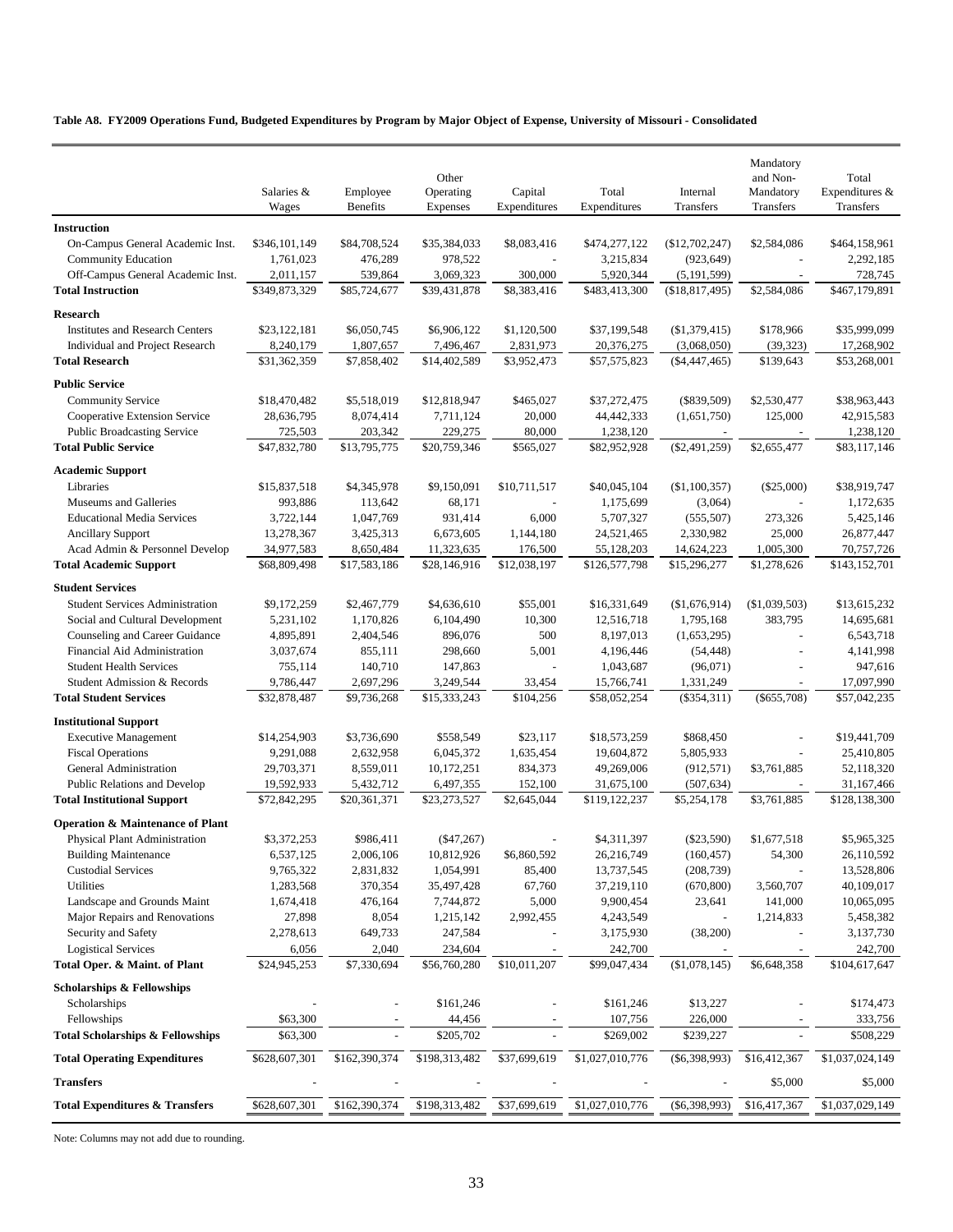**Table A9. FY2009 Operations Fund, Budgeted Expenditures by Program by Major Object of Expense, University of Missouri - Columbia**

|                                                            | Salaries &            | Employee             | Other<br>Operating      | Capital                  | Total              | Internal                 | Mandatory<br>and Non-<br>Mandatory | Total<br>Expenditures &  |
|------------------------------------------------------------|-----------------------|----------------------|-------------------------|--------------------------|--------------------|--------------------------|------------------------------------|--------------------------|
|                                                            | Wages                 | <b>Benefits</b>      | Expenses                | Expenditures             | Expenditures       | Transfers                | Transfers                          | Transfers                |
| <b>Instruction</b>                                         |                       |                      |                         |                          |                    |                          |                                    |                          |
| On-Campus General Academic Inst.                           | \$169,395,497         | \$41,316,991         | \$8,348,253             | \$7,295,966              | \$226,356,707      | (\$12,293,116)           | \$2,577,161                        | \$216,640,752            |
| <b>Community Education</b>                                 | 1,717,523             | 466,119              | 878,013                 | $\sim$                   | 3,061,655          | (913, 649)               |                                    | 2,148,006                |
| Off-Campus General Academic Inst.                          | 107,502               | 26,297               | 799,800                 |                          | 933,599            | (746, 595)               |                                    | 187,004                  |
| <b>Total Instruction</b>                                   | \$171,220,522         | \$41,809,407         | \$10,026,066            | \$7,295,966              | \$230,351,961      | (\$13,953,360)           | \$2,577,161                        | \$218,975,762            |
| Research                                                   |                       |                      |                         |                          |                    |                          |                                    |                          |
| <b>Institutes and Research Centers</b>                     | \$20,550,884          | \$5,460,203          | \$6,345,601             | \$1,110,500              | \$33,467,187       | (\$1,336,924)            |                                    | \$32,130,263             |
| Individual and Project Research                            | 4,187,743             | 910,918              | 1,919,362               | 1,551,598                | 8,569,621          | (1,457,512)              | $(\$39,323)$                       | 7,072,786                |
| <b>Total Research</b>                                      | \$24,738,627          | \$6,371,121          | \$8,264,963             | \$2,662,098              | \$42,036,809       | $(\$2,794,436)$          | (\$39,323)                         | \$39,203,050             |
| <b>Public Service</b>                                      |                       |                      |                         |                          |                    |                          |                                    |                          |
| <b>Community Service</b>                                   | \$6,909,244           | \$1,622,535          | \$3,879,453             | \$31,000                 | \$12,442,232       | $(\$906,072)$            |                                    | \$11,536,160             |
| Cooperative Extension Service                              |                       |                      |                         |                          |                    | (134, 882)               |                                    | (134, 882)               |
| <b>Public Broadcasting Service</b>                         | 313,187               | 91,596               | 153,500                 | 80,000                   | 638,283            |                          |                                    | 638,283                  |
| <b>Total Public Service</b>                                | \$7,222,431           | \$1,714,131          | \$4,032,953             | \$111,000                | \$13,080,515       | (\$1,040,954)            |                                    | \$12,039,561             |
| <b>Academic Support</b>                                    |                       |                      |                         |                          |                    |                          |                                    |                          |
| Libraries                                                  | \$6,671,925           | \$1,865,408          | \$2,914,398             | \$4,314,003              | \$15,765,734       | $(\$904,108)$            | (\$25,000)                         | \$14,836,626             |
| Museums and Galleries                                      | 588,030               | 50                   | 51,771                  | ÷,                       | 639,851            | (3,064)                  | $\overline{\phantom{a}}$           | 636,787                  |
| <b>Educational Media Services</b>                          | 1,765,119             | 502,763              | 288,386                 | 1,000                    | 2,557,268          | (48,960)                 | 273,326                            | 2,781,634                |
| <b>Ancillary Support</b>                                   | 8,069,520             | 1,954,345            | 3,237,781               | 341,930                  | 13,603,576         | 4,044,526                |                                    | 17,648,102               |
| Acad Admin & Personnel Develop                             | 17,899,715            | 4,491,688            | 5,835,308               | 95,000                   | 28,321,712         | 8,660,311                |                                    | 36,982,023               |
| <b>Total Academic Support</b>                              | \$34,994,309          | \$8,814,254          | \$12,327,644            | \$4,751,933              | \$60,888,140       | \$11,748,705             | \$248,326                          | \$72,885,171             |
| <b>Student Services</b>                                    |                       |                      |                         |                          |                    |                          |                                    |                          |
| <b>Student Services Administration</b>                     | \$3,003,839           | \$802,023            | \$1,717,483             | \$55,001                 | \$5,578,346        | $(\$659,473)$            | (\$1,039,503)                      | \$3,879,370              |
| Social and Cultural Development                            | 2,575,702             | 543,072              | 2,356,283               |                          | 5,475,057          | 1,604,892                | 240,000                            | 7,319,949                |
| Counseling and Career Guidance                             | 1,999,680             | 1,586,823            | 324,618                 | 500                      | 3,911,621          | (882,707)                | $\blacksquare$                     | 3,028,914                |
| Financial Aid Administration                               | 1,214,589             | 328,529              | 108,330                 | 5,001                    | 1,656,449          | (54, 448)                | $\overline{a}$                     | 1,602,001                |
| <b>Student Health Services</b>                             | 102,614               | 2,910                | 34,163                  |                          | 139,687            | (96,071)                 |                                    | 43,616                   |
| Student Admission & Records                                | 3,920,278             | 1,056,117            | 1,820,550               | 33,454                   | 6,830,399          | (229, 470)               |                                    | 6,600,929                |
| <b>Total Student Services</b>                              | \$12,816,702          | \$4,319,474          | \$6,361,427             | \$93,956                 | \$23,591,559       | $(\$317,277)$            | $(\$799,503)$                      | \$22,474,779             |
| <b>Institutional Support</b>                               |                       |                      |                         |                          |                    |                          |                                    |                          |
| <b>Executive Management</b>                                | \$4,176,229           | \$1,127,651          | $($ \$958,986)          | \$5,000                  | \$4,349,894        | \$1,670,189              |                                    | \$6,020,083              |
| <b>Fiscal Operations</b>                                   | 3,183,508             | 863,133              | 789,543                 |                          | 4,836,184          | (348,086)                |                                    | 4,488,098                |
| General Administration                                     | 7,939,792             | 2,386,056            | (1, 111, 818)           | 31,000                   | 9,245,030          | 5,399,945                | \$162,190                          | 14,807,165               |
| <b>Public Relations and Development</b>                    | 8,892,046             | 2,597,620            | 2,096,103               | 2,100                    | 13,587,869         | (502, 738)               |                                    | 13,085,131               |
| <b>Total Institutional Support</b>                         | \$24,191,575          | \$6,974,460          | \$814,842               | \$38,100                 | \$32,018,977       | \$6,219,310              | \$162,190                          | \$38,400,477             |
| <b>Operation &amp; Maintenance of Plant</b>                |                       |                      |                         |                          |                    |                          |                                    |                          |
| Physical Plant Administration                              | \$1,495,509           | \$444,323            | $(\$297,740)$           |                          | \$1,642,092        | \$30,710                 |                                    | \$1,672,802              |
| <b>Building Maintenance</b>                                | 4,245,503             | 1,346,848            | 5,663,576               | \$2,536,687              | 13,792,614         | 112,244                  |                                    | 13,904,858               |
| <b>Custodial Services</b>                                  | 4,013,063             | 1,188,334            | 276,062                 |                          | 5,477,459          | (205, 639)               |                                    | 5,271,820                |
| Utilities                                                  |                       | $\blacksquare$       | 26,903,468              |                          | 26,903,468         |                          | \$3,560,707                        | 30,464,175               |
| Landscape and Grounds Maintanence                          | 983,400               | 286,802              | 364,388                 |                          | 1,634,590          |                          |                                    | 1,634,590                |
| Major Repairs and Renovations                              |                       |                      | 512,208                 | 951,950                  | 1,464,158          |                          |                                    | 1,464,158                |
| Security and Safety<br><b>Logistical Services</b>          |                       |                      |                         |                          | 242,700            |                          |                                    |                          |
| Total Operation & Maint of Plant                           | 6,056<br>\$10,743,531 | 2,040<br>\$3,268,347 | 234,604<br>\$33,656,566 | \$3,488,637              | \$51,157,081       | $(\$62,685)$             | \$3,560,707                        | 242,700<br>\$54,655,103  |
|                                                            |                       |                      |                         |                          |                    |                          |                                    |                          |
| <b>Scholarships &amp; Fellowships</b>                      |                       |                      |                         |                          |                    |                          |                                    |                          |
| Scholarships                                               |                       |                      | \$1,669                 |                          | \$1,669            | (\$1,022,839)            |                                    | (\$1,021,170)            |
| Fellowships<br><b>Total Scholarships &amp; Fellowships</b> |                       |                      | 17,456<br>\$19,125      | $\overline{\phantom{a}}$ | 17,456<br>\$19,125 | 175,000<br>$(\$847,839)$ |                                    | 192,456<br>$(\$828,714)$ |
|                                                            |                       |                      |                         |                          |                    |                          |                                    |                          |
| <b>Total Operating Expenditures</b>                        | \$285,927,697         | \$73,271,193         | \$75,503,587            | \$18,441,689             | \$453,144,166      | (\$1,048,536)            | \$5,709,558                        | \$457,805,188            |
| <b>Transfers</b>                                           |                       |                      |                         |                          |                    |                          |                                    |                          |
| <b>Total Expenditures &amp; Transfers</b>                  | \$285,927,697         | \$73,271,193         | \$75,503,587            | \$18,441,689             | \$453,144,166      | (\$1,048,536)            | \$5,709,558                        | \$457,805,188            |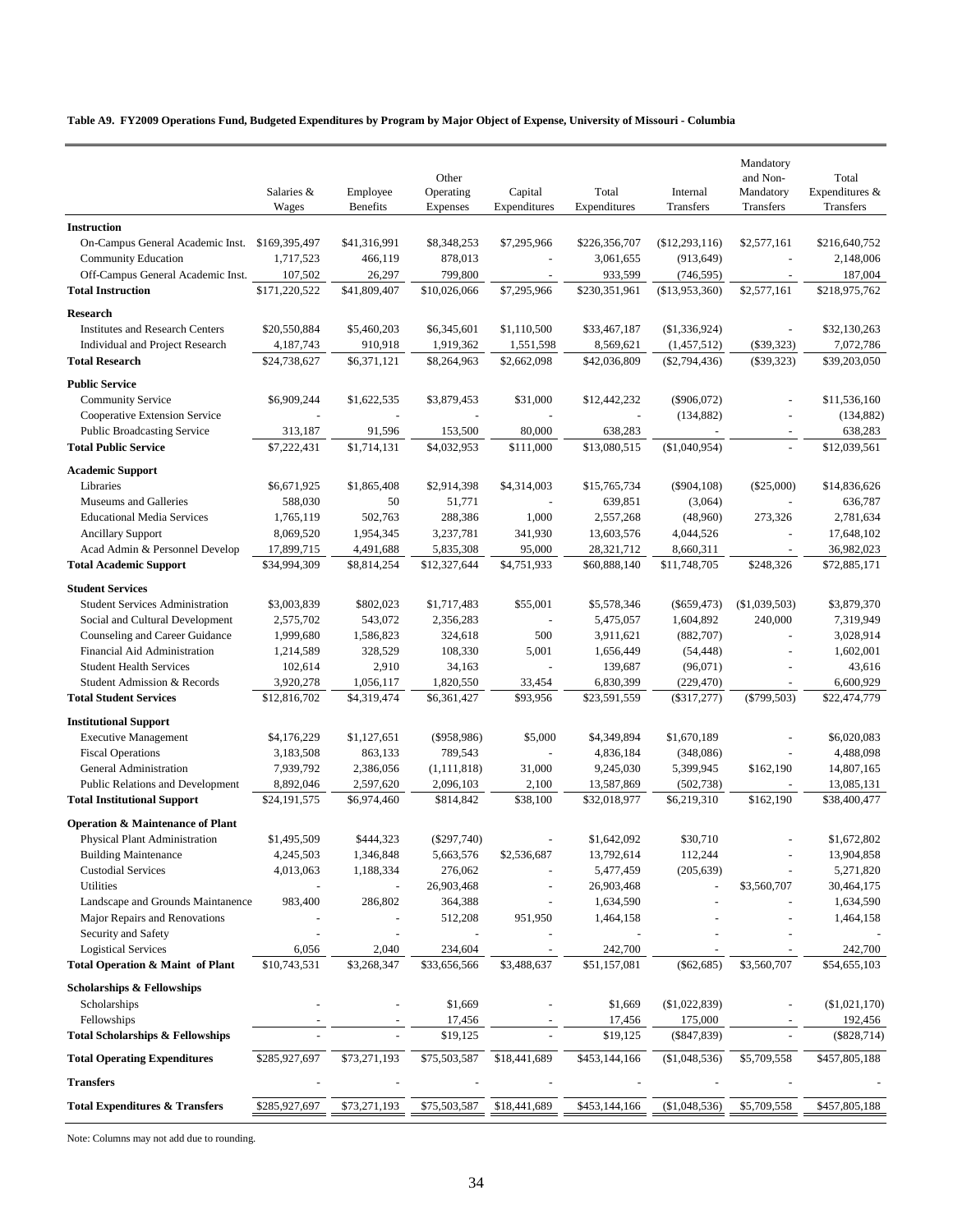### **Table A10. FY2009 Operations Fund, Budgeted Expenditures by Program by Major Object of Expense, University of Missouri Extension**

|                                                                                                                                                                                                                                                                          | Salaries &                   | Employee                   | Other<br>Operating                   | Capital              | Total                                  | Internal                       | Mandatory<br>and Non-<br>Mandatory | Total<br>Expenditures &                |
|--------------------------------------------------------------------------------------------------------------------------------------------------------------------------------------------------------------------------------------------------------------------------|------------------------------|----------------------------|--------------------------------------|----------------------|----------------------------------------|--------------------------------|------------------------------------|----------------------------------------|
|                                                                                                                                                                                                                                                                          | Wages                        | Benefits                   | Expenses                             | Expenditures         | Expenditures                           | Transfers                      | Transfers                          | Transfers                              |
| <b>Instruction</b><br>On-Campus General Academic Inst.<br><b>Community Education</b><br>Off-Campus General Academic Inst.<br><b>Total Instruction</b>                                                                                                                    |                              |                            |                                      |                      |                                        |                                |                                    |                                        |
| <b>Research</b><br><b>Institutes and Research Centers</b><br>Individual and Project Research<br><b>Total Research</b>                                                                                                                                                    |                              |                            |                                      |                      |                                        |                                |                                    |                                        |
| <b>Public Service</b><br>Community Service<br>Cooperative Extension Service<br><b>Public Broadcasting Service</b><br><b>Total Public Service</b>                                                                                                                         | \$28,315,443<br>\$28,315,443 | \$8,000,278<br>\$8,000,278 | \$40,000<br>7,643,099<br>\$7,683,099 | \$20,000<br>\$20,000 | \$40,000<br>43,978,820<br>\$44,018,820 | (\$1,072,033)<br>(\$1,072,033) | \$125,000<br>\$125,000             | \$40,000<br>43,031,787<br>\$43,071,787 |
| <b>Academic Support</b><br>Libraries<br>Museums and Galleries<br><b>Educational Media Services</b><br><b>Ancillary Support</b><br>Acad Admin & Personnel Develop<br><b>Total Academic Support</b>                                                                        |                              |                            |                                      |                      |                                        |                                |                                    |                                        |
| <b>Student Services</b><br><b>Student Services Administration</b><br>Social and Cultural Development<br>Counseling and Career Guidance<br>Financial Aid Administration<br><b>Student Health Services</b><br>Student Admission & Records<br><b>Total Student Services</b> |                              |                            |                                      |                      |                                        |                                |                                    |                                        |
| <b>Institutional Support</b><br><b>Executive Management</b><br><b>Fiscal Operations</b><br>General Administration<br>Public Relations and Development<br><b>Total Institutional Support</b>                                                                              |                              |                            | $(\$780,000)$<br>$(\$780,000)$       |                      | $(\$780,000)$<br>$(\$780,000)$         |                                |                                    | $(\$780,000)$<br>$(*780,000)$          |
| <b>Operation &amp; Maintenance of Plant</b><br>Physical Plant Administration<br><b>Building Maintenance</b><br><b>Custodial Services</b><br>Utilities<br>Landscape and Grounds Maintenance<br>Major Repairs and Renovations<br>Security and Safety                       |                              |                            |                                      |                      |                                        |                                |                                    |                                        |
| <b>Logistical Services</b><br>Total Operation & Maint of Plant                                                                                                                                                                                                           |                              |                            |                                      |                      |                                        |                                |                                    |                                        |
| <b>Scholarships &amp; Fellowships</b><br>Scholarships<br>Fellowships<br><b>Total Scholarships &amp; Fellowships</b>                                                                                                                                                      |                              |                            |                                      |                      |                                        |                                |                                    |                                        |
| <b>Total Operating Expenditures</b>                                                                                                                                                                                                                                      | \$28,315,443                 | \$8,000,278                | \$6,903,099                          | \$20,000             | \$43,238,820                           | (\$1,072,033)                  | \$125,000                          | \$42,291,787                           |
|                                                                                                                                                                                                                                                                          |                              |                            |                                      |                      |                                        |                                |                                    |                                        |
| <b>Transfers</b><br><b>Total Expenditures &amp; Transfers</b>                                                                                                                                                                                                            | \$28,315,443                 | \$8,000,278                | \$6,903,099                          | \$20,000             | \$43,238,820                           | (\$1,072,033)                  | \$125,000                          | \$42,291,787                           |
|                                                                                                                                                                                                                                                                          |                              |                            |                                      |                      |                                        |                                |                                    |                                        |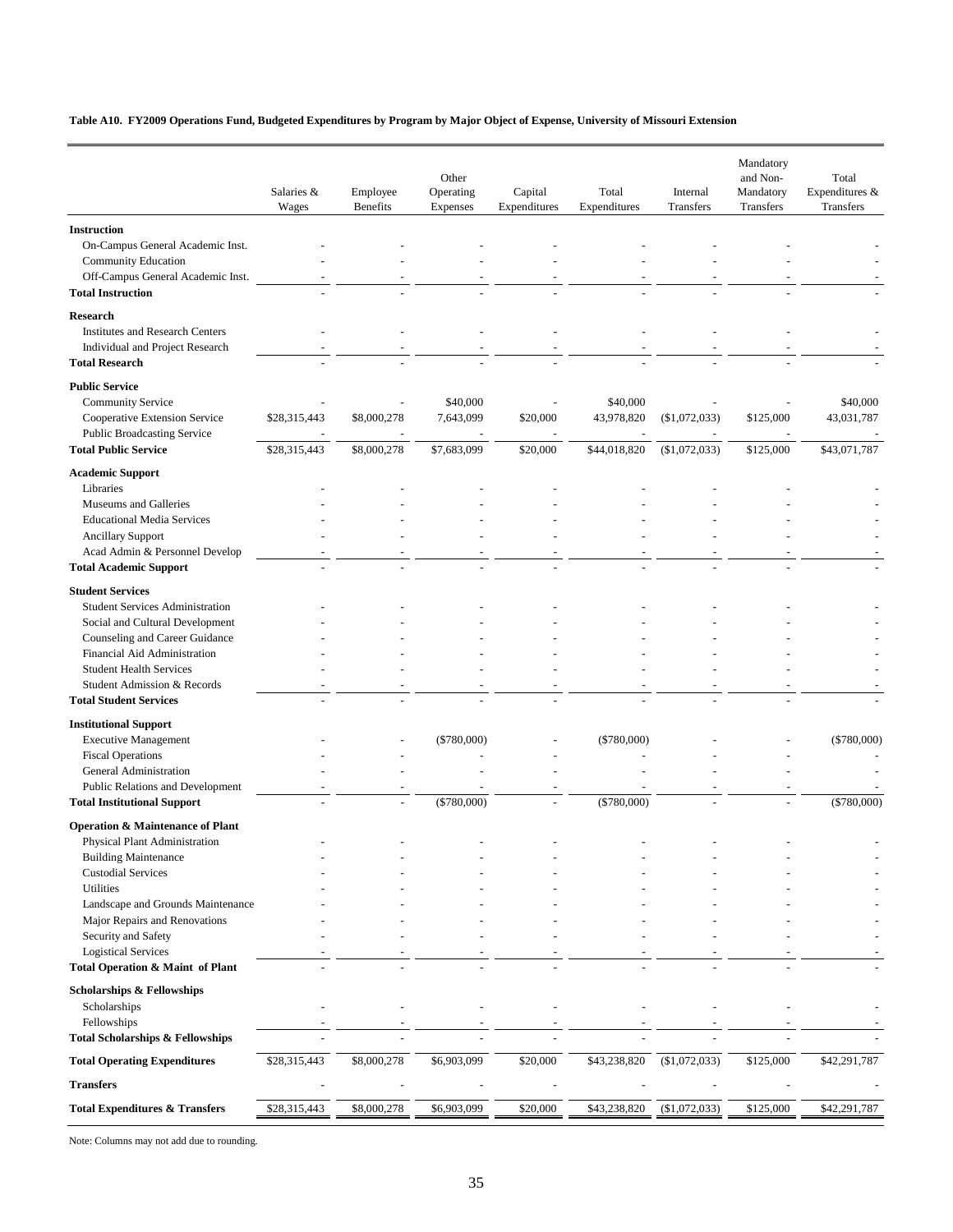### **Table A11. FY2009 Operations Fund, Budgeted Expenditures by Program by Major Object of Expense, University of Missouri - Kansas City**

|                                                                 | Salaries &                | Employee                 | Other<br>Operating       | Capital               | Total                      | Internal                   | Mandatory<br>and Non-<br>Mandatory | Total<br>Expenditures &    |
|-----------------------------------------------------------------|---------------------------|--------------------------|--------------------------|-----------------------|----------------------------|----------------------------|------------------------------------|----------------------------|
|                                                                 | Wages                     | <b>Benefits</b>          | Expenses                 | Expenditures          | Expenditures               | Transfers                  | Transfers                          | Transfers                  |
| <b>Instruction</b>                                              |                           |                          |                          |                       |                            |                            |                                    |                            |
| On-Campus General Academic Inst.                                | \$91,000,379              | \$21,156,182             | \$12,041,576             | \$167,600             | \$124,365,737              | $(\$577,296)$              |                                    | \$123,788,441              |
| Community Education                                             | 33,500                    | 8,170                    | 61,500                   |                       | 103,170                    | (15,000)                   |                                    | 88,170                     |
| Off-Campus General Academic Inst.                               | $\sim$                    | $\overline{a}$           | 77,500                   | $\sim$                | 77,500                     | (77,500)                   | $\overline{\phantom{a}}$           |                            |
| <b>Total Instruction</b>                                        | \$91,033,879              | \$21,164,352             | \$12,180,576             | \$167,600             | \$124,546,407              | $(\$669,796)$              | $\overline{a}$                     | \$123,876,611              |
| Research                                                        |                           |                          |                          |                       |                            |                            |                                    |                            |
| <b>Institutes and Research Centers</b>                          | \$62,500                  | \$19,028                 | \$27,721                 |                       | \$109,249                  |                            |                                    | \$109,249                  |
| Individual and Project Research                                 | 1,421,848                 | 356,414                  | 2,238,500                | \$230,000             | 4,246,762                  | $(*472,661)$               |                                    | 3,774,101                  |
| <b>Total Research</b>                                           | \$1,484,348               | \$375,442                | \$2,266,221              | \$230,000             | \$4,356,011                | $(\$472,661)$              |                                    | \$3,883,350                |
| <b>Public Service</b>                                           |                           |                          |                          |                       |                            |                            |                                    |                            |
| <b>Community Service</b>                                        | \$2,017,733               | \$558,259                | \$582,612                |                       | \$3,158,604                | (\$140,000)                |                                    | \$3,018,604                |
| Cooperative Extension Service                                   | 95,000                    | 22,000                   | 22,425                   |                       | 139,425                    | (123, 425)                 |                                    | 16,000                     |
| <b>Public Broadcasting Service</b>                              |                           |                          | 75,775                   |                       | 75,775                     |                            |                                    | 75,775                     |
| <b>Total Public Service</b>                                     | \$2,112,733               | \$580,259                | \$680,812                |                       | \$3,373,804                | $(\$263,425)$              |                                    | \$3,110,379                |
| <b>Academic Support</b>                                         |                           |                          |                          |                       |                            |                            |                                    |                            |
| Libraries                                                       | \$4,452,383               | \$1,191,939              | \$1,455,032              | \$3,103,937           | \$10,203,291               |                            |                                    | \$10,203,291               |
| Museums and Galleries                                           | 338,346                   | 98,804                   | 2,200                    |                       | 439,350                    |                            |                                    | 439,350                    |
| <b>Educational Media Services</b>                               | 543,371                   | 151,843                  | 822,350                  |                       | 1,517,564                  | $(\$380,211)$              | $\sim$                             | 1,137,353                  |
| <b>Ancillary Support</b>                                        | 1,531,542                 | 428,399                  | 340,356                  | 50,000                | 2,350,297                  | (113, 323)                 | $\overline{\phantom{a}}$           | 2,236,974                  |
| Acad Admin & Personnel Develop<br><b>Total Academic Support</b> | 8,078,129<br>\$14,943,771 | 1,797,166<br>\$3,668,151 | 3,419,963<br>\$6,039,901 | 66,500<br>\$3,220,437 | 13,361,758<br>\$27,872,260 | (774,900)<br>(\$1,268,434) | $\sim$<br>$\bar{\phantom{a}}$      | 12,586,858<br>\$26,603,826 |
|                                                                 |                           |                          |                          |                       |                            |                            |                                    |                            |
| <b>Student Services</b>                                         |                           |                          |                          |                       |                            |                            |                                    |                            |
| <b>Student Services Administration</b>                          | \$2,746,401               | \$666,728                | \$942,496                |                       | \$4,355,625                | \$1,811,201                |                                    | \$6,166,826                |
| Social and Cultural Development                                 | 797,890                   | 195,959                  | 1,120,791                |                       | 2,114,640                  | (121, 971)                 |                                    | 1,992,669                  |
| Counseling and Career Guidance<br>Financial Aid Administration  | 1,359,490<br>737,670      | 381,903<br>219,457       | 162,625<br>60,000        | L,                    | 1,904,018<br>1,017,127     | (770, 588)                 |                                    | 1,133,430<br>1,017,127     |
| <b>Student Health Services</b>                                  |                           | $\overline{\phantom{a}}$ |                          | $\blacksquare$        | $\overline{\phantom{a}}$   | ÷.                         | $\ddot{\phantom{1}}$               |                            |
| Student Admission & Records                                     | 1,614,447                 | 469,316                  | 188,458                  |                       | 2,272,221                  | (61, 152)                  | ÷,                                 | 2,211,069                  |
| <b>Total Student Services</b>                                   | \$7,255,898               | \$1,933,363              | \$2,474,370              |                       | \$11,663,631               | \$857,490                  | L.                                 | \$12,521,121               |
| <b>Institutional Support</b>                                    |                           |                          |                          |                       |                            |                            |                                    |                            |
| <b>Executive Management</b>                                     | \$1,952,478               | \$473,420                | \$444,838                | \$18,117              | \$2,888,853                | $(\$214,800)$              |                                    | \$2,674,053                |
| <b>Fiscal Operations</b>                                        | 1,060,784                 | 314,730                  | 2,076,989                | 1,635,454             | 5,087,957                  | 6,768,611                  | L,                                 | 11,856,568                 |
| General Administration                                          | 9,372,338                 | 2,588,344                | 3,764,386                | 635,000               | 16,360,068                 | (2,930,170)                | $\sim$                             | 13,429,898                 |
| Public Relations and Development                                | 3,533,872                 | 1,008,416                | 1,685,603                |                       | 6,227,891                  | (694, 870)                 |                                    | 5,533,021                  |
| <b>Total Institutional Support</b>                              | \$15,919,472              | \$4,384,910              | \$7,971,816              | \$2,288,571           | \$30,564,769               | \$2,928,771                |                                    | \$33,493,540               |
| <b>Operation &amp; Maintenance of Plant</b>                     |                           |                          |                          |                       |                            |                            |                                    |                            |
| Physical Plant Administration                                   | \$404,000                 | \$120,000                | \$279,000                |                       | \$803,000                  |                            | \$775,680                          | \$1,578,680                |
| <b>Building Maintenance</b>                                     | 363,000                   | 108,000                  | 2,365,159                | \$4,230,305           | 7,066,464                  | $(\$320,000)$              |                                    | 6,746,464                  |
| <b>Custodial Services</b>                                       | 2,487,000                 | 740,000                  | 538,200                  | 75,000                | 3,840,200                  |                            |                                    | 3,840,200                  |
| <b>Utilities</b>                                                | 400,000                   | 119,000                  | 115,000                  | 35,000                | 669,000                    | (669,000)                  |                                    |                            |
| Landscape and Grounds Maintenance                               |                           |                          | 7,018,000                |                       | 7,018,000                  |                            |                                    | 7,018,000                  |
| Major Repairs and Renovations                                   |                           |                          |                          |                       |                            |                            |                                    |                            |
| Security and Safety                                             | 1,213,000                 | 361,000                  | 44,000                   |                       | 1,618,000                  |                            |                                    | 1,618,000                  |
| <b>Logistical Services</b>                                      | \$4,867,000               | \$1,448,000              |                          | \$4,340,305           | \$21,014,664               | $(\$989,000)$              | \$775,680                          | \$20,801,344               |
| Total Operation & Maint of Plant                                |                           |                          | \$10,359,359             |                       |                            |                            |                                    |                            |
| <b>Scholarships &amp; Fellowships</b>                           |                           |                          |                          |                       |                            |                            |                                    |                            |
| Scholarships                                                    |                           |                          | \$250,500                |                       | \$250,500                  | \$250,000                  |                                    | \$500,500                  |
| Fellowships                                                     | \$63,300                  |                          | 21,000                   |                       | 84,300                     |                            |                                    | 84,300                     |
| <b>Total Scholarships &amp; Fellowships</b>                     | \$63,300                  |                          | \$271,500                |                       | \$334,800                  | \$250,000                  |                                    | \$584,800                  |
| <b>Total Operating Expenditures</b>                             | \$137,680,401             | \$33,554,477             | \$42,244,555             | \$10,246,913          | \$223,726,346              | \$372,945                  | \$775,680                          | \$224,874,971              |
| <b>Transfers</b>                                                |                           |                          |                          |                       |                            |                            |                                    |                            |
| <b>Total Expenditures &amp; Transfers</b>                       | \$137,680,401             | \$33,554,477             | \$42,244,555             | \$10,246,913          | \$223,726,346              | \$372,945                  | \$775,680                          | \$224,874,971              |
|                                                                 |                           |                          |                          |                       |                            |                            |                                    |                            |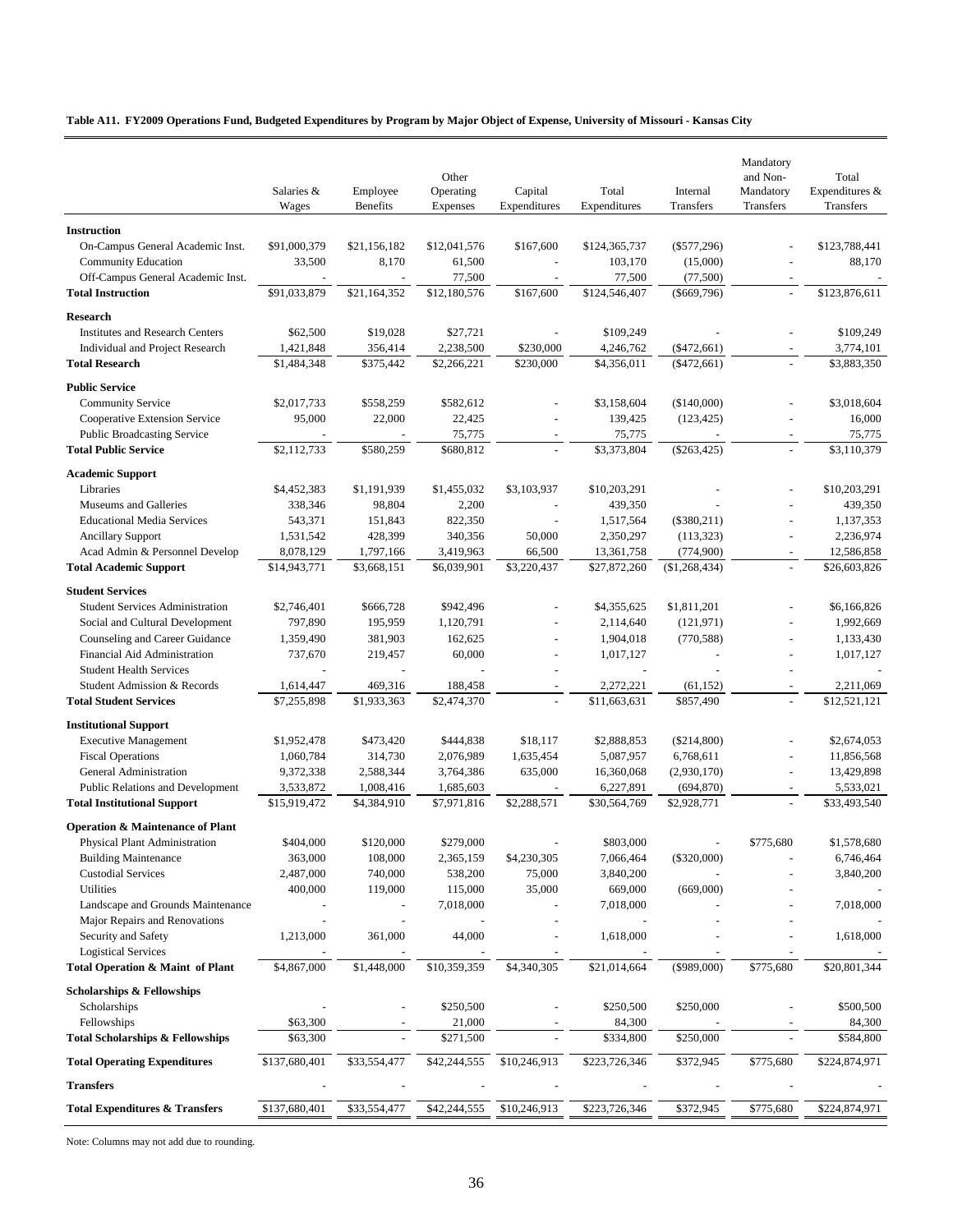### **Table A12. FY2009 Operations Fund, Budgeted Expenditures by Program by Major Object of Expense, Missouri University of Science and Technology**

|                                                                   |                      |                       | Other                 |                          |                        |                       | Mandatory<br>and Non-  | Total                       |
|-------------------------------------------------------------------|----------------------|-----------------------|-----------------------|--------------------------|------------------------|-----------------------|------------------------|-----------------------------|
|                                                                   | Salaries &<br>Wages  | Employee<br>Benefits  | Operating<br>Expenses | Capital<br>Expenditures  | Total<br>Expenditures  | Internal<br>Transfers | Mandatory<br>Transfers | Expenditures &<br>Transfers |
| <b>Instruction</b>                                                |                      |                       |                       |                          |                        |                       |                        |                             |
| On-Campus General Academic Inst.<br><b>Community Education</b>    | \$37,691,488         | \$9,734,113<br>$\sim$ | \$6,600,231<br>24,009 | \$192,100<br>$\sim$      | \$54,217,932<br>24,009 | \$429,894             | \$6,925                | \$54,654,751<br>24,009      |
| Off-Campus General Academic Inst.                                 | 1,249,275            | 360,929               | 2,000,123             | 300,000                  | 3,910,327              | (4,367,504)           |                        | (457, 177)                  |
| <b>Total Instruction</b>                                          | \$38,940,763         | \$10,095,042          | \$8,624,363           | \$492,100                | \$58,152,268           | $(\$3,937,610)$       | \$6,925                | \$54,221,583                |
| Research                                                          |                      |                       |                       |                          |                        |                       |                        |                             |
| <b>Institutes and Research Centers</b>                            | \$1,316,689          | \$257,425             | \$318,205             | \$10,000                 | \$1,902,319            |                       |                        | \$1,902,319                 |
| Individual and Project Research                                   | 1,952,935            | 437,618               | 1,132,891             | 863,875                  | 4,387,319              | $(\$774,877)$         |                        | 3,612,442                   |
| <b>Total Research</b>                                             | \$3,269,624          | \$695,043             | \$1,451,097           | \$873,875                | \$6,289,639            | $(\$774,877)$         |                        | \$5,514,762                 |
| <b>Public Service</b>                                             |                      |                       |                       |                          |                        |                       |                        |                             |
| <b>Community Service</b>                                          | \$585,351            | \$166,745             | \$468,412             |                          | \$1,220,508            | (\$150,863)           |                        | \$1,069,645                 |
| Cooperative Extension Service                                     | 52,108               | 10,424                | 21,500                |                          | 84,032                 | (44, 340)             |                        | 39,692                      |
| <b>Public Broadcasting Service</b>                                | 157,699              | 45,528                |                       |                          | 203,227                |                       |                        | 203,227                     |
| <b>Total Public Service</b>                                       | \$795,158            | \$222,697             | \$489,912             | $\overline{a}$           | \$1,507,767            | (\$195,203)           | ä,                     | \$1,312,564                 |
| <b>Academic Support</b>                                           |                      |                       |                       |                          |                        |                       |                        |                             |
| Libraries                                                         | \$1,021,914          | \$272,174             | \$252,516             | \$1,208,577              | \$2,755,181            |                       |                        | \$2,755,181                 |
| Museums and Galleries                                             |                      |                       |                       |                          |                        |                       |                        |                             |
| <b>Educational Media Services</b>                                 | 421,753              | 123,976               | (274,005)             |                          | 271,724                |                       | \$25,000               | 271,724<br>707,991          |
| <b>Ancillary Support</b><br>Acad Admin & Personnel Develop        | 389,562<br>1,564,169 | 101,770<br>429,499    | 154,659<br>379,817    | 37,000                   | 682,991<br>2,373,486   | $(\$240,000)$         |                        | 2,133,486                   |
| <b>Total Academic Support</b>                                     | \$3,397,398          | \$927,420             | \$512,988             | \$1,245,577              | \$6,083,382            | $(\$240,000)$         | \$25,000               | \$5,868,382                 |
|                                                                   |                      |                       |                       |                          |                        |                       |                        |                             |
| <b>Student Services</b><br><b>Student Services Administration</b> | \$1,210,977          | \$349,610             | \$178,104             |                          | \$1,738,691            |                       |                        | \$1,738,691                 |
| Social and Cultural Development                                   | 1,455,110            | 358,212               | 1,627,660             |                          | 3,440,982              | $(\$40,753)$          | \$143,795              | 3,544,024                   |
| Counseling and Career Guidance                                    | 973,021              | 277,014               | 293,523               |                          | 1,543,558              |                       |                        | 1,543,558                   |
| Financial Aid Administration                                      | 305,415              | 88,173                | 30,330                |                          | 423,918                |                       |                        | 423,918                     |
| <b>Student Health Services</b>                                    | 650,000              | 137,000               | 87,000                | $\overline{\phantom{a}}$ | 874,000                |                       |                        | 874,000                     |
| Student Admission & Records                                       | 1,973,991            | 554,606               | 838,399               |                          | 3,366,996              |                       |                        | 3,366,996                   |
| <b>Total Student Services</b>                                     | \$6,568,514          | \$1,764,615           | \$3,055,016           | $\omega$                 | \$11,388,145           | $(\$40,753)$          | \$143,795              | \$11,491,187                |
| <b>Institutional Support</b>                                      |                      |                       |                       |                          |                        |                       |                        |                             |
| <b>Executive Management</b>                                       | \$1,431,655          | \$375,122             | \$629,119             |                          | \$2,435,896            | \$815,209             |                        | \$3,251,105                 |
| <b>Fiscal Operations</b>                                          | 1,289,507            | 369,432               | 424,674               | $\overline{\phantom{a}}$ | 2,083,613              |                       |                        | 2,083,613                   |
| General Administration                                            | 671,771              | 193,940               | 3,845                 |                          | 869,556                |                       |                        | 869,556                     |
| Public Relations and Development                                  | 2,113,624            | 602,390               | 784,865               |                          | 3,500,879              | 139,680               |                        | 3,640,559                   |
| <b>Total Institutional Support</b>                                | \$5,506,557          | \$1,540,884           | \$1,842,503           | $\overline{a}$           | \$8,889,944            | \$954,889             |                        | \$9,844,833                 |
| <b>Operation &amp; Maintenance of Plant</b>                       |                      |                       |                       |                          |                        |                       |                        |                             |
| Physical Plant Administration                                     | \$376,962            | \$103,402             | \$37,477              |                          | \$517,841              |                       |                        | \$517,841                   |
| <b>Building Maintenance</b>                                       | 284,023              | 81,750                | 1,801,090             | \$93,600                 | 2,260,463              |                       |                        | 2,260,463                   |
| <b>Custodial Services</b>                                         | 1,331,881            | 382,508               | 82,173                | 10,400                   | 1,806,962              |                       |                        | 1,806,962                   |
| Utilities                                                         | 883,568              | 251,354               | 4,553,265             | 32,760                   | 5,720,947              |                       |                        | 5,720,947                   |
| Landscape and Grounds Maintenance                                 | 419,547              | 114,431               | 78,530                | 5,000                    | 617,508                |                       |                        | 617,508                     |
| Major Repairs and Renovations                                     | 27,898               | 8,054                 | 625,334               | 2,040,505                | 2,701,791              |                       |                        | 2,701,791                   |
| Security and Safety                                               | 1,065,613            | 288,733               | 203,584               |                          | 1,557,930              | $(\$38,200)$          |                        | 1,519,730                   |
| <b>Logistical Services</b><br>Total Operation & Maint of Plant    | \$4,389,492          | \$1,230,232           | \$7,381,453           | \$2,182,265              | \$15,183,442           | (\$38,200)            |                        | \$15,145,242                |
|                                                                   |                      |                       |                       |                          |                        |                       |                        |                             |
| <b>Scholarships &amp; Fellowships</b>                             |                      |                       |                       |                          |                        |                       |                        |                             |
| Scholarships                                                      |                      |                       | \$9,077               |                          | \$9,077                |                       |                        | \$9,077                     |
| Fellowships<br><b>Total Scholarships &amp; Fellowships</b>        |                      |                       | \$9,077               |                          | \$9,077                |                       |                        | \$9,077                     |
| <b>Total Operating Expenditures</b>                               | \$62,867,506         | \$16,475,933          | \$23,366,408          | \$4,793,817              | \$107,503,664          | $(\$4,271,754)$       | \$175,720              | \$103,407,629               |
|                                                                   |                      |                       |                       |                          |                        |                       |                        |                             |
| Transfers                                                         |                      |                       |                       |                          |                        |                       |                        |                             |
| <b>Total Expenditures &amp; Transfers</b>                         | \$62,867,506         | \$16,475,933          | \$23,366,408          | \$4,793,817              | \$107,503,664          | $(\$4,271,754)$       | \$175,720              | \$103,407,629               |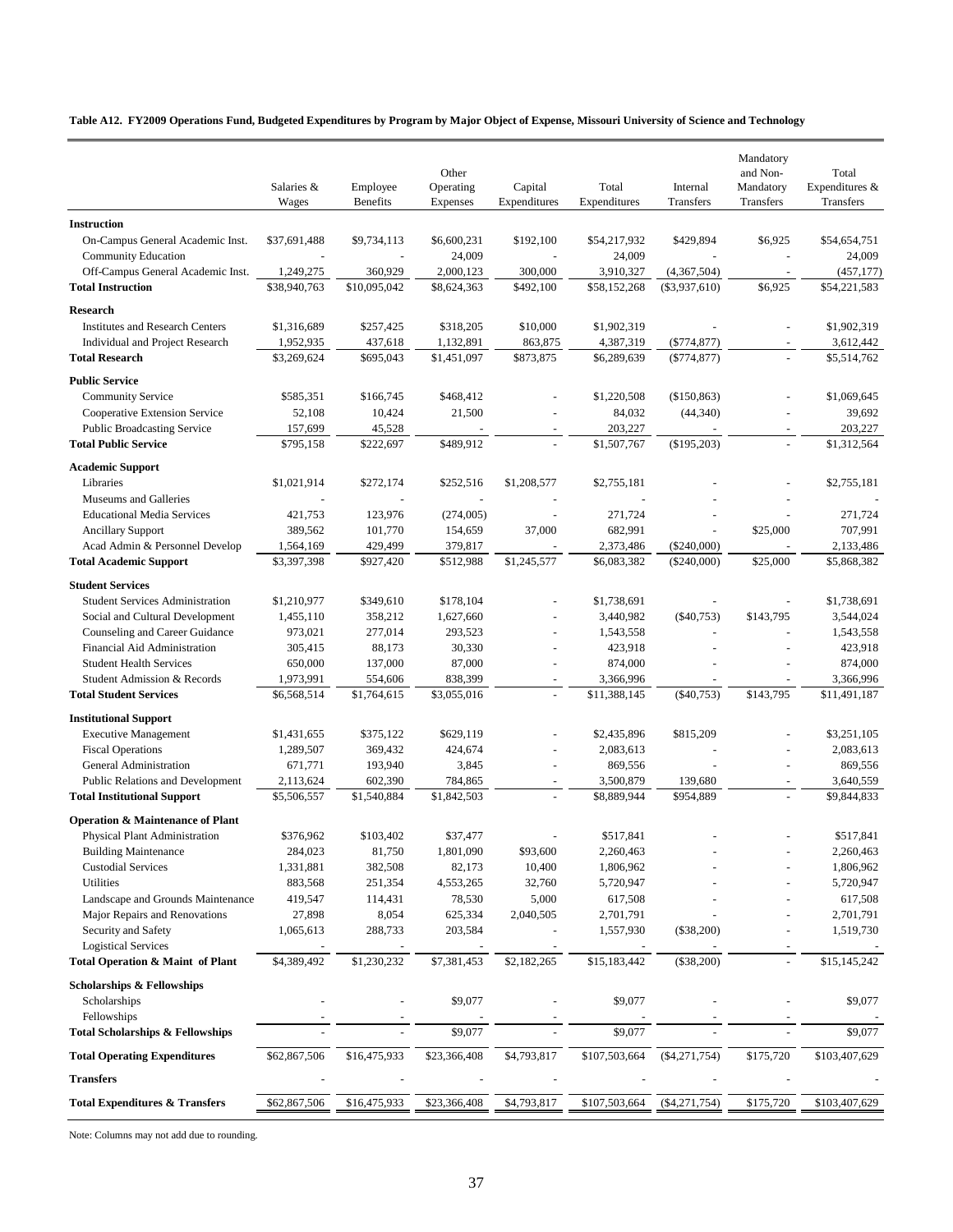**Table A13. FY2009 Operations Fund, Budgeted Expenditures by Program by Major Object of Expense, University of Missouri - St. Louis**

|                                                    | Salaries &<br>Wages      | Employee<br>Benefits     | Other<br>Operating<br>Expenses | Capital<br>Expenditures | Total<br>Expenditures     | Internal<br>Transfers    | Mandatory<br>and Non-<br>Mandatory<br>Transfers | Total<br>Expenditures &<br>Transfers |
|----------------------------------------------------|--------------------------|--------------------------|--------------------------------|-------------------------|---------------------------|--------------------------|-------------------------------------------------|--------------------------------------|
|                                                    |                          |                          |                                |                         |                           |                          |                                                 |                                      |
| <b>Instruction</b>                                 |                          |                          |                                |                         |                           |                          |                                                 |                                      |
| On-Campus General Academic Inst.                   | \$47,991,785             | \$12,501,238             | \$8,382,973                    | \$427,750               | \$69,303,746              | $(\$228,614)$            |                                                 | \$69,075,132                         |
| <b>Community Education</b>                         | 10,000                   | 2,000                    | 15,000                         |                         | 27,000                    | 5,000                    |                                                 | 32,000                               |
| Off-Campus General Academic Inst.                  | 654,380                  | 152,638                  | 191,900                        |                         | 998,918                   |                          |                                                 | 998,918                              |
| <b>Total Instruction</b>                           | \$48,656,165             | \$12,655,876             | \$8,589,873                    | \$427,750               | \$70,329,664              | $(\$223,614)$            |                                                 | \$70,106,050                         |
| Research                                           |                          |                          |                                |                         |                           |                          |                                                 |                                      |
| <b>Institutes and Research Centers</b>             | \$1,192,108              | \$314,090                | \$214,595                      |                         | \$1,720,793               | $(\$42,491)$             | \$178,966                                       | \$1,857,268                          |
| Individual and Project Research                    | 677,652                  | 102,707                  | 2,205,713                      | \$186,500               | 3,172,572                 | (363,000)                |                                                 | 2,809,572                            |
| <b>Total Research</b>                              | \$1,869,760              | \$416,797                | \$2,420,308                    | \$186,500               | \$4,893,365               | $(\$405,491)$            | \$178,966                                       | \$4,666,840                          |
| <b>Public Service</b>                              |                          |                          |                                |                         |                           |                          |                                                 |                                      |
| <b>Community Service</b>                           | \$1,612,991              | \$987,516                | \$613,036                      |                         | \$3,213,543               | $(\$482,909)$            |                                                 | \$2,730,634                          |
| Cooperative Extension Service                      | 174,244                  | 41,712                   | 24,100                         | $\sim$                  | 240,056                   | (277,070)                |                                                 | (37, 014)                            |
| <b>Public Broadcasting Service</b>                 | 254,617                  | 66,218                   |                                |                         | 320,835                   |                          |                                                 | 320,835                              |
| <b>Total Public Service</b>                        | \$2,041,852              | \$1,095,446              | \$637,136                      |                         | \$3,774,434               | $(\$759,979)$            |                                                 | \$3,014,455                          |
| <b>Academic Support</b>                            |                          |                          |                                |                         |                           |                          |                                                 |                                      |
| Libraries                                          | \$2,338,836              | \$634,869                | \$333,720                      | \$2,085,000             | \$5,392,425               | (\$196,249)              |                                                 | \$5,196,176                          |
| Museums and Galleries                              | 67,510                   | 14,788                   | 14,200                         |                         | 96,498                    |                          |                                                 | 96,498                               |
| <b>Educational Media Services</b>                  | 991,901                  | 269,187                  | 94,683                         | 5,000                   | 1,360,771                 | (126, 336)               |                                                 | 1,234,435                            |
| <b>Ancillary Support</b>                           | 3,287,744                | 940,799                  | 2,940,808                      | 715,250                 | 7,884,601                 | (2,061,691)              |                                                 | 5,822,910                            |
| Acad Admin & Personnel Develop                     | 6,651,585                | 1,714,515                | 1,167,867                      | 15,000                  | 9,548,967                 | 18,835                   | \$500,000                                       | 10,067,802                           |
| <b>Total Academic Support</b>                      | \$13,337,576             | \$3,574,158              | \$4,551,278                    | \$2,820,250             | \$24,283,262              | $(\$2,365,441)$          | \$500,000                                       | \$22,417,821                         |
| <b>Student Services</b>                            |                          |                          |                                |                         |                           |                          |                                                 |                                      |
| <b>Student Services Administration</b>             | \$1,112,839              | \$322,483                | \$1,286,610                    |                         | \$2,721,932               | $(\$891,587)$            |                                                 | \$1,830,345                          |
| Social and Cultural Development                    | 402,400                  | 73,583                   | 996,256                        | \$10,300                | 1,482,539                 | 355,000                  |                                                 | 1,837,539                            |
| Counseling and Career Guidance                     | 563,700                  | 158,806                  | 115,310                        |                         | 837,816                   |                          |                                                 | 837,816                              |
| Financial Aid Administration                       | 780,000                  | 218,952                  | 100,000                        |                         | 1,098,952                 |                          |                                                 | 1,098,952                            |
| <b>Student Health Services</b>                     | 2,500                    | 800                      | 26,700                         |                         | 30,000                    |                          | L,                                              | 30,000                               |
| Student Admission & Records                        | 2,277,731                | 617,257                  | 402,137                        |                         | 3,297,125                 | 1,621,871                | $\overline{a}$                                  | 4,918,996                            |
| <b>Total Student Services</b>                      | \$5,139,170              | \$1,391,881              | \$2,927,013                    | \$10,300                | \$9,468,364               | \$1,085,284              | $\overline{a}$                                  | \$10,553,648                         |
|                                                    |                          |                          |                                |                         |                           |                          |                                                 |                                      |
| <b>Institutional Support</b>                       |                          |                          |                                |                         |                           |                          |                                                 |                                      |
| <b>Executive Management</b>                        | \$1,866,083              | \$531,164                | \$404,520                      |                         | \$2,801,767               | \$3,237                  |                                                 | \$2,805,004                          |
| <b>Fiscal Operations</b><br>General Administration | 739,509<br>2,395,146     | 213,290                  | 1,639,503                      | $\sim$                  | 2,592,302                 | (162,703)                |                                                 | 2,429,599<br>3,736,445               |
| <b>Public Relations and Development</b>            |                          | 691,320                  | (36, 471)                      | \$57,373                | 3,107,368                 | 629,077                  | $\overline{a}$                                  | 6,925,935                            |
| <b>Total Institutional Support</b>                 | 3,563,539<br>\$8,564,277 | 1,016,082<br>\$2,451,856 | 1,245,002<br>\$3,252,554       | \$57,373                | 5,824,623<br>\$14,326,060 | 1,101,312<br>\$1,570,923 | $\overline{a}$                                  | \$15,896,983                         |
|                                                    |                          |                          |                                |                         |                           |                          |                                                 |                                      |
| <b>Operation &amp; Maintenance of Plant</b>        |                          |                          |                                |                         |                           |                          |                                                 |                                      |
| Physical Plant Administration                      | \$509,148                | \$148,470                | \$99,688                       |                         | \$757,306                 | (\$54,300)               | \$54,300                                        | \$1,604,844                          |
| <b>Building Maintenance</b>                        | 1,644,599                | 469,508                  | 753,101                        |                         | 2,867,208                 | 47,299                   | 901,838                                         | 2,968,807                            |
| <b>Custodial Services</b>                          | 1,933,378                | 520,990                  | 158,556                        |                         | 2,612,924                 | (3,100)                  |                                                 | 2,609,824                            |
| Utilities                                          |                          |                          | 3,644,695                      |                         | 3,644,695                 | (1,800)                  |                                                 | 3,642,895                            |
| Landscape and Grounds Maintenance                  | 271,471                  | 74,931                   | 283,954                        |                         | 630,356                   | 23,641                   | 141,000                                         | 794,997                              |
| Major Repairs and Renovations                      |                          |                          | 77,600                         |                         | 77,600                    |                          | 1,214,833                                       | 1,292,433                            |
| Security and Safety                                |                          |                          |                                |                         |                           |                          |                                                 |                                      |
| <b>Logistical Services</b>                         | \$4,358,596              | \$1,213,899              | \$5,017,594                    |                         | \$10,590,089              | \$11,740                 | \$2,311,971                                     | \$12,913,800                         |
| Total Operation & Maint of Plant                   |                          |                          |                                |                         |                           |                          |                                                 |                                      |
| <b>Scholarships &amp; Fellowships</b>              |                          |                          |                                |                         |                           |                          |                                                 |                                      |
| Scholarships                                       |                          |                          | (\$100,000)                    |                         | (\$100,000)               | \$796,066                |                                                 | \$696,066                            |
| Fellowships                                        |                          |                          | 6,000                          |                         | 6,000                     | 51,000                   |                                                 | 57,000                               |
| <b>Total Scholarships &amp; Fellowships</b>        |                          |                          | $(\$94,000)$                   |                         | (\$94,000)                | \$847,066                |                                                 | \$753,066                            |
| <b>Total Operating Expenditures</b>                | \$83,967,396             | \$22,799,913             | \$27,301,756                   | \$3,502,173             | \$137,571,238             | $(\$239,512)$            | \$2,990,937                                     | \$140,322,663                        |
| Transfers                                          |                          |                          |                                |                         |                           |                          |                                                 |                                      |
| <b>Total Expenditures &amp; Transfers</b>          | \$83,967,396             | \$22,799,913             | \$27,301,756                   | \$3,502,173             | \$137,571,238             | $(\$239,512)$            | \$2,990,937                                     | \$140,322,663                        |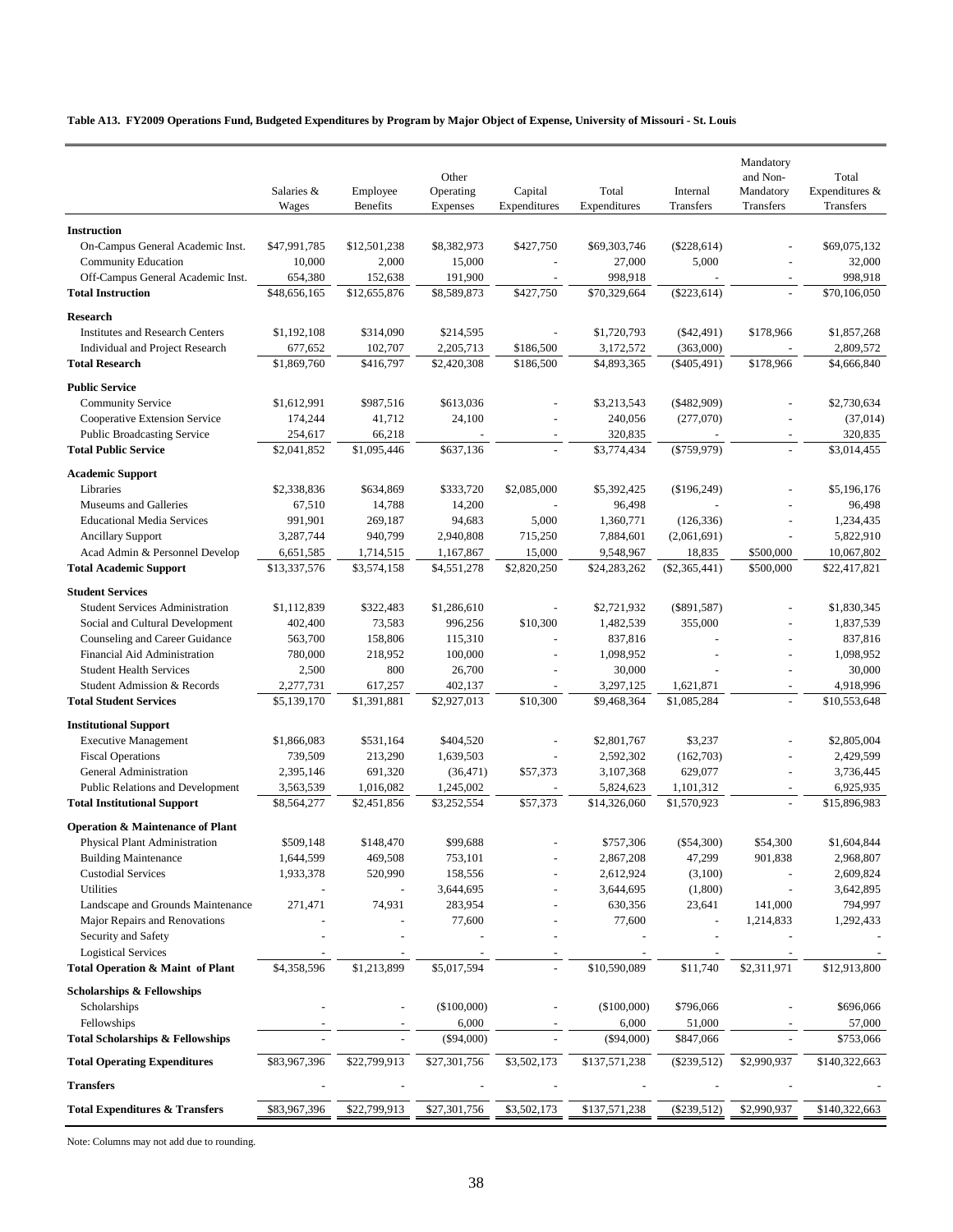### **Table A14. FY2009 Operations Fund, Budgeted Expenditures by Program by Major Object of Expense, University of Missouri - System Administration**

|                                                                                                    | Salaries &<br>Wages    | Employee<br><b>Benefits</b> | Other<br>Operating<br>Expenses | Capital<br>Expenditures | Total<br>Expenditures   | Internal<br>Transfers      | Mandatory<br>and Non-<br>Mandatory<br>Transfers | Total<br>Expenditures &<br>Transfers |
|----------------------------------------------------------------------------------------------------|------------------------|-----------------------------|--------------------------------|-------------------------|-------------------------|----------------------------|-------------------------------------------------|--------------------------------------|
| <b>Instruction</b>                                                                                 |                        |                             |                                |                         |                         |                            |                                                 |                                      |
| On-Campus General Academic Inst.<br><b>Community Education</b>                                     | \$22,000               |                             | \$11,000                       |                         | \$33,000                | $(\$33,115)$               |                                                 | ( \$115)                             |
| Off-Campus General Academic Inst.<br><b>Total Instruction</b>                                      | \$22,000               |                             | \$11,000                       |                         | \$33,000                | $(\$33,115)$               |                                                 | ( \$115)                             |
| <b>Research</b>                                                                                    |                        |                             |                                |                         |                         |                            |                                                 |                                      |
| <b>Institutes and Research Centers</b><br>Individual and Project Research<br><b>Total Research</b> |                        |                             |                                |                         |                         |                            |                                                 |                                      |
|                                                                                                    |                        |                             |                                |                         |                         |                            |                                                 |                                      |
| <b>Public Service</b><br><b>Community Service</b><br>Cooperative Extension Service                 | \$7,345,163            | \$2,182,964                 | \$7,235,434                    | \$434,027               | \$17,197,588            | \$840,335                  | \$2,530,477                                     | \$20,568,400                         |
| <b>Public Broadcasting Service</b>                                                                 |                        |                             |                                |                         |                         |                            |                                                 |                                      |
| <b>Total Public Service</b>                                                                        | \$7,345,163            | \$2,182,964                 | \$7,235,434                    | \$434,027               | \$17,197,588            | \$840,335                  | \$2,530,477                                     | \$20,568,400                         |
| <b>Academic Support</b>                                                                            |                        |                             |                                |                         |                         |                            |                                                 |                                      |
| Libraries<br>Museums and Galleries                                                                 | \$1,352,460            | \$381,588                   | \$4,194,425                    |                         | \$5,928,473             |                            |                                                 | \$5,928,473                          |
| <b>Educational Media Services</b>                                                                  |                        |                             |                                |                         |                         |                            |                                                 |                                      |
| <b>Ancillary Support</b>                                                                           |                        |                             |                                |                         |                         | \$461,470                  |                                                 | 461,470                              |
| Acad Admin & Personnel Develop                                                                     | 698,984                | 202,616                     | 495.680                        |                         | 1,397,280               | (301, 818)                 |                                                 | 1,095,462                            |
| <b>Total Academic Support</b>                                                                      | \$2,051,444            | \$584,204                   | \$4,690,105                    |                         | \$7,325,753             | \$159,652                  |                                                 | \$7,485,405                          |
| <b>Student Services</b><br><b>Student Services Administration</b>                                  |                        |                             |                                |                         |                         |                            |                                                 |                                      |
| Social and Cultural Development                                                                    | \$1,098,203            | \$326,935                   | \$511,917<br>3,500             |                         | \$1,937,055<br>3,500    | $(\$1,937,055)$<br>(2,000) |                                                 | \$1,500                              |
| Counseling and Career Guidance                                                                     |                        |                             |                                |                         |                         |                            |                                                 |                                      |
| Financial Aid Administration                                                                       |                        |                             |                                |                         |                         |                            |                                                 |                                      |
| <b>Student Health Services</b><br>Student Admission & Records                                      |                        |                             |                                |                         |                         |                            |                                                 |                                      |
| <b>Total Student Services</b>                                                                      | \$1,098,203            | \$326,935                   | \$515,417                      |                         | \$1,940,555             | (\$1,939,055)              |                                                 | \$1,500                              |
| <b>Institutional Support</b>                                                                       |                        |                             |                                |                         |                         |                            |                                                 |                                      |
| <b>Executive Management</b>                                                                        | \$4,828,458            | \$1,229,333                 | \$819,058                      |                         | \$6,876,849             | (\$1,405,385)              |                                                 | \$5,471,464                          |
| <b>Fiscal Operations</b><br>General Administration                                                 | 3,017,780<br>9,324,324 | 872,373<br>2,699,351        | 1,114,663<br>7,552,309         | \$111,000               | 5,004,816<br>19,686,984 | (451, 889)<br>(4,011,423)  | \$3,599,695                                     | 4,552,927<br>19,275,256              |
| Public Relations and Development                                                                   | 1,489,852              | 208,204                     | 685,782                        | 150,000                 | 2,533,838               | (551, 018)                 |                                                 | 1,982,820                            |
| <b>Total Institutional Support</b>                                                                 | \$18,660,414           | \$5,009,261                 | \$10,171,812                   | \$261,000               | \$34,102,487            | $(\$6,419,715)$            | \$3,599,695                                     | \$31,282,467                         |
| <b>Operation &amp; Maintenance of Plant</b>                                                        |                        |                             |                                |                         |                         |                            |                                                 |                                      |
| Physical Plant Administration                                                                      | \$586,634              | \$170,216                   | (\$165,692)                    |                         | \$591,158               |                            |                                                 | \$591,158                            |
| <b>Building Maintenance</b>                                                                        |                        |                             | 230,000                        |                         | 230,000                 |                            |                                                 | 230,000                              |
| <b>Custodial Services</b><br><b>Utilities</b>                                                      |                        |                             | 281,000                        |                         | 281,000                 |                            |                                                 | 281,000                              |
| Landscape and Grounds Maintenance                                                                  |                        |                             |                                |                         |                         |                            |                                                 |                                      |
| Major Repairs and Renovations                                                                      |                        |                             |                                |                         |                         |                            |                                                 |                                      |
| Security and Safety                                                                                |                        |                             |                                |                         |                         |                            |                                                 |                                      |
| <b>Logistical Services</b><br>Total Operation & Maint of Plant                                     | \$586,634              | \$170,216                   | \$345,308                      |                         | \$1,102,158             |                            |                                                 | \$1,102,158                          |
| <b>Scholarships &amp; Fellowships</b>                                                              |                        |                             |                                |                         |                         |                            |                                                 |                                      |
| Scholarships                                                                                       |                        |                             |                                |                         |                         | (\$10,000)                 |                                                 | (10,000)                             |
| Fellowships<br><b>Total Scholarships &amp; Fellowships</b>                                         |                        |                             |                                |                         |                         | (\$10,000)                 |                                                 | (10,000)                             |
| <b>Total Operating Expenditures</b>                                                                | \$29,763,858           | \$8,273,580                 | \$22,969,076                   | \$695,027               | \$61,701,541            | $(\$7,401,898)$            | \$6,130,172                                     | \$60,429,815                         |
| <b>Transfers</b>                                                                                   |                        |                             |                                |                         |                         |                            | \$5,000                                         | \$5,000                              |
| <b>Total Expenditures &amp; Transfers</b>                                                          | \$29,763,858           | \$8,273,580                 | \$22,969,076                   | \$695,027               | \$61,701,541            | $(\$7,401,898)$            | \$6,135,172                                     | \$60,434,815                         |
|                                                                                                    |                        |                             |                                |                         |                         |                            |                                                 |                                      |